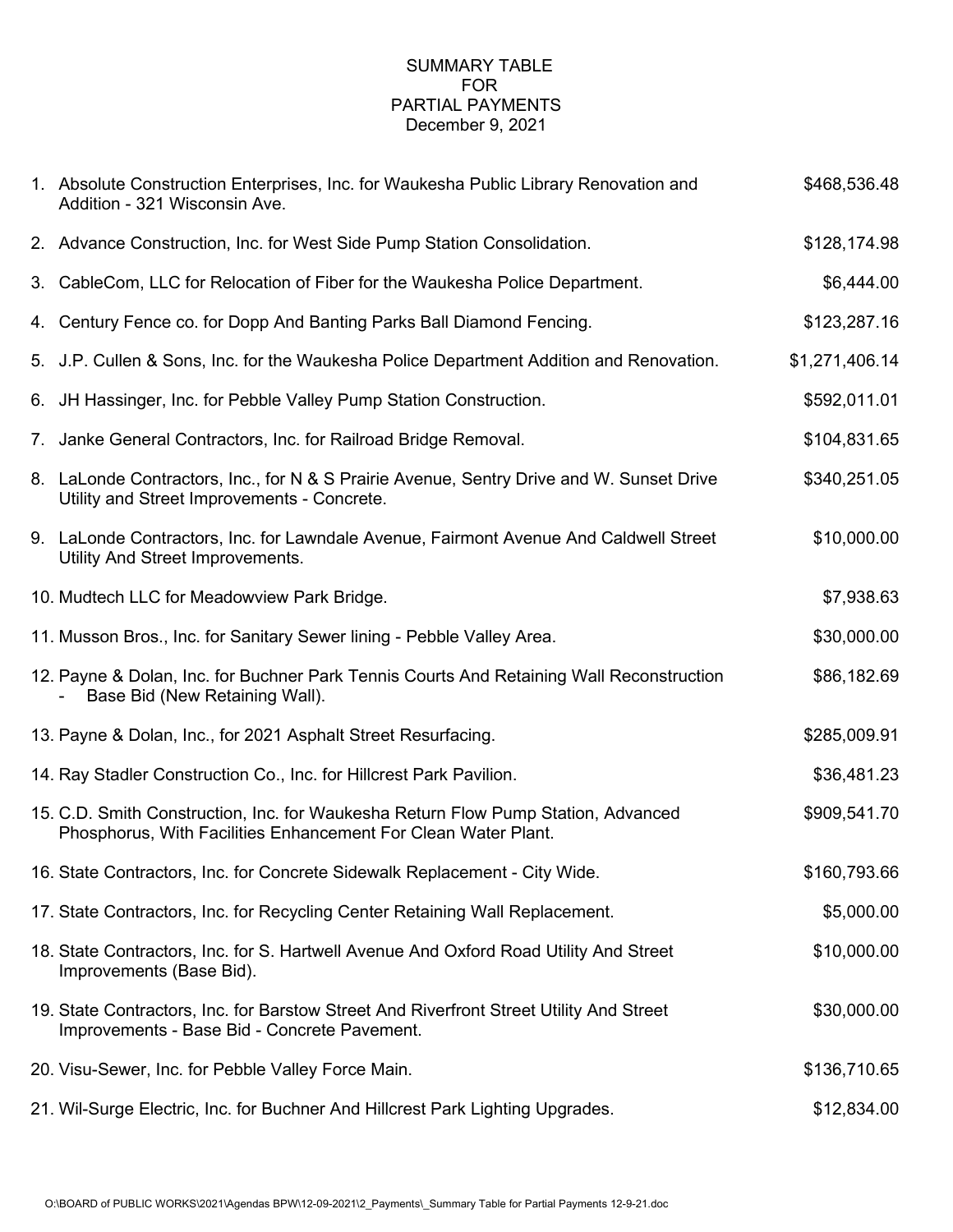# December 9, 2021

# TO THE BOARD OF PUBLIC WORKS CITY OF WAUKESHA, WISCONSIN

Periodical estimate for Partial Payment No. 6 to Absolute Construction Enterprises, Inc., 6618 Six Mile Rd., Racine, WI 53402 for Waukesha Public Library Renovation and Addition - 321 Wisconsin Ave.

Contract No. #4218

Original Contract \$ 3,230,400.00

Amended \$ 3,423,065.32

| Line<br>No.    | <b>Item Description</b>                 |                                      | Scheduled<br>Value |                                      | Amount     |
|----------------|-----------------------------------------|--------------------------------------|--------------------|--------------------------------------|------------|
|                |                                         |                                      |                    |                                      |            |
| 1              | <b>General Conditons</b>                | \$                                   | 216,682.00         | \$                                   | 173,345.60 |
| $\overline{2}$ | Project Insurance                       | \$                                   | 8,000.00           | $\overline{\$}$                      | 8,000.00   |
| 3              | <b>Bond</b>                             | \$                                   | 30,000.00          | $\overline{\$}$                      | 30,000.00  |
| 4              | <b>Demolition</b>                       | \$                                   | 27,300.00          | $\overline{\boldsymbol{\mathsf{s}}}$ | 27,300.00  |
| 5              | <b>Excavation/Earthwork</b>             | $\overline{\boldsymbol{\mathsf{s}}}$ | 14,385.00          | $\mathbf{\hat{z}}$                   | 14,385.00  |
| 6              | <b>Asphalt Paving</b>                   | \$                                   | 2,025.00           |                                      |            |
| $\overline{7}$ | Lawn Repairs                            | $\overline{\$}$                      | 2,000.00           |                                      |            |
| 8              | Concrete                                | $\overline{\$}$                      | 95,672.00          | \$                                   | 89,250.00  |
| 9              | <b>Masonry</b>                          | \$                                   | 136,650.00         | $\overline{\boldsymbol{\mathsf{s}}}$ | 136,650.00 |
| 10             | <b>Structural Metals</b>                | $\overline{\$}$                      | 40,660.00          | $\overline{\$}$                      | 29,850.00  |
| 11             | <b>Carpentry</b>                        | \$                                   | 166,371.00         | \$                                   | 91,504.00  |
| 12             | <b>Architectural Woodwork</b>           | \$                                   | 147,982.00         |                                      |            |
| 13             | Waterproofing                           | $\overline{\$}$                      | 4,090.00           | $\mathfrak{S}$                       | 4,090.00   |
| 14             | <b>EPDM</b>                             | \$                                   | 40,000.00          |                                      |            |
| 15             | Doors/Frames/Hdwe                       | \$                                   | 25,063.00          | $\boldsymbol{\mathsf{S}}$            | 25,063.00  |
| 16             | <b>Glass Walls and Doors</b>            | \$                                   | 143,538.00         | \$                                   | 20,000.00  |
| 17             | <b>Counter Doors</b>                    | $\overline{\$}$                      | 9,250.00           |                                      |            |
| 18             | <b>3Form Resin Panels</b>               | $\overline{\mathfrak{s}}$            | 30,534.00          |                                      |            |
| 19             | <b>Drywall &amp; Metal Frame System</b> | \$                                   | 195,517.00         | \$                                   | 147,000.00 |
| 20             | <b>Ceramic Tile</b>                     | \$                                   | 32,150.00          |                                      |            |
| 21             | <b>Acoustical Ceilings</b>              | \$                                   | 176,712.00         | \$                                   | 160,000.00 |
| 22             | Carpet tile/rubber/cork floor           | $\overline{\$}$                      | 160,397.00         | $\overline{\$}$                      | 111,453.00 |
| 23             | <b>Painting</b>                         | \$                                   | 38,240.00          | \$                                   | 21,000.00  |
| 24             | <b>Koda Panels</b>                      | $\overline{\boldsymbol{\mathsf{s}}}$ | 217,590.00         | $\overline{\mathbf{S}}$              | 217,590.00 |
| 25             | <b>Toilet Compartments/Accessories</b>  | \$                                   | 18,583.00          | \$                                   | 6,547.00   |
| 26             | Markerboards                            | $\overline{\$}$                      | 4,760.00           |                                      |            |
| 27             | Signage                                 | $\overline{\$}$                      | 42,928.00          |                                      |            |
| 28             | <b>Fire Place</b>                       | $\overline{\$}$                      | 9,412.00           | $\boldsymbol{\mathsf{S}}$            | 9,412.00   |

O:\\_PROJECTS\\_Building or City Facilities Projects\2021\_Waukesha Public Library Renovation and Addition\Contract\_Bid\Partials\PARTIAL #6\_Waukesha Public Library Renovation and Addition.xls Page 1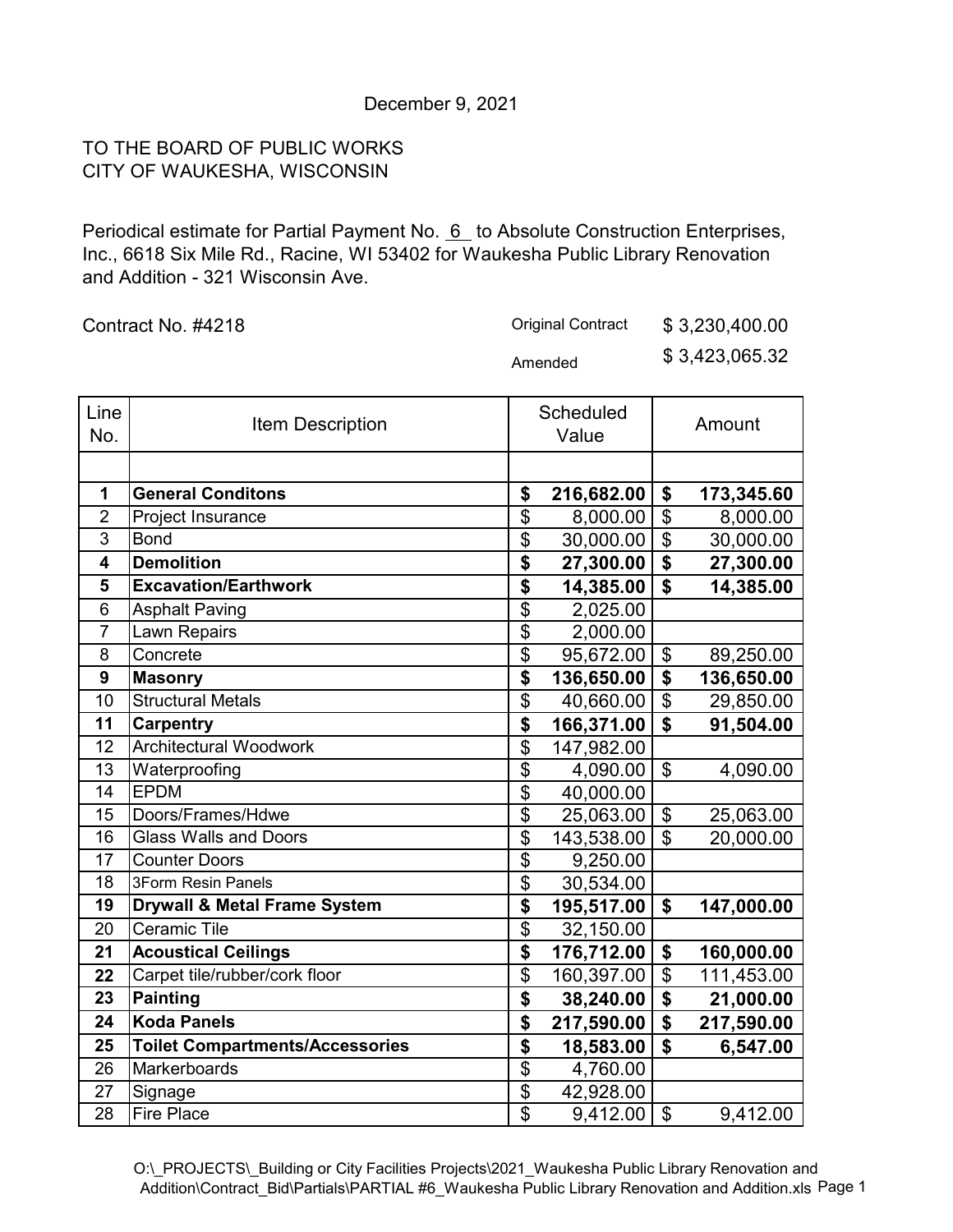| 29 | <b>Glass &amp; Panel Fold Partitions</b> | \$<br>61,452.00  | \$<br>61,452.00  |
|----|------------------------------------------|------------------|------------------|
| 30 | Kitchen appliances                       | \$<br>14,034.00  | \$<br>14,034.00  |
| 31 | <b>Fire Protection</b>                   | \$<br>32,542.00  | \$<br>29,542.00  |
| 32 | Plumbing                                 | \$<br>86,500.00  | \$<br>69,603.00  |
| 33 | <b>HVAC</b>                              | \$<br>140,243.00 | \$<br>110,293.00 |
| 34 | <b>Electrical</b>                        | \$<br>394,647.00 | \$<br>307,750.00 |
| 35 | <b>Structural Cabling</b>                | \$<br>55,067.00  | \$<br>49,560.00  |
| 36 | <b>Access Control</b>                    | \$<br>56,852.00  |                  |
| 37 | <b>Library AV</b>                        | \$<br>175,165.00 | \$<br>91,529.00  |
| 38 | <b>Contractors Fee</b>                   | \$<br>177,407.00 | \$<br>120,685.82 |
| 39 | <b>Change Order No. 1</b>                | \$<br>120,729.28 | \$<br>120,729.28 |
| 40 | Change Order No. 2                       | \$<br>71,936.04  |                  |

Total \$ 2,297,617.70

Less Retainage \$ 85,576.63

- Total \$ 2,212,041.07
- Less Previously Paid \$ 1,743,504.59 Total Amount  $\frac{50}{100}$  \$ 468,536.48

This estimate has been checked by the Engineering Division and we recommend that the above amount of \$468,536.48 be allowed.

alex Juni PE

Alex Damien, P.E. Interim Director of Public Works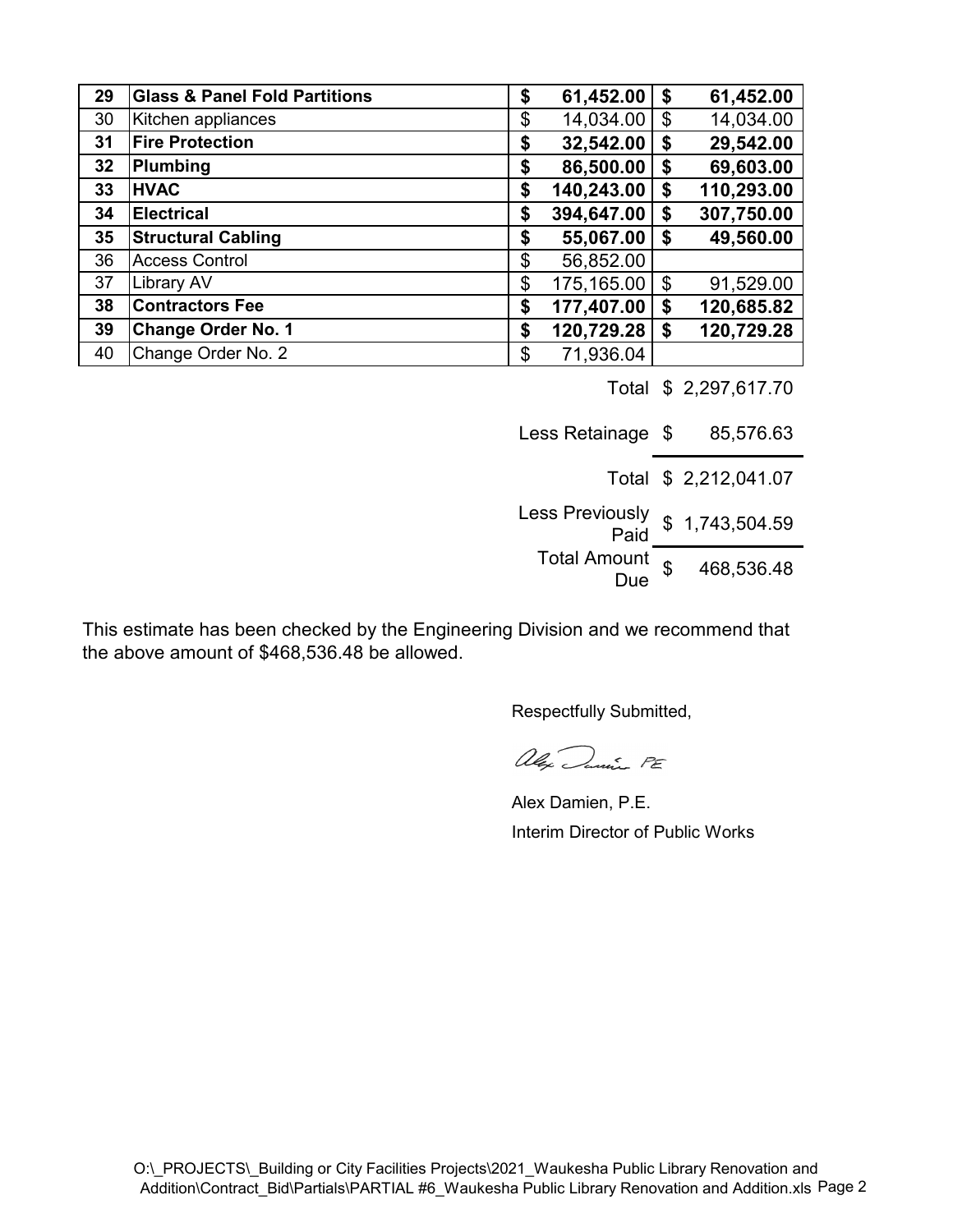Periodical estimate for Partial Payment No. 9 to Advance Construction, Inc., 2141 Woodale Avenue, Green Bay, WI 54313 for West Side Pump Station Consolidation.

CONTRACT DATE: April 9, 2020

Contract No. #4163

|                |          |                                                                                                                 |             |                          | Original                                |                     |    | \$7,449,654.95 |
|----------------|----------|-----------------------------------------------------------------------------------------------------------------|-------------|--------------------------|-----------------------------------------|---------------------|----|----------------|
| Line<br>No.    | Item No. | Item Description                                                                                                | Unit        | <b>Bid</b><br>Quantities | Completed<br>Quantity                   | <b>Unit Price</b>   |    | Amount         |
| $\mathbf{1}$   | 01001    | <b>TRAFFIC CONTROL</b>                                                                                          | LS          | 1                        | 1                                       | \$<br>23,870.00     | \$ | 23,870.00      |
| $\overline{2}$ | 01010    | <b>MOBILIZATION</b>                                                                                             | LS          | $\mathbf{1}$             | $\mathbf{1}$                            | \$<br>450,000.00    | \$ | 450,000.00     |
| 3              | 01017    | TEMPORARY SAFETY FENCE                                                                                          | LF          | 300                      |                                         | \$<br>6.00          | \$ |                |
| 4              | 02002    | <b>SILT FENCE</b>                                                                                               | LF          | 7,200                    | 8,800                                   | \$<br>2.00          | \$ | 17.600.00      |
| 5              | 02005    | <b>INLET PROTECTION</b>                                                                                         | <b>EACH</b> | 4                        | 5                                       | \$<br>125.00        | \$ | 625.00         |
| 6              | 02010    | <b>CONSTRUCTION ENTRANCE</b>                                                                                    |             |                          |                                         |                     |    |                |
| $\overline{7}$ | 03001    | <b>CLEARING</b>                                                                                                 | <b>EACH</b> | 5                        | 5                                       | \$<br>2,500.00      | \$ | 12,500.00      |
| 8              | 03002    | <b>GRUBBING</b>                                                                                                 | LS          | $\mathbf{1}$             | $\mathbf{1}$                            | \$<br>29,000.00     | \$ | 29,000.00      |
| 9              | 03100    | REMOVE SEWER MANHOLE                                                                                            | LS          | $\mathbf{1}$             | $\mathbf{1}$                            | \$<br>13,340.00     | \$ | 13,340.00      |
| 10             | 03110    | <b>REMOVE PIPE</b>                                                                                              | EACH        | 8                        | 8                                       | \$<br>1,000.00      | \$ | 8,000.00       |
| 11             | 03200    | <b>ABANDON SEWER MANHOLE</b>                                                                                    | LF          | 2,219                    | 2210                                    | \$<br>20.00         | \$ | 44,200.00      |
| 12             | 03205    | <b>ABANDON PIPE</b>                                                                                             | <b>EACH</b> | 8                        | 8                                       | \$<br>700.00        | \$ | 5,600.00       |
| 13             | 03300    | REMOVE EXISTING CURB AND GUTTER                                                                                 | LF          | 600                      | 600                                     | \$<br>15.00         | \$ | 9,000.00       |
|                | 03331    | REMOVE EXISTING SIDEWALK                                                                                        | LF          | 485                      | 485                                     | \$<br>5.00          | \$ | 2,425.00       |
| 14             |          |                                                                                                                 | SY          | 67                       | 67                                      | \$<br>5.00          | \$ | 335.00         |
| 15             | 03990    | DECOMMISSION SUMMIT AVE PUMP<br><b>STATION</b>                                                                  | LS          | $\mathbf{1}$             | 1.0                                     | \$<br>16,875.00     | \$ | 16,875.00      |
| 16             | 03991    | DECOMMISSION FIDDLERS CREEK PUMP<br><b>STATION</b>                                                              | LS          | $\mathbf{1}$             | 1                                       | \$<br>16,875.00     | \$ | 16,875.00      |
| 17             | 03992    | DECOMMISSION CONEVIEW PUMP STATION                                                                              | LS          | $\mathbf{1}$             | $\mathbf{1}$                            | \$<br>16,875.00     | \$ | 16,875.00      |
| 18             | 03993    | TREE TRIMMING STA 9+50 TO STA 17+00                                                                             | LS          | $\mathbf{1}$             | $\mathbf{1}$                            | \$<br>7,580.00      | \$ | 7,580.00       |
| 19             | 03994    | REMOVE EXISTING ASPHALTIC SURFACE                                                                               | SY          | 409                      | 409                                     | \$<br>5.00          | \$ | 2,045.00       |
| 20             | 04005    | <b>ROCK EXCAVATION</b>                                                                                          | CY          | 1,800                    | 1,365.5                                 | \$<br>101.00        | \$ | 137,915.50     |
| 21             | 04020    | 1-1/4" CRUSHED STONE ROADWAY BASE                                                                               | TON         | 1,800                    | 2.374                                   | \$<br>15.60         | \$ | 37,034.40      |
| 22             | 04120    | <b>SLURRY BACKFILL</b>                                                                                          | CY          | 151                      | 247                                     | \$<br>110.00        | \$ | 27,170.00      |
| 23             | 04990    | TRENCHLESS SEWER PIPE INSTALLATION, 30-INCH<br>CASING PIPE: MEADOWBROOK RD CROSSING NORTH                       |             |                          |                                         |                     |    |                |
|                |          | OF SUMMIT AVE                                                                                                   | LF          | 162                      | 172                                     | \$<br>1,950.00      | S  | 335.400.00     |
| 24             | 04991    | TRENCHLESS SEWER PIPE INSTALLATION, 30-INCH<br>CASING PIPE: PEBBLE CREEK CROSSING NORTH OF<br><b>SUMMIT AVE</b> | LF          | 57                       | Not used<br>See alternate<br>item below | \$<br>2,598.00      |    |                |
|                | 04991a   | TRENCHLESS SEWER PIPE INSTALLATION. 16-INCH.<br>HDD: PEBBLE CREEK CROSSING NORTH OF SUMMIT<br>AVE               | LF          | 57                       | Not used<br>See alternate<br>item below | \$<br>2,000.00      |    |                |
|                | 04991b   | OPEN CUT SEWER INSTALLATION , 15-INCH: PEBBLE<br>CREEK CROSSING NORTH OF SUMMIT                                 |             |                          |                                         |                     |    |                |
| 25             | 04992    | TRENCHLESS SEWER PIPE INSTALLATION, 30-                                                                         | LF          | 57                       | 57                                      | \$<br>1,125.00      | \$ | 64,125.00      |
|                |          | INCH CASING PIPE: SUMMIT AVE CROSSING                                                                           | LF          | 145                      | 151                                     | \$<br>$2,179.00$ \$ |    | 329,029.00     |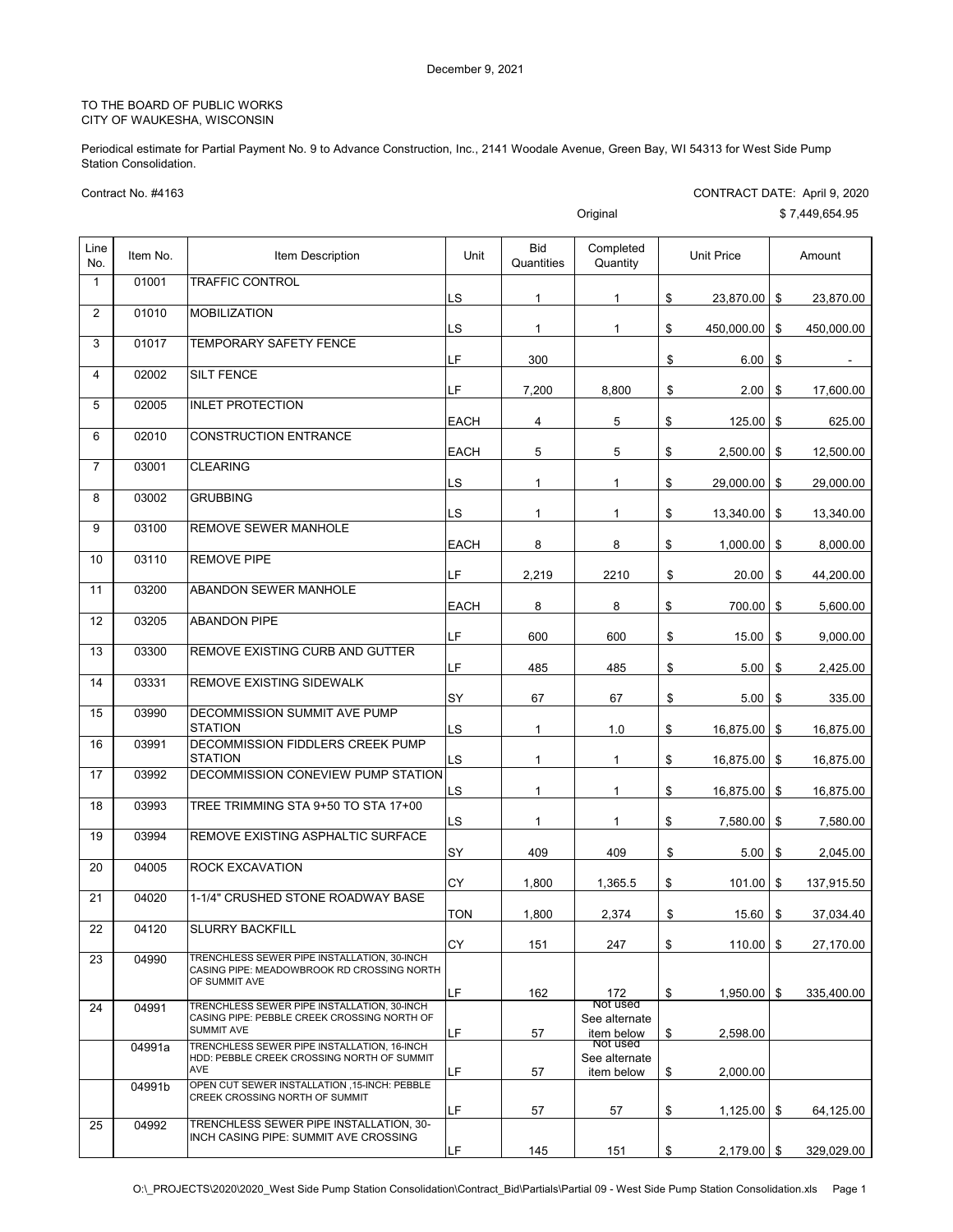| 26 | 04993  | TRENCHLESS SEWER PIPE INSTALLATION, 30-INCH<br>CASING PIPE: PEBBLE CREEK CROSSING AT<br><b>FIDDLERS CREEK PS</b>                        |             |                | Not used<br>See alternate               |                       |      |              |
|----|--------|-----------------------------------------------------------------------------------------------------------------------------------------|-------------|----------------|-----------------------------------------|-----------------------|------|--------------|
|    | 04993a | TRENCHLESS SEWER PIPE INSTALLATION,                                                                                                     | LF          | 84             | item below                              | \$<br>2,317.00        |      |              |
|    |        | 8-INCH HDD: PEBBLE CREEK CROSSING AT<br><b>FIDDLERS CREEK PS</b>                                                                        | LF          | 84             | 84                                      | \$<br>$1,500.00$   \$ |      | 126,000.00   |
| 27 | 04994  | TRENCHLESS SEWER PIPE INSTALLATION,<br>SINGLE 48-INCH PIPE OR DUAL 30-INCH<br>CASING PIPE: WAUKESHA BYPASS                              |             |                |                                         |                       |      |              |
|    | 04994a | <b>CROSSING</b><br>TRENCHLESS SEWER PIPE INSTALLATION.                                                                                  | LF.         | 184            | 184                                     | \$<br>$2,444.00$ \$   |      | 449,696.00   |
|    |        | SINGLE 48-INCH PIPE OR DUAL 30-INCH<br>CASING PIPE SB LANES, OPEN CUT NB<br>LANES: WAUKESHA BYPASS CROSSING                             | LF.         | 184            | Not Used<br>See base bid<br>item above  | \$<br>$1,991.89$ \$   |      |              |
| 28 | 04995  | TRENCHLESS SEWER PIPE INSTALLATION,<br>SINGLE 48-INCH PIPE OR DUAL 30-INCH<br>CASING PIPE: TRIBUTARY TO PEBBLE<br><b>CREEK CROSSING</b> | LF          | 49             | Not used<br>See alternate<br>item below | \$<br>$3,092.00$ \ \$ |      |              |
|    | 04995a | OPEN CUT SEWER INSTALLATION, 12-INCH<br>SAN AND 16-INCH FM: TRIBUTARY TO<br>PEBBLE CREEK CROSSING                                       | LF          | 49             | 49                                      | \$<br>$1,724.00$ \ \$ |      | 84,476.00    |
| 29 | 04996  | <b>BOULDER OBSTRUCTION REMOVAL</b>                                                                                                      | EACH        | 6              | 26                                      | \$<br>$7,000.00$ \$   |      | 182,000.00   |
| 30 | 04997  | <b>TRENCH STABILIZATION</b>                                                                                                             | LF.         | 300            |                                         | \$<br>40.00           | \$   |              |
| 31 | 05011  | PIPE BULKHEAD                                                                                                                           | EACH        | 35             | 25                                      | \$<br>$500.00$ \$     |      | 12,500.00    |
| 32 | 05040  | 8-INCH SANITARY SEWER OUTSIDE DROP                                                                                                      | VF          | 41             | 41                                      | \$<br>423.00 \$       |      | 17,343.00    |
| 33 | 05050  | <b>INTERNAL CHIMNEY SEAL</b>                                                                                                            | <b>EACH</b> | 29             | 29                                      | \$<br>$326.00$ \$     |      | 9,454.00     |
| 34 | 05108  | 8-INCH PVC SANITARY SEWER PIPE                                                                                                          | LF          | 652            | 609.5                                   | \$<br>158.50          | - \$ | 96,605.75    |
| 35 | 05112  | <b>12-INCH PVC SANITARY SEWER PIPE</b>                                                                                                  | LF          | 975            | 979                                     | \$<br>255.00          | \$   | 249,645.00   |
| 36 | 05115  | <b>15-INCH PVC SANITARY SEWER PIPE</b>                                                                                                  | LF          | 6,295          | 6,279.5                                 | \$<br>235.00          | \$   | 1,475,682.50 |
| 37 | 05155  | 6-INCH SANITARY SEWER LATERAL                                                                                                           | LF          | 35             | 5                                       | \$<br>265.00          | \$   | 1,325.00     |
| 38 | 05176  | 6-INCH SANITARY SEWER RISER                                                                                                             | <b>VF</b>   | 5              | 5                                       | \$<br>$300.00$ \$     |      | 1,500.00     |
| 39 | 05216  | 16 INCH PVC PRESSURE SANITARY SEWER<br><b>PIPE</b>                                                                                      | LF          | 1.973          | 2,088                                   | \$<br>176.00 \$       |      | 367,488.00   |
| 40 | 05400  | 48-INCH DIA SANITARY MANHOLE                                                                                                            | VF          | 451            | 468.65                                  | \$<br>$393.00$ \$     |      | 184,179.45   |
| 41 | 05524  | 24-INCH PVC STORM SEWER PIPE                                                                                                            | LF          | 20             | 20                                      | \$<br>$160.00$ \$     |      | 3,200.00     |
| 42 | 05560  | 30 INCH RCP STORM SEWER PIPE                                                                                                            | LF.         | 99             | 40                                      | \$<br>108.00          | \$   | 4,320.00     |
| 43 | 05730  | 30 INCH RCP STORM SEWER FLARED END<br><b>SECTION</b>                                                                                    | EACH        | $\mathbf{1}$   |                                         | \$<br>2,970.00        | \$   | $\sim$       |
| 44 | 05903  | <b>HEAVY RIPRAP</b>                                                                                                                     | СY          | 6              | 30                                      | \$<br>200.00          | \$   | 6,000.00     |
| 45 | 05905  | RIPRAP FILTER FABRIC, TYPE HR                                                                                                           | SY          | 33             |                                         | \$<br>2.50            | \$   |              |
| 46 | 05951  | SANITARY SEWER CLEANING AND<br>TELEVISING - PREPAVING                                                                                   | LF          | 9,870          | 7867                                    | \$<br>4.50            | \$   | 35,401.50    |
| 47 | 05952  | SANITARY SEWER LATERAL TELEVISING -<br><b>PREPAVING</b>                                                                                 | EACH        | 3              |                                         | \$<br>1,750.00        | -\$  | $\sim$       |
| 48 | 05990  | 16 INCH CIPP SANITARY SEWER PRESSURE<br><b>PIPE</b>                                                                                     | LF          | 2,485          | 1240                                    | \$<br>180.83          | \$   | 224,229.20   |
| 49 | 05991  | MADISON ST PUMP STATION UPGRADES                                                                                                        | LS          | $\mathbf{1}$   | 1                                       | \$<br>1,200,000.00    | \$   | 1,200,000.00 |
| 50 | 05992  | AIR RELEASE/VACUUM VALVE MANHOLE                                                                                                        | EACH        | $\overline{2}$ | $\overline{2}$                          | \$<br>23,602.00 \$    |      | 47,204.00    |
| 51 | 05993  | FURNISH AND INSTALL POLYSTYRENE<br><b>INSULATION</b>                                                                                    | LF          | 125            |                                         | \$<br>5.00            | \$   |              |
| 52 | 05994  | <b>DEWATERING</b>                                                                                                                       | LS          | $\mathbf{1}$   | $\mathbf{1}$                            | \$<br>$237,000.00$ \$ |      | 237,000.00   |
| 53 | 05995  | CONNECT TO EXISTING MANHOLE                                                                                                             | EACH        | $\overline{4}$ | 4                                       | \$<br>$4,000.00$ \$   |      | 16,000.00    |
|    |        |                                                                                                                                         |             |                |                                         |                       |      |              |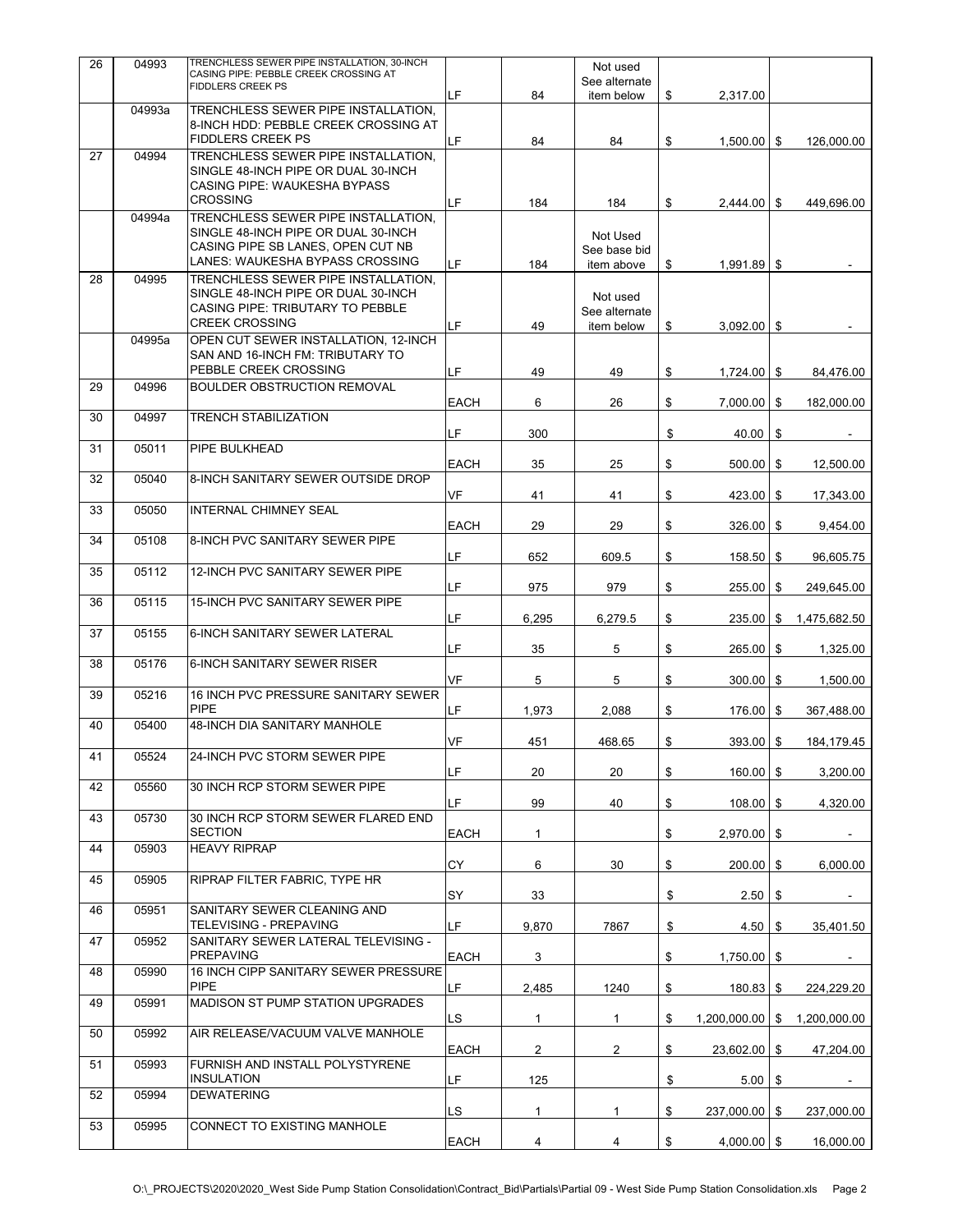| 54 | 05996  | 6-INCH SANITARY SEWER OUTSIDE DROP                        |            |              |          |                      |                  |
|----|--------|-----------------------------------------------------------|------------|--------------|----------|----------------------|------------------|
|    |        |                                                           | VF         | 9            |          | \$<br>$400.00$ \$    |                  |
| 55 | 05997  | 12-INCH SANITARY SEWER OUTSIDE DROP                       |            |              |          |                      |                  |
|    |        |                                                           | <b>VF</b>  | 4            | 2.87     | \$<br>$500.00$ \$    | 1,435.00         |
| 56 | 05998  | 72-INCH SANITARY SEWER MANHOLE                            | <b>VF</b>  |              |          |                      |                  |
| 57 | 07118  | 18" TYPE A CONCRETE CURB & GUTTER                         |            | 13           | 12.8     | \$<br>$814.00$ \$    | 10,419.20        |
|    |        |                                                           | LF         | 35           | 411      | \$<br>35.00          | \$<br>14,385.00  |
| 58 | 07130  | 30" TYPE A CONCRETE CURB & GUTTER                         |            |              |          |                      |                  |
|    |        |                                                           | LF         | 450          | 374      | \$<br>35.00          | \$<br>13,090.00  |
| 59 | 07302  | PEDESTRIAN CURB                                           |            |              |          |                      |                  |
|    |        |                                                           | LF         | 20           |          | \$<br>55.00          | \$               |
| 60 | 07304  | 4-INCH CONCRETE SIDEWALK                                  |            |              |          |                      |                  |
|    |        |                                                           | <b>SF</b>  | 600          | 2096     | \$<br>$8.10$ \ \$    | 16,977.60        |
| 61 | 08012  | MILL EXISTING ASPHALT ROADWAY - 2"                        |            |              |          |                      |                  |
|    |        |                                                           | <b>SY</b>  | 1,020        | 2710     | \$<br>9.70           | \$<br>26,287.00  |
| 62 | 08020  | FOUNDATION PREPARATION OF MILLED                          |            |              |          |                      |                  |
|    |        | <b>PAVEMENT</b>                                           | <b>SY</b>  | 1,020        | 3,510    | \$<br>1.00           | \$<br>3,510.00   |
| 63 | 08065  | HMA PAVEMENT PATCHING                                     |            |              |          |                      |                  |
|    |        |                                                           | <b>SY</b>  | 51           | 10       | \$<br>76.40          | \$<br>764.00     |
| 64 | 08206  | HMA PAVEMENT TYPE 3LT5828H                                |            |              |          |                      |                  |
|    |        |                                                           | <b>TON</b> | 334          | 778.30   | \$<br>138.25         | \$<br>107,599.98 |
| 65 | 08208  | HMA PAVEMENT TYPE 5LT5828H                                |            |              |          |                      |                  |
|    |        |                                                           | <b>TON</b> | 772          | 1,500.00 | \$<br>$137.00$ \$    | 205,500.00       |
| 66 | 08403  | PAVEMENT CRACK SEALING                                    |            |              |          |                      |                  |
|    |        |                                                           | SY         | 1,020        |          | \$<br>$2.45$ \$      |                  |
| 67 | 14003  | TOPSOIL, FERTILIZER, SEED NO. 40, &<br><b>EROSION MAT</b> |            |              |          |                      |                  |
| 68 | 14003a | TOPSOIL, FERTILIZER, SEED NO. 70, &                       | SY         | 8,000        | 21,050   | \$<br>6.55           | \$<br>137,877.50 |
|    |        | <b>EROSION MAT</b>                                        | <b>SY</b>  |              |          | \$<br>6.07           |                  |
| 69 | 14003b | TOPSOIL, FERTILIZER, PRAIRIE SEED, &                      |            | 26,000       | 34,600   |                      | \$<br>210,022.00 |
|    |        | <b>EROSION MAT</b>                                        | SY         | 1,000        | 800      | \$<br>6.17           | \$<br>4,936.00   |
| 70 | 14005  | <b>TOPSOIL AND SOD</b>                                    |            |              |          |                      |                  |
|    |        |                                                           | SY         | 400          |          | \$<br>$10.95$ \$     |                  |
| 71 | 14990  | TEMPORARY PAVED ACCESS                                    |            |              |          |                      |                  |
|    |        |                                                           | LS.        | $\mathbf{1}$ | 1        | \$<br>$50,000.00$ \$ | 50,000.00        |
| 72 | 15991  | FURNISH AND INSTALL 8-INCH PVC WATER                      |            |              |          |                      |                  |
|    |        | IMAIN AND FITTINGS FOR LOWERING                           | LS.        | $\mathbf{1}$ |          | \$<br>$10.000.00$ S  |                  |

Total \$ 7,441,471.58

Less Retainage \$ 186,241.37

Total \$ 7,255,230.21

Less Previously Paid \$ 7,127,055.23

Total Amount Due \$ 128,174.98

This estimate has been checked by the Engineering Division and we recommend that the above amount of \$128,174.98 be allowed.

alex Danie PE

Alex Damien, P.E. Interim Director of Public Works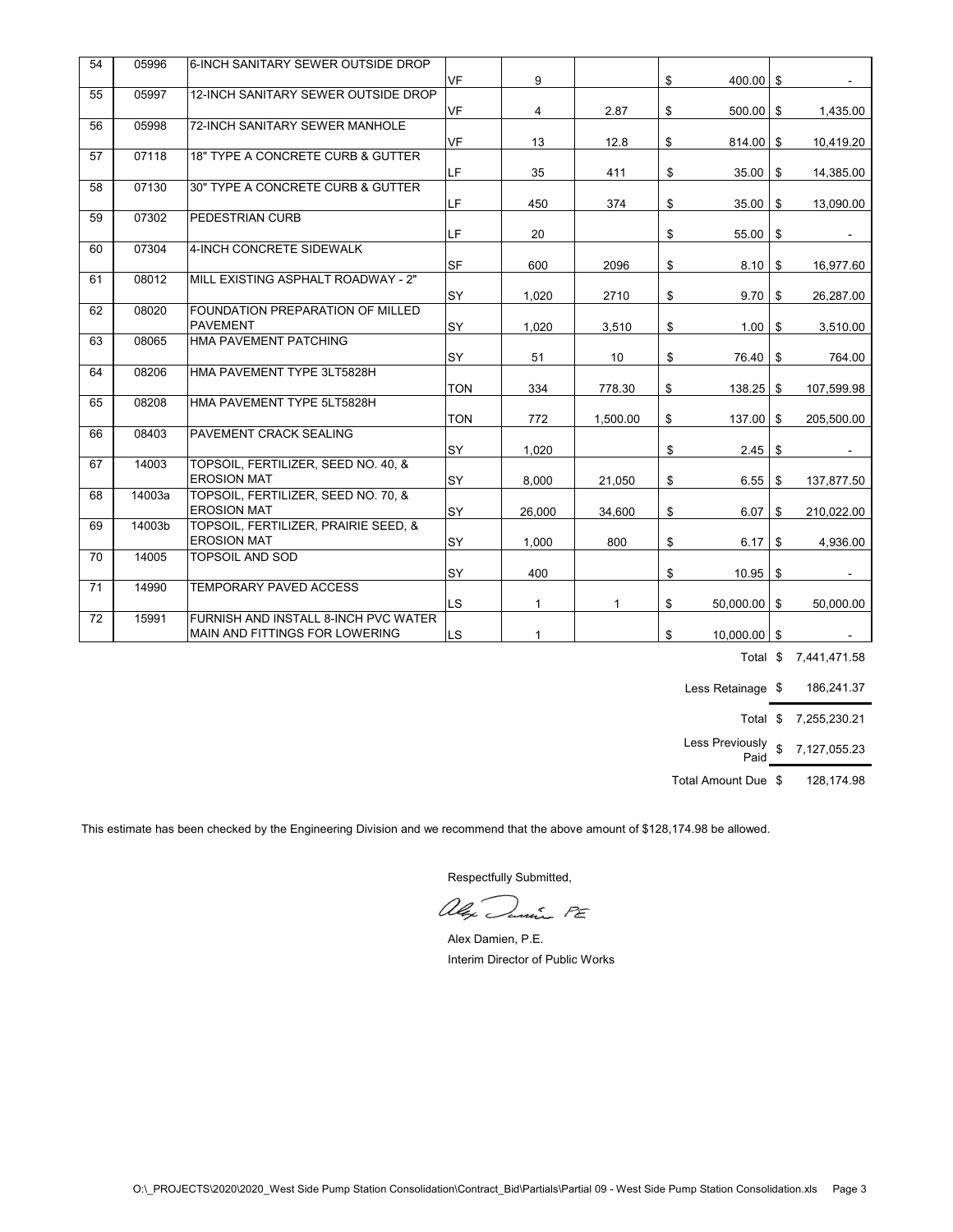Periodical estimate for Partial Payment No. 2 to CableCom, LLC, 6070 N. Flint Rd., Glendale, WI 53209 for Relocation of Fiber for the Waukesha Police Department.

Contract No. #4220

CONTRACT DATE: May 4, 2021 Original \$ 25,368.00

| <b>Line</b><br>No. | Item Description                                                     | Unit        | Bid<br>Quantities | Completed<br>Quantity |     | <b>Unit Price</b> | Amount          |
|--------------------|----------------------------------------------------------------------|-------------|-------------------|-----------------------|-----|-------------------|-----------------|
|                    | Phase 1, Installation of Duct, Re-work of<br>existing fiber per Plan | Lump<br>Sum |                   |                       | \$. | 16,548.00         | \$<br>16,548.00 |
| 2                  | Phase 2, Re-work of existing fiber per Plan                          | Lump<br>Sum |                   |                       | \$. | 3,420.00          | \$<br>3,420.00  |
| 3                  | Phase 3, Re-work and installation of fiber to<br>Data Room per Plan  | Lump<br>Sum |                   | 0.56                  | \$. | 5,400.00          | \$<br>3.024.00  |
|                    |                                                                      |             |                   |                       |     | Total             | 22,992.00       |

Less Retainage \$634.20 Total \$ 22,357.80 Less Previously s  $\frac{94819}{96}$  \$ 15,913.80 Total Amount  $$ 6,444.00$ 

This estimate has been checked by the Engineering Division and we recommend that the above amount of \$6,444.00 be allowed.

alex Danie PE

Alex Damien, P.E. Interim Director of Public Works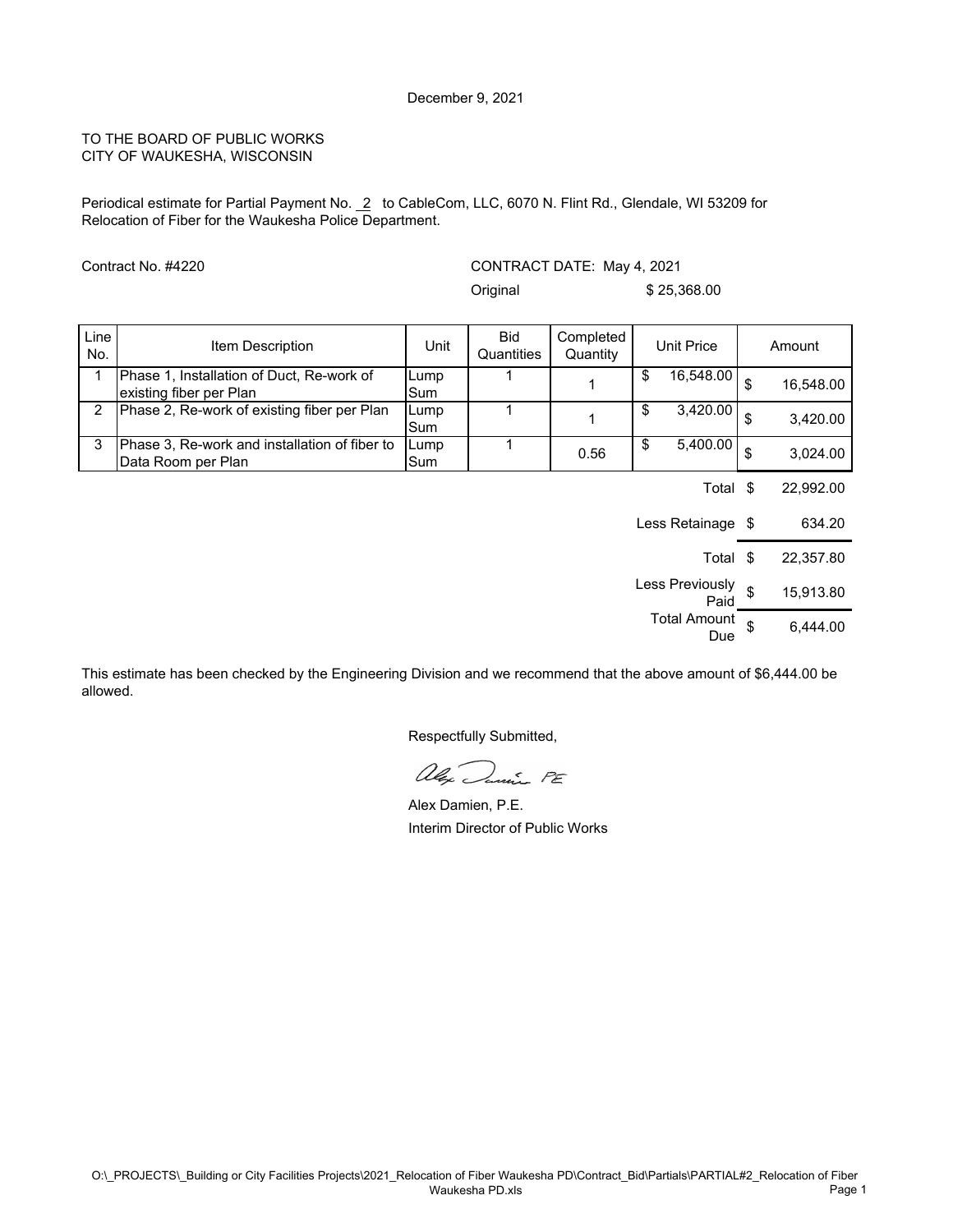Periodical estimate for Partial Payment No. **1 (Final)** to Century Fence Company, 1300 Hickory street, Pewaukee, WI 53072 for Dopp And Banting Parks Ball Diamond Fencing.

Contract No. #4221

CONTRACT DATE: May 18, 2021

Original \$ 124,395.40

| Line<br>No.    | Item Description                                                                          | Unit            | <b>Bid</b><br>Quantities | Completed<br>Quantity | <b>Unit Price</b>        | Amount          |
|----------------|-------------------------------------------------------------------------------------------|-----------------|--------------------------|-----------------------|--------------------------|-----------------|
|                | <b>Banting Park</b>                                                                       |                 |                          |                       |                          | \$              |
|                | 30' High 9 guage Black Vinyl Coated Chain<br>Link Fence purchased and installed           | LF.             | 126                      | 126                   | \$<br>279.24             | \$<br>35,184.24 |
| $\overline{2}$ | 12' High 9 guage Black Vinyl Coated Chain<br>Link Fence purchased and installed           | $\overline{LF}$ | 162                      | 162                   | \$<br>54.94              | \$<br>8,900.28  |
| 3              | 8' High 9 guage Black Vinyl Coated Chain<br>Link Fence purchased and installed            | LF.             | 378                      | 378                   | \$<br>$\overline{42.07}$ | \$<br>15,902.46 |
|                | Dopp Park                                                                                 |                 |                          |                       |                          | \$              |
| 4              | 30' High 9 guage Black Vinyl Coated Chain<br>Link Fence purchased and installed           | LF.             | 132                      | 132                   | \$<br>283.53             | \$<br>37,425.96 |
| 5              | 12' High 9 guage Black Vinyl Coated Chain<br>Link Fence purchased and installed           | LF.             | 108                      | 108                   | \$<br>53.78              | \$<br>5,808.24  |
| 6              | 8' High 9 guage Black Vinyl Coated Chain<br>Link Fence purchased and installed            | LF.             | 216                      | 216                   | \$<br>41.53              | \$<br>8,970.48  |
| $\overline{7}$ | 5' High 9 guage Black Vinyl Coated Chain<br>Link Fence purchased and installed            | LF.             | 160                      | 160                   | \$<br>30.70              | \$<br>4,912.00  |
| 8              | Additional Cost to substitute 6 guage Black<br>Vinyl Coated Chain Link Fence on lower 10' | LF              | 258                      | 258                   | \$<br>5.75               | \$<br>1,483.50  |
| 9              | Change Order No. 1                                                                        |                 |                          |                       | \$<br>4,700.00           | \$<br>4,700.00  |

Total \$ 123,287.16

Less Retainage  $\,$ \$ -Total \$ 123,287.16 Less Previously <sub>\$</sub> Paid **\$** 

Total Amount Due \$ 123,287.16

This estimate has been checked by the Engineering Division and we recommend that the above amount of \$123,287.16 be allowed.

alex Danie PE

Alex Damien, P.E. Interim Director of Public Works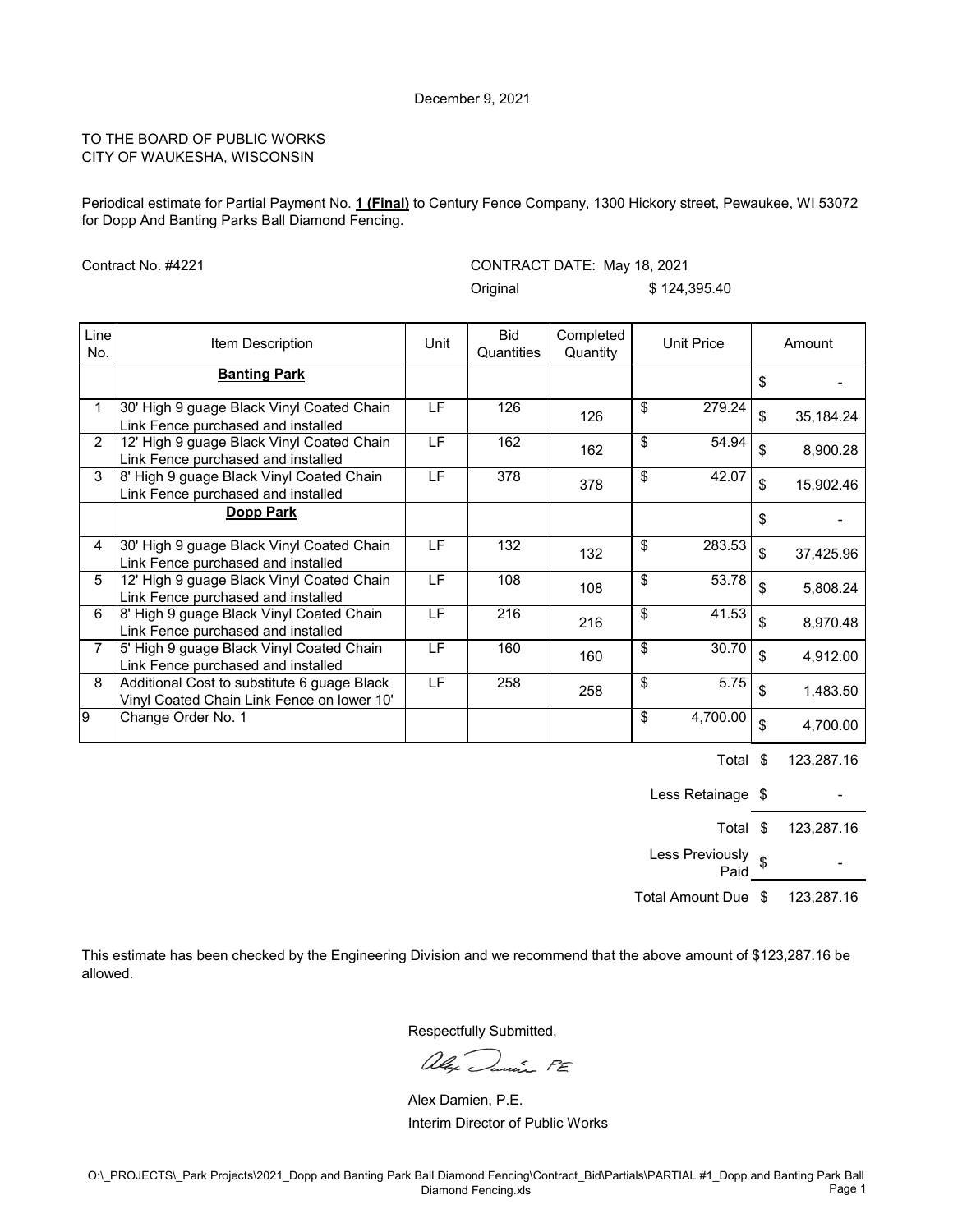Periodical estimate for Partial Payment No. 5 to J.P. Cullen & Sons, Inc., 330 E. Delavan Dr., Janesville, WI 53546 for the Waukesha Police Department Addition and Renovation project.

# Contract No. #4225 CONTRACT DATE: July 1, 2021

|                         |                                          | <b>Original Amount</b> | \$10,797,970.00       |
|-------------------------|------------------------------------------|------------------------|-----------------------|
|                         |                                          | <b>Amended Amount</b>  | \$11,051,851.00       |
| Line                    | Item Description                         | <b>Scheduled Value</b> | <b>Completed Work</b> |
| No.                     |                                          |                        |                       |
| 1                       | <b>General Conditions</b>                | \$682,151.00           | \$411,429.55          |
| $\overline{\mathbf{2}}$ | <b>Sitework</b>                          | \$836,907.00           | \$757,701.12          |
| 3                       | <b>Concrete</b>                          | \$356,645.00           | \$296,648.66          |
| 4                       | <b>Masonry/Demolition</b>                | \$795,412.00           | \$406,443.47          |
| 5                       | <b>Metals</b>                            | \$618,774.00           | \$282,252.17          |
| 6                       | <b>Wood, Plastics and Composites</b>     | \$128,542.00           | \$15,659.28           |
| 7                       | <b>Thermal &amp; Moisture Protection</b> | \$697,741.00           | \$67,832.65           |
| 8                       | <b>Openings</b>                          | \$445,851.00           | \$23,375.62           |
| 9                       | <b>Finishes</b>                          | \$736,467.00           |                       |
| 10                      | <b>Specialties</b>                       | \$63,048.00            | \$5,900.00            |
| 11                      | Equipments                               | \$38,219.00            |                       |
| $\overline{12}$         | Furnishes                                | \$24,775.00            |                       |
| 13                      | <b>Special Construction</b>              | \$103,893.00           |                       |
| 14                      | <b>Conveying Equipment</b>               | \$6,605.00             |                       |
| 15                      | Plumbing                                 | \$476,835.00           | \$305,435.75          |
| 16                      | <b>HVAC</b>                              | \$1,880,140.00         | \$1,001,541.64        |
| 17                      | <b>Fire Suppression</b>                  | \$341,169.00           | \$150,000.00          |
| 18                      | <b>Electrical</b>                        | \$1,474,800.00         | \$448,732.00          |
| 19                      | Communications                           | \$764,846.00           | \$15,296.92           |
| 20                      | Fee                                      | \$325,150.00           | \$123,486.92          |
| 21                      | CO <sub>1</sub>                          | \$107,503.00           |                       |
| 22                      | CO <sub>2</sub>                          | \$146,378.00           |                       |
|                         |                                          | Total \$               | 4,311,735.75          |
|                         |                                          | $I = 0$                | $0.4E$ FOR $70$       |

Less Retainage \$ 215,586.79 Total \$ 4,096,148.96 Less Previously Paid \$ 2,824,742.82

Total Amount Due \$ 1,271,406.14

This estimate has been checked by the Engineering Division and we recommend that the above amount of \$1,271,406.14 be allowed.

 $R$ penortfully Submitted, Alex Damien, P.E. Interim Director of Public Works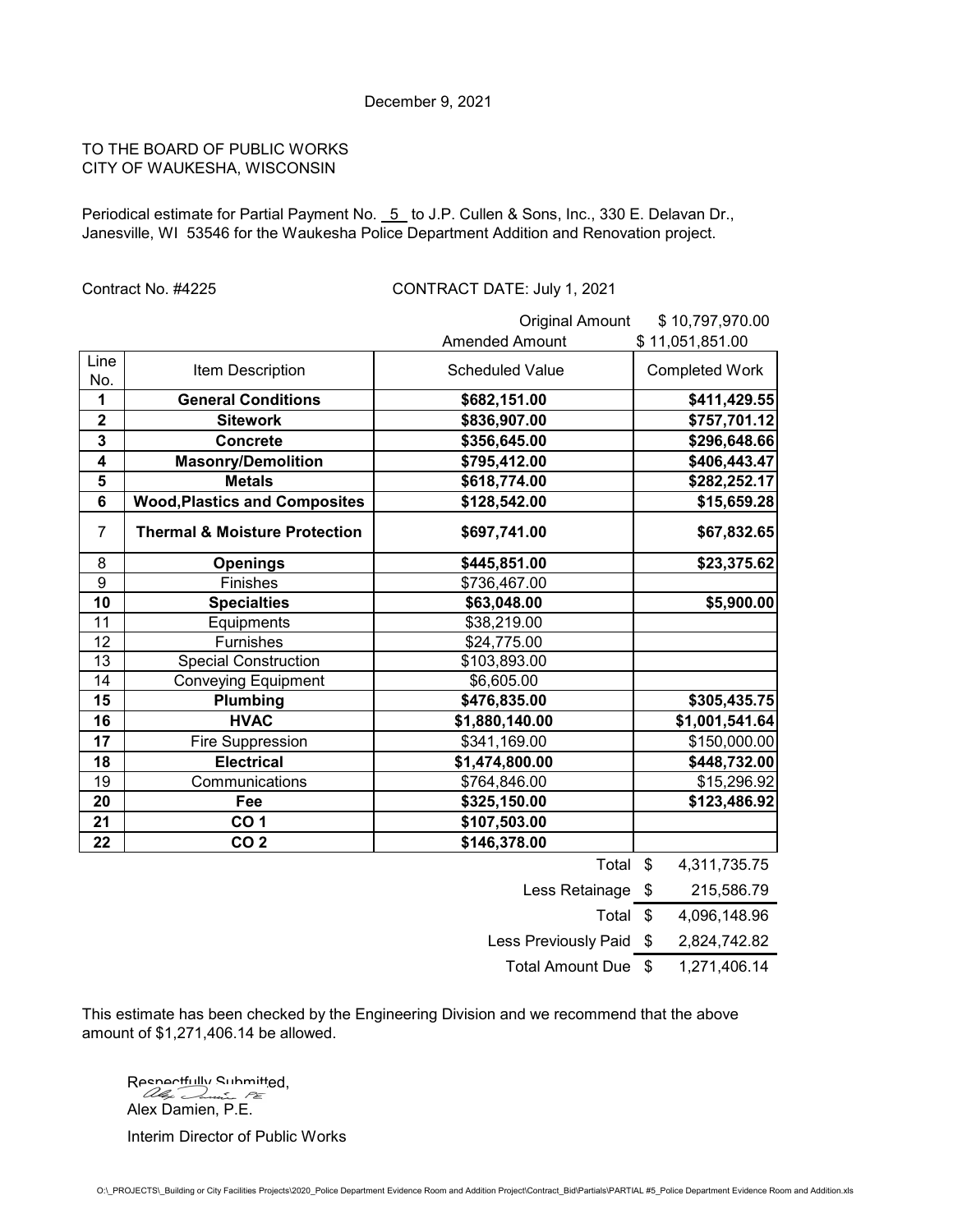Periodical estimate for Partial Payment No. 5 to JH Hassinger, Inc., N60 W16289 Kohler Lane, Menomonee Falls, WI 53051 for Pebble Valley Pump Station Construction.

| CONTRACT DATE: March 2, 2021 |                |
|------------------------------|----------------|
| Original                     | \$1.382.000.00 |
| Amended                      | \$1.437.463.31 |

| Line<br>No. | Item Description                                                                 | Unit      | <b>Bid Amount</b>        | <b>Total Amount Completed</b> |
|-------------|----------------------------------------------------------------------------------|-----------|--------------------------|-------------------------------|
| $1.1$       | <b>General Conditions</b>                                                        | <b>LS</b> | \$<br>60,000.00          | $\mathbb S$<br>52,000.00      |
| 1.2         | Demolition                                                                       | LS        | \$<br>50,000.00          | $\mathbb{S}$<br>50,000.00     |
| $1.3$       | <b>Excavation</b>                                                                | <b>LS</b> | \$<br>19,915.00          | \$<br>19,915.00               |
| 1.4         | <b>Restoration</b>                                                               | <b>LS</b> | \$<br>4,000.00           | $\mathbb S$<br>2,000.00       |
| 1.5         | Paving                                                                           | <b>LS</b> | \$<br>10,000.00          | $\mathbb S$<br>10,000.00      |
| 1.6         | Metals                                                                           | LS        | \$<br>70,350.00          | $\mathbf S$<br>70,350.00      |
| $1.7$       | Concrete                                                                         | <b>LS</b> | \$<br>34,171.00          | $\mathbb S$<br>32,000.00      |
| 1.8         | Masonry                                                                          | LS        | $\mathbb S$<br>15,000.00 | \$<br>15,000.00               |
| 1.9         | Carpentry                                                                        | <b>LS</b> | \$<br>15,000.00          | $\mathbb S$<br>14,500.00      |
| 1.10        | <b>Doors and Access Doors</b>                                                    | LS        | \$<br>15,162.00          | \$<br>215,162.00              |
| 1.11        | Painting                                                                         | LS        | \$<br>29,920.00          | $\mathbb S$<br>25,000.00      |
| 1.12        | <b>Mechanical Piping / HVAC / Site</b>                                           | <b>LS</b> | \$<br>425,000.00         | \$<br>310,000.00              |
| 1.13        | Hoist                                                                            | LS        | \$<br>17,522.00          | $\mathbb S$<br>17,522.00      |
| 1.14        | <b>Elecrical</b>                                                                 | <b>LS</b> | \$<br>615,960.00         | $\mathbb S$<br>423,150.00     |
|             | CO 1.1 Additional bollards and door upgrade                                      | <b>LS</b> |                          | \$<br>1,427.30                |
|             | CO 1.2 Replace electrical cabinet to utitlize existing 3-wire electrical service | LS        |                          | \$<br>1,890.00                |
|             | CO 2.1 Install drain tile around the perimeter of the building                   | <b>LS</b> |                          | \$<br>7,709.60                |
|             | CO 2.2 Replace the structural concrete deck of the wet well                      | LS        |                          | \$<br>44,436.41               |
|             |                                                                                  |           | Total \$                 | 1,312,062.31                  |
|             |                                                                                  |           | Less Retainage \$        | 34,550.00                     |
|             |                                                                                  |           | Total \$                 | 1,277,512.31                  |
|             |                                                                                  |           | Less Previously Paid \$  | 685,501.30                    |

Total Amount Due \$ 592,011.01

This estimate has been checked by the Engineering Division and we recommend that the above amount of \$592,011.01 be allowed.

alex.  $\frac{c}{2}$   $P_{E}$ 

Alex Damien, P.E. Interim Director of Public Works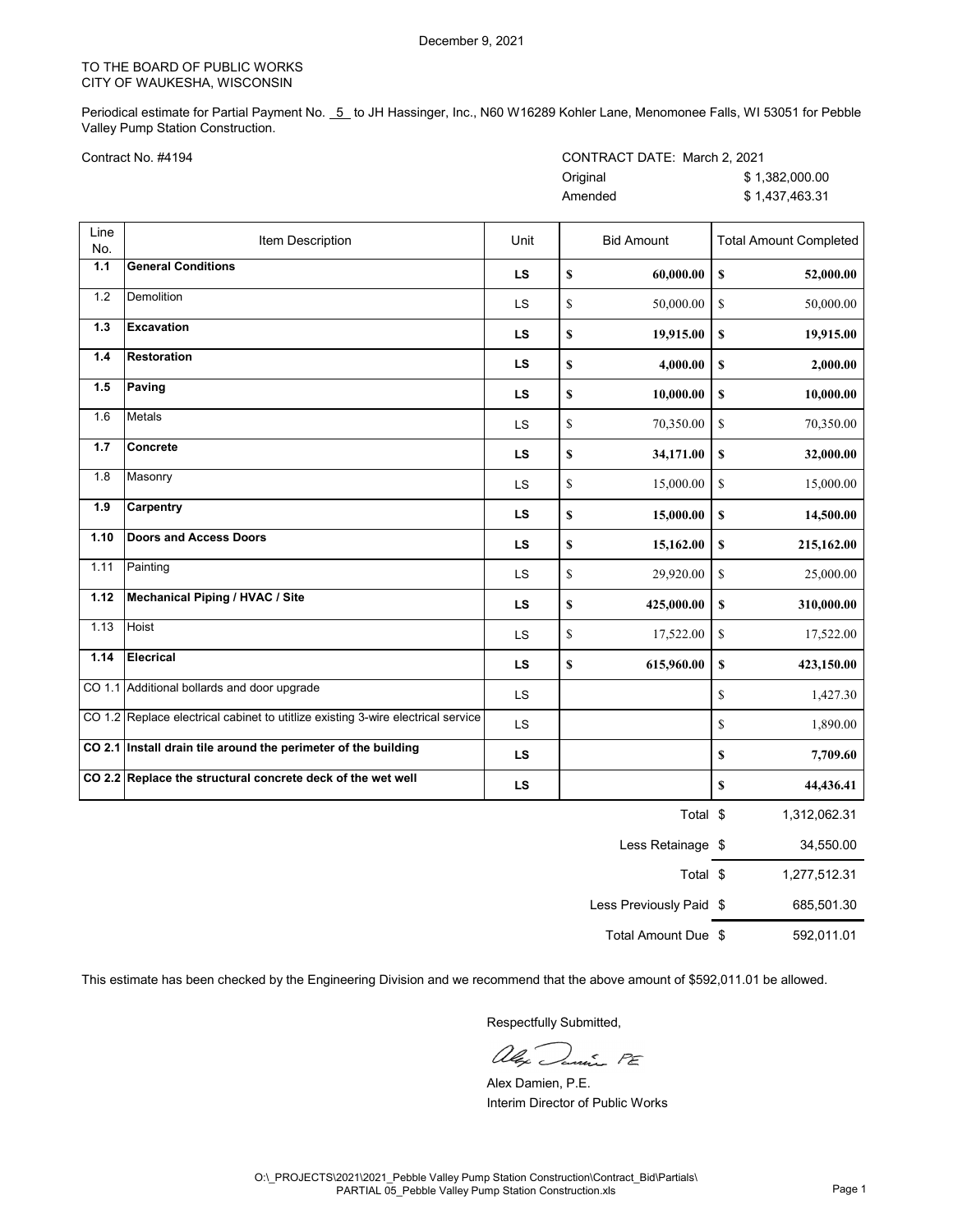Periodical estimate for Partial Payment No. 1 to Janke General Contractors, Inc., 1223 River View Lane, Athens, WI 54411 for Railroad Bridge Removal.

|                | Contract No. #4219 |                                            |             | CONTRACT DATE: May 18, 2021 |                       |    |                    |            |
|----------------|--------------------|--------------------------------------------|-------------|-----------------------------|-----------------------|----|--------------------|------------|
|                |                    |                                            |             | Original                    |                       |    | \$116,206.00       |            |
| Line<br>No.    | Item No.           | Item Description                           | Unit        | <b>Bid</b><br>Quantities    | Completed<br>Quantity |    | Unit Price         | Amount     |
| 1              | 01017              | <b>TEMPORARY SAFETY FENCE</b>              | LF          | 500                         | 100                   | \$ | 6.00 S             | 600.00     |
| 2              | 01991              | <b>RAILROAD FLAGGING</b>                   | LS          | 1                           | 0                     | \$ | 5,000.00 \$        |            |
| 3              | 02002              | <b>SILT FENCE</b>                          | LF          | 200                         | 112                   | \$ | $3.40 \mid$ \$     | 380.80     |
| 4              | 03990              | IREMOVE EXISTING BRIDGE STRUCTURE          | LS          | 1                           | 1                     | \$ | 71,000.00 \$       | 71,000.00  |
| 5              | 03991              | <b>REMOVE PILES BY PULLING</b>             | <b>EACH</b> | 51                          | 71                    | \$ |                    | 28,826.00  |
| 6              | 03992              | <b>REMOVE PILES BY CUTTING OR BREAKING</b> | <b>EACH</b> | 20                          | $\mathbf 0$           | \$ | $406.00$ $\degree$ |            |
| $\overline{7}$ | 04990              | <b>GRADING AND SHAPING RIVERBANKS</b>      | LS          | 1                           | 0.9                   | \$ | 7,700.00 \$        | 6,930.00   |
|                |                    |                                            |             |                             |                       |    | Total \$           | 107,736.80 |

Less Retainage \$2,905.15 Total \$ 104,831.65 Less Previously Paid Total Amount  $$ 104,831.65$ 

This estimate has been checked by the Engineering Division and we recommend that the above amount of \$104,831.65 be allowed.

alex Danie PE

Alex Damien, P.E. Interim Director of Public Works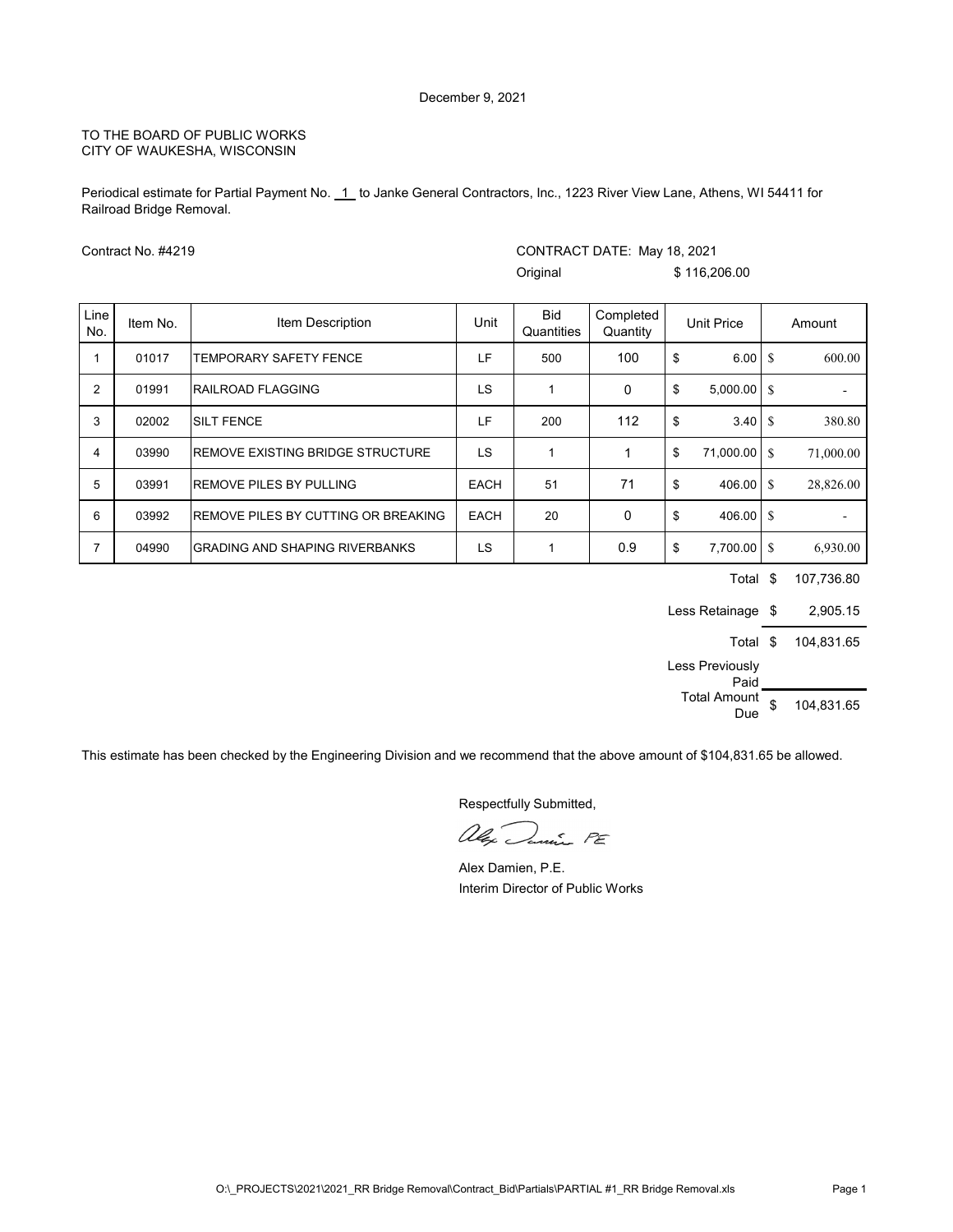Periodical estimate for Partial Payment No. 17\_to LaLonde Contractors, Inc., 1609 Lincoln Avenue, Waukesha, WI 53186 for N & S Prairie Avenue, Sentry Drive And W. Sunset Drive Utility And Street improvements - Concrete.

CONTRACT DATE: March 2, 2021

Contract No. #4193

|                |          |                                                                     |                 | Original                 |                       | \$10,075,848.93             |                  |
|----------------|----------|---------------------------------------------------------------------|-----------------|--------------------------|-----------------------|-----------------------------|------------------|
| Line<br>No.    | Item No. | Item Description                                                    | Unit            | <b>Bid</b><br>Quantities | Completed<br>Quantity | <b>Unit Price</b>           | Amount           |
| 1              | 01001    | <b>TRAFFIC CONTROL</b>                                              | LS.             | 1                        | 0.98                  | \$<br>165,284.02            | \$<br>161,978.34 |
| $\mathbf{2}$   | 01005    | <b>DETOUR ROUTE</b>                                                 | LS.             | $\mathbf{1}$             | 1.00                  | \$<br>11,850.00             | \$<br>11,850.00  |
| 3              | 01014    | <b>TRAFFIC CONTROL SIGN - PORTABLE</b><br><b>CHANGEABLE MESSAGE</b> | LS              | 1                        | 1.00                  | \$<br>5,500.00              | \$<br>5,500.00   |
| 4              | 01015    | <b>BUSINESS ACCESS SIGN &amp; MOUNTING</b><br>SUPPLIED SIGNS        | <b>LS</b>       | 1                        |                       | \$<br>3,600.00              | \$               |
| 5              | 01990    | ADDITIONAL CUSTOM TRAFFIC CONTROL<br><b>SIGN</b>                    | <b>SF</b>       | 200                      |                       | \$<br>15.00                 | \$               |
| 6              | 01991    | RAILROAD FLAGGING                                                   | LS              | 1                        | 0.31                  | \$<br>20,000.00             | \$<br>6,200.00   |
| $\overline{7}$ | 02002    | <b>SILT FENCE</b>                                                   | LF              | 300                      | 339.50                | \$<br>1.70                  | \$<br>577.15     |
| 8              | 02003    | <b>EROSION BALES</b>                                                | <b>EACH</b>     | 100                      |                       | \$<br>2.00                  | \$<br>÷          |
| 9              | 02005    | <b>INLET PROTECTION</b>                                             | <b>EACH</b>     | 90                       | 62.00                 | \$<br>55.00                 | \$<br>3,410.00   |
| 10             | 02166    | <b>CULVERT PIPE CHECK</b>                                           | <b>EACH</b>     | 20                       |                       | \$<br>40.00                 | \$               |
| 11             | 03041    | <b>CLEARING</b>                                                     | <b>INCH DIA</b> | 75                       | 126.00                | \$<br>21.20                 | \$<br>2,671.20   |
| 12             | 03042    | <b>GRUBBING</b>                                                     | <b>INCH DIA</b> | 100                      | 112.00                | \$<br>12.50                 | \$<br>1,400.00   |
| 13             | 03060    | <b>REMOVE AND REPLACE MAILBOX</b>                                   | <b>EACH</b>     | 45                       | 47.00                 | \$<br>90.00                 | \$<br>4,230.00   |
| 14             | 03061    | INSTALL TEMPORARY MAILBOX(ES)                                       | LS              | 1                        | 1.00                  | \$<br>475.00                | \$<br>475.00     |
| 15             | 03100    | REMOVE SEWER MANHOLE                                                | <b>EACH</b>     | 4                        | 1.00                  | \$<br>700.00                | \$<br>700.00     |
| 16             | 03101    | <b>REMOVE INLET</b>                                                 | <b>EACH</b>     | 10                       | 21.00                 | \$<br>600.00                | \$<br>12,600.00  |
| 17             | 03110    | <b>REMOVE PIPE</b>                                                  | LF              | 320                      | 370.61                | \$<br>25.00                 | \$<br>9,265.25   |
| 18             | 03200    | <b>ABANDON SEWER MANHOLE</b>                                        | <b>EACH</b>     | 12                       | 13.00                 | \$<br>800.00                | \$<br>10,400.00  |
| 19             | 03205    | <b>ABANDON PIPE</b>                                                 | LF              | 1,050                    | 928.16                | \$<br>25.00                 | \$<br>23,204.00  |
| 20             | 03300    | <b>REMOVE EXISTING CURB AND GUTTER</b>                              | LF              | 18,500                   | 21,744.94             | \$<br>$2.95 \, \times \, 5$ | 64,147.57        |
| 21             | 03331    | <b>REMOVE EXISTING SIDEWALK</b>                                     | <b>SF</b>       | 55,000                   | 45,424.67             | \$<br>1.18                  | \$<br>53,601.11  |
| 22             | 03500    | SAWCUTTING AT PAVEMENT LIMITS                                       | LF              | 2,400                    | 1,778.20              | \$<br>2.25                  | \$<br>4,000.95   |
| 23             | 03650    | <b>REMOVE EXISTING ROADWAY</b>                                      | SY              | 60,000                   | 58,591.96             | \$<br>10.06                 | \$<br>589,435.12 |
| 24             | 03990    | REMOVE EXISITNG HMA PATH                                            | SY              | 4,400                    | 1,211.58              | \$<br>7.24                  | \$<br>8,771.84   |
| 25             | 03991    | REMOVE EXISTING RAILROAD CROSSING                                   | LF              | 240                      | 188.40                | \$<br>$32.40$ \$            | 6,104.16         |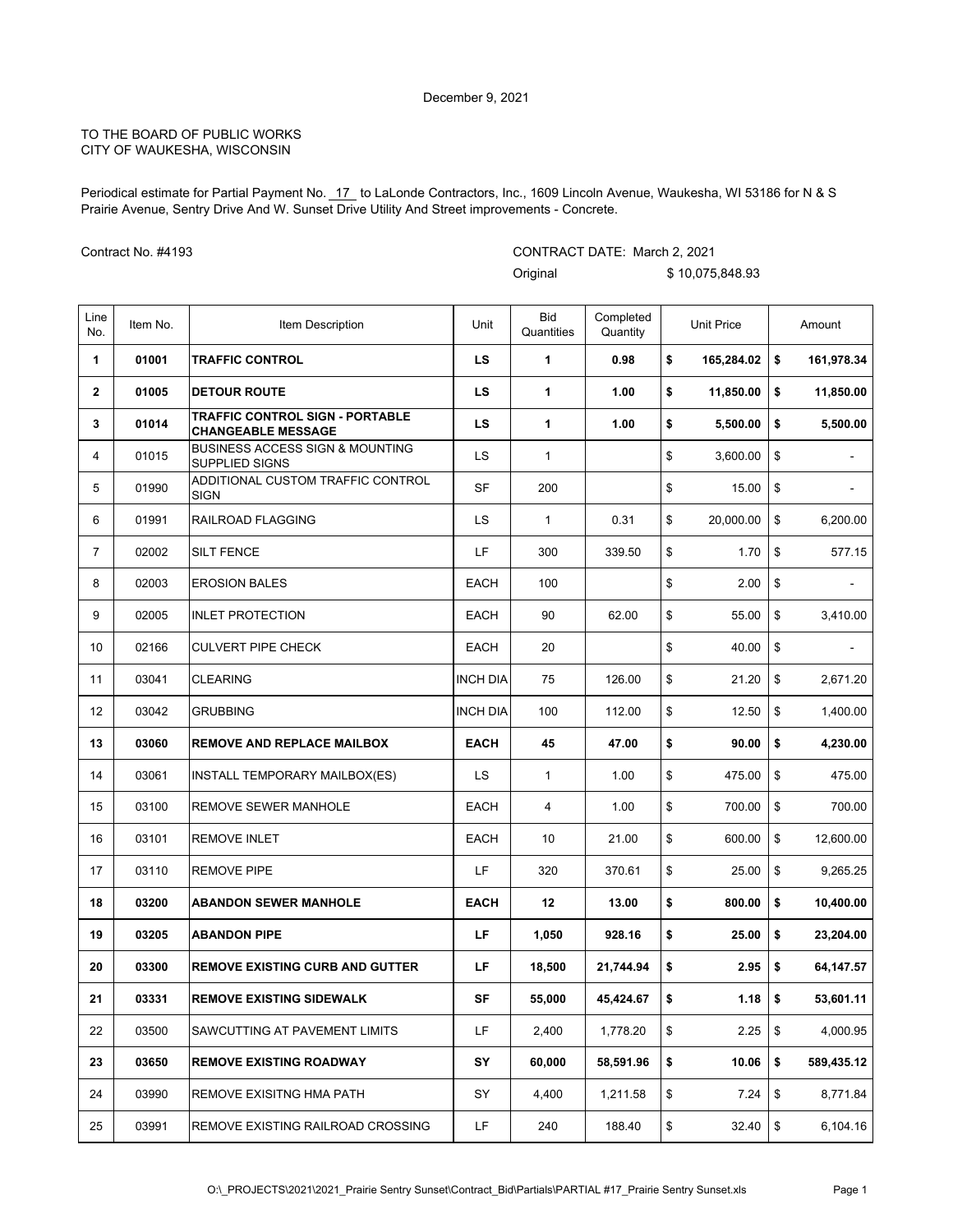| 26  | 04010  | <b>SHAPING AND GRADING TO SUBGRADE</b>                                                             | LF          | 11,500         | 11,178.00 | \$<br>1.00      | \$<br>11,178.00  |
|-----|--------|----------------------------------------------------------------------------------------------------|-------------|----------------|-----------|-----------------|------------------|
| 27  | 04015  | GEOTEXTILE FABRIC TYPE SAS NON-WOVEN                                                               | SY          | 7,000          |           | \$<br>1.72      | \$               |
| 28  | 04016  | GEOTEXTILE GRID TYPE BX1100                                                                        | SY          | 7,000          |           | \$<br>1.80      | \$               |
| 29  | 04020  | <b>1-1/4" CRUSHED STONE ROADWAY BASE</b>                                                           | <b>TON</b>  | 37,000         | 32,103.00 | \$<br>14.09     | \$<br>452,331.27 |
| 30  | 04120  | <b>SLURRY BACKFILL</b>                                                                             | CY          | 200            |           | \$<br>65.00     | \$               |
| 31  | 04990  | CRUSHED AGGREGATE BASE COURSE, 3"<br>(INCLUDES EBS)                                                | <b>TON</b>  | 13,600         | 9.800.08  | \$<br>15.00     | \$<br>147,001.20 |
| 32  | 05011  | <b>PIPE BULKHEAD</b>                                                                               | EACH        | 5              | 4.00      | \$<br>250.00    | \$<br>1,000.00   |
| 33  | 05050  | <b>INTERNAL CHIMNEY SEAL</b>                                                                       | <b>EACH</b> | 55             | 26.00     | \$<br>420.00    | \$<br>10,920.00  |
| 34  | 05056  | SANITARY LATERAL CLEANOUT                                                                          | EACH        | 16             | 1.00      | \$<br>2,035.00  | \$<br>2,035.00   |
| 35  | 05074  | <b>SANITARY LATERAL CLEANING AND</b><br><b>PRELINING VIDEO INSPECTION</b>                          | <b>EACH</b> | 16             | 12.00     | \$<br>485.00    | \$<br>5,820.00   |
| 36  | 05075  | SANITARY SEWER SPOT REPAIR                                                                         | <b>EACH</b> | 4              | 3.00      | \$<br>8,500.00  | \$<br>25,500.00  |
| 37  | 05076  | SANITARY SEWER LATERAL SPOT REPAIR                                                                 | EACH        | 2              |           | \$<br>5,000.00  | \$               |
| 38  | 05080  | SANITARY LATERAL REINSTATEMENT                                                                     | <b>EACH</b> | 18             | 18.00     | \$<br>125.00    | \$<br>2,250.00   |
| 39  | 05082  | SANITARY LATERAL CONNECTION TEST &<br><b>SEAL</b>                                                  | EACH        | $\overline{7}$ | 6.00      | \$<br>1,585.00  | \$<br>9,510.00   |
| 40  | 05108  | 8 INCH PVC SANITARY SEWER PIPE                                                                     | LF          | 650            | 646.50    | \$<br>102.00    | \$<br>65,943.00  |
| 41  | 05112  | 12 INCH PVC SANITARY SEWER PIPE                                                                    | LF          | 20             | 16.60     | \$<br>200.00    | \$<br>3,320.00   |
| 42  | 05157  | 6 INCH SANITARY SEWER LATERAL<br><b>REPLACEMENT (OPEN CUT)</b>                                     | LF          | 760            | 766.52    | \$<br>110.00    | \$<br>84,317.20  |
| 43  | 05309  | 10 INCH CIPP SANITARY SEWER PIPE                                                                   | LF          | 1,700          | 1,699.00  | \$<br>24.50     | \$<br>41,625.50  |
| 44  | 05311  | 15 INCH CIPP SANITARY SEWER PIPE                                                                   | LF          | 1,090          | 1,096.50  | \$<br>58.25     | \$<br>63,871.13  |
| 45  | 05320  | 36 INCH CIPP SANITARY SEWER PIPE                                                                   | LF          | 3,290          | 3,290.00  | \$<br>238.50    | \$<br>784,665.00 |
| 46  | 05321  | 42 INCH CIPP SANITARY SEWER PIPE                                                                   | LF          | 1,575          | 1,563.00  | \$<br>263.50    | \$<br>411,850.50 |
| 47  | 05322  | 48 INCH CIPP SANITARY SEWER PIPE                                                                   | LF          | 185            | 183.00    | \$<br>348.00    | \$<br>63,684.00  |
| 48  | 05337  | 36 INCH CIPP STORM SEWER PIPE                                                                      | LF          | 90             | 83.00     | \$<br>238.50    | \$<br>19,795.50  |
| 49  | 05340  | 48 INCH CIPP STORM SEWER PIPE                                                                      | LF.         | 85             | 86.00     | \$<br>248.00    | \$<br>21,328.00  |
| 50  | 05350  | SANITARY LATERAL LINING (CIPP) WITHIN<br><b>25 FT. OF SEWER MAIN</b>                               | <b>EACH</b> | 13             | 6.00      | \$<br>3,485.00  | \$<br>20,910.00  |
| 50A | 05350A | SANITARY LATERAL MAN-ENTRY LINER<br>(CIPP) WITHIN 25 FT. OF SEWER MAIN                             | EACH        | 4              |           | \$<br>32,841.00 | \$               |
| 51  | 05351  | <b>SANITARY LATERAL LINING (CIPP)</b><br><b>ADDITIONAL LENGTH OVER 25 FT. FROM</b><br><b>SEWER</b> | LF          | 350            | 48.00     | \$<br>48.00     | \$<br>2,304.00   |
| 52  | 05400  | 48 INCH DIA SANITARY MANHOLE                                                                       | VF          | 29             | 17.43     | \$<br>400.00    | \$<br>6,972.00   |
| 53  | 05410  | REHABILITATE SANITARY MANHOLE W/<br><b>CEMENTITIOUS LINER</b>                                      | <b>EACH</b> | 16             | 18.00     | \$<br>1,650.00  | \$<br>29,700.00  |
| 54  | 05420  | SANITARY MANHOLE BENCH / INVERT /<br><b>TROUGH WORK - MINOR</b>                                    | EACH        | 6              |           | \$<br>350.00    | \$               |
| 55  | 05422  | SANITARY MANHOLE BENCH / INVERT /<br>TROUGH WORK - MAJOR                                           | EACH        | 4              | 1.00      | \$<br>1,100.00  | \$<br>1,100.00   |
| 56  | 05425  | CHEMICAL GROUT SEALING OF SANITARY<br>MANHOLE                                                      | EACH        | 1              | 1.00      | \$<br>1,290.00  | \$<br>1,290.00   |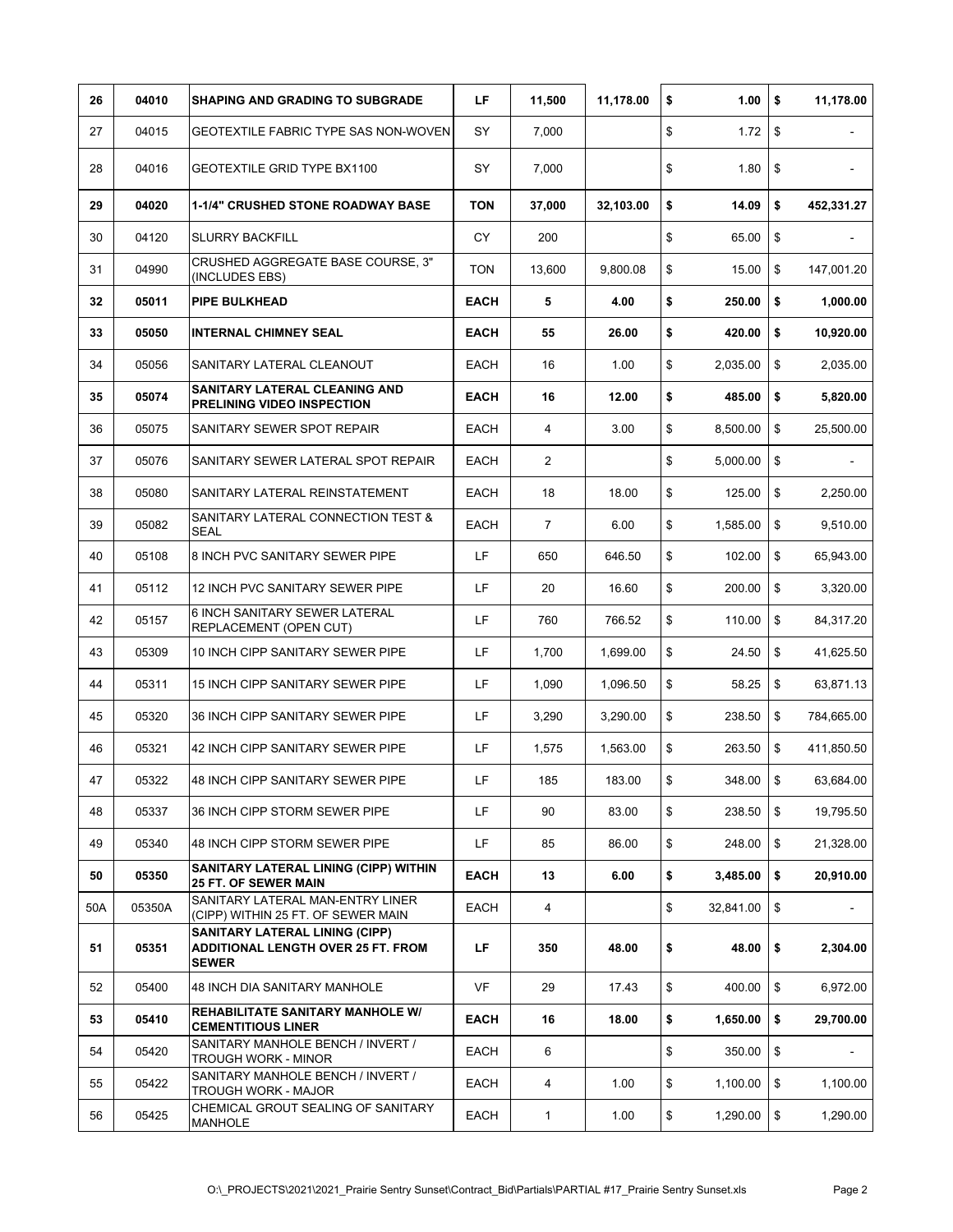| 57 | 05426 | SUPPLEMENTAL PRICE FOR EXCESS<br><b>CHEMICAL GROUT</b>             | <b>GALLON</b> | 10             | 35.00    | \$<br>12.00    | \$                        | 420.00    |
|----|-------|--------------------------------------------------------------------|---------------|----------------|----------|----------------|---------------------------|-----------|
| 58 | 05432 | <b>REPLACE SANITARY SEWER CHIMNEY,</b><br><b>FRAME &amp; COVER</b> | EACH          | 54             | 41.00    | \$<br>800.00   | \$                        | 32,800.00 |
| 59 | 05475 | 48-INCH STORM SEWER MANHOLE                                        | <b>VF</b>     | 50             | 36.04    | \$<br>420.00   | \$                        | 15,136.80 |
| 60 | 05476 | 60-INCH STORM SEWER MANHOLE                                        | <b>VF</b>     | 10             | 6.78     | \$<br>440.00   | \$                        | 2,983.20  |
| 61 | 05477 | 72-INCH STORM SEWER MANHOLE                                        | <b>VF</b>     | 12             | 10.26    | \$<br>600.00   | \$                        | 6,156.00  |
| 62 | 05485 | 2'X3' STORM INLET                                                  | EACH          | 35             | 33.00    | \$<br>2,000.00 | \$                        | 66,000.00 |
| 63 | 05510 | 10 INCH PVC STORM SEWER PIPE                                       | LF            | 16             | 14.30    | \$<br>110.00   | \$                        | 1,573.00  |
| 64 | 05512 | 12 INCH PVC STORM SEWER PIPE                                       | LF            | 20             | 12.00    | \$<br>120.00   | \$                        | 1,440.00  |
| 65 | 05542 | 12 INCH RCP STORM SEWER PIPE                                       | LF            | 800            | 771.20   | \$<br>100.00   | \$                        | 77,120.00 |
| 66 | 05545 | 15 INCH RCP STORM SEWER PIPE                                       | LF            | 130            | 102.30   | \$<br>102.00   | \$                        | 10,434.60 |
| 67 | 05548 | <b>18 INCH RCP STORM SEWER PIPE</b>                                | LF            | 140            | 118.70   | \$<br>105.00   | \$                        | 12,463.50 |
| 68 | 05551 | 21 INCH RCP STORM SEWER PIPE                                       | LF            | 185            | 174.30   | \$<br>110.00   | \$                        | 19.173.00 |
| 69 | 05554 | 24 INCH RCP STORM SEWER PIPE                                       | LF            | 100            | 77.80    | \$<br>115.00   | \$                        | 8,947.00  |
| 70 | 05560 | 30 INCH RCP STORM SEWER PIPE                                       | LF            | 32             |          | \$<br>170.00   | \$                        |           |
| 71 | 05562 | 36 INCH RCP STORM SEWER PIPE                                       | LF            | 240            | 235.90   | \$<br>140.00   | \$                        | 33,026.00 |
| 72 | 05680 | STORM SEWER INLET REPAIR                                           | <b>VF</b>     | 16             | 1.00     | \$<br>700.00   | \$                        | 700.00    |
| 73 | 05681 | STORM SEWER INLET ADJUSTMENT                                       | <b>EACH</b>   | 17             | 14.00    | \$<br>700.00   | \$                        | 9,800.00  |
| 74 | 05692 | STORM SEWER MANHOLE REPAIR                                         | <b>VF</b>     | 40             |          | \$<br>600.00   | $\boldsymbol{\mathsf{s}}$ |           |
| 75 | 05693 | STORM SEWER MANHOLE ADJUSTMENT                                     | EACH          | 5              | 3.00     | \$<br>650.00   | \$                        | 1,950.00  |
| 76 | 05695 | STORM MANHOLE CHIMNEY REPLACEMENT                                  | EACH          | 5              | 2.00     | \$<br>450.00   | \$                        | 900.00    |
| 77 | 05704 | <b>FLARED END SECTION TRASH RACK</b>                               | <b>EACH</b>   | 2              | 1.00     | \$<br>1,033.00 | \$                        | 1,033.00  |
| 78 | 05718 | 18 INCH RCP STORM SEWER FLARED END<br><b>SECTION</b>               | EACH          | 1              | 1.00     | \$<br>500.00   | \$                        | 500.00    |
| 79 | 05724 | 24 INCH RCP STORM SEWER FLARED END<br><b>SECTION</b>               | <b>EACH</b>   | $\mathbf{1}$   | 1.00     | \$<br>600.00   | \$                        | 600.00    |
| 80 | 05736 | 36 INCH RCP STORM SEWER FLARED END<br><b>SECTION</b>               | EACH          | $\mathbf{1}$   |          | \$<br>1,200.00 | \$                        |           |
| 81 | 05848 | 48 INCH CMP CULVERT END SECTION                                    | EACH          | $\overline{2}$ | 2.00     | \$<br>3,000.00 | $\boldsymbol{\mathsf{s}}$ | 6,000.00  |
| 82 | 05850 | CONCRETE COLLAR                                                    | EACH          | 12             | 8.00     | \$<br>750.00   | \$                        | 6,000.00  |
| 83 | 05951 | SANITARY SEWER CLEANING AND<br><b>TELEVISING</b>                   | LF            | 14,700         | 3,459.30 | \$<br>2.25     | \$                        | 7,783.43  |
| 84 | 05952 | SANITARY SEWER LATERAL TELEVISING                                  | <b>EACH</b>   | 70             | 25.00    | \$<br>550.00   | \$                        | 13,750.00 |
| 85 | 05955 | STORM SEWER CLEANING AND TELEVISING                                | LF            | 8,865          | 4,827.60 | \$<br>3.00     | \$                        | 14,482.80 |
| 86 | 05956 | STORM SEWER LATERAL TELEVISING                                     | EACH          | $\overline{4}$ |          | \$<br>550.00   | \$                        |           |
| 87 | 05990 | DOGHOUSE STORM MANHOLE WITH INLET<br>GRATE                         | EACH          | $\overline{2}$ | 2.00     | \$<br>7,000.00 | \$                        | 14,000.00 |
| 88 | 06100 | <b>EXTRA BAGS OF CEMENT</b>                                        | EA            | 125            | 88.00    | \$<br>15.00    | \$                        | 1,320.00  |
| 89 | 07001 | <b>CONCRETE PAVEMENT REMOVAL &amp;</b><br><b>REPLACEMENT</b>       | SY            | 300            | 122.63   | \$<br>64.13    | \$                        | 7,864.26  |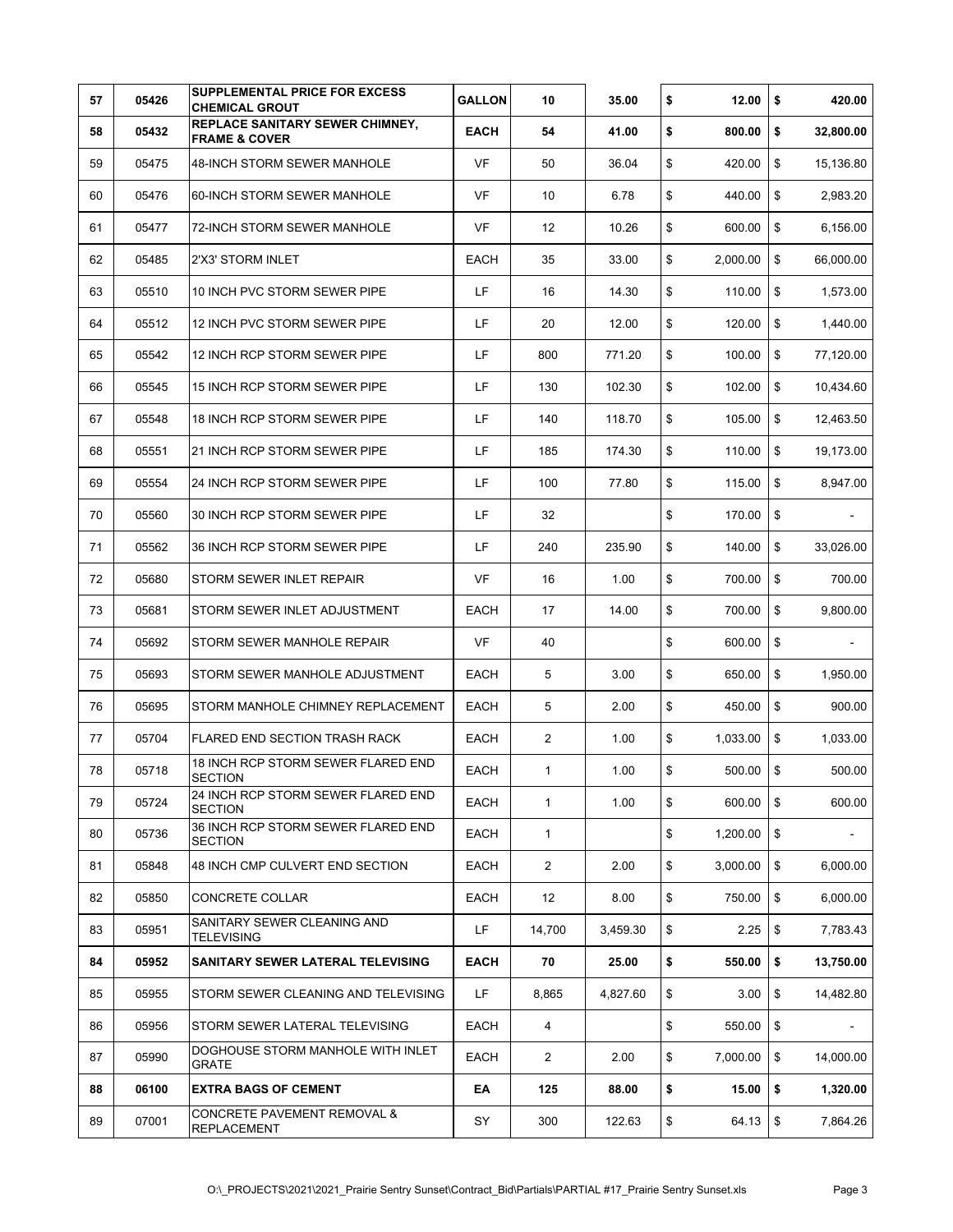| 90  | 07002 | CONCRETE CURB AND GUTTER REMOVAL &<br><b>REPLACEMENT</b>                | LF         | 200            | 181.10    | \$<br>38.64    | \$<br>6,997.70     |
|-----|-------|-------------------------------------------------------------------------|------------|----------------|-----------|----------------|--------------------|
| 91  | 07109 | 9-INCH DOWELED CONCRETE PAVEMENT                                        | SY         | 54,000         | 52,286.22 | \$<br>40.32    | \$<br>2,108,180.39 |
| 92  | 07118 | 18" TYPE A CONCRETE CURB & GUTTER                                       | LF         | 175            | 135.00    | \$<br>27.74    | \$<br>3,744.90     |
| 93  | 07130 | 30" TYPE A CONCRETE CURB & GUTTER                                       | LF         | 23,000         | 21,407.20 | \$<br>16.45    | \$<br>352,148.44   |
| 94  | 07150 | 18" CONCRETE MOUNTABLE MEDIAN ISLAND<br><b>NOSE</b>                     | <b>SF</b>  | 100            | 62.00     | \$<br>11.64    | \$<br>721.68       |
| 95  | 07151 | 30" CONCRETE MOUNTABLE MEDIAN ISLAND<br><b>NOSE</b>                     | <b>SF</b>  | 425            | 350.02    | \$<br>14.67    | \$<br>5,134.79     |
| 96  | 07301 | <b>CURB RAMP DETECTABLE WARNING FIELDS</b>                              | SF         | 550            | 610.00    | \$<br>29.87    | \$<br>18,220.70    |
| 97  | 07302 | PEDESTRIAN CURB                                                         | LF         | 400            | 60.60     | \$<br>26.86    | \$<br>1,627.72     |
| 98  | 07304 | <b>4-INCH CONCRETE SIDEWALK</b>                                         | SF         | 21,000         | 16,553.98 | \$<br>4.79     | \$<br>79,293.56    |
| 99  | 07306 | <b>6-INCH CONCRETE SIDEWALK &amp; DRIVE</b>                             | SF         | 5,600          | 4,527.00  | \$<br>5.16     | \$<br>23,359.32    |
| 100 | 07307 | <b>7-INCH CONCRETE SIDEWALK &amp; DRIVE</b>                             | <b>SF</b>  | 49,250         | 34,404.54 | \$<br>5.67     | \$<br>195,073.74   |
| 101 | 07990 | CONCRETE PAVEMENT APPROACH SLAB,<br>WISDOT 415.0410                     | SY         | 175            | 74.00     | \$<br>133.17   | \$<br>9,854.58     |
| 102 | 07991 | CONCRETE CORRUGATED MEDIAN WISDOT<br>620.0100                           | SF         | 6,250          | 6,051.00  | \$<br>6.95     | \$<br>42,054.45    |
| 103 | 08052 | HMA PAVEMENT 2" TEMPORARY PATCHING                                      | SY         | 2,000          | 607.54    | \$<br>11.26    | \$<br>6,840.90     |
| 104 | 08203 | HMA PAVEMENT TYPE 3LT5828S                                              | <b>TON</b> | 125            | 122.54    | \$<br>132.50   | \$<br>16,236.55    |
| 105 | 08204 | HMA PAVEMENT TYPE 4LT5828S                                              | TON        | 1,300          | 421.25    | \$<br>99.75    | \$<br>42,019.69    |
| 106 | 08208 | HMA PAVEMENT TYPE 5LT5828H                                              | TON        | 100            | 105.77    | \$<br>133.00   | \$<br>14,067.41    |
| 107 | 08210 | HMA DRIVE & TERRACE, TYPE 4LT5828S                                      | <b>TON</b> | 75             | 82.36     | \$<br>163.00   | \$<br>13,424.68    |
| 108 | 10002 | REMOVE EXISTING TRAFFIC SIGNAL<br>EQUIPMENT, SUNSET & FOX RIVER PKWY    | LS         | 1              | 1.00      | \$<br>3,356.12 | \$<br>3,356.12     |
| 109 | 10002 | REMOVE EXISTING TRAFFIC SIGNAL<br><b>EQUIPMENT, SUNSET &amp; SENTRY</b> | LS         | 1              | 1.00      | \$<br>5,458.75 | \$<br>5,458.75     |
| 110 | 10002 | REMOVE EXISTING TRAFFIC SIGNAL<br>EQUIPMENT, ST PAUL & PRAIRIE          | LS         | 1              | 1.00      | \$<br>4,407.44 | \$<br>4,407.44     |
| 111 | 10002 | REMOVE EXISTING TRAFFIC SIGNAL<br>EQUIPMENT, ST PAUL & WASHINGTON       | LS         | 1              | 1.00      | \$<br>4,407.44 | \$<br>4,407.44     |
| 112 | 10012 | CONDUIT RIGID NONMETALLIC SCHEDULE 40<br>2-INCH. WDOT 652.0225          | LF         | 1,070          | 810.40    | \$<br>8.68     | \$<br>7,034.27     |
| 113 | 10013 | CONDUIT RIGID NONMETALLIC SCHEDULE 40<br>3-INCH. WDOT 652.0235          | LF         | 2,650          | 2,348.70  | \$<br>10.57    | \$<br>24,825.76    |
| 114 | 10026 | PULL BOXES STEEL 24x36-INCH, WDOT<br>653.0135                           | EACH       | $\overline{2}$ | 2.00      | \$<br>875.91   | \$<br>1,751.82     |
| 115 | 10026 | PULL BOXES STEEL 24x42-INCH, WDOT<br>653.0140                           | EACH       | 26             | 26.00     | \$<br>920.45   | \$<br>23,931.70    |
| 116 | 10031 | CONCRETE BASE - TYPE 1, WDOT 654.0101                                   | EACH       | 17             | 17.00     | \$<br>664.70   | \$<br>11,299.90    |
| 117 | 10032 | CONCRETE BASE - TYPE 2, WDOT 654.0102                                   | EACH       | 9              | 9.00      | \$<br>885.39   | \$<br>7,968.51     |
| 118 | 10040 | CONCRETE BASE - TYPE 10, WDOT 654.0110                                  | EACH       | 10             | 10.00     | \$<br>4,990.20 | \$<br>49,902.00    |
| 119 | 10041 | CONCRETE BASE - TYPE 10 SPECIAL, WDOT<br>654.0120                       | EACH       | $\overline{2}$ | 2.00      | \$<br>7,461.39 | \$<br>14,922.78    |
| 120 | 10050 | CONCRETE CONTROL CABINET BASE, TYPE<br>9 SPECIAL, WDOT 654.0217         | EACH       | 4              | 4.00      | \$<br>1,538.03 | \$<br>6,152.12     |
| 121 | 10067 | <b>CABLE TRAFFIC SIGNAL 7-14 AWG, WDOT</b><br>655.0240                  | LF         | 4,610          | 4,979.50  | \$<br>1.72     | \$<br>8,564.74     |
| 122 | 10072 | CABLE TRAFFIC SIGNAL 12-14 AWG, WDOT<br>655.0260                        | LF         | 7,790          | 7,272.60  | \$<br>2.62     | \$<br>19,054.21    |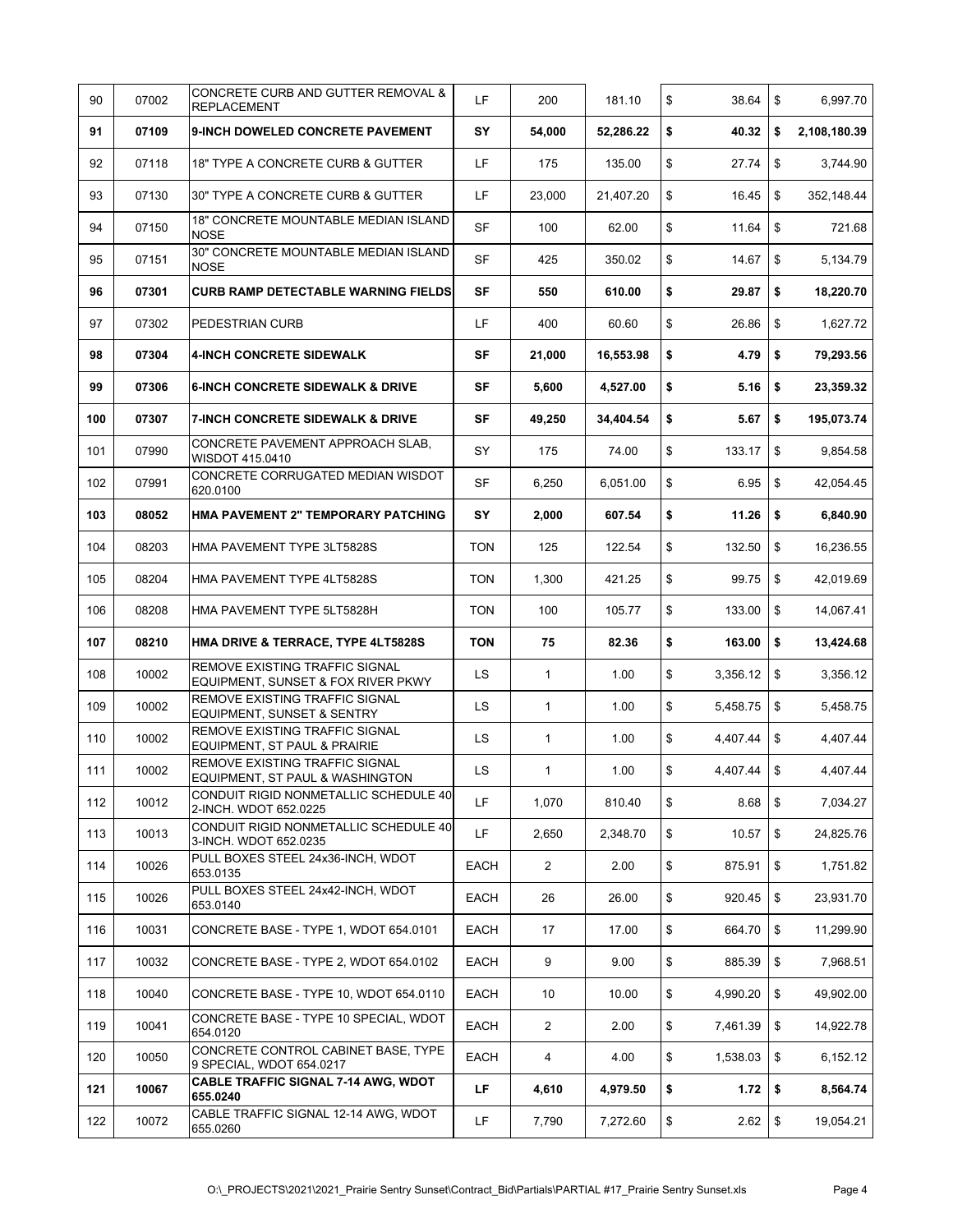| 123 | 10090 | CABLE TYPE UF 2-10 AWG GROUNDED.<br>WDOT 655.0320                                       | <b>LF</b>   | 1,780        | 1,880.80 | \$<br>1.71        | \$<br>3,216.17  |
|-----|-------|-----------------------------------------------------------------------------------------|-------------|--------------|----------|-------------------|-----------------|
| 124 | 10110 | ELECTRICAL WIRE TRAFFIC SIGNAL 10<br>AWG, WDOT 655.0515                                 | LF          | 9,340        | 9,392.60 | \$<br>1.22        | \$<br>11,458.97 |
| 125 | 10115 | ELECTRICAL WIRE LIGHTING AWG 10. WDOT<br>655.0615                                       | LF.         | 1,560        | 1,680.00 | \$<br>1.22        | \$<br>2,049.60  |
| 126 | 10120 | TRAFFIC SIGNAL EVP DETECTOR CABLE,<br><b>WDOT 655.0900</b>                              | LF.         | 3,570        | 3,611.40 | \$<br>1.54        | \$<br>5,561.56  |
| 127 | 10140 | ELECTRICAL SERVICE METER BREAKER<br>PEDESTAL, SUNSET & SENTRY, WDOT<br>655.0200.01      | LS          | $\mathbf{1}$ | 1.00     | \$<br>993.98      | \$<br>993.98    |
| 128 | 10140 | ELECTRICAL SERVICE METER BREAKER<br>PEDESTAL, PRAIRIE & COLLEGE, WDOT<br>655.0200.02    | LS.         | 1            | 1.00     | \$<br>993.98      | \$<br>993.98    |
| 129 | 10140 | ELECTRICAL SERVICE METER BREAKER<br>PEDESTAL, ST PAUL & PRAIRIE, WDOT<br>655.0200.03    | LS          | $\mathbf{1}$ | 1.00     | \$<br>993.98      | \$<br>993.98    |
| 130 | 10140 | ELECTRICAL SERVICE METER BREAKER<br>PEDESTAL, ST PAUL & WASHINGTON, WDOT<br>655.0200.04 | LS          | $\mathbf{1}$ | 1.00     | \$<br>993.98      | \$<br>993.98    |
| 131 | 10141 | PEDESTAL BASES, WDOT 657.0100                                                           | EACH        | 17           | 17.00    | \$<br>257.62      | \$<br>4,379.54  |
| 132 | 10145 | TRANSFORMER BASE, BREAKAWAY 11-1/2-<br>INCH BOLT CIRCLE, WDOT 657.0255                  | <b>EACH</b> | 9            | 9.00     | \$<br>401.66      | \$<br>3,614.94  |
| 133 | 10150 | TRAFFIC SIGNAL CONTROLLER AND<br><b>CABINET, 8-PHASE FULLY ACTUATED</b><br>(EPAC)       | <b>EACH</b> | 3            | 3.00     | \$<br>23,196.53   | \$<br>69,589.59 |
| 134 | 10150 | TRAFFIC SIGNAL CONTROLLER AND<br>CABINET, 8-PHASE FULLY ACTUATED<br>(ECONOLITE)         | EACH        | 1            | 1.00     | \$<br>22,930.09   | \$<br>22,930.09 |
| 135 | 10154 | <b>POLES, TYPE 4, WDOT 657.0315</b>                                                     | <b>EACH</b> | 9            | 9.00     | \$<br>1,389.92    | \$<br>12,509.28 |
| 136 | 10258 | <b>LUMINAIRE ARM SINGLE MEMBER 4-1/2 IN</b><br>CLAMP, 8-FT, WDOT 657.0614               | <b>EACH</b> | 9            | 9.00     | \$<br>229.31      | \$<br>2,063.79  |
| 137 | 10165 | TRAFFIC SIGNAL STANDARDS, ALUMINUM,<br>15-FT, WDOT 657.0425                             | EACH        | 8            | 8.00     | \$<br>625.09      | \$<br>5,000.72  |
| 138 | 10170 | TRAFFIC SIGNAL STANDARDS, ALUMINUM,<br>10-FT, WDOT 657.0430                             | EACH        | 10           | 10.00    | \$<br>543.29      | \$<br>5,432.90  |
| 139 | 10603 | TRAFFIC SIGNAL FACE 3S 12-INCH, WDOT<br>658.0173                                        | <b>EACH</b> | 40           | 40.00    | \$<br>588.60      | \$<br>23,544.00 |
| 140 | 10604 | TRAFFIC SIGNAL FACE 4S 12-INCH, WDOT<br>658.0174                                        | <b>EACH</b> | 19           | 19.00    | \$<br>746.35      | \$<br>14,180.65 |
| 141 | 10605 | TRAFFIC SIGNAL FACE 5S 12-INCH, WDOT<br>658.0175                                        | EACH        | 1            | 2.00     | \$<br>892.43      | \$<br>1,784.86  |
| 142 | 10731 | PEDESTRIAN SIGNAL FACE 16-IN, WDOT<br>658.0416                                          | <b>EACH</b> | 30           | 30.00    | \$<br>$417.72$ \$ | 12,531.60       |
| 143 | 10735 | AUDIBLE PEDESTRIAN PUSH BUTTON<br>SYSTEM, SUNSET & FOX RIVER PKWY                       | LS          | $\mathbf{1}$ | 1.00     | \$<br>7,711.90    | \$<br>7,711.90  |
| 144 | 10735 | <b>AUDIBLE PEDESTRIAN PUSH BUTTON</b><br><b>SYSTEM, SUNSET &amp; SENTRY</b>             | LS          | 1            | 1.00     | \$<br>8,736.62    | \$<br>8,736.62  |
| 145 | 10735 | AUDIBLE PEDESTRIAN PUSH BUTTON<br>SYSTEM, PRAIRIE & COLLEGE                             | <b>LS</b>   | 1            | 1.00     | \$<br>9,815.14    | \$<br>9,815.14  |
| 146 | 10735 | AUDIBLE PEDESTRIAN PUSH BUTTON<br>SYSTEM, ST PAUL & PRAIRIE                             | LS          | 1            | 1.00     | \$<br>7,156.83    | \$<br>7,156.83  |
| 147 | 10735 | AUDIBLE PEDESTRIAN PUSH BUTTON<br>SYSTEM, ST PAUL & WASHINGTON                          | <b>LS</b>   | 1            | 1.00     | \$<br>9,289.48    | \$<br>9,289.48  |
| 148 | 10800 | SIGNAL MOUNTING HARDWARE, SUNSET &<br>FOX RIVER PKWY, WDOT 658.5069.01                  | LS          | 1            | 1.00     | \$<br>4,487.24    | \$<br>4,487.24  |
| 149 | 10800 | <b>SIGNAL MOUNTING HARDWARE, SUNSET &amp;</b><br><b>SENTRY, WDOT 658.5069.02</b>        | LS.         | 1            | 1.00     | \$<br>5,024.78    | \$<br>5,024.78  |
| 150 | 10800 | SIGNAL MOUNTING HARDWARE, PRAIRIE &<br>COLLEGE, WDOT 658.5069.03                        | <b>LS</b>   | 1            | 1.00     | \$<br>6,649.11    | \$<br>6,649.11  |
| 151 | 10800 | SIGNAL MOUNTING HARDWARE, ST PAUL &<br>PRAIRIE, WDOT 658.5069.05                        | <b>LS</b>   | 1            | 1.00     | \$<br>3,990.59    | \$<br>3,990.59  |
| 152 | 10800 | SIGNAL MOUNTING HARDWARE, ST PAUL &<br>WASHINGTON, WDOT 658.5069.06                     | <b>LS</b>   | $\mathbf{1}$ | 1.00     | \$<br>4,370.38    | \$<br>4,370.38  |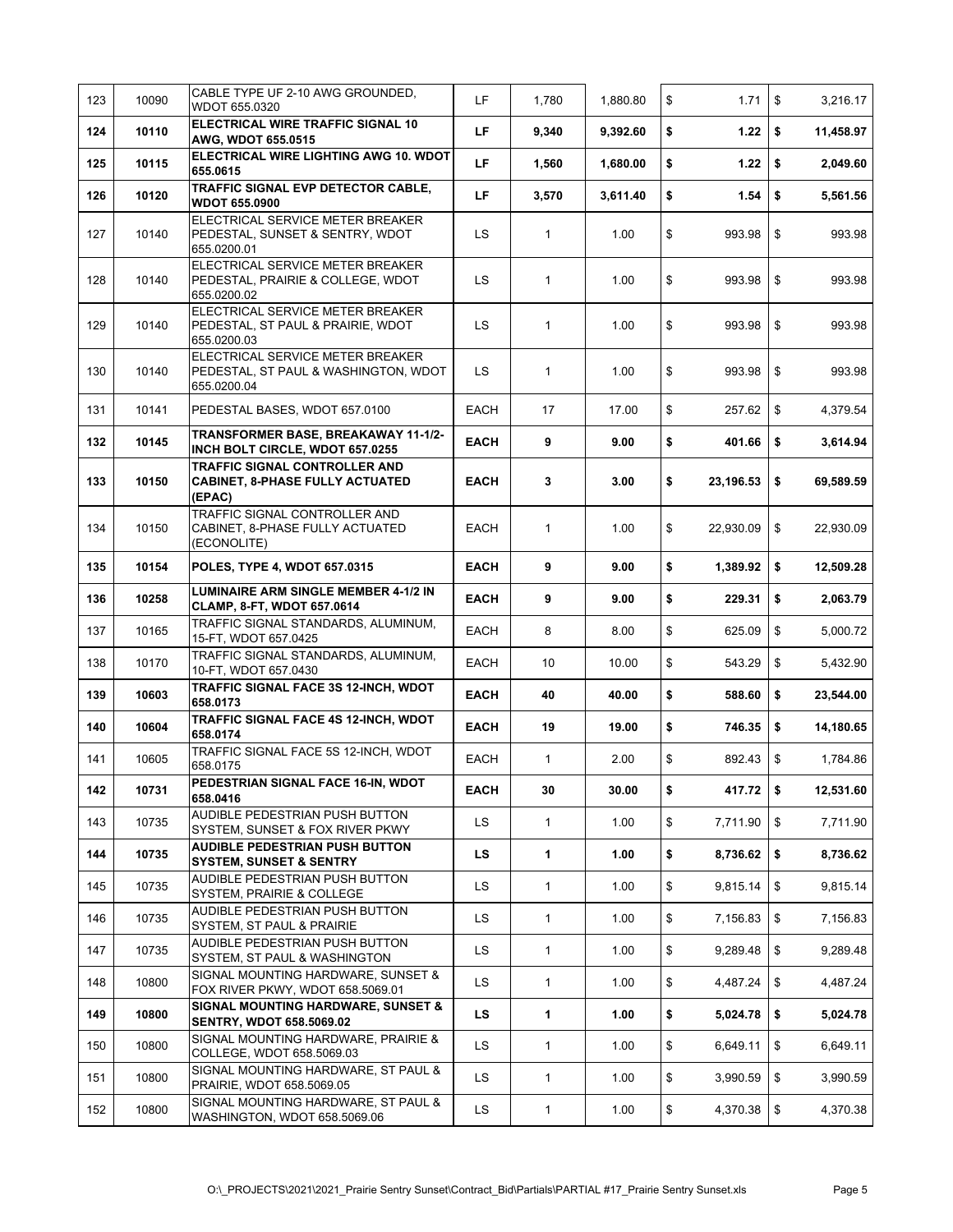| 153 | 10900 | <b>EMERGENCY VEHICLE PREEMPTION</b><br>SYSTEM, SUNSET & FOX RIVER PKWY                                              | LS          | 1                        | 1.00 | \$<br>6,806.36      | \$<br>6,806.36  |
|-----|-------|---------------------------------------------------------------------------------------------------------------------|-------------|--------------------------|------|---------------------|-----------------|
| 154 | 10900 | <b>EMERGENCY VEHICLE PREEMPTION</b><br><b>SYSTEM, SUNSET &amp; SENTRY</b>                                           | <b>LS</b>   | 1                        | 1.00 | \$<br>6,806.36      | \$<br>6,806.36  |
| 155 | 10900 | <b>EMERGENCY VEHICLE PREEMPTION</b><br><b>SYSTEM, PRAIRIE &amp; COLLEGE</b>                                         | LS          | 1                        | 1.00 | \$<br>7,891.76      | \$<br>7,891.76  |
| 156 | 10900 | <b>EMERGENCY VEHICLE PREEMPTION</b><br>SYSTEM, ST PAUL & PRAIRIE                                                    | LS          | $\mathbf{1}$             | 1.00 | \$<br>7,330.84      | \$<br>7,330.84  |
| 157 | 10900 | <b>EMERGENCY VEHICLE PREEMPTION</b><br>SYSTEM, ST PAUL & WASHINGTON                                                 | LS          | 1                        | 1.00 | \$<br>7,330.84      | \$<br>7,330.84  |
| 158 | 10950 | VIDEO VEHICLE DETECTION SYSTEM.<br><b>SUNSET &amp; FOX RIVER PKWY</b>                                               | LS          | 1                        | 1.00 | \$<br>26,850.55     | \$<br>26,850.55 |
| 159 | 10950 | <b>VIDEO VEHICLE DETECTION SYSTEM,</b><br><b>SUNSET &amp; SENTRY</b>                                                | <b>LS</b>   | 1                        | 1.00 | \$<br>40,774.86     | \$<br>40,774.86 |
| 160 | 10950 | <b>VIDEO VEHICLE DETECTION SYSTEM,</b><br><b>PRAIRIE &amp; COLLEGE</b>                                              | <b>LS</b>   | $\mathbf{2}$             | 1.00 | \$<br>0.01          | \$<br>0.01      |
| 161 | 10950 | VIDEO VEHICLE DETECTION SYSTEM, ST<br>PAUL & PRAIRIE                                                                | LS          | 1                        | 1.00 | \$<br>24,082.19     | \$<br>24,082.19 |
| 162 | 10950 | VIDEO VEHICLE DETECTION SYSTEM, ST<br>PAUL & WASHINGTON                                                             | LS          | 1                        | 1.00 | \$<br>26,850.55     | \$<br>26,850.55 |
| 163 | 10980 | REMOVE EXISTING EVP SYSTEM AND<br>ASSOCIATED WIRING, SUNSET & FOX RIVER<br><b>PKWY</b>                              | LS          | 1                        | 1.00 | \$<br>525.66        | \$<br>525.66    |
| 164 | 10980 | REMOVE EXISTING EVP SYSTEM AND<br>ASSOCIATED WIRING, ST PAUL & PRAIRIE                                              | LS          | $\mathbf{1}$             | 1.00 | \$<br>525.66        | \$<br>525.66    |
| 165 | 10980 | REMOVE EXISTING EVP SYSTEM AND<br>ASSOCIATED WIRING, ST PAUL &<br><b>WASHINGTON</b>                                 | LS          | $\mathbf{1}$             | 1.00 | \$<br>525.66        | \$<br>525.66    |
| 166 | 10981 | REMOVE EXISTING AUDIBLE PEDESTRIAN<br>PUSH BUTTON SYSTEM, SUNSET & FOX<br><b>RIVER PKWY</b>                         | LS.         | $\mathbf{1}$             | 1.00 | \$<br>525.66        | \$<br>525.66    |
| 167 | 10981 | REMOVE EXISTING AUDIBLE PEDESTRIAN<br>PUSH BUTTON SYSTEM, ST PAUL & PRAIRIE                                         | LS.         | 1                        | 1.00 | \$<br>525.66        | \$<br>525.66    |
| 168 | 10981 | REMOVE EXISTING AUDIBLE PEDESTRIAN<br>PUSH BUTTON SYSTEM, ST PAUL &<br><b>WASHINGTON</b>                            | LS          | 1                        | 1.00 | \$<br>525.66        | \$<br>525.66    |
| 169 | 10983 | REMOVE EXISTING PEDESTRIAN SIGNAL<br>HEADS WITH COUNTDOWN TIMER, SUNSET<br>& FOX RIVER PKWY                         | LS          | 1                        | 1.00 | \$<br>525.66        | \$<br>525.66    |
| 170 | 10983 | REMOVE EXISTING PEDESTRIAN SIGNAL<br>HEADS WITH COUNTDOWN TIMER, ST PAUL<br>& PRAIRIE                               | LS          | 1                        | 1.00 | \$<br>525.66        | \$<br>525.66    |
| 171 | 10983 | REMOVE EXISTING PEDESTRIAN SIGNAL<br>HEADS WITH COUNTDOWN TIMER, ST PAUL<br>& WASHINGTON                            | LS.         | $\mathbf{1}$             | 1.00 | \$<br>$525.66$ \ \$ | 525.66          |
| 172 | 10984 | <b>REMOVE, SALVAGE AND RE-INSTALL</b><br><b>EXISTING SIGNAL COMMUNICATIONS FIBER,</b><br><b>SUNSET &amp; SENTRY</b> | <b>LS</b>   | 1                        | 1.00 | \$<br>2,570.26      | \$<br>2,570.26  |
| 173 | 10984 | REMOVE, SALVAGE AND RE-INSTALL<br>EXISTING SIGNAL COMMUNICATIONS FIBER,<br>ST PAUL & PRAIRIE                        | LS          | 1                        | 1.00 | \$<br>2,570.26      | \$<br>2,570.26  |
| 174 | 10984 | REMOVE, SALVAGE AND RE-INSTALL<br>EXISTING SIGNAL COMMUNICATIONS FIBER,<br>ST PAUL & WASHINGTON                     | LS          | 1                        | 1.00 | \$<br>2,570.26      | \$<br>2,570.26  |
| 175 | 10986 | MODIFY TRAFFIC SIGNAL CABINET, SUNSET<br>& FOX RIVER PKWY                                                           | LS          | 1                        | 1.00 | \$<br>3,664.24      | \$<br>3,664.24  |
| 176 | 10987 | INSTALL MONOTUBE POLES, TYPE 9 (CITY<br><b>FURNISHED)</b>                                                           | <b>EACH</b> | 8                        | 8.00 | \$<br>1,152.40      | \$<br>9,219.20  |
| 177 | 10987 | INSTALL MONOTUBE POLES, TYPE 9<br>SPECIAL (CITY FURNISHED)                                                          | EACH        | 1                        | 1.00 | \$<br>1,152.40      | \$<br>1,152.40  |
| 178 | 10987 | INSTALL MONOTUBE POLES, TYPE 10 (CITY<br><b>FURNISHED)</b>                                                          | EACH        | $\overline{2}$           | 2.00 | \$<br>1,152.40      | \$<br>2,304.80  |
| 179 | 10987 | <b>INSTALL MONOTUBE POLES, TYPE 10</b><br>SPECIAL (CITY FURNISHED)                                                  | EACH        | 1                        | 1.00 | \$<br>1,152.40      | \$<br>1,152.40  |
| 180 | 10988 | <b>INSTALL MONOTUBE ARM, 25-FT (CITY</b><br><b>FURNISHED)</b>                                                       | <b>EACH</b> | $\overline{\phantom{a}}$ | 7.00 | \$<br>1,251.73      | \$<br>8,762.11  |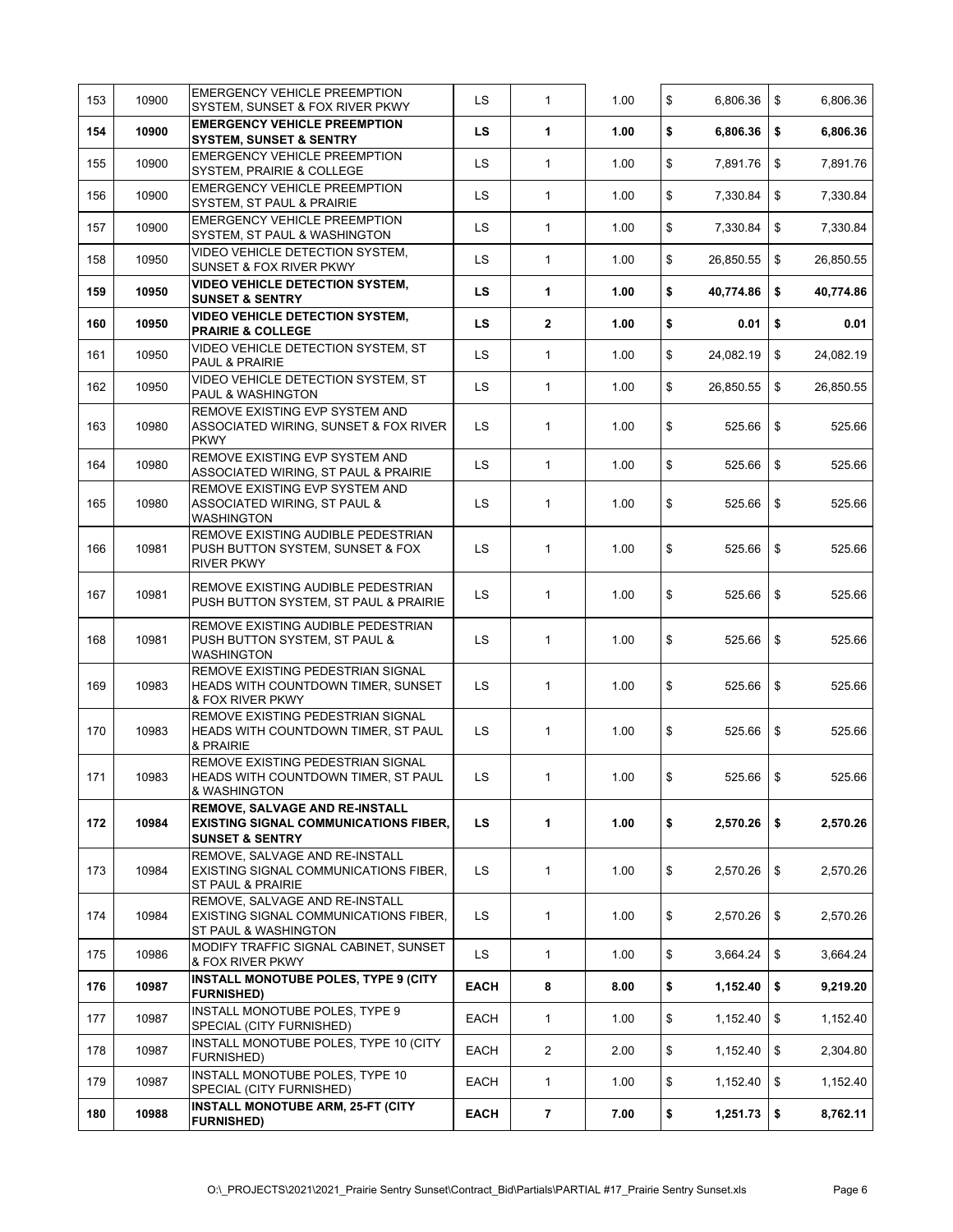| 181 | 10988 | INSTALL MONOTUBE ARM, 30-FT (CITY<br><b>FURNISHED)</b>                                                            | EACH        | 3            | 3.00      | \$<br>1,251.73  | \$         | 3,755.19  |
|-----|-------|-------------------------------------------------------------------------------------------------------------------|-------------|--------------|-----------|-----------------|------------|-----------|
| 182 | 10988 | INSTALL MONOTUBE ARM, 35-FT (CITY<br><b>FURNISHED)</b>                                                            | EACH        | $\mathbf{1}$ | 1.00      | \$<br>1,251.73  | \$         | 1,251.73  |
| 183 | 10988 | INSTALL MONOTUBE ARM, 40-FT (CITY<br><b>FURNISHED)</b>                                                            | <b>EACH</b> | 1            | 1.00      | \$<br>1,251.73  | \$         | 1,251.73  |
| 184 | 10989 | INSTALL LUMINAIRE ARMS STEEL 8-FT (CITY<br><b>FURNISHED)</b>                                                      | <b>EACH</b> | 3            | 3.00      | \$<br>239.19    | \$         | 717.57    |
| 185 | 10992 | INSTALL CITY-FURNISHED STREET LIGHT<br><b>LUMINAIRE</b>                                                           | <b>EACH</b> | 11           | 11.00     | \$<br>243.86    | \$         | 2,682.46  |
| 186 | 10993 | INSTALL STANDARD POLE 10-FT AND<br>PEDESTAL BASE ON EXISTING TYPE 2<br>CONCRETE BASE (SUNSET & FOX RIVER<br>PKWY) | LS.         | 1            | 1.00      | \$<br>554.87    | \$         | 554.87    |
| 187 | 10994 | TEMPORARY TRAFFIC SIGNAL (SUNSET &<br>SENTRY)                                                                     | LS.         | 1            | 1.00      | \$<br>37,049.41 | \$         | 37,049.41 |
| 188 | 10994 | TEMPORARY TRAFFIC SIGNAL (ST PAUL &<br>PRAIRIE)                                                                   | LS.         | $\mathbf{1}$ | 1.00      | \$<br>34,312.43 | \$         | 34,312.43 |
| 189 | 10994 | TEMPORARY TRAFFIC SIGNAL (ST PAUL &<br><b>WASHINGTON)</b>                                                         | LS          | $\mathbf{1}$ | 1.00      | \$<br>35,996.25 | \$         | 35,996.25 |
| 190 | 11005 | CONCRETE BASE - TYPE 5, WDOT 654.0105                                                                             | EACH        | 20           | 20.00     | \$<br>871.48    | \$         | 17,429.60 |
| 191 | 11025 | PULL BOX - 15-INCH PVC                                                                                            | EACH        | 14           | 17.00     | \$<br>681.66    | \$         | 11,588.22 |
| 192 | 11026 | PULL BOX - 24-INCH STEEL, WDOT 653.0140                                                                           | EACH        | 3            | 0.00      | \$<br>840.85    | \$         |           |
| 193 | 11101 | <b>CONDUIT 2-INCH HDPE (EXCAVATED)</b>                                                                            | LF.         | 4,500        | 4,595.20  | \$<br>6.44      | \$         | 29,593.09 |
| 194 | 11102 | CONDUIT 2-INCH HDPE SPECIAL (BORED)                                                                               | LF          | 400          | 468.30    | \$<br>20.54     | \$         | 9,618.88  |
| 195 | 11120 | 12/2 UF W/GROUND WIRE                                                                                             | LF          | 800          |           | \$<br>1.21      | \$         |           |
| 196 | 11123 | #10 XLP USE WIRE                                                                                                  | LF          | 400          |           | \$<br>0.96      | \$         |           |
| 197 | 11125 | #6 XLP USE WIRE                                                                                                   | LF          | 5,000        | 5,641.60  | \$<br>1.32      | \$         | 7,446.91  |
| 198 | 11126 | #4 XLP USE WIRE                                                                                                   | LF          | 15,000       | 16,715.50 | \$<br>1.68      | \$         | 28,082.04 |
| 199 | 11201 | REMOVE AND DISPOSE OF EXISTING WIRE<br>AND ABANDON CONDUIT IN PLACE<br>(LIGHTING)                                 | LS.         | 1            | 1.00      | \$<br>1,971.22  | \$         | 1,971.22  |
| 200 | 11201 | REMOVE AND DISPOSE OF EXISTING WIRE<br>(SUNSET & FOX RIVER PKWY)                                                  | LS          | $\mathbf{1}$ | 1.00      | \$<br>788.49    | \$         | 788.49    |
| 201 | 11201 | REMOVE AND DISPOSE OF EXISTING WIRE<br>AND ABANDON CONDUIT IN PLACE (SUNSET<br>& SENTRY)                          | LS          | $\mathbf{1}$ | 1.00      | \$<br>788.49    | $\sqrt{3}$ | 788.49    |
| 202 | 11201 | REMOVE AND DISPOSE OF EXISTING WIRE<br>AND ABANDON CONDUIT IN PLACE (ST PAUL<br>& PRAIRIE)                        | <b>LS</b>   | $\mathbf{1}$ | 1.00      | \$<br>788.49    | \$         | 788.49    |
| 203 | 11201 | REMOVE AND DISPOSE OF EXISTING WIRE<br>AND ABANDON CONDUIT IN PLACE (ST PAUL<br>& WASHINGTON)                     | LS.         | $\mathbf{1}$ | 1.00      | \$<br>788.49    | \$         | 788.49    |
| 204 | 11202 | <b>REMOVE AND DISPOSE OF EXISTING</b><br><b>CONCRETE BASE</b>                                                     | <b>EACH</b> | 27           | 24.00     | \$<br>368.02    | \$         | 8,832.48  |
| 205 | 11203 | REMOVE AND DISPOSE OF EXISTING PULL<br><b>BOX</b>                                                                 | EACH        | 22           | 21.00     | \$<br>72.78     | \$         | 1,528.38  |
| 206 | 11302 | <b>INSTALL CITY-FURNISHED STREET</b><br><b>LIGHTING UNIT</b>                                                      | <b>EACH</b> | 17           | 16.00     | \$<br>790.99    | \$         | 12,655.84 |
| 207 | 11403 | REMOVE AND REINSTALL EXISTING STREET<br><b>LIGHT UNIT</b>                                                         | <b>EACH</b> | 3            | 4.00      | \$<br>1,139.75  | \$         | 4,559.00  |
| 208 | 11500 | TEMPORARY STREET LIGHTING                                                                                         | LS          | 1            | 1.00      | \$<br>15,280.50 | \$         | 15,280.50 |
| 209 |       | REPAIR OF STREETLIGHT SYSTEM AT S                                                                                 | LS.         | 1            | 1.00      | \$<br>4,322.52  | \$         | 4,322.52  |
|     | 11990 | <b>WASHINGTON AVE</b>                                                                                             |             |              |           |                 |            |           |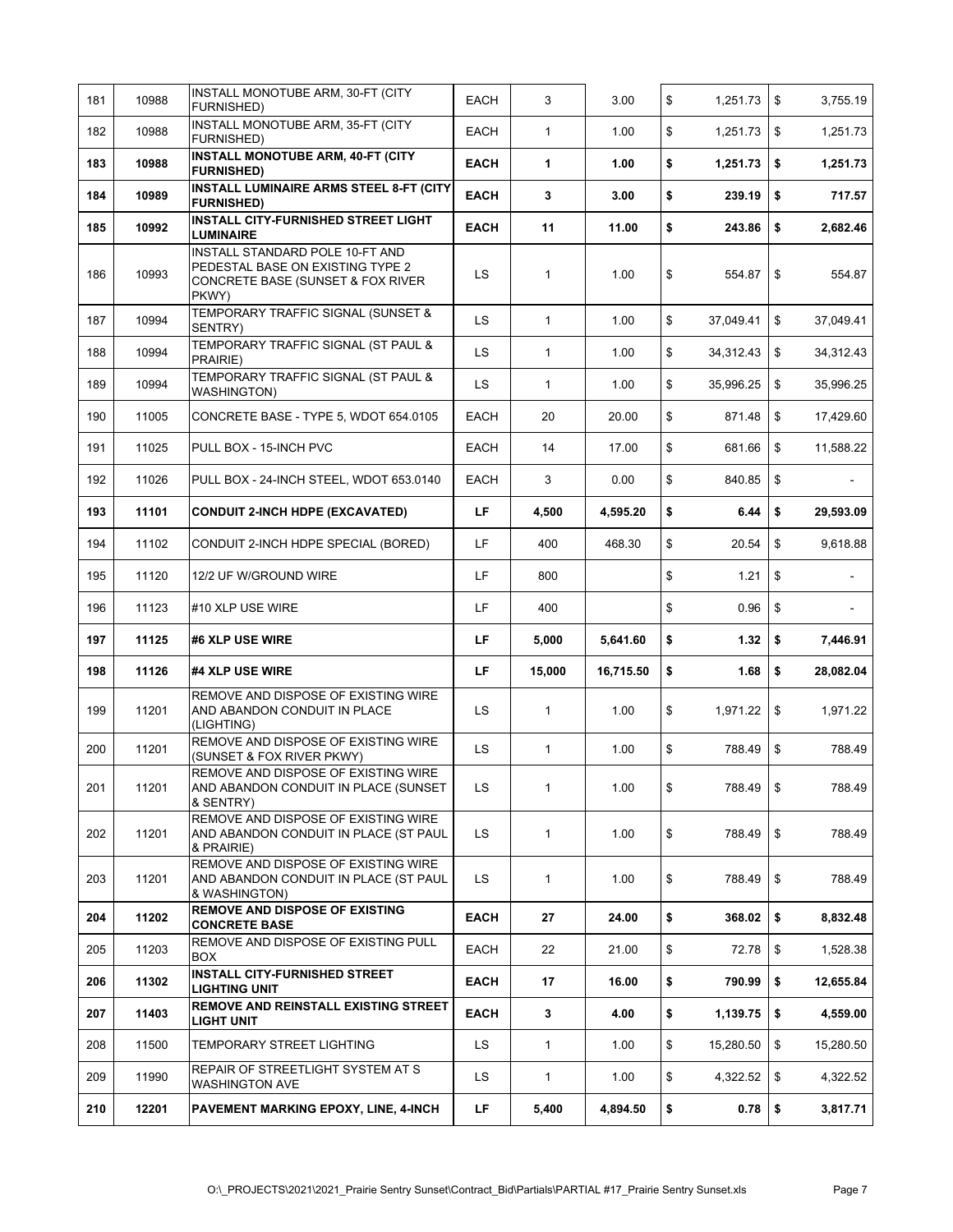| 211 | 12202 | PAVEMENT MARKING EPOXY, DOUBLE LINE,<br>4-INCH                                                     | LF.         | 22,000         | 21,000.00 | \$  | 0.78       | \$<br>16,380.00  |
|-----|-------|----------------------------------------------------------------------------------------------------|-------------|----------------|-----------|-----|------------|------------------|
| 212 | 12203 | PAVEMENT MARKING EPOXY, LINE, 6-INCH                                                               | LF          | 2,400          | 2,041.50  | \$  | 12.00      | \$<br>24,498.00  |
| 213 | 12204 | <b>PAVEMENT MARKING EPOXY, LINE, 8-INCH</b>                                                        | LF          | 2,800          | 2,215.40  | \$  | 1.50       | \$<br>3,323.10   |
| 214 | 12205 | PAVEMENT MARKING EPOXY, LINE, 12-INCH                                                              | LF.         | 700            | 568.10    | \$  | 9.50       | \$<br>5,396.95   |
| 215 | 12250 | PAVEMENT MARKING EPOXY, STOP LINE, 18-<br><b>INCH</b>                                              | LF          | 1,400          | 579.30    | \$  | 13.00      | \$<br>7,530.90   |
| 216 | 12255 | PAVEMENT MARKING EPOXY, MEDIAN NOSE                                                                | <b>SF</b>   | 525            | 339.64    | \$  | 6.00       | \$<br>2,037.84   |
| 217 | 12263 | PAVEMENT MARKING EPOXY, SYMBOL,<br><b>LEFT ARROW</b>                                               | <b>EACH</b> | 20             | 21.00     | \$  | 275.00     | \$<br>5,775.00   |
| 218 | 12264 | PAVEMENT MARKING EPOXY, SYMBOL,<br><b>RIGHT ARROW</b>                                              | <b>EACH</b> | 9              | 10.00     | \$  | 275.00     | \$<br>2,750.00   |
| 219 | 12265 | PAVEMENT MARKING EPOXY, SYMBOL,<br><b>STRAIGHT ARROW</b>                                           | EACH        | 4              | 5.00      | \$  | 265.00     | \$<br>1,325.00   |
| 220 | 12270 | PAVEMENT MARKING EPOXY, WORD, ONLY                                                                 | <b>EACH</b> | 21             | 21.00     | \$  | 295.00     | \$<br>6,195.00   |
| 221 | 12275 | PAVEMENT MARKING EPOXY, SYMBOL,<br>RAILROAD CROSSING                                               | EACH        | $\overline{2}$ | 2.00      | \$  | 1,400.00   | \$<br>2,800.00   |
| 222 | 12701 | TEMPORARY PAVEMENT MARKING TAPE,<br>REMOVABLE, LINE, 4-INCH                                        | LF          | 650            | 400.20    | \$  | 0.75       | \$<br>300.15     |
| 223 | 12703 | TEMPORARY PAVEMENT MARKING TAPE,<br>REMOVABLE, LINE, 8-INCH                                        | LF          | 600            | 62.00     | \$  | 1.50       | \$<br>93.00      |
| 224 | 12705 | TEMPORARY PAVEMENT MARKING TAPE,<br>REMOVABLE, LINE, 18-INCH                                       | LF          | 400            | 58.00     | \$  | 4.00       | \$<br>232.00     |
| 225 | 12710 | TEMPORARY PAVEMENT MARKING TAPE,<br>REMOVABLE, DOUBLE LINE, 4-INCH                                 | LF          | 2,500          | 947.80    | \$  | 1.50       | \$<br>1,421.70   |
| 226 | 12863 | TEMPORARY PAVEMENT MARKING TAPE.<br>REMOVABLE, REFLECTIVE, SYMBOL, LEFT<br><b>ARROW</b>            | EACH        | 4              |           | \$  | 200.00     | \$               |
| 227 | 12900 | PAVEMENT MARKING REMOVAL                                                                           | LF.         | 1,000          | 1,633.50  | \$  | 1.00       | \$<br>1,633.50   |
| 228 | 13001 | REMOVE SIGNS AND POSTS                                                                             | EACH        | 46             | 26.00     | \$  | 15.00      | \$<br>390.00     |
| 229 | 13002 | <b>REMOVE SIGN</b>                                                                                 | <b>EACH</b> | 32             | 38.00     | \$  | 10.00      | \$<br>380.00     |
| 230 | 13005 | REMOVE, STORE AND RE-INSTALL SIGNS &<br>POSTS (RE-ESTABLISH)                                       | <b>EACH</b> | 8              | 2.00      | \$  | 50.00      | \$<br>100.00     |
| 231 | 13020 | SIGN POST, 2-3/8-INCH ROUND                                                                        | <b>EACH</b> | 56             | 46.00     | \$  | 88.00      | \$<br>4,048.00   |
| 232 | 13030 | SIGN, REFLECTIVE TYPE II                                                                           | <b>EACH</b> | 113            | 93.00     | \$. | $16.80$ \$ | 1,562.40         |
| 233 | 13300 | <b>MOVE SIGN</b>                                                                                   | <b>EACH</b> | 33             | 15.00     | \$  | 40.00      | \$<br>600.00     |
| 234 | 13991 | 2-FOOT, 4-INCH PVC SLEEVE FOR SIGN<br><b>POSTS</b>                                                 | EACH        | $\overline{2}$ | 2.00      | \$  | 100.00     | \$<br>200.00     |
| 235 | 14003 | TOPSOIL. FERTILIZER. SEED & EROSION<br>MAT                                                         | SY          | 3,000          | 763.62    | \$  | 6.00       | \$<br>4,581.72   |
| 236 | 14005 | <b>TOPSOIL &amp; SOD</b>                                                                           | SY          | 26,000         | 17,781.90 | \$  | 7.49       | \$<br>133,186.43 |
| 237 | 15001 | 20-INCH WATER MAIN AND FITTINGS                                                                    | LF          | 1,540          | 1,570.00  | \$  | 200.00     | \$<br>314,000.00 |
| 238 | 15002 | 16-INCH WATER MAIN AND FITTINGS                                                                    | LF          | 20             | 20.00     | \$  | 540.00     | \$<br>10,800.00  |
| 239 | 15003 | 12-INCH WATER MAIN AND FITTINGS                                                                    | LF.         | 2,445          | 2,465.00  | \$  | 148.00     | \$<br>364,820.00 |
| 240 | 15004 | FUNRISH AND INSTALL WATER MAIN AND<br>FITTINGS BETWEEN STA 114+25 AND 115+96<br>AT A LUMP SUM COST | <b>LS</b>   | 1              | 1.00      | \$  | 350,000.00 | \$<br>350,000.00 |
| 241 | 15005 | 8-INCH WATER MAIN AND FITTINGS                                                                     | LF.         | 140            | 135.00    | \$  | 121.00     | \$<br>16,335.00  |
| 242 |       | INTENTIONALLY LEFT BLANK                                                                           |             |                |           |     |            | \$               |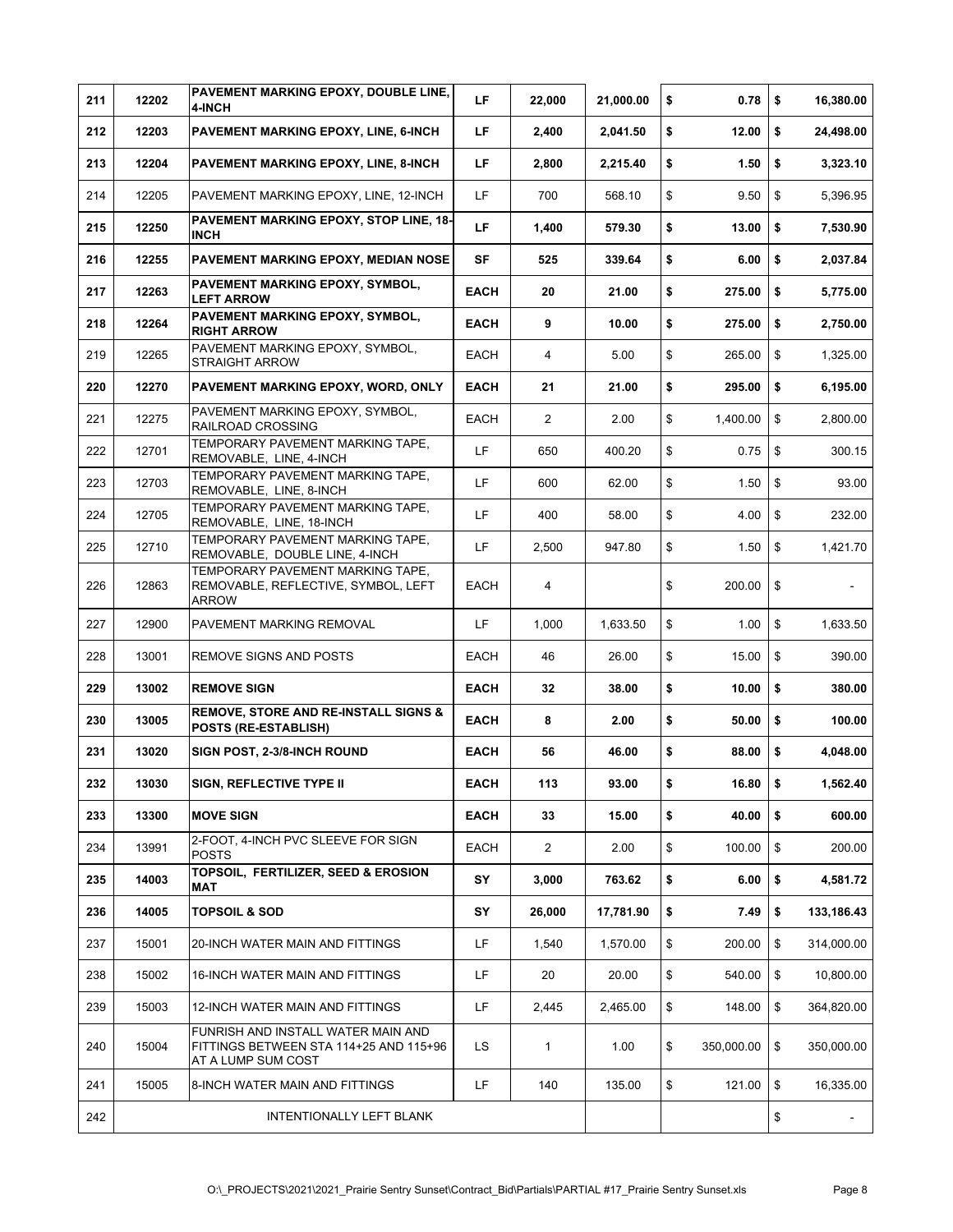| 243 | 15007 | <b>20-INCH BUTTERFLY VALVES</b>                            | <b>EACH</b> | 3              | 3.00  | \$<br>5,182.00 | \$<br>15,546.00 |
|-----|-------|------------------------------------------------------------|-------------|----------------|-------|----------------|-----------------|
| 244 | 15008 | 16-INCH BUTTERFLY VALVES                                   | <b>EACH</b> | 1              | 1.00  | \$<br>3,514.00 | \$<br>3,514.00  |
| 245 | 15009 | 12-INCH GATE VALVES AND BOXES                              | <b>EACH</b> | 8              | 8.00  | \$<br>2,993.00 | \$<br>23,944.00 |
| 246 | 15010 | 8-INCH GATE VALVES AND BOXES                               | <b>EACH</b> | 3              | 3.00  | \$<br>1,751.00 | \$<br>5,253.00  |
| 247 | 15011 | <b>IFURNISH AND INSTALL HYDRANT ASSEMBLY</b>               | <b>EACH</b> | $\overline{7}$ | 7.00  | \$<br>8,364.00 | \$<br>58,548.00 |
| 248 | 15012 | CONNECT 3/4" SERVICE LATERAL (SL1)                         | <b>EACH</b> | $\mathbf{1}$   | 1.00  | \$<br>2,800.00 | \$<br>2,800.00  |
| 249 | 15013 | CONNECT 1" SERVICE LATERAL (SL2)                           | <b>EACH</b> | 10             | 10.00 | \$<br>2,800.00 | \$<br>28,000.00 |
| 250 | 15014 | CONNECT 1" SERVICE LATERAL (SL3)                           | <b>EACH</b> | $\mathbf{1}$   | 1.00  | \$<br>4,500.00 | \$<br>4,500.00  |
| 251 | 15015 | CONNECT 6" SERVICE LATERAL (SL4)                           | <b>EACH</b> | $\mathbf{1}$   | 1.00  | \$<br>7,500.00 | \$<br>7,500.00  |
| 252 | 15016 | CONNECT 1" SERVICE LATERAL (SL5)                           | <b>EACH</b> | $\overline{7}$ | 13.00 | \$<br>3,000.00 | \$<br>39,000.00 |
| 253 | 15017 | CONNECT 1" SERVICE LATERAL (SL6)                           | <b>EACH</b> | 6              |       | \$<br>3,000.00 | \$              |
| 254 | 15018 | CONNECT 1-1/4" SERVICE LATERAL (SL7)                       | <b>EACH</b> | 3              | 2.00  | \$<br>3,500.00 | \$<br>7,000.00  |
| 255 | 15019 | CONNECT 1" SERVICE LATERAL (SL8)                           | <b>EACH</b> | $\mathbf{1}$   | 1.00  | \$<br>3,500.00 | \$<br>3,500.00  |
| 256 | 15020 | ABANDON EXISTING WATER MAIN IN W.<br><b>COLLEGE AVENUE</b> | <b>EACH</b> | $\mathbf{1}$   | 1.00  | \$<br>2,000.00 | \$<br>2,000.00  |
| 257 | 15021 | <b>ABANDON EXISTING HYDRANTS</b>                           | <b>EACH</b> | $\overline{7}$ | 7.00  | \$<br>700.00   | \$<br>4,900.00  |
| 258 | 15022 | ABANDON VALVE BOXES & MANHOLES                             | <b>LS</b>   | 1              | 1.00  | \$<br>300.00   | \$<br>300.00    |

Total \$ 9,008,068.46

Less Retainage  $$251,896.22$ 

Total \$ 8,756,172.24

Less Previously Paid \$ 8,415,921.19

Total Amount Due  $$340,251.05$ 

This estimate has been checked by the Engineering Division and we recommend that the above amount of \$340,251.05 be allowed.

Respectfully Submitted,

alex Junie PE

Alex Damien, P.E. Interim Director of Public Works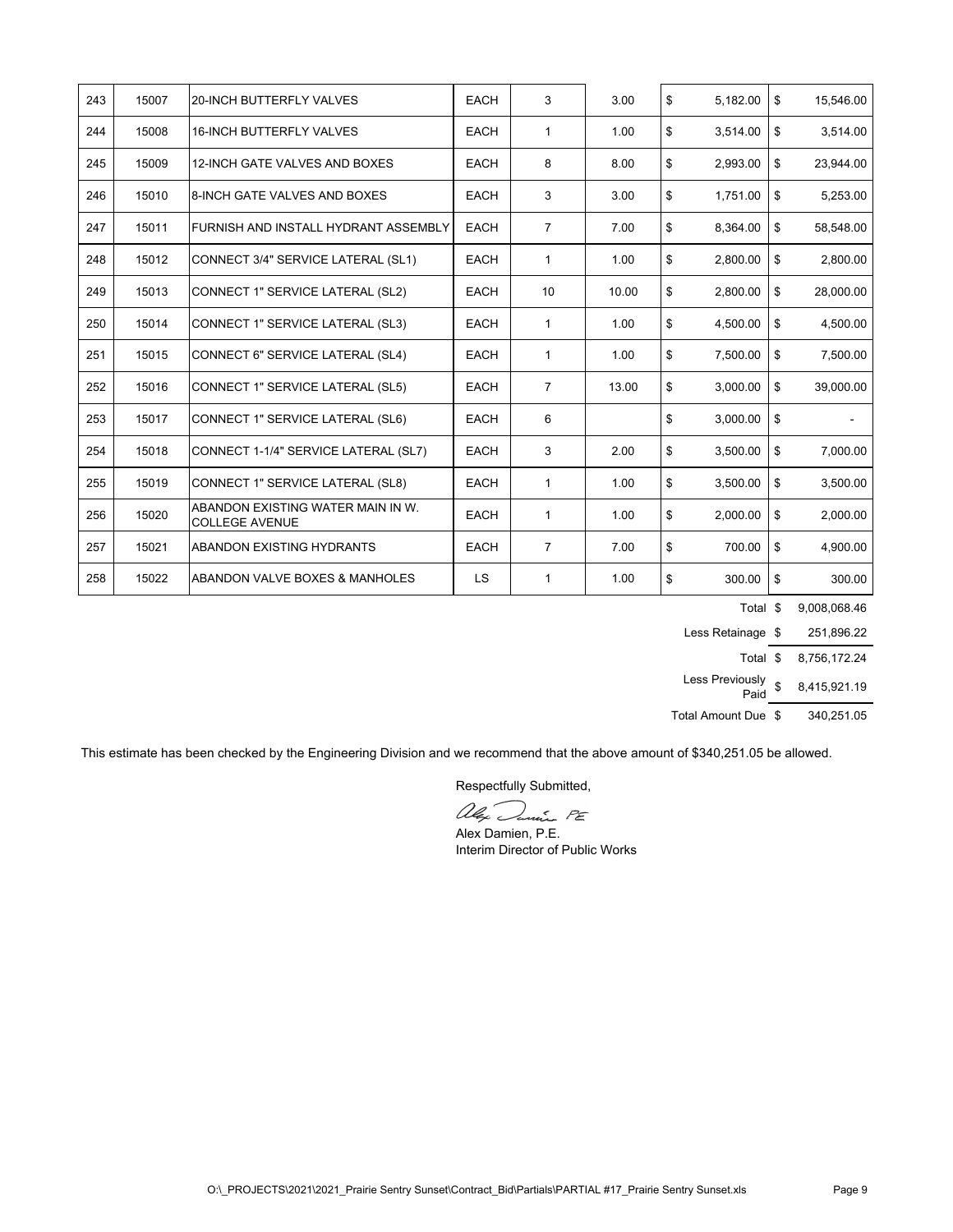Periodical estimate for Partial Payment No. \_10\_ FINAL to LaLonde Contractors, Inc., 1609 Lincoln Avenue, Waukesha, WI 53186 for Lawndale Avenue, Fairmont Avenue And Caldwell Street Utility And Street Improvements.

CONTRACT DATE: February 4, 2021

Contract No. #4192

|                         |          |                                                                               |             | Original                 |                       | \$925,929.27      |                |           |
|-------------------------|----------|-------------------------------------------------------------------------------|-------------|--------------------------|-----------------------|-------------------|----------------|-----------|
| Line<br>No.             | Item No. | Item Description                                                              | Unit        | <b>Bid</b><br>Quantities | Completed<br>Quantity | <b>Unit Price</b> |                | Amount    |
| $\mathbf{1}$            | 01001    | <b>TRAFFIC CONTROL</b>                                                        | LS          | $\mathbf{1}$             | 1.00                  | \$<br>6,700.00    | \$             | 6,700.00  |
| $\overline{2}$          | 02003    | <b>EROSION BALES</b>                                                          | <b>EACH</b> | 20                       |                       | \$<br>25.25       | \$             |           |
| 3                       | 02005    | <b>INLET PROTECTION</b>                                                       | <b>EACH</b> | 5                        | 4.00                  | \$<br>101.00      | \$             | 404.00    |
| $\overline{\mathbf{4}}$ | 03300    | REMOVE EXISTING CURB AND GUTTER                                               | LF          | 3100                     | 3154.00               | \$<br>3.94        | \$             | 12,426.76 |
| 5                       | 03331    | REMOVE EXISTING SIDEWALK                                                      | <b>SF</b>   | 9000                     | 6592.00               | \$<br>0.85        | \$             | 5,603.20  |
| 6                       | 03500    | SAWCUTTING AT PAVEMENT LIMITS                                                 | LF          | 150                      | 754.00                | \$<br>2.25        | \$             | 1,696.50  |
| $\overline{7}$          | 03650    | REMOVE EXISTING ROADWAY                                                       | SY          | 4100                     | 4027.34               | \$<br>3.26        | \$             | 13,129.13 |
| 8                       | 04010    | SHAPING AND GRADING TO SUBGRADE                                               | LF          | 1650                     | 1519.75               | \$<br>34.71       | \$             | 52,750.52 |
| 9                       | 04015    | <b>GEOTEXTILE FABRIC TYPE SAS NON-</b><br>WOVEN                               | SY          | 2000                     |                       | \$                |                |           |
| 10                      | 04016    | <b>GEOTEXTILE GRID TYPE BX1100</b>                                            | SY          | 1000                     |                       | \$<br>2.30        | \$             |           |
| 11                      | 04020    | 1-1/4" CRUSHED STONE ROADWAY BASE                                             | <b>TON</b>  | 3000                     | 2227.00               | \$<br>13.35       | $\mathfrak{S}$ | 29,730.45 |
| 12                      | 04990    | CRUSHED AGGREGATE BASE COURSE, 3"<br>(INCLUDES EBS)                           | <b>TON</b>  | 1500                     | 1227.00               | \$<br>20.64       | \$             | 25,325.28 |
| 13                      | 05005    | 4-INCH PERFORATED UNDERDRAIN                                                  | LF          | 100                      | 84.00                 | \$<br>28.00       | \$             | 2,352.00  |
| 14                      |          | <b>INTENTIONALLY LEFT BLANK</b>                                               |             |                          |                       |                   | \$             |           |
| 15                      | 05050    | INTERNAL CHIMNEY SEAL                                                         | <b>EACH</b> | 8                        | 7.00                  | \$<br>500.00      | \$             | 3,500.00  |
| 16                      | 05056    | SANITARY LATERAL CLEANOUT                                                     | <b>EACH</b> | 17                       | 14.00                 | \$<br>1,684.21    | \$             | 23,578.94 |
| 17                      | 05074    | SANITARY LATERAL CLEANING AND<br>PRELINING VIDEO INSPECTION                   | <b>EACH</b> | 17                       | 14.00                 | \$<br>328.16      | \$             | 4,594.24  |
| 18                      | 05075    | SANITARY SEWER SPOT REPAIR                                                    | <b>EACH</b> | 4                        | 4.00                  | \$<br>3,800.00    | \$             | 15,200.00 |
| 19                      | 05076    | SANITARY SEWER LATERAL SPOT REPAIR                                            | EACH        | $\overline{2}$           |                       | \$<br>2,400.00    | \$             |           |
| 20                      | 05080    | SANITARY LATERAL REINSTATEMENT                                                | <b>EACH</b> | 20                       | 14.00                 | \$<br>10.00       | \$             | 140.00    |
| 21                      | 05308    | 8 INCH CIPP SANITARY SEWER PIPE                                               | LF          | 1185                     | 1187.00               | \$<br>$23.50$ \$  |                | 27,894.50 |
| 22                      | 05350    | SANITARY LATERAL LINING (CIPP) WITHIN<br>25 FT. OF SEWER MAIN                 | EACH        | 17                       | 14.00                 | \$<br>2,858.89    | \$             | 40,024.46 |
| 23                      | 05351    | SANITARY LATERAL LINING (CIPP)<br>ADDITIONAL LENGTH OVER 25 FT. FROM<br>SEWER | LF          | 135                      | 12.00                 | \$<br>35.00       | \$             | 420.00    |
| 24                      | 05401    | <b>48 INCH DIA SANITARY MANHOLE</b>                                           | EACH        | 4                        | 4.00                  | \$<br>6,325.00    | \$             | 25,300.00 |
| 25                      | 05410    | REHABILITATE SANITARY MANHOLE W/<br><b>CEMENTITIOUS LINER</b>                 | EACH        | 1                        | 1.00                  | \$<br>1,990.00    | \$             | 1,990.00  |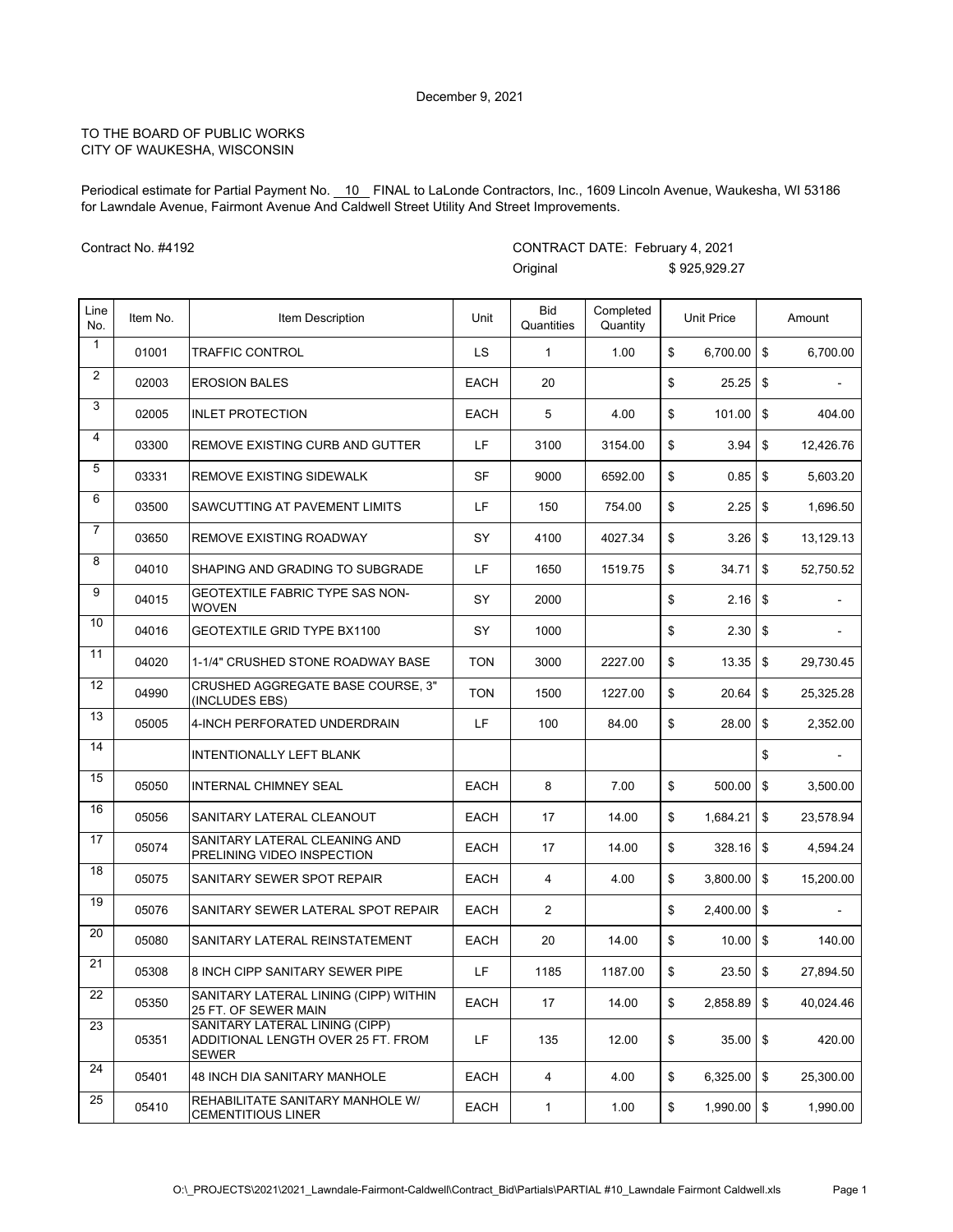| 26 | 05420 | SANITARY MANHOLE BENCH / INVERT /<br><b>TROUGH WORK - MINOR</b> | <b>EACH</b> | $\mathbf{1}$   | 1.00    | \$<br>478.00        | $\sqrt{3}$                | 478.00         |
|----|-------|-----------------------------------------------------------------|-------------|----------------|---------|---------------------|---------------------------|----------------|
| 27 | 05432 | REPLACE SANITARY SEWER CHIMNEY,<br>FRAME & COVER                | <b>EACH</b> | 4              | 3.00    | \$<br>965.00        | \$                        | 2,895.00       |
| 28 | 05485 | 2'X3' STORM INLET                                               | <b>EACH</b> | $\overline{2}$ | 2.00    | \$<br>$1,730.00$ \$ |                           | 3,460.00       |
| 29 | 05542 | 12 INCH RCP STORM SEWER PIPE                                    | LF          | 30             | 23.00   | \$<br>114.00        | $\sqrt{3}$                | 2,622.00       |
| 30 | 05680 | STORM SEWER INLET REPAIR                                        | <b>VF</b>   | 10             |         | \$<br>717.00 \$     |                           |                |
| 31 | 05692 | STORM SEWER MANHOLE REPAIR                                      | VF          | 10             |         | \$<br>717.00        | \$                        |                |
| 32 | 05695 | STORM MANHOLE CHIMNEY<br>REPLACEMENT, AND FRAME AND COVER       | <b>EACH</b> | $\mathbf{1}$   |         | \$<br>965.00        | \$                        |                |
| 33 | 05951 | SANITARY SEWER CLEANING AND<br><b>TELEVISING</b>                | LF          | 1185           | 1187.00 | \$<br>$1.75$ \$     |                           | 2,077.25       |
| 34 | 05952 | SANITARY SEWER LATERAL TELEVISING                               | EACH        | 40             | 14.00   | \$<br>166.11        | \$                        | 2,325.54       |
| 35 | 05955 | STORM SEWER CLEANING AND TELEVISING                             | LF.         | 60             |         | \$<br>2.00          | \$                        | $\blacksquare$ |
| 36 | 06100 | <b>EXTRA BAGS OF CEMENT</b>                                     | EA          | 50             |         | \$<br>20.00         | \$                        |                |
| 37 | 06500 | <b>TYPE A SLURRY</b>                                            | CY          | 50             |         | \$<br>61.00         | \$                        |                |
| 38 | 07002 | CONCRETE CURB AND GUTTER REMOVAL &<br><b>REPLACEMENT</b>        | LF          | 100            |         | \$<br>47.19         | \$                        |                |
| 39 | 07008 | 8-INCH CONCRETE PAVEMENT                                        | SY          | 4100           | 4027.34 | \$<br>$35.82$ \$    |                           | 144,259.32     |
| 40 | 07130 | 30" TYPE A CONCRETE CURB & GUTTER                               | LF          | 1200           | 1354.00 | \$<br>17.54         | \$                        | 23,749.16      |
| 41 | 07301 | CURB RAMP DETECTABLE WARNING<br><b>FIELDS</b>                   | SF          | 160            | 160.00  | \$<br>29.87         | \$                        | 4,779.20       |
| 42 | 07302 | PEDESTRIAN CURB                                                 | LF          | 100            | 50.00   | \$<br>$30.06$ \$    |                           | 1,503.00       |
| 43 | 07304 | 4-INCH CONCRETE SIDEWALK                                        | SF          | 4400           | 4630.42 | \$<br>5.03          | \$                        | 23,291.01      |
| 44 | 07306 | 6-INCH CONCRETE SIDEWALK & DRIVE                                | SF          | 3400           | 3563.81 | \$<br>6.19          | \$                        | 22,059.98      |
| 45 | 07307 | 7-INCH CONCRETE SIDEWALK & DRIVE                                | SF          | 1200           | 577.77  | \$<br>6.51          | $\sqrt[6]{3}$             | 3,761.28       |
| 46 | 07990 | 30" TYPE TBT CONCRETE CURB & GUTTER                             | LF.         | 1950           | 2470.00 | \$<br>16.17         | \$                        | 39,939.90      |
| 47 | 08012 | MILL EXISTING ASPHALT ROADWAY - 2"                              | SY          | 350            | 345.20  | \$<br>15.00         | \$                        | 5,178.00       |
| 48 | 08020 | FOUNDATION PREPARATION OF MILLED<br><b>PAVEMENT</b>             | SY          | 350            | 345.20  | \$<br>$2.50$ \$     |                           | 863.00         |
| 49 | 08065 | HMA PAVEMENT PATCHING                                           | SY          | 20             | 9.30    | \$<br>59.80         | $\sqrt{3}$                | 556.14         |
| 50 | 08203 | HMA PAVEMENT TYPE 3LT5828S                                      | <b>TON</b>  | 10             | 25.20   | \$<br>153.00        | \$                        | 3,855.60       |
| 51 | 08205 | HMA PAVEMENT TYPE 5LT5828S                                      | <b>TON</b>  | 50             | 47.50   | \$<br>153.00 \$     |                           | 7,267.50       |
| 52 | 13001 | REMOVE SIGNS AND POSTS                                          | EACH        | 30             | 21.00   | \$<br>25.25         | \$                        | 530.25         |
| 53 | 14003 | TOPSOIL, FERTILIZER, SEED & EROSION<br>MAT                      | SY          | 100            |         | \$<br>7.07          | \$                        | $\sim$         |
| 54 | 14005 | <b>TOPSOIL &amp; SOD</b>                                        | SY          | 1600           | 1297.92 | \$<br>8.59          | \$                        | 11,149.13      |
| 55 | 15001 | FURNISH AND INSTALL 8" WATER MAIN AND<br><b>FITTINGS</b>        | LF          | 1,640          | 1628.00 | \$<br>95.00         | \$                        | 154,660.00     |
| 56 | 15002 | FURNISH AND INSTALL 8" GATE VALVES &<br><b>BOX</b>              | EA          | 6              | 6.00    | \$<br>1,680.00      | \$                        | 10,080.00      |
| 57 | 15003 | FURNISH AND INSTALL HYDRANT<br><b>ASSEMBLY</b>                  | EA          | 3              | 3.00    | \$<br>6,150.00      | $\boldsymbol{\mathsf{S}}$ | 18,450.00      |
| 58 | 15004 | CONNECT SERVICE LATERAL (SL1)                                   | EA          | $\mathbf{1}$   | 1.00    | \$<br>907.00        | $\sqrt{3}$                | 907.00         |
| 59 | 15005 | CONNECT SERVICE LATERAL (SL2)                                   | EA          | 5              | 4.00    | \$<br>1,850.00      | \$                        | 7,400.00       |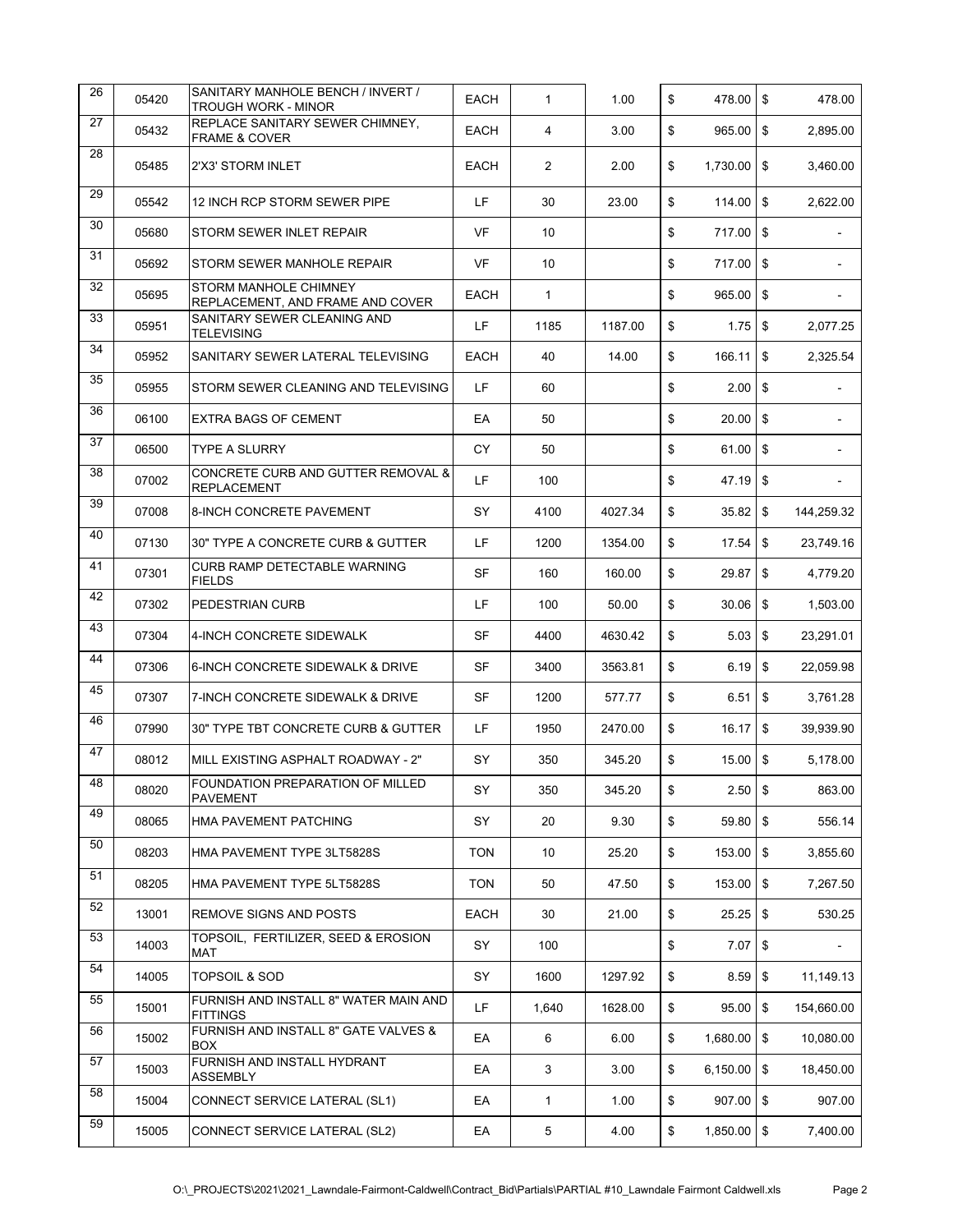| 60 | 15006 | CONNECT SERVICE LATERAL (SL3)                     | EA         |     | 1.00   | \$<br>$1,850.00$ \ \$ | 1,850.00  |
|----|-------|---------------------------------------------------|------------|-----|--------|-----------------------|-----------|
| 61 | 15007 | CONNECT SERVICE LATERAL (SL4)                     | EA         |     | 1.00   | \$<br>$1,980.00$ \$   | 1,980.00  |
| 62 | 15008 | CONNECT SERVICE LATERAL (SL5)                     | EA         |     | 1.00   | \$<br>$1,055.00$ \ \$ | 1,055.00  |
| 63 | 15009 | CONNECT SERVICE LATERAL (SL6)                     | EA         | 10  | 8.00   | \$<br>$2,945.00$ \ \$ | 23,560.00 |
| 64 | 15010 | CONNECT SERVICE LATERAL (SL7)                     | EA         | 3   | 3.00   | \$<br>$2,636.00$ \ \$ | 7,908.00  |
| 65 | 15011 | CONNECT SERVICE LATERAL (SL8)                     | EA         |     | 2.00   | \$<br>$2,770.00$ \ \$ | 5,540.00  |
| 66 | 15012 | ABANDON EXISTING HYDRANTS                         | EA         |     | 1.00   | \$<br>$1,735.00$ \ \$ | 1,735.00  |
| 67 | 15013 | ABANDON VALVE BOXES & MANHOLES                    | LS         |     | 1.00   | \$<br>$500.00$ \ \$   | 500.00    |
| 68 | 04991 | SHAPING AND GRADING TO SUBGRADE<br>(FINE GRADING) | SY         | 350 | 280.00 | \$<br>$3.50$   \$     | 980.00    |
| 69 | 08204 | HMA PAVEMENT TYPE 4LT5828S                        | <b>TON</b> | 20  |        | \$<br>$153.00$ \ \$   |           |

Total \$ 835,965.24

Less Retainage

| Total \$                   | 835.965.24       |
|----------------------------|------------------|
| Less<br>Previously Paid    | \$<br>825,965.24 |
| <b>Total Amount</b><br>Due | \$<br>10,000.00  |

This estimate has been checked by the Engineering Division and we recommend that the above amount of \$10,000.00 be allowed.

alex Dunie FE

Alex Damien, P.E. Interim Director of Public Works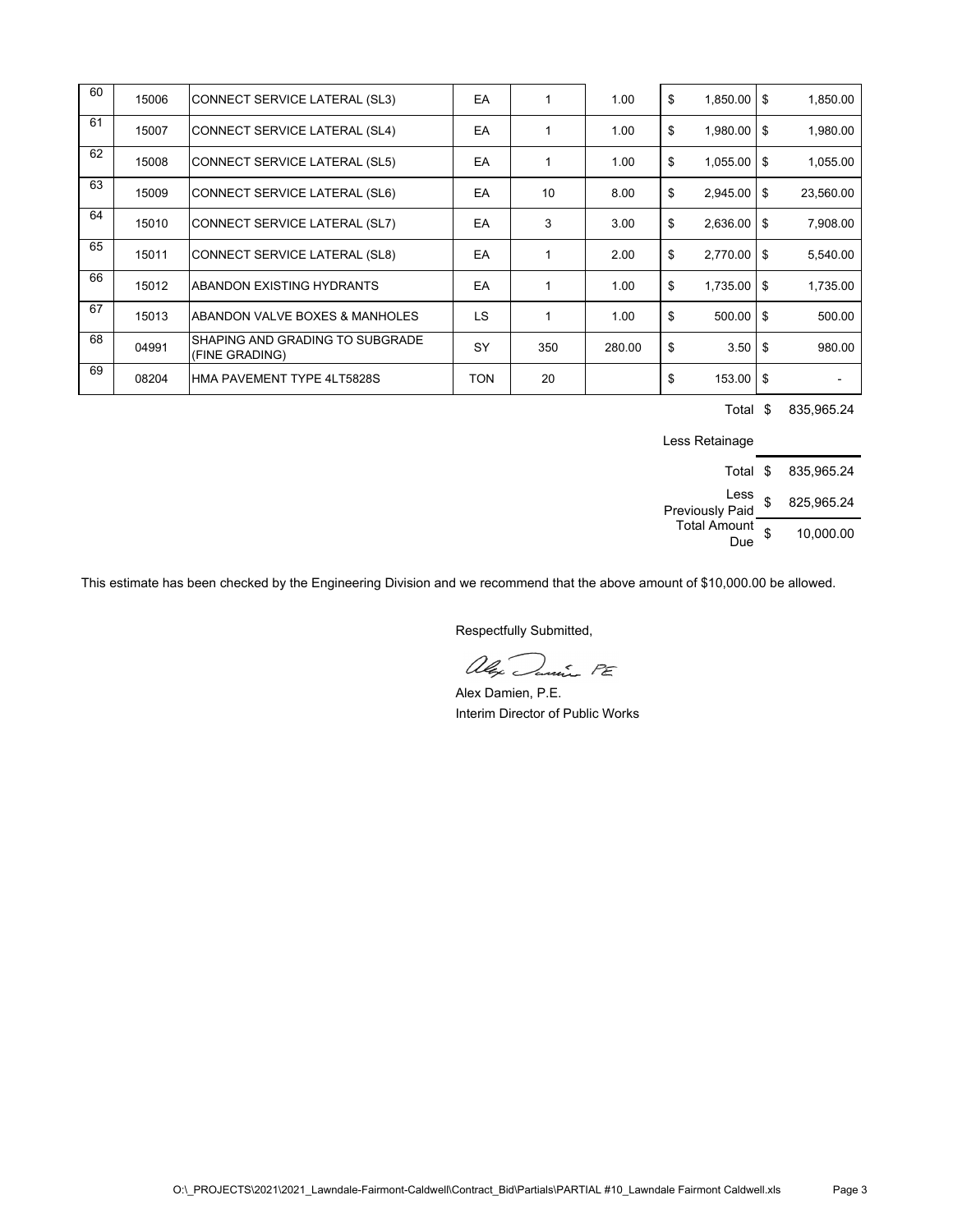Periodical estimate for Partial Payment No. 8 (FINAL) to Mudtech LLC, N44 W33344 Watertown Plank Road, Nashotah, WI 53058 for Meadowview Park Bridge.

CONTRACT DATE: June 12, 2020

Contract No. #4180

|                |          |                                                              |             | Original                 |                       | \$317,545.00      |                         |                          |
|----------------|----------|--------------------------------------------------------------|-------------|--------------------------|-----------------------|-------------------|-------------------------|--------------------------|
| Line<br>No.    | Item No. | Item Description                                             | Unit        | <b>Bid</b><br>Quantities | Completed<br>Quantity | <b>Unit Price</b> |                         | Amount                   |
| 1              | 01001    | <b>TRAFFIC CONTROL</b>                                       | LS          | 1                        | 1.00                  | \$<br>800.00      | $\sqrt[6]{\frac{1}{2}}$ | 800.00                   |
| 2              | 02002    | <b>SILT FENCE</b>                                            | LF          | 1,500                    | 1,219.30              | \$<br>3.00        | $\sqrt[6]{\frac{1}{2}}$ | 3,657.90                 |
| 3              | 02003    | <b>EROSION BALES</b>                                         | <b>EACH</b> | 20                       | 18.00                 | \$<br>20.00       | $\sqrt[6]{3}$           | 360.00                   |
| 4              | 02005    | <b>INLET PROTECTION</b>                                      | <b>EACH</b> | $\mathbf{1}$             | 1.00                  | \$<br>150.00      | \$                      | 150.00                   |
| 5              | 03110    | <b>REMOVE PIPE</b>                                           | LF          | 20                       | 12.00                 | \$<br>100.00      | $\sqrt[6]{3}$           | 1,200.00                 |
| 6              | 03500    | SAWCUTTING AT PAVEMENT LIMITS                                | LF          | 25                       | 20.00                 | \$<br>8.00        | $\sqrt[6]{3}$           | 160.00                   |
| $\overline{7}$ | 03605    | REMOVE EXISTING ASPHALT ROADWAY                              | SY          | 25                       | 22.20                 | \$<br>50.00       | $\sqrt[6]{\frac{1}{2}}$ | 1,110.00                 |
| 8              | 04020    | 1-1/4" CRUSHED STONE ROADWAY<br><b>BASE</b>                  | <b>TON</b>  | 100                      | 103.33                | \$<br>50.00       | $\sqrt[6]{3}$           | 5,166.50                 |
| 9              | 04206    | HORIZONTAL DIRECTIONAL DRILL 6<br><b>INCH PIPE</b>           | LF          | 25                       | 30.00                 | \$<br>250.00      | $\mathsf{\$}$           | 7,500.00                 |
| 10             | 04212    | <b>HORIZONTAL DIRECTIONAL DRILL 12</b><br><b>INCH PIPE</b>   | LF          | 50                       | 35.00                 | \$<br>400.00      | \$                      | 14,000.00                |
| 11             | 04990    | 3/4" CRUSHED STONE ROADWAY BASE                              | <b>TON</b>  | 10                       | 16.70                 | \$<br>50.00       | \$                      | 835.00                   |
| 12             | 04991    | <b>MEADOWVIEW PARK GRADING</b>                               | LS          | $\mathbf{1}$             | 1.00                  | \$<br>15,000.00   | \$                      | 15,000.00                |
| 13             | 05475    | 48-INCH STORM SEWER MANHOLE                                  | <b>EACH</b> | $\overline{2}$           | 2.00                  | \$<br>5,000.00    | \$                      | 10,000.00                |
| 14             | 05506    | 6 INCH PVC STORM SEWER PIPE                                  | LF          | 90                       | 85.60                 | \$<br>50.00       | $\sqrt[6]{\frac{1}{2}}$ | 4,280.00                 |
| 15             | 05512    | 12 INCH PVC STORM SEWER PIPE                                 | LF          | 315                      | 142.00                | \$<br>90.00       | $\sqrt[6]{3}$           | 12,780.00                |
| 16             | 05548    | 18 INCH RCP STORM SEWER PIPE                                 | LF          | 210                      | 204.50                | \$<br>76.20       | $\mathfrak{s}$          | 15,582.90                |
| 17             | 05712    | 12 INCH RCP STORM SEWER FLARED<br><b>END SECTION</b>         | <b>EACH</b> | 22                       | 20.00                 | \$<br>454.54      | $\sqrt[6]{3}$           | 9,090.80                 |
| 18             | 05850    | <b>CONCRETE COLLAR</b>                                       | <b>EACH</b> | $\overline{2}$           | 2.00                  | \$<br>300.00      | $\sqrt[6]{3}$           | 600.00                   |
| 19             | 05901    | LIGHT RIPRAP                                                 | CY          | 20                       | 20.00                 | \$<br>100.00      | \$                      | 2,000.00                 |
| 20             | 05955    | STORM SEWER CLEANING AND<br><b>TELEVISING</b>                | LF          | 2,400                    | 1,200.00              | \$<br>$3.00$ \$   |                         | 3,600.00                 |
| 21             | 05990    | APRON ENDWALLS FOR UNDERDRAIN<br>REINFORCED CONCRETE 6-INCH, | EACH        | $\mathbf{1}$             | 1.00                  | \$<br>600.00      | $\sqrt[6]{3}$           | 600.00                   |
| 22             | 05991    | RIPRAP FILTER FABRIC, TYPE R                                 | SY          | 50                       | 53.33                 | \$<br>$30.00$ \$  |                         | 1,599.90                 |
| 23             | 05992    | <b>BASE FLOW DIVERSION STRUCTURE</b>                         | LS          | 1                        | 1.00                  | \$<br>7,000.00    | \$                      | 7,000.00                 |
| 24             | 07306    | 6-INCH CONCRETE SIDEWALK & DRIVE                             | <b>SF</b>   | 150                      | 595.10                | \$<br>$20.00$ \$  |                         | 11,902.00                |
| 25             | 08204    | HMA PAVEMENT TYPE 4LT5828S                                   | <b>TON</b>  | 15                       |                       | \$<br>$500.00$ \$ |                         | $\overline{\phantom{a}}$ |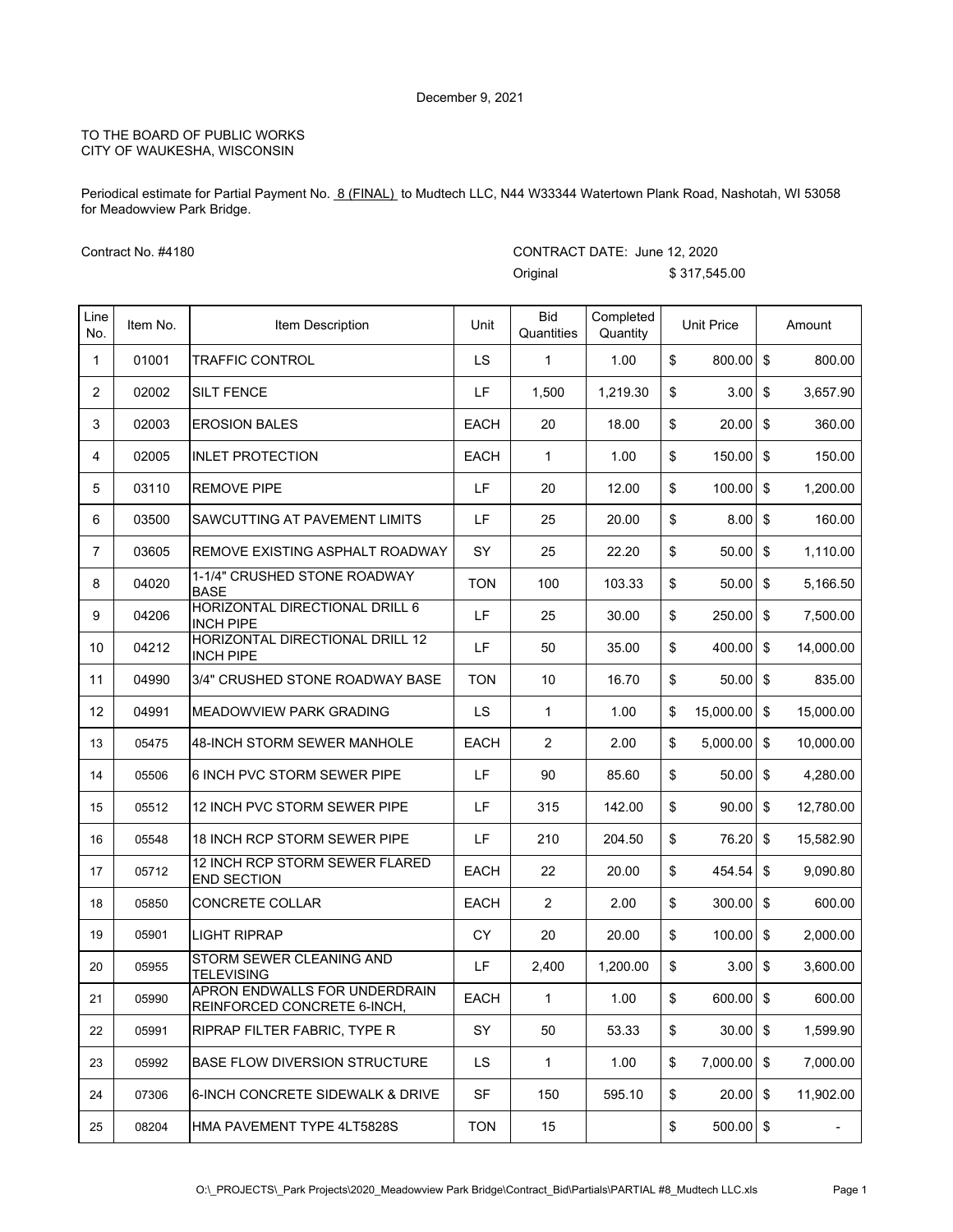| 26 | 09990 | MEADOWVIEW PARK BRIDGE<br><b>STRUCTURE</b>              | LS          | 1     | 1.00     | \$<br>27,500.00      | - \$ | 27,500.00 |
|----|-------|---------------------------------------------------------|-------------|-------|----------|----------------------|------|-----------|
| 27 | 14025 | TALL GRASS PRAIRIE SEEDING                              | SY          | 700   | 1,200.80 | \$<br>$5.00$ \$      |      | 6,004.00  |
| 28 | 14045 | <b>BIOFILTER SEEDING</b>                                | SY          | 8,400 | 7,782.63 | \$<br>$2.00$ \$      |      | 15,565.26 |
| 29 | 14990 | <b>MODULAR BLOCK RETAINING WALL</b>                     | LF          | 40    | 40.00    | \$<br>$250.00$ \$    |      | 10,000.00 |
| 30 | 14991 | TOPSOIL, FERTILIZER, & MULCH                            | SY          | 1,250 | 3,677.00 | \$<br>$2.50$ \$      |      | 9,192.50  |
| 31 | 14992 | TOPSOIL, FERTILIZER, SEED &<br><b>EROSION MAT</b>       | SY          | 1,000 | 1,542.00 | \$<br>$4.00$ \$      |      | 6,168.00  |
| 32 | 14993 | WisDOT NO. 40 SEED MIX                                  | SY          | 4,100 | 3,677.03 | \$<br>$3.00$ \$      |      | 11,031.09 |
| 33 | 14994 | <b>BIO-FILTRATION BASIN DEWATERING</b>                  | LS          | 1     | 1.00     | \$<br>$25,000.00$ \$ |      | 25,000.00 |
| 34 | 14995 | ENGINEERED SOIL REPLACEMENT                             | LF          | 1,700 | 1,525.30 | \$<br>$15.00$ \$     |      | 22,879.50 |
| 35 | 14996 | ENGINEERED SOIL MAINTENANCE                             | SY          | 7,750 | 9,742.76 | \$<br>$4.00$ \$      |      | 38,971.04 |
| 36 | 14997 | UNDERDRAIN OUTFALL MAINTENANCE                          | <b>EACH</b> | 8     | 8.00     | \$<br>$500.00$ \$    |      | 4,000.00  |
| 37 | 14998 | <b>BIO-FILTRATION BASIN INFILTRATION</b><br><b>TEST</b> | <b>EACH</b> | 9     | 9        | \$<br>$57.78$ \$     |      | 520.02    |

Total \$ 305,806.41

Less Retainage \$ Total \$ 305,806.41 Less Eess \$ 297,867.78 Total Amount  $D = \begin{bmatrix} 6 & 7 & 9 & 38 & 63 \\ 0 & 2 & 7 & 9 & 6 \end{bmatrix}$ 

This estimate has been checked by the Engineering Division and we recommend that the above amount of \$7,938.63 be allowed.

alex Danie PE

Alex Damien, P.E. Interim Director of Public Works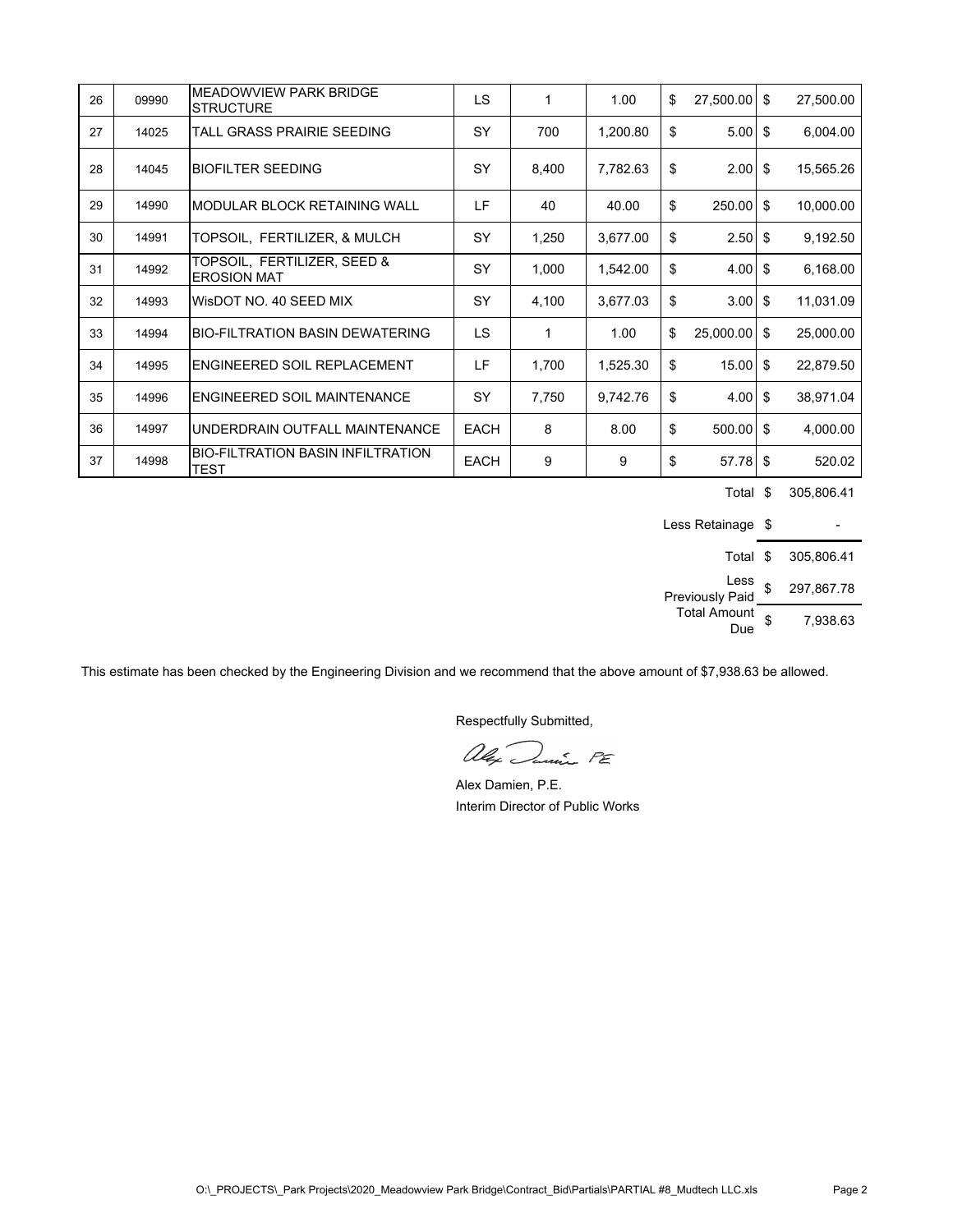Periodical estimate for Partial Payment No. 11 (FINAL) to Musson Bros., Inc., 1522 Pearl Street, Waukesha, WI 53186 for Sanitary Sewer Lining - Pebble Valley Area.

Contract No. #4153

|                  |          |                                                                      |             | Unginai                  |                       |                         | $1, 1, 7$ $ , 000.00$ |                           |            |
|------------------|----------|----------------------------------------------------------------------|-------------|--------------------------|-----------------------|-------------------------|-----------------------|---------------------------|------------|
| Line<br>No.      | Item No. | Item Description                                                     | Unit        | <b>Bid</b><br>Quantities | Completed<br>Quantity |                         | <b>Unit Price</b>     |                           | Amount     |
| $\mathbf{1}$     | 01001    | <b>TRAFFIC CONTROL</b>                                               | LS          | $\mathbf{1}$             | $\mathbf{1}$          | \$                      | 10,000.00             | \$                        | 10,000.00  |
| 2                | 05030    | SANITARY MANHOLE CHIMNEY<br>REPLACEMENT (APPROX. 32 VERT. FT.)       | <b>EACH</b> | 28                       | 28                    | \$                      | 1,075.00              | $\mathbf{\hat{S}}$        | 30,100.00  |
| 3                | 05050    | <b>INTERNAL CHIMNEY SEAL</b>                                         | <b>EACH</b> | 28                       | 28                    | \$                      | 725.00                | $\mathfrak s$             | 20,300.00  |
| 4                | 05056    | SANITARY LATERAL CLEANOUT                                            | EACH        | 213                      | 208                   | \$                      | 1,325.00              | $\boldsymbol{\mathsf{S}}$ | 275,600.00 |
| 5                | 05074    | SANITARY LATERAL CLEANING AND<br>PRELINING VIDEO INSPECTION          | <b>EACH</b> | 213                      | 210                   | \$                      | 250.00                | \$                        | 52,500.00  |
| 6                | 05075    | SANITARY SEWER SPOT REPAIR                                           | <b>EACH</b> | 3                        |                       | \$                      | 8,925.00              | $\boldsymbol{\mathsf{S}}$ |            |
| $\overline{7}$   | 05076    | SANITARY SEWER LATERAL SPOT<br><b>REPAIR</b>                         | <b>EACH</b> | 5                        |                       | \$                      | 5,250.00              | $\boldsymbol{\mathsf{S}}$ |            |
| 8                | 05080    | SANITARY LATERAL REINSTATEMENT                                       | <b>EACH</b> | 188                      | 187                   | \$                      | 95.00                 | $\mathsf{\$}$             | 17,765.00  |
| 9                | 05308    | 8 INCH CIPP SANITARY SEWER PIPE                                      | LF          | 10300                    | 10302                 | \$                      | 24.75                 | $\boldsymbol{\mathsf{S}}$ | 254,974.50 |
| 10               | 05311    | 15 INCH CIPP SANITARY SEWER PIPE                                     | LF          | 1070                     | 1070                  | \$                      | 45.00                 | \$                        | 48,150.00  |
| 11               | 05350    | SANITARY LATERAL LINING (CIPP)<br>WITHIN 25 FT. OF SEWER MAIN        | <b>EACH</b> | 188                      | 185                   | \$                      | 3,150.00              | $\boldsymbol{\mathsf{S}}$ | 582,750.00 |
| $\overline{12}$  | 05351    | SANITARY LATERAL LINING (CIPP)<br>ADDITIONAL LENGTH OVER 25 FT. FROM | LF          | 4600                     | 2,730.38              | \$                      | 45.00                 | \$                        | 122,867.10 |
| 13               | 05410    | REHABILITATE SANITARY MANHOLE W/<br>CEMENTITIOUS LINER (APPROX. 123  | <b>EACH</b> | 11                       | 11                    | \$                      | 1,700.00              | \$                        | 18,700.00  |
| 14               | 05420    | SANITARY MANHOLE BENCH / INVERT /<br><b>TROUGH WORK - MINOR</b>      | <b>EACH</b> | 26                       | 26                    | \$                      | 700.00                | $\mathfrak s$             | 18,200.00  |
| 15               | 05430    | REPLACE SANITARY SEWER COVER                                         | <b>EACH</b> | 18                       | 18                    | $\sqrt[6]{\frac{1}{2}}$ | 350.00                | $\mathbb{S}$              | 6,300.00   |
| 16               | 05952    | SANITARY SEWER LATERAL<br><b>TELEVISING</b>                          | <b>EACH</b> | 28                       | 67                    | \$                      | 200.00                | $\mathsf{\$}$             | 13,400.00  |
| 17               | 05990    | SANITARY LATERAL LINING (CIPP)<br>WITHIN 25 FT. OF MANHOLE           |             | 25                       | 26                    | $\sqrt[6]{\frac{1}{2}}$ | 2,600.00              | $\boldsymbol{\mathsf{S}}$ | 67,600.00  |
| 18               | 05991    | <b>NOT USED</b>                                                      |             |                          |                       |                         |                       | \$                        |            |
| $\overline{18A}$ | 05992    | REHABILITATE SANITARY MANHOLE<br>CHIMNEY W/ CURED IN PLACE CHIMNEY   | <b>EACH</b> | 18                       | 18                    | \$                      | 600.00                | $\boldsymbol{\mathsf{S}}$ | 10,800.00  |
| 19               | 07003    | CONCRETE SIDEWALK REMOVAL &<br><b>REPLACEMENT</b>                    | <b>SF</b>   | 1400                     | 2,169.50              | \$                      | 9.50                  | $\mathfrak s$             | 20,610.25  |
| 20               | 08990    | ASPHALT PAVEMENT PATCHING                                            | <b>EACH</b> | 28                       | 28                    | \$                      | 1,000.00              | $\boldsymbol{\mathsf{S}}$ | 28,000.00  |
| 21               | 14005    | <b>TOPSOIL &amp; SOD</b>                                             | SY          | 400                      | 104                   | \$                      | 20.00                 | $\mathsf{\$}$             | 2,080.00   |

#### CONTRACT DATE: January 31, 2020 Original  $\binom{6}{1}$   $\binom{1}{4}$   $\binom{1}{1}$   $\binom{1}{2}$   $\binom{1}{3}$   $\binom{1}{1}$   $\binom{1}{1}$   $\binom{1}{2}$   $\binom{1}{3}$   $\binom{1}{4}$   $\binom{1}{5}$   $\binom{1}{1}$   $\binom{1}{1}$   $\binom{1}{1}$   $\binom{1}{1}$   $\binom{1}{1}$   $\binom{1}{1}$   $\binom{1}{1}$   $\binom{1}{1}$   $\binom$

Total \$ 1,600,696.85

Less Retainage  $\,$ \$ -

Total \$ 1,600,696.85

Less Previously \$ 1,570,696.85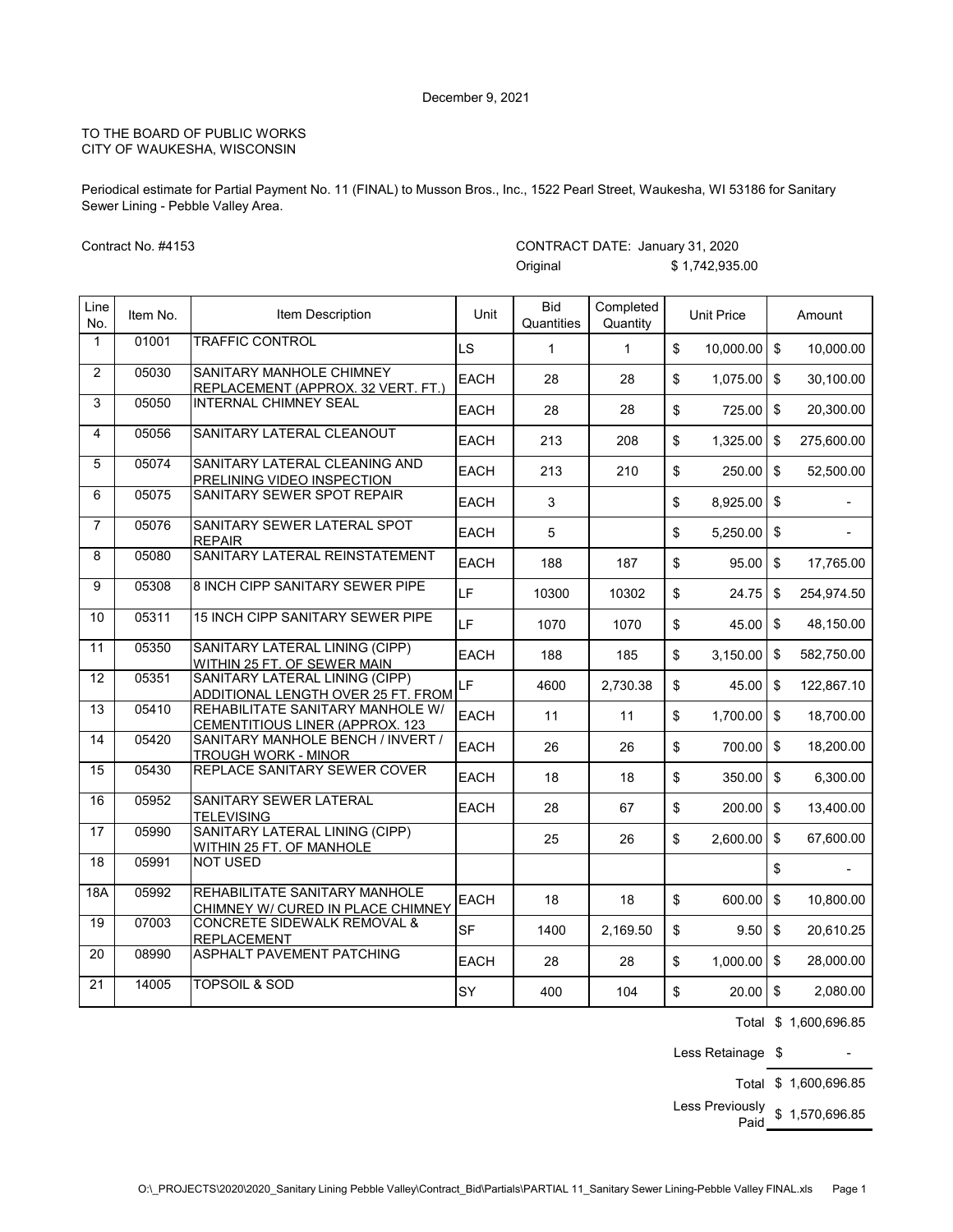Total Amount \$ 30,000.00

This estimate has been checked by the Engineering Division and we recommend that the above amount of \$30,000.00 be allowed.

alex Danie PE

Alex Damien, P.E. Interim Director of Public Works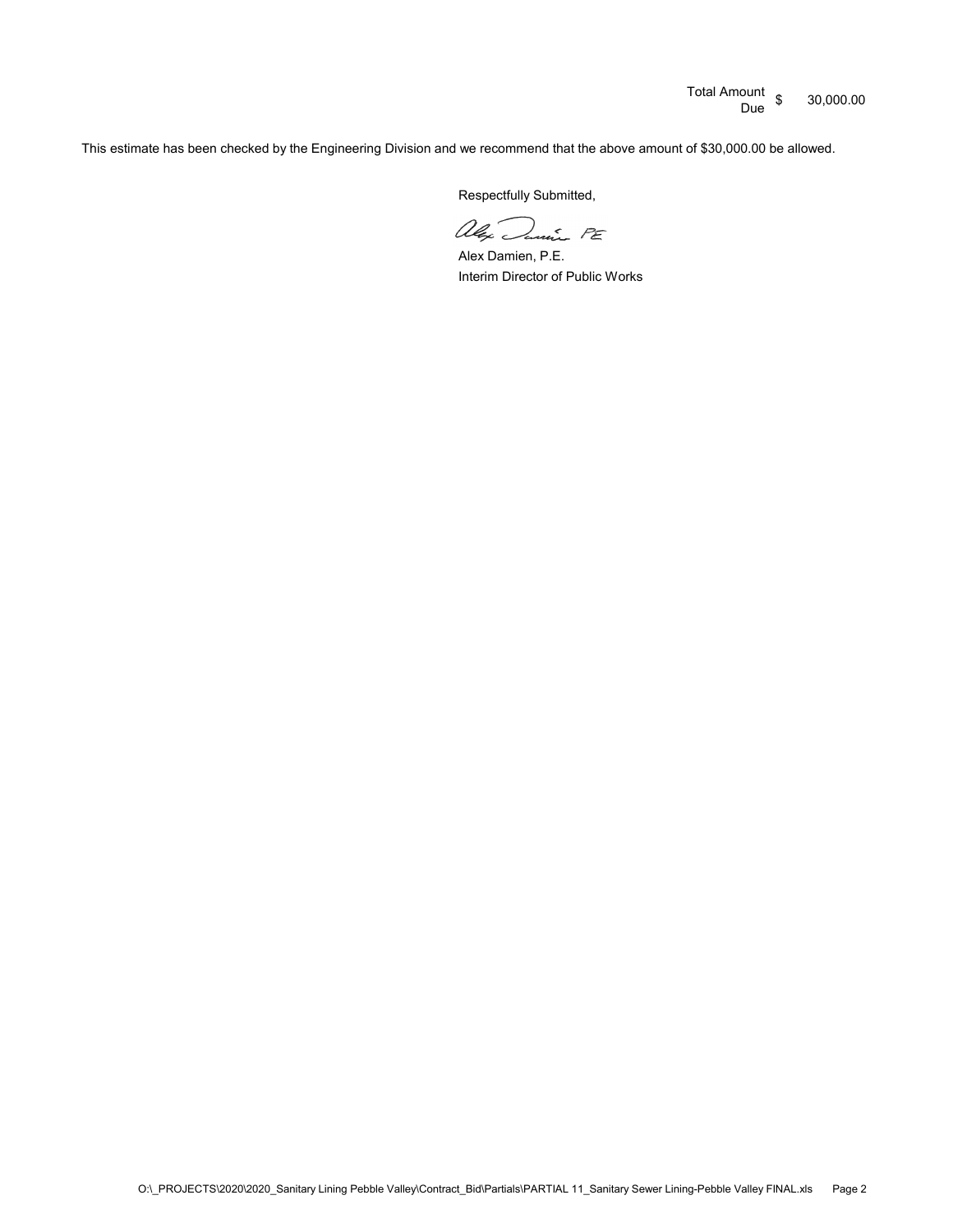Periodical estimate for Partial Payment No. 5 to Payne & Dolan, Inc., N3 W23650 Badinger Rd., Waukesha, WI 53187 for Buchner Park Tennis *Courts And Retaining Wall Reconstruction - Base Bid (New Retaining Wall).*

|                | Contract No. #4222 |                                                                                                        |            | CONTRACT DATE: May 18, 2021 |                       |    |                   |            |                          |  |  |
|----------------|--------------------|--------------------------------------------------------------------------------------------------------|------------|-----------------------------|-----------------------|----|-------------------|------------|--------------------------|--|--|
|                |                    |                                                                                                        |            | Original                    |                       |    | \$444.941.36      |            |                          |  |  |
| Line<br>No.    | Item No.           | Item Description                                                                                       | Unit       | <b>Bid</b><br>Quantities    | Completed<br>Quantity |    | <b>Unit Price</b> |            | Amount                   |  |  |
|                |                    | BUCHNER PARK TENNIS COURTS AND RETAINING WALL RECONSTRUCTION -<br><b>BASE BID (NEW RETAINING WALL)</b> |            |                             |                       |    |                   |            |                          |  |  |
| $\mathbf{1}$   | 01017              | TEMPORARY SAFETY FENCE                                                                                 | LF         | 1,300                       | 1,019.00              | \$ | $1.73$ \$         |            | 1,762.87                 |  |  |
| 2              | 02002              | <b>SILT FENCE</b>                                                                                      | LF         | 400                         | 406.10                | \$ | 1.57              | \$         | 637.58                   |  |  |
| 3              | 03331              | REMOVE EXISTING SIDEWALK                                                                               | <b>SF</b>  | 2,500                       |                       | \$ | 1.28              | \$         | $\overline{\phantom{a}}$ |  |  |
| 4              | 03501              | SAWCUT FULL DEPTH                                                                                      | LF         | 920                         |                       | \$ | 3.00              | \$         | $\overline{a}$           |  |  |
| 5              | 03990              | <b>REMOVE EXISTING TENNIS COURTS</b>                                                                   | SY         | 3,970                       | 4,000.00              | \$ | 5.92              | \$         | 23,680.00                |  |  |
| 6              | 03991              | <b>REMOVE CHAIN LINK FENCE &amp; BASES</b>                                                             | LF         | 1,500                       | 1,250.00              | \$ | 4.72              | \$         | 5,900.00                 |  |  |
| $\overline{7}$ | 04015              | GEOTEXTILE FABRIC TYPE SAS NON-<br><b>WOVEN</b>                                                        | SY         | 100                         |                       | \$ | 2.30              | \$         |                          |  |  |
| 8              | 04016              | <b>GEOTEXTILE GRID TYPE BX1100</b>                                                                     | SY         | 100                         |                       | \$ | 2.30              | \$         | $\overline{\phantom{a}}$ |  |  |
| 9              | 04020              | 1-1/4" CRUSHED STONE ROADWAY BASE                                                                      | <b>TON</b> | 150                         | 912.49                | \$ | 19.86             | \$         | 18,122.05                |  |  |
| 10             | 04502              | <b>CRUSHED AGGREGATE BASE COURSE, 1-</b><br>1/4" (INCLUDES EBS)                                        | <b>TON</b> | 50                          | 361.62                | \$ | 75.00             | \$         | 27,121.50                |  |  |
| 11             | 04990              | RECYCLED ASPHALT MILLINGS                                                                              | CY.        | 200                         | 462.61                | \$ | 42.92             | \$         | 19,855.22                |  |  |
| 12             | 04991              | CONTROL JOINTS - SAWED                                                                                 | LF         | 910                         |                       | \$ | 1.57              | \$         |                          |  |  |
| 13             | 04992              | <b>CRACK CONTROL MEMBRANE</b>                                                                          | LF         | 910                         |                       | \$ | 16.80             | \$         | $\blacksquare$           |  |  |
| 14             | 07304              | 4-INCH CONCRETE SIDEWALK                                                                               | SF         | 2,900                       |                       | \$ | 6.30              | \$         | $\overline{a}$           |  |  |
| 15             | 08203              | HMA PAVEMENT TYPE 3LT5828S                                                                             | <b>TON</b> | 700                         | 757.22                | \$ | 75.00             | \$         | 56,791.50                |  |  |
| 16             | 08205              | HMA PAVEMENT TYPE 5LT5828S                                                                             | <b>TON</b> | 415                         | 514.41                | \$ | 99.00             | \$         | 50,926.59                |  |  |
| 17             | 08990              | 2-COAT ACRYLIC COLOR SYSTEM                                                                            | SY         | 4,390                       | 2,195.00              | \$ | 5.73              | \$         | 12,577.35                |  |  |
| 18             | 08991              | ACRYLIC COURT MARKING LINES - 2" WHITE                                                                 | LF         | 2,664                       |                       | \$ |                   |            |                          |  |  |
| 19             | 08992              | ACRYLIC COURT MARKING LINES - 3" WHITE                                                                 | LF         | 432                         |                       | \$ | 3.67              | \$         |                          |  |  |
| 20             | 11202              | REMOVE AND DISPOSE OF EXISTING<br><b>CONCRETE BASE</b>                                                 | EACH       | 13                          | 13.00                 | \$ | 524.86            | $\sqrt{3}$ | 6,823.18                 |  |  |
| 21             | 14003              | TOPSOIL, FERTILIZER, SEED & EROSION<br>MAT                                                             | SY         | 1,650                       | 300.00                | \$ | 8.66              | \$         | 2,598.00                 |  |  |
| 22             | 14111              | <b>6-FT HIGH CHAIN-LINK FENCE</b>                                                                      | LF         | 375                         | 300.00                | \$ | 48.29             | \$         | 14,487.00                |  |  |
| 23             | 14116              | <b>10-FT HIGH CHAIN-LINK - FENCE</b>                                                                   | LF         | 790                         | 700.00                | \$ | 72.43             | \$         | 50,701.00                |  |  |
| 24             | 14120              | <b>FENCE GATE</b>                                                                                      | EACH       | 5                           |                       | \$ | 419.89 \$         |            |                          |  |  |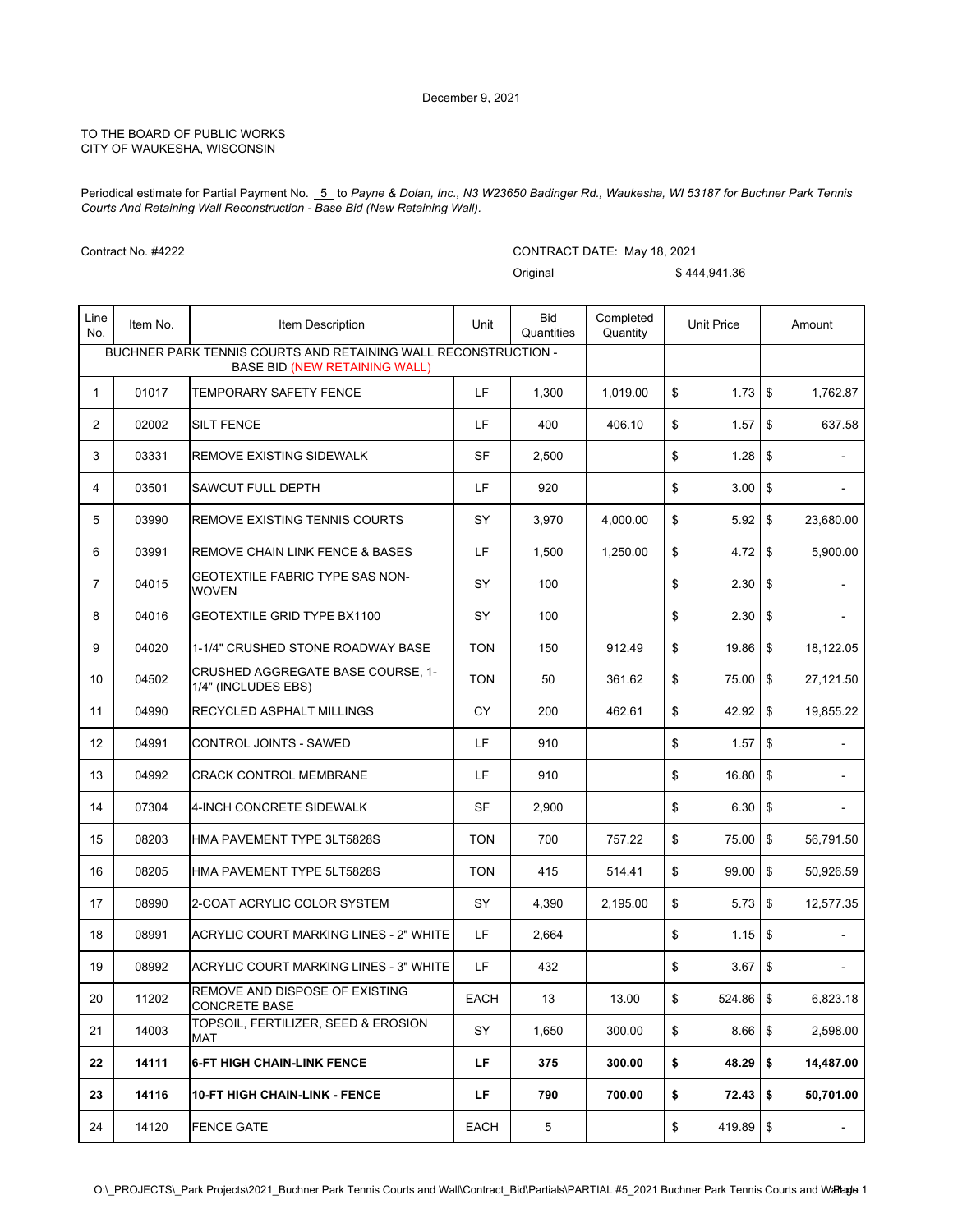| 25             | 14990  | <b>INSTALL CITY SUPPLIED NET POST</b><br>SLEEVES AND CENTER ANCHORS              | <b>SET</b> | 6     | 6.00     | \$<br>341.16                   | <b>S</b> | 2,046.96   |
|----------------|--------|----------------------------------------------------------------------------------|------------|-------|----------|--------------------------------|----------|------------|
| 26             | 14991  | CONSTRUCT NEW REDI ROCK RETAINING<br><b>WALL</b>                                 | <b>SF</b>  | 3,125 | 2,129.00 | \$<br>33.22                    | \$       | 70,725.38  |
|                |        |                                                                                  |            |       |          |                                |          |            |
|                |        |                                                                                  |            |       |          |                                |          |            |
|                |        | MANDATORY ALTERNATE #1 - PICKLEBALL COURT SUBSTITUTION<br>(IF AUTHORIZED)        |            |       |          |                                |          |            |
| 1              | 08991A | ACRYLIC COURT MARKING LINES - 2" WHITE                                           | LF         | 376   |          | \$<br>2.94                     | -\$      |            |
| $\overline{2}$ | 08992A | <b>ACRYLIC COURT MARKING LINES - 3" WHITE</b>                                    | LF         | 176   |          | \$<br>2.94                     | \$       |            |
| 3              | 14111A | 4' BLACK EPOXY-COATED CHAIN LINK<br><b>FENCE</b>                                 | LF         | 230   | 175.00   | \$<br>41.99                    | \$       | 7,348.25   |
| 4              | 14990A | <b>INSTALL CITY SUPPLIED NET POST</b><br><b>SLEEVES AND CENTER ANCHORS</b>       | <b>SET</b> | 6     | 6.00     | \$<br>341.16                   | l \$     | 2,046.96   |
|                |        |                                                                                  |            |       |          |                                |          |            |
|                |        | MANDATORY ALTERNATE #2 - EPOXY COATED FENCING UPGRADE<br>AUTHORIZED)             |            | (IF)  |          |                                |          |            |
| 1              | 14116A | <b>UPGRADE 6' AND 10' CHAIN LINK FENCE TO</b><br><b>BLACK EPOXY-COATED FENCE</b> | LS         | 1     | 0.90     | \$<br>$13,646.44$ \$           |          | 12,281.80  |
|                |        |                                                                                  |            |       |          | Total \$                       |          | 386,433.19 |
|                |        |                                                                                  |            |       |          | Less Retainage \$              |          | 11,123.53  |
|                |        |                                                                                  |            |       |          | Total \$                       |          | 375,309.66 |
|                |        |                                                                                  |            |       |          | Less Previously $\int$<br>Paid |          | 289,126.97 |
|                |        |                                                                                  |            |       |          | <b>Total Amount</b><br>Due     | \$       | 86,182.69  |

This estimate has been checked by the Engineering Division and we recommend that the above amount of \$86,182.69 be allowed.

alex Danie PE

Alex Damien, P.E. Interim Director of Public Works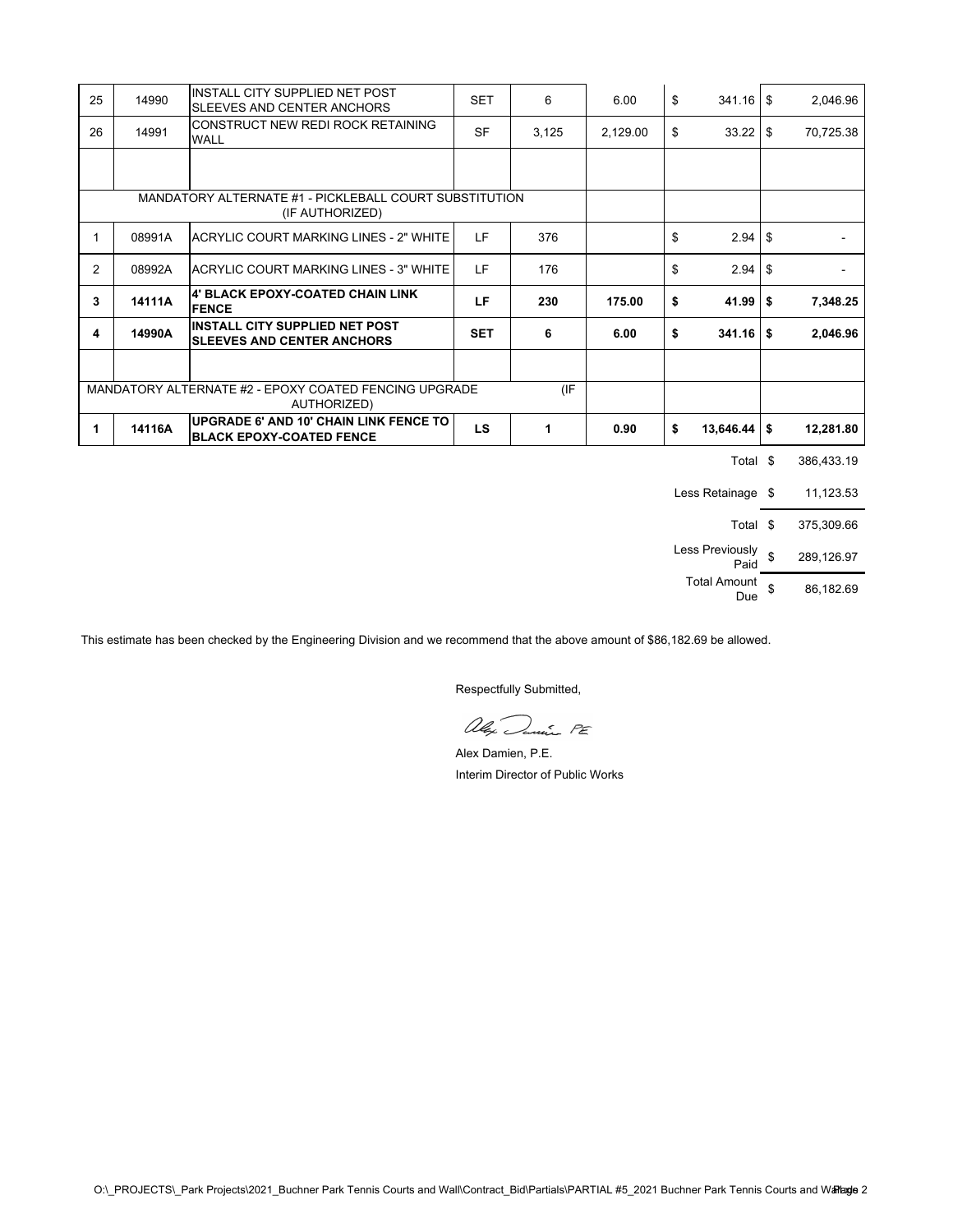Periodical estimate for Partial Payment No. 13 to Payne & Dolan, Inc., N3 W23650 Badinger Rd., Waukesha, WI 53187 for 2021 Asphalt Street Resurfacing.

Contract No. #4217

CONTRACT DATE: May 4, 2021

Original \$ 4,604,881.99

| Line           |          |                                                                 |             | <b>Bid</b>     | Completed |                      |                 |
|----------------|----------|-----------------------------------------------------------------|-------------|----------------|-----------|----------------------|-----------------|
| No.            | Item No. | Item Description                                                | Unit        | Quantities     | Quantity  | Unit Price           | Amount          |
| $\mathbf{1}$   | 01001    | <b>TRAFFIC CONTROL</b>                                          | <b>LS</b>   | $\mathbf{1}$   | 0.75      | \$<br>$34,100.00$ \$ | 25,575.00       |
| $\overline{2}$ | 02003    | <b>EROSION BALES</b>                                            | <b>EACH</b> | 20             | 0.00      | \$<br>30.00          | \$              |
| 3              | 02005    | <b>INLET PROTECTION</b>                                         | <b>EACH</b> | 55             | 35.00     | \$<br>70.00          | \$<br>2,450.00  |
| 4              | 02200    | <b>TYPE II DEWATERING</b>                                       | LS.         | $\mathbf{1}$   | 0.00      | \$<br>$5,234.61$ \$  |                 |
| 5              | 03101    | <b>REMOVE INLET</b>                                             | <b>EACH</b> | $\overline{2}$ | 2.00      | \$<br>400.00         | \$<br>800.00    |
| 6              | 03110    | <b>REMOVE PIPE</b>                                              | LF          | 65             | 65.00     | \$<br>20.00          | \$<br>1,300.00  |
| $\overline{7}$ | 03300    | REMOVE EXISTING CURB AND GUTTER                                 | LF          | 4,050          | 5349.00   | \$<br>4.00           | \$<br>21,396.00 |
| 8              | 03331    | REMOVE EXISTING SIDEWALK                                        | <b>SF</b>   | 7,500          | 17391.00  | \$<br>1.00           | \$<br>17,391.00 |
| 9              | 03500    | SAWCUTTING AT PAVEMENT LIMITS                                   | LF          | 450            | 0.00      | \$<br>2.72           | \$              |
| 10             | 03990    | REMOVAL OF CONCRETE SCALE                                       | LS          | $\mathbf{1}$   | 1.00      | \$<br>760.48         | \$<br>760.48    |
| 11             | 04010    | SHAPING AND GRADING TO SUBGRADE                                 | LF          | 1,700          | 1700.00   | \$<br>38.36          | \$<br>65,212.00 |
| 12             | 04015    | <b>GEOTEXTILE FABRIC TYPE SAS NON-</b><br><b>WOVEN</b>          | SY          | 4,000          | 674.30    | \$<br>2.16           | \$<br>1,456.49  |
| 13             | 04016    | <b>GEOTEXTILE GRID TYPE BX1100</b>                              | SY          | 2,000          | 6060.00   | \$<br>2.10           | \$<br>12,726.00 |
| 14             | 04020    | 1-1/4" CRUSHED STONE ROADWAY BASE                               | <b>TON</b>  | 7,600          | 3977.48   | \$<br>9.50           | \$<br>37,786.06 |
| 15             | 04990    | SHAPING AND GRADING TO SUBGRADE<br>(FINE GRADING)               | SY          | 24,700         | 21900.00  | \$<br>1.13           | \$<br>24,747.00 |
| 16             | 04991    | CRUSHED AGGREGATE BASE COURSE, 3"<br>(INCLUDES EBS)             | <b>TON</b>  | 1,000          | 4000.00   | \$<br>27.04 \$       | 108,160.00      |
| 17             | 05005    | 4-INCH PERFORATED UNDERDRAIN                                    | LF          | 1,300          | 809.17    | \$<br>18.00          | \$<br>14,565.06 |
| 18             | 05050    | <b>INTERNAL CHIMNEY SEAL</b>                                    | <b>EACH</b> | 56             | 56.00     | \$<br>510.00         | \$<br>28,560.00 |
| 19             | 05420    | SANITARY MANHOLE BENCH / INVERT /<br>TROUGH WORK - MINOR        | <b>EACH</b> | 8              | 8.00      | \$<br>750.00         | \$<br>6,000.00  |
| 20             | 05422    | SANITARY MANHOLE BENCH / INVERT /<br><b>TROUGH WORK - MAJOR</b> | <b>EACH</b> | $\overline{2}$ | 2.00      | \$<br>950.00         | \$<br>1,900.00  |
| 21             | 05430    | REPLACE SANITARY SEWER COVER                                    | <b>EACH</b> | $\overline{2}$ | 2.00      | \$<br>$150.00$ \$    | 300.00          |
| 22             | 05432    | REPLACE SANITARY SEWER CHIMNEY,<br><b>FRAME &amp; COVER</b>     | EACH        | 55             | 55.00     | \$<br>$1,710.00$ \$  | 94,050.00       |
| 23             | 05485    | 2'X3' STORM INLET                                               | EACH        | 20             | 20.00     | \$<br>$1,300.00$ \$  | 26,000.00       |
| 24             | 05542    | 12 INCH RCP STORM SEWER PIPE                                    | LF          | 55             | 46.00     | \$<br>85.00 \$       | 3,910.00        |
| 25             | 05680    | STORM SEWER INLET REPAIR                                        | VF          | 30             | 9.70      | \$<br>$900.00$ \$    | 8,730.00        |
| 26             | 05692    | STORM SEWER MANHOLE REPAIR                                      | VF          | $\overline{7}$ | 3.83      | \$<br>$900.00$ \$    | 3.447.00        |
| 27             | 05695    | STORM MANHOLE CHIMNEY REPLACEMENT                               | EACH        | 5              | 3.00      | \$<br>$1,050.00$ \$  | 3,150.00        |
| 28             | 05712    | 12 INCH RCP STORM SEWER FLARED END<br><b>SECTION</b>            | EACH        | $\mathbf{1}$   | 1.00      | \$<br>600.00 \$      | 600.00          |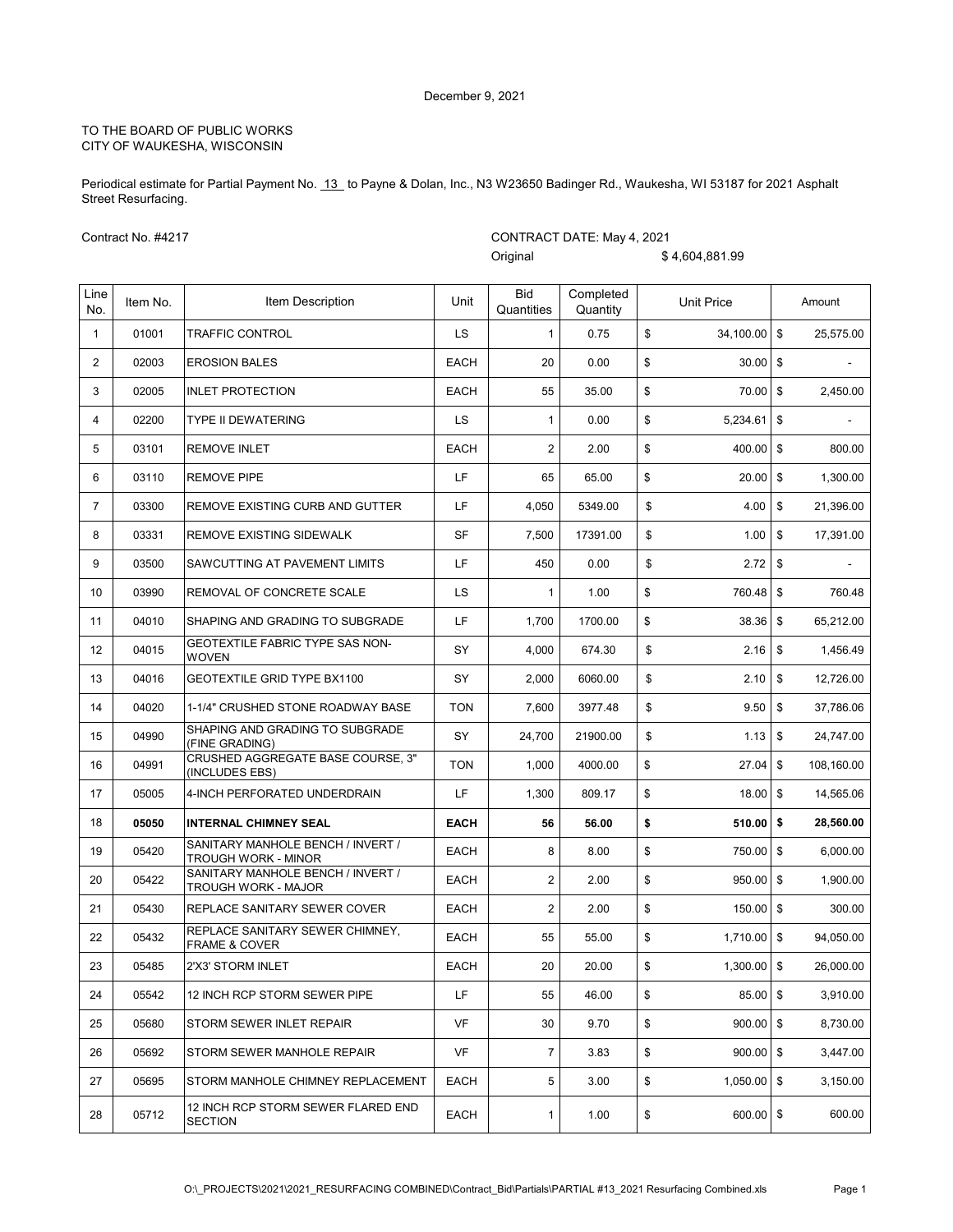| 29           | 05902 | <b>MEDIUM RIPRAP</b>                                  | СY         | 10             | 10.00    | \$<br>120.00        | <b>\$</b>          | 1,200.00                 |
|--------------|-------|-------------------------------------------------------|------------|----------------|----------|---------------------|--------------------|--------------------------|
| 30           | 05905 | RIPRAP FILTER FABRIC, TYPE HR                         | SY         | 5              | 5.00     | \$<br>10.00         | \$                 | 50.00                    |
| 31           | 06100 | <b>EXTRA BAGS OF CEMENT</b>                           | EA         | 50             | 0.00     | \$<br>$10.00$ \$    |                    |                          |
| 32           | 06500 | <b>TYPE A SLURRY</b>                                  | СY         | 50             | 0.00     | \$<br>75.00         | \$                 |                          |
| 33           | 07130 | <b>30" TYPE A CONCRETE CURB &amp; GUTTER</b>          | LF.        | 4,080          | 5349.00  | \$<br>25.00         | -\$                | 133,725.00               |
| 34           | 07301 | CURB RAMP DETECTABLE WARNING FIELDS                   | SF         | 470            | 470.00   | \$<br>40.00         | \$                 | 18,800.00                |
| 35           | 07302 | PEDESTRIAN CURB                                       | LF.        | 100            | 0.00     | \$<br>30.00         | l \$               |                          |
| 36           | 07304 | 4-INCH CONCRETE SIDEWALK                              | <b>SF</b>  | 7,500          | 8962.00  | \$<br>7.00          | \$                 | 62.734.00                |
| 37           | 07326 | <b>6-INCH CONCRETE DRIVE APPROACH</b>                 | SF         | 825            | 3881.80  | \$<br>7.00          | \$                 | 27,172.60                |
| 38           | 08012 | MILL EXISTING ASPHALT ROADWAY - 2"                    | SY         | 16,000         | 16000.00 | \$<br>1.83          | \$                 | 29,280.00                |
| 39           | 08016 | MILL EXISTING ASPHALT ROADWAY - FULL<br><b>DEPTH</b>  | SY         | 29,825         | 29825.00 | \$<br>2.18          | \$                 | 65,018.50                |
| 40           | 08020 | FOUNDATION PREPARATION OF MILLED<br><b>PAVEMENT</b>   | SY         | 16,000         | 16000.00 | \$<br>0.13          | \$                 | 2,080.00                 |
| 41           | 08065 | HMA PAVEMENT PATCHING                                 | SY         | 900            | 1109.98  | \$<br>23.64         | \$                 | 26,239.93                |
| 42           | 08203 | HMA PAVEMENT TYPE 3LT5828S                            | <b>TON</b> | 5,435          | 4579.25  | \$<br>48.44         | <b>\$</b>          | 221,818.87               |
| 43           | 08205 | HMA PAVEMENT TYPE 5LT5828S                            | <b>TON</b> | 5,600          | 6702.44  | \$<br>55.88         | <b>S</b>           | 374,532.35               |
| 44           | 08403 | PAVEMENT CRACK SEALING                                | SY         | 16,000         | 0.00     | \$<br>0.81          | \$                 |                          |
| 45           | 12010 | PAVEMENT MARKING REMOVAL, 4" DOUBLE<br>LINE           | LF         | 400            | 0.00     | \$<br>3.50          | \$                 |                          |
| 46           | 12201 | PAVEMENT MARKING EPOXY, LINE, 4-INCH                  | LF         | 910            | 120.00   | \$<br>0.95          | \$                 | 114.00                   |
| 47           | 12202 | PAVEMENT MARKING EPOXY, DOUBLE LINE,<br>4-INCH        | LF         | 12,100         | 7473.20  | \$<br>0.95          | \$                 | 7,099.54                 |
| 48           | 12220 | PAVEMENT MARKING EPOXY, CROSSWALK,<br>6-INCH          | LF         | 175            | 354.20   | \$<br>7.50          | \$                 | 2,656.50                 |
| 49           | 12222 | PAVEMENT MARKING EPOXY, CROSSWALK,<br>12-INCH         | LF         | 175            | 154.40   | \$<br>10.25         | \$                 | 1,582.60                 |
| 50           | 12250 | PAVEMENT MARKING EPOXY, STOP LINE, 18-<br><b>INCH</b> | LF         | 130            | 96.60    | \$<br>12.75         | \$                 | 1,231.65                 |
| 51           | 12277 | PAVEMENT MARKING EPOXY, SYMBOL.<br><b>HANDICAP</b>    | EACH       | $\overline{2}$ | 2.00     | \$<br>185.00        | \$                 | 370.00                   |
| 52           | 14003 | TOPSOIL, FERTILIZER, SEED & EROSION<br>MAT            | SY         | 600            | 0.00     | \$<br>11.20         | \$                 | $\blacksquare$           |
| 53           | 14005 | <b>TOPSOIL &amp; SOD</b>                              | SY         | 5,500          | 983.34   | \$<br>13.00 \$      |                    | 12,783.42                |
|              |       |                                                       |            |                |          | SUBTOTAL:           | \$                 | 1,499,461.05             |
|              |       | MANDATORY ALTERNATE #1 RAMBLING ROSE RESURFACING      |            |                |          |                     |                    |                          |
| $\mathbf{1}$ | 01001 | <b>TRAFFIC CONTROL</b>                                | LS         | 1              | 0.75     | \$<br>$5,950.00$ \$ |                    | 4,462.50                 |
| 2            | 02003 | <b>EROSION BALES</b>                                  | EACH       | 20             | 0.00     | \$<br>30.00         | \$                 |                          |
| 3            | 02005 | <b>INLET PROTECTION</b>                               | EACH       | 40             | 29.00    | \$<br>70.00         | $\mathbf{\hat{s}}$ | 2.030.00                 |
| 4            | 03300 | REMOVE EXISTING CURB AND GUTTER                       | LF.        | 1,200          | 3724.90  | \$<br>4.00          | \$                 | 14,899.60                |
| 5            | 03331 | REMOVE EXISTING SIDEWALK                              | SF         | 5,000          | 4700.00  | \$<br>1.00          | \$                 | 4,700.00                 |
| 6            | 03500 | SAWCUTTING AT PAVEMENT LIMITS                         | LF.        | 500            | 0.00     | \$<br>2.72          | \$                 | $\blacksquare$           |
| 7            | 04015 | GEOTEXTILE FABRIC TYPE SAS NON-<br><b>WOVEN</b>       | SY         | 1,000          |          | \$<br>1.48          | \$                 |                          |
| 8            | 04016 | GEOTEXTILE GRID TYPE BX1100                           | SY         | 1,000          |          | \$<br>1.59          | \$                 | $\overline{\phantom{a}}$ |
| 9            | 04020 | 1-1/4" CRUSHED STONE ROADWAY BASE                     | <b>TON</b> | 3,200          | 166.00   | \$<br>9.50          | \$                 | 1,577.00                 |
| 10           | 04990 | SHAPING AND GRADING TO SUBGRADE<br>(FINE GRADING)     | SY         | 24,400         | 20000.00 | \$<br>1.09          | \$                 | 21,800.00                |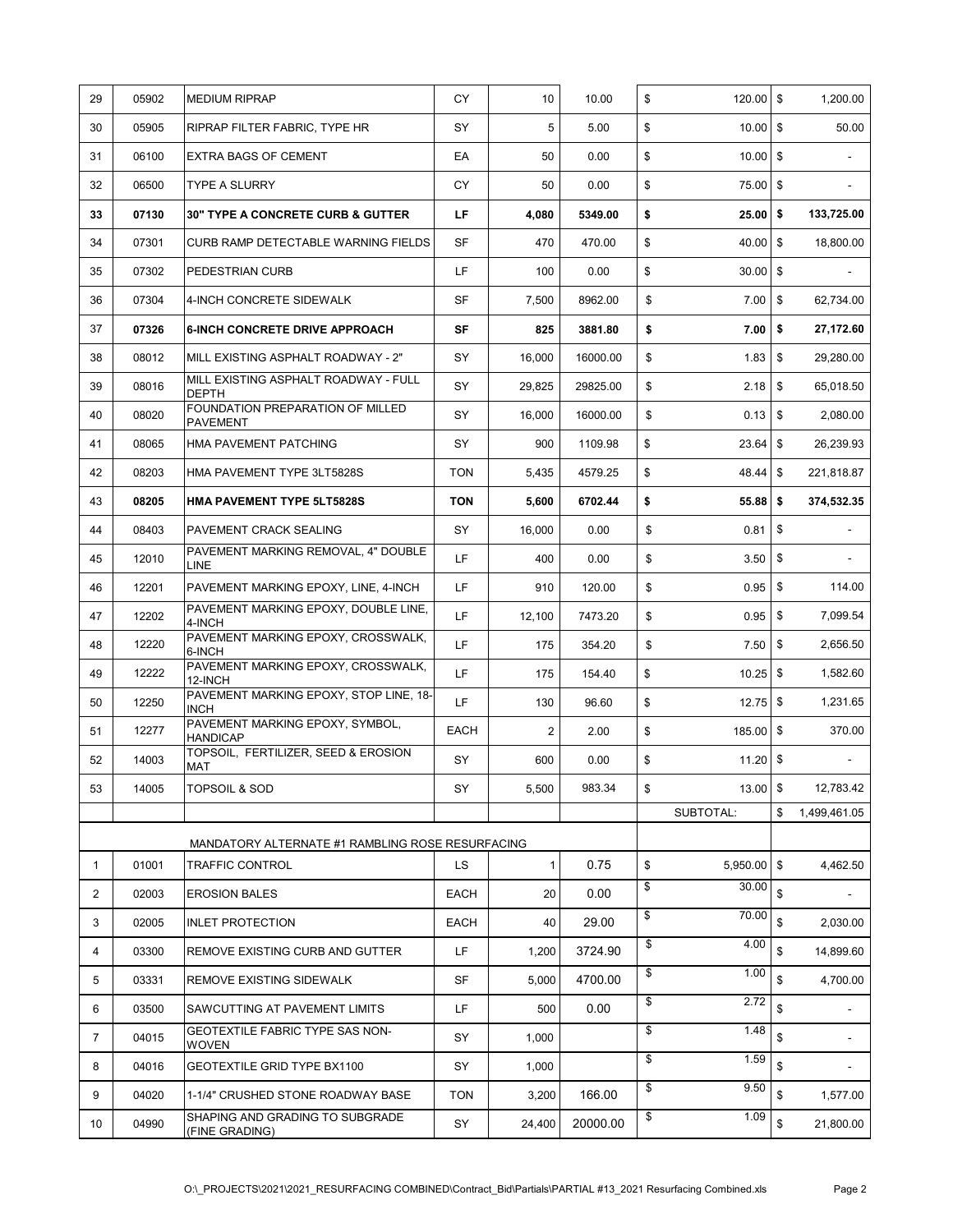| 11 | 04991 | CRUSHED AGGREGATE BASE COURSE, 3"<br>(INCLUDES EBS)                | <b>TON</b>  | 1,000            | 1800.00  | \$<br>25.41                 | $\mathbf{\$}$  | 45,738.00  |
|----|-------|--------------------------------------------------------------------|-------------|------------------|----------|-----------------------------|----------------|------------|
| 12 | 05050 | <b>INTERNAL CHIMNEY SEAL</b>                                       | <b>EACH</b> | 49               | 49.00    | \$<br>510.00                | \$             | 24,990.00  |
| 13 | 05159 | 6 INCH SANITARY SEWER LATERAL<br>REPLACEMENT (PIPE BURSTING)       | LF          | 35               | 30.00    | \$<br>320.00                | \$             | 9,600.00   |
| 14 | 05410 | REHABILITATE SANITARY MANHOLE W/<br><b>CEMENTITIOUS LINER</b>      | <b>EACH</b> | 9                |          | \$<br>1,450.00              | $\mathbb{S}$   |            |
| 15 | 05420 | SANITARY MANHOLE BENCH / INVERT /<br><b>TROUGH WORK - MINOR</b>    | EACH        | 5                | 5.00     | \$<br>750.00                | $\mathfrak s$  | 3,750.00   |
| 16 | 05422 | SANITARY MANHOLE BENCH / INVERT /<br><b>TROUGH WORK - MAJOR</b>    | <b>EACH</b> | $\mathbf{1}$     | 1.00     | \$<br>950.00                | $\mathbb{S}$   | 950.00     |
| 17 | 05432 | REPLACE SANITARY SEWER CHIMNEY,<br>FRAME & COVER                   | <b>EACH</b> | 49               | 49.00    | \$<br>1,710.00              | $\mathfrak s$  | 83,790.00  |
| 18 | 05485 | 2'X3' STORM INLET                                                  | EACH        | 20               | 16.00    | \$<br>1,300.00              | $\mathbf{\$}$  | 20,800.00  |
| 19 | 05680 | STORM SEWER INLET REPAIR                                           | <b>VF</b>   | 20               | 3.00     | \$<br>900.00                | \$             | 2,700.00   |
| 20 | 05692 | STORM SEWER MANHOLE REPAIR                                         | VF          | $\boldsymbol{2}$ |          | \$<br>900.00                | \$             |            |
| 21 | 05695 | STORM MANHOLE CHIMNEY REPLACEMENT                                  | <b>EACH</b> | $\mathbf{1}$     | 1.00     | \$<br>1,050.00              | $\mathbb{S}$   | 1,050.00   |
| 22 | 05951 | SANITARY SEWER CLEANING AND<br><b>TELEVISING</b>                   | LF          | 160              | 159.20   | \$<br>4.50                  | \$             | 716.40     |
| 23 | 05952 | SANITARY SEWER LATERAL TELEVISING                                  | <b>EACH</b> | $\mathbf{1}$     | 1.00     | \$<br>785.00                | $\mathbf{\$}$  | 785.00     |
| 24 | 06100 | <b>EXTRA BAGS OF CEMENT</b>                                        | EA          | 50               | 0.00     | \$<br>10.00                 | $\mathfrak{s}$ |            |
| 25 | 06500 | <b>TYPE A SLURRY</b>                                               | <b>CY</b>   | 50               | 0.00     | \$<br>75.00                 | $\mathbb{S}$   |            |
| 26 | 07130 | 30" TYPE A CONCRETE CURB & GUTTER                                  | LF.         | 1,200            | 3725.00  | \$<br>25.00                 | $\mathbf{\$}$  | 93,125.00  |
| 27 | 07301 | CURB RAMP DETECTABLE WARNING FIELDS                                | <b>SF</b>   | 320              | 320.00   | \$<br>40.00                 | $\mathsf{\$}$  | 12,800.00  |
| 28 | 07302 | PEDESTRIAN CURB                                                    | LF.         | 100              | 52.00    | \$<br>30.00                 | $\mathbf{\$}$  | 1,560.00   |
| 29 | 07304 | 4-INCH CONCRETE SIDEWALK                                           | SF          | 5,000            | 4216.00  | \$<br>7.00                  | $\mathbf{\$}$  | 29,512.00  |
| 30 | 07306 | 6-INCH CONCRETE SIDEWALK & DRIVE                                   | SF          | 100              | 948.00   | \$<br>7.00                  | $\mathbb{S}$   | 6,636.00   |
| 31 | 08012 | MILL EXISTING ASPHALT ROADWAY - 2"                                 | SY          | 12,500           | 11500.00 | \$<br>1.69                  | \$             | 19,435.00  |
| 32 | 08016 | MILL EXISTING ASPHALT ROADWAY - FULL<br><b>DEPTH</b>               | SY          | 23,300           | 22309.00 | \$<br>1.95                  | \$             | 43,502.55  |
| 33 | 08020 | FOUNDATION PREPARATION OF MILLED<br><b>PAVEMENT</b>                | SY          | 12,500           | 11500.00 | \$<br>0.20                  | \$             | 2,300.00   |
| 34 | 08065 | HMA PAVEMENT PATCHING                                              | SY          | 500              | 686.00   | \$<br>28.45                 | \$             | 19,516.70  |
| 35 | 08203 | HMA PAVEMENT TYPE 3LT5828S                                         | <b>TON</b>  | 4,100            | 3804.00  | \$<br>$\overline{47.31}$ \$ |                | 179,967.24 |
| 36 | 08205 | HMA PAVEMENT TYPE 5LT5828S                                         | <b>TON</b>  | 4,200            | 4329.00  | \$<br>55.31                 | $\mathbf{\$}$  | 239,436.99 |
| 37 | 08403 | PAVEMENT CRACK SEALING                                             | SY          | 12,500           | 0.00     | \$<br>0.81                  | \$             |            |
| 38 | 14002 | TOPSOIL, FERTILIZER, SEED & MULCH                                  | SY          | 200              | 338.00   | \$<br>12.00                 | $\mathbf{\$}$  | 4,056.00   |
| 39 | 14005 | <b>TOPSOIL &amp; SOD</b>                                           | SY          | 2,000            | 964.00   | \$<br>14.50                 | $\mathsf{\$}$  | 13,978.00  |
|    |       |                                                                    |             |                  |          | SUBTOTAL:                   | \$             | 910.163.98 |
|    |       |                                                                    |             |                  |          |                             |                |            |
| 1  | 01001 | MANDITORY ALTERNATE #2 CRESTWOOD DR RESURFACING<br>TRAFFIC CONTROL | LS          | $\mathbf{1}$     | 0.75     | \$<br>5,000.00              | \$             | 3,750.00   |
| 2  | 02003 | <b>EROSION BALES</b>                                               | <b>EACH</b> | 20               | 0.00     | \$<br>30.00                 | \$             |            |
| 3  | 02005 | <b>INLET PROTECTION</b>                                            | <b>EACH</b> | 50               | 40.00    | \$<br>70.00                 | \$             | 2,800.00   |
| 4  | 03300 | REMOVE EXISTING CURB AND GUTTER                                    | LF          | 3,000            | 4106.00  | \$<br>4.00                  | \$             | 16,424.00  |
| 5  | 03331 | REMOVE EXISTING SIDEWALK                                           | SF          | 9,500            | 11615.00 | \$<br>1.00                  | \$             | 11,615.00  |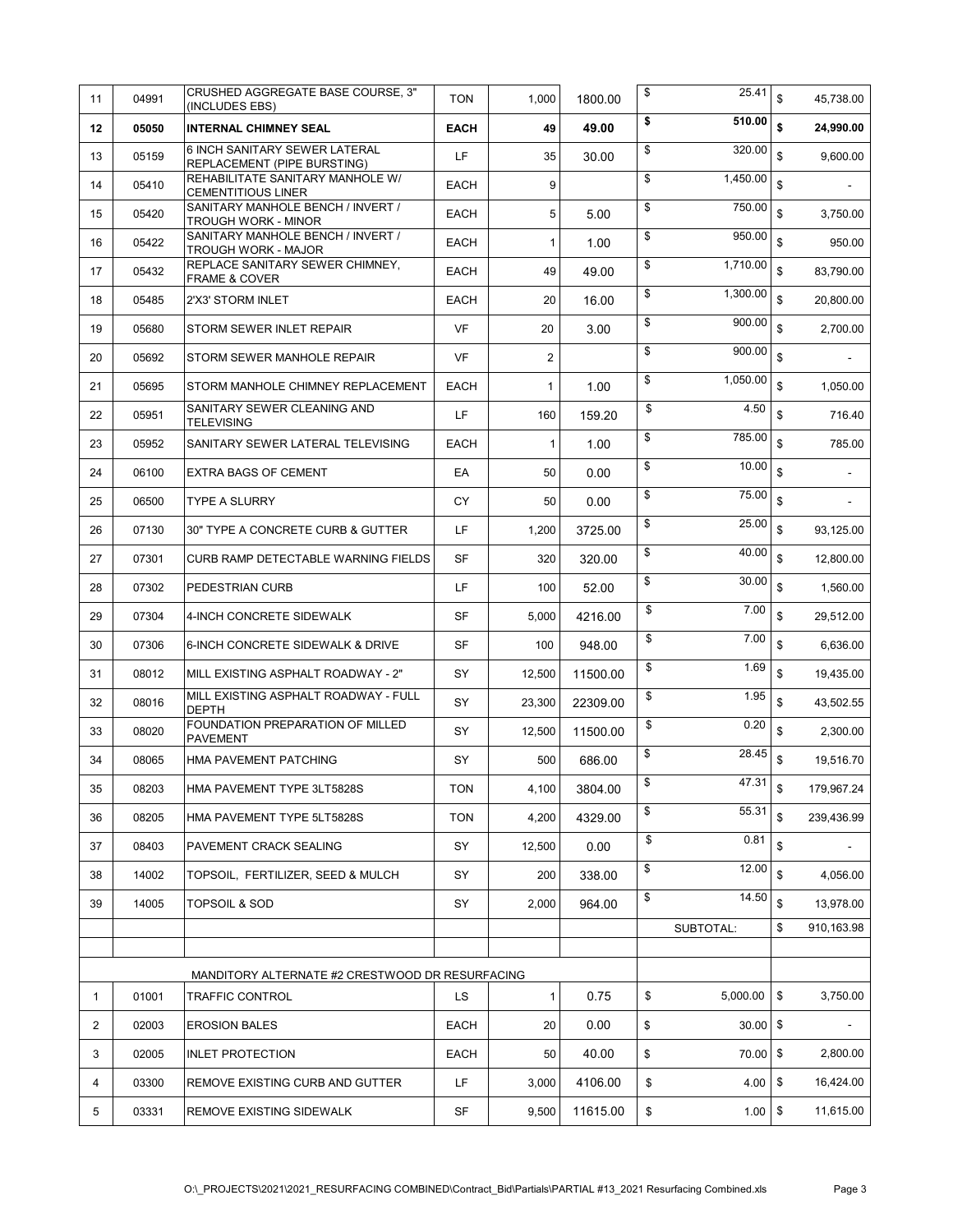| 6              | 03500 | SAWCUTTING AT PAVEMENT LIMITS                                      | LF          | 1,200           | 350.00   | \$<br>2.72          | \$         | 952.00                   |
|----------------|-------|--------------------------------------------------------------------|-------------|-----------------|----------|---------------------|------------|--------------------------|
| $\overline{7}$ | 04015 | GEOTEXTILE FABRIC TYPE SAS NON-<br><b>WOVEN</b>                    | SY          | 1,000           |          | \$<br>1.39          | \$         | $\overline{\phantom{a}}$ |
| 8              | 04016 | <b>GEOTEXTILE GRID TYPE BX1100</b>                                 | SY          | 500             |          | \$<br>1.41          | \$         |                          |
| 9              | 04020 | 1-1/4" CRUSHED STONE ROADWAY BASE                                  | <b>TON</b>  | 3,500           | 169.50   | \$<br>9.50          | \$         | 1,610.25                 |
| 10             | 04990 | SHAPING AND GRADING TO SUBGRADE<br>(FINE GRADING)                  | SY          | 23,000          | 22235.00 | \$<br>1.19          | \$         | 26,459.65                |
| 11             | 04991 | CRUSHED AGGREGATE BASE COURSE, 3"<br>(INCLUDES EBS)                | <b>TON</b>  | 1,000           | 1129.00  | \$<br>$25.48$ \$    |            | 28,766.92                |
| 12             | 05050 | <b>INTERNAL CHIMNEY SEAL</b>                                       | EACH        | 42              |          | \$<br>$510.00$ \$   |            |                          |
| 13             | 05157 | 6 INCH SANITARY SEWER LATERAL<br><b>REPLACEMENT (OPEN CUT)</b>     | LF          | 140             | 140.00   | \$<br>230.00        | $\sqrt{3}$ | 32,200.00                |
| 14             | 05159 | 6 INCH SANITARY SEWER LATERAL<br>REPLACEMENT (PIPE BURSTING)       | LF.         | 210             | 210.00   | \$<br>$180.00$ \$   |            | 37,800.00                |
| 15             | 05160 | EXCAVATION AND LATERAL CONNECTION<br>AT ROW (PIPE BURSTING)        | EACH        | 6               | 7.00     | \$<br>2,000.00      | $\sqrt{3}$ | 14,000.00                |
| 16             | 05161 | EXCAVATION AND LATERAL CONNECTION<br>AT SEWER MAIN (PIPE BURSTING) | <b>EACH</b> | 6               | 7.00     | \$<br>2,900.00      | \$         | 20,300.00                |
| 17             | 05410 | REHABILITATE SANITARY MANHOLE W/<br><b>CEMENTITIOUS LINER</b>      | <b>EACH</b> | 5               | 5.00     | \$<br>1,325.00      | \$         | 6,625.00                 |
| 18             | 05420 | SANITARY MANHOLE BENCH / INVERT /<br><b>TROUGH WORK - MINOR</b>    | <b>EACH</b> | $\overline{7}$  |          | \$<br>750.00        | \$         |                          |
| 19             | 05422 | SANITARY MANHOLE BENCH / INVERT /<br><b>TROUGH WORK - MAJOR</b>    | EACH        | $\overline{2}$  | 0.00     | \$<br>$950.00$ \$   |            |                          |
| 20             | 05430 | <b>REPLACE SANITARY SEWER COVER</b>                                | <b>EACH</b> | $\overline{2}$  | 2.00     | \$<br>150.00        | l \$       | 300.00                   |
| 21             | 05432 | REPLACE SANITARY SEWER CHIMNEY,<br>FRAME & COVER                   | EACH        | 41              | 41.00    | \$<br>1,710.00 \$   |            | 70,110.00                |
| 22             | 05485 | 2'X3' STORM INLET                                                  | <b>EACH</b> | 25              | 12.00    | \$<br>$1,300.00$ \$ |            | 15,600.00                |
| 23             | 05680 | STORM SEWER INLET REPAIR                                           | <b>VF</b>   | 25              | 12.00    | \$<br>$900.00$ \$   |            | 10,800.00                |
| 24             | 05692 | STORM SEWER MANHOLE REPAIR                                         | <b>VF</b>   | 4               | 2.00     | \$<br>900.00 \$     |            | 1,800.00                 |
| 25             | 05695 | STORM MANHOLE CHIMNEY REPLACEMENT                                  | EACH        | 2               |          | \$<br>$1,050.00$ \$ |            |                          |
| 26             | 05951 | SANITARY SEWER CLEANING AND<br><b>TELEVISING</b>                   | LF          | 1,380           | 325.40   | \$<br>2.05          | <b>\$</b>  | 667.07                   |
| 27             | 05952 | SANITARY SEWER LATERAL TELEVISING                                  | EACH        | 10 <sup>°</sup> | 10.00    | \$<br>280.00        | \$         | 2,800.00                 |
| 28             | 05990 | SANITARY SEWER CIPP SPOT LINER                                     | EACH        | $\overline{2}$  | 2.00     | \$<br>2,950.00      | \$         | 5,900.00                 |
| 29             | 06100 | <b>EXTRA BAGS OF CEMENT</b>                                        | EA          | 25              | 0.00     | \$<br>$10.00$ \$    |            |                          |
| 30             | 06500 | <b>TYPE A SLURRY</b>                                               | СY          | 25              | 0.00     | \$<br>75.00 \$      |            |                          |
| 31             | 07130 | 30" TYPE A CONCRETE CURB & GUTTER                                  | LF          | 3,000           | 4106.00  | \$<br>25.00         | \$         | 102,650.00               |
| 32             | 07301 | CURB RAMP DETECTABLE WARNING FIELDS                                | SF          | 640             | 500.00   | \$<br>40.00         | \$         | 20,000.00                |
| 33             | 07302 | PEDESTRIAN CURB                                                    | LF          | 250             | 81.00    | \$<br>30.00         | \$         | 2,430.00                 |
| 34             | 07304 | 4-INCH CONCRETE SIDEWALK                                           | SF          | 9,500           | 10955.00 | \$<br>7.00          | \$         | 76,685.00                |
| 35             | 07306 | 6-INCH CONCRETE SIDEWALK & DRIVE                                   | SF          | 200             | 660.00   | \$<br>7.00          | \$         | 4,620.00                 |
| 36             | 08012 | MILL EXISTING ASPHALT ROADWAY - 2"                                 | SY          | 20,000          | 20000.00 | \$<br>2.20          | \$         | 44,000.00                |
| 37             | 08016 | MILL EXISTING ASPHALT ROADWAY - FULL<br><b>DEPTH</b>               | SY          | 23,000          | 22951.00 | \$<br>2.42          | \$         | 55,541.42                |
| 38             | 08020 | FOUNDATION PREPARATION OF MILLED<br><b>PAVEMENT</b>                | SY          | 20,000          | 20000.00 | \$<br>0.17          | \$         | 3,400.00                 |
| 39             | 08065 | HMA PAVEMENT PATCHING                                              | SY          | 100             | 247.00   | \$<br>45.81         | \$         | 11,315.07                |
| 40             | 08203 | HMA PAVEMENT TYPE 3LT5828S                                         | <b>TON</b>  | 4,000           | 3422.89  | \$<br>50.04         | \$         | 171,281.42               |
| 41             | 08205 | HMA PAVEMENT TYPE 5LT5828S                                         | <b>TON</b>  | 4,200           | 3845.40  | \$<br>56.96         | \$         | 219,033.98               |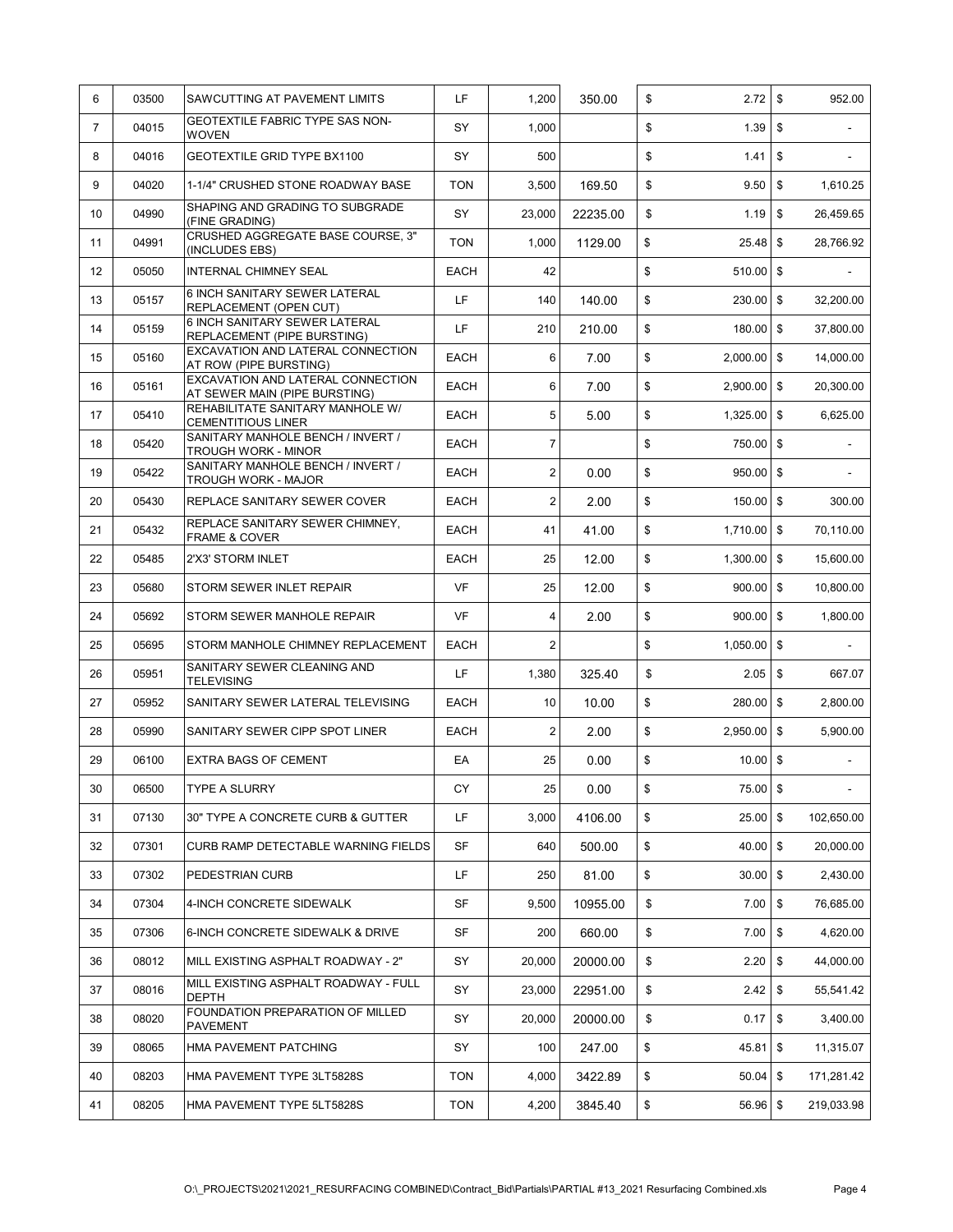| 42             | 08403 | PAVEMENT CRACK SEALING                                        | SY          | 20.000       | 0.00     | \$<br>0.81          | \$         |                          |
|----------------|-------|---------------------------------------------------------------|-------------|--------------|----------|---------------------|------------|--------------------------|
| 43             | 12202 | PAVEMENT MARKING EPOXY, DOUBLE LINE,<br>4-INCH                | LF          | 2,600        | 2411.10  | \$<br>0.95          | \$         | 2,290.55                 |
| 44             | 14003 | TOPSOIL, FERTILIZER, SEED & EROSION<br>MAT                    | SY          | 250          | 102.60   | \$<br>12.00         | \$         | 1,231.20                 |
| 45             | 14005 | <b>TOPSOIL &amp; SOD</b>                                      | SY          | 1,500        | 1485.20  | \$<br>$14.50$ \$    |            | 21,535.40                |
|                |       |                                                               |             |              |          | SUBTOTAL:           | \$         | 1,047,293.93             |
|                |       | MANDATORY ALTERNATE #3 RICHARD ST RESURFACING                 |             |              |          |                     |            |                          |
| $\mathbf{1}$   | 01001 | <b>TRAFFIC CONTROL</b>                                        | LS          | $\mathbf{1}$ | 0.75     | \$<br>$3,100.00$ \$ |            | 2,325.00                 |
| 2              | 02003 | <b>EROSION BALES</b>                                          | <b>EACH</b> | 20           | 0.00     | \$<br>30.00         | \$         |                          |
| 3              | 02005 | <b>INLET PROTECTION</b>                                       | <b>EACH</b> | 20           | 17.00    | \$<br>70.00         | \$         | 1,190.00                 |
| $\overline{4}$ | 03300 | REMOVE EXISTING CURB AND GUTTER                               | LF.         | 2500         | 2640.00  | \$<br>4.00          | \$         | 10,560.00                |
| 5              | 03331 | REMOVE EXISTING SIDEWALK                                      | <b>SF</b>   | 5000         | 5200.00  | \$<br>1.00          | \$         | 5,200.00                 |
| 6              | 03500 | SAWCUTTING AT PAVEMENT LIMITS                                 | LF          | 200          | 0.00     | \$<br>2.72          | \$         |                          |
| $\overline{7}$ | 04020 | 1-1/4" CRUSHED STONE ROADWAY BASE                             | <b>TON</b>  | 2200         | 274.94   | \$<br>9.50          | \$         | 2,611.93                 |
| 8              | 04990 | SHAPING AND GRADING TO SUBGRADE<br>(FINE GRADING)             | SY          | 12600        | 12600.00 | \$<br>1.14          | \$         | 14.364.00                |
| 9              | 04991 | <b>CRUSHED AGGREGATE BASE COURSE. 3"</b><br>(INCLUDES EBS)    | <b>TON</b>  | 500          | 2769.43  | \$<br>25.16         | \$         | 69,678.86                |
| 10             | 05050 | <b>INTERNAL CHIMNEY SEAL</b>                                  | <b>EACH</b> | 28           | 0.00     | \$<br>510.00 \$     |            | $\overline{\phantom{0}}$ |
| 11             | 05410 | REHABILITATE SANITARY MANHOLE W/<br><b>CEMENTITIOUS LINER</b> | EACH        | 5            |          | \$<br>1,590.00      | \$         |                          |
| 12             | 05420 | SANITARY MANHOLE BENCH / INVERT /<br>TROUGH WORK - MINOR      | <b>EACH</b> | 2            |          | \$<br>750.00        | \$         |                          |
| 13             | 05432 | REPLACE SANITARY SEWER CHIMNEY,<br><b>FRAME &amp; COVER</b>   | <b>EACH</b> | 28           | 28.00    | \$<br>1,710.00      | \$         | 47,880.00                |
| 14             | 05485 | 2'X3' STORM INLET                                             | <b>EACH</b> | 10           | 7.00     | \$<br>1,300.00      | \$         | 9,100.00                 |
| 15             | 05680 | STORM SEWER INLET REPAIR                                      | VF          | 15           | 5.50     | \$<br>900.00        | \$         | 4,950.00                 |
| 16             | 06100 | <b>EXTRA BAGS OF CEMENT</b>                                   | EA          | 25           | 0.00     | \$<br>$10.00$ \$    |            |                          |
| 17             | 06500 | <b>TYPE A SLURRY</b>                                          | СY          | 50           | 0.00     | \$<br>75.00 \$      |            |                          |
| 18             | 07130 | 30" TYPE A CONCRETE CURB & GUTTER                             | LF          | 2500         | 2612.30  | \$<br>25.00         | $\sqrt{3}$ | 65,307.50                |
| 19             | 07301 | CURB RAMP DETECTABLE WARNING FIELDS                           | <b>SF</b>   | 400          | 380.00   | \$<br>40.00 \$      |            | 15,200.00                |
| 20             | 07302 | PEDESTRIAN CURB                                               | LF          | 50           |          | \$<br>$30.00$ \$    |            |                          |
| 21             | 07304 | <b>4-INCH CONCRETE SIDEWALK</b>                               | SF          | 5000         | 10744.14 | \$<br>$7.00$ \$     |            | 75,208.98                |
| 22             | 07306 | <b>6-INCH CONCRETE SIDEWALK &amp; DRIVE</b>                   | SF          | 100          | 1298.59  | \$<br>$7.00$   \$   |            | 9,090.13                 |
| 23             | 08012 | MILL EXISTING ASPHALT ROADWAY - 2"                            | SY          | 9700         | 9700.00  | \$<br>$1.69$ \$     |            | 16,393.00                |
| 24             | 08016 | MILL EXISTING ASPHALT ROADWAY - FULL<br><b>DEPTH</b>          | SY          | 12600        | 12600.00 | \$<br>2.20          | \$         | 27,720.00                |
| 25             | 08020 | FOUNDATION PREPARATION OF MILLED<br><b>PAVEMENT</b>           | SY          | 12600        | 10500.00 | \$<br>$0.14$ \$     |            | 1,470.00                 |
| 26             | 08065 | HMA PAVEMENT PATCHING                                         | SY          | 100          | 162.00   | \$<br>50.42 \$      |            | 8,168.04                 |
| 27             | 08203 | <b>HMA PAVEMENT TYPE 3LT5828S</b>                             | <b>TON</b>  | 2500         | 2108.13  | \$<br>$47.71$ \$    |            | 100,578.88               |
| 28             | 08205 | <b>HMA PAVEMENT TYPE 5LT5828S</b>                             | <b>TON</b>  | 2800         | 2500.83  | \$<br>$55.23$ \$    |            | 138,120.84               |
| 29             | 08403 | PAVEMENT CRACK SEALING                                        | SY          | 9700         |          | \$                  |            |                          |
| 30             | 12202 | PAVEMENT MARKING EPOXY, DOUBLE LINE,<br>4-INCH                | LF          | 1000         |          | \$<br>$0.95$ \$     |            |                          |
| 31             | 12220 | PAVEMENT MARKING EPOXY, CROSSWALK,<br>6-INCH                  | LF          | 150          |          | \$<br>$7.50$ \$     |            |                          |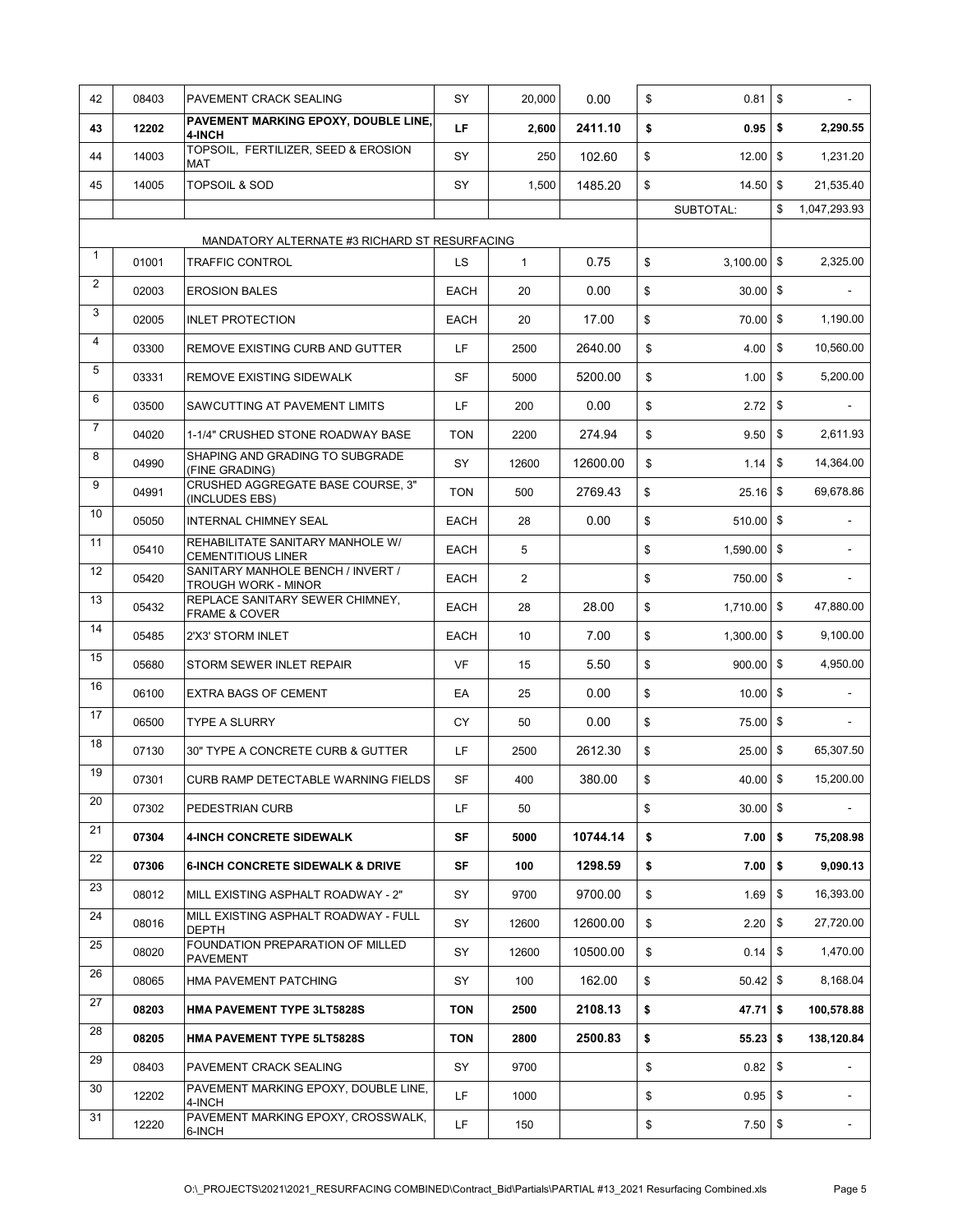| 32             | 12250 | PAVEMENT MARKING EPOXY, STOP LINE, 18-<br><b>INCH</b>                   | LF          | 60             |           | \$<br>$12.75$ \$    |                  |
|----------------|-------|-------------------------------------------------------------------------|-------------|----------------|-----------|---------------------|------------------|
| 33             | 14003 | TOPSOIL, FERTILIZER, SEED & EROSION<br><b>MAT</b>                       | SY          | 250            | 15.00     | \$<br>$12.00$ \$    | 180.00           |
| 34             | 14005 | <b>TOPSOIL &amp; SOD</b>                                                | SY          | 1500           | 770.00    | \$<br>$14.50$ \$    | 11,165.00        |
|                |       |                                                                         |             |                |           | SUBTOTAL:           | \$<br>636.462.16 |
|                |       | MANDATORY ALTERNATE #4 AVIATION DRIVE PARKING LOT REHABILITATION        |             |                |           |                     |                  |
| $\mathbf{1}$   | 01001 | <b>TRAFFIC CONTROL</b>                                                  | LS          | $\mathbf{1}$   | 0.75      | \$<br>16,500.60 \$  | 12,375.45        |
| 2              | 02002 | <b>SILT FENCE</b>                                                       | LF          | 250            | 105.00    | \$<br>$2.50$ \$     | 262.50           |
| 3              | 02003 | <b>EROSION BALES</b>                                                    | <b>EACH</b> | 10             | 0.00      | \$<br>$30.00$ \$    |                  |
| 4              | 02005 | <b>INLET PROTECTION</b>                                                 | <b>EACH</b> | 2              | 0.00      | \$<br>$70.00$ \$    |                  |
| 5              | 03300 | REMOVE EXISTING CURB AND GUTTER                                         | LF          | 1600           | 1570.00   | \$<br>1.00          | \$<br>1,570.00   |
| 6              | 03331 | REMOVE EXISTING SIDEWALK                                                | SF          | 2400           | 2937.00   | \$<br>0.48          | \$<br>1,409.76   |
| $\overline{7}$ | 04015 | <b>GEOTEXTILE FABRIC TYPE SAS NON-</b><br><b>WOVEN</b>                  | SY          | 2000           | 0.00      | \$<br>1.39          | \$               |
| 8              | 04016 | GEOTEXTILE GRID TYPE BX1100                                             | SY          | 1000           | 2000.00   | \$<br>1.41          | \$<br>2,820.00   |
| 9              | 04020 | 1-1/4" CRUSHED STONE ROADWAY BASE                                       | <b>TON</b>  | 3500           | 2895.92   | \$<br>9.50          | \$<br>27,511.24  |
| 10             | 04990 | SHAPING AND GRADING TO SUBGRADE                                         | SY          | 4500           | 4500.00   | \$<br>$10.42$ \$    | 46,890.00        |
| 11             | 04991 | CRUSHED AGGREGATE BASE COURSE, 3"<br>(INCLUDES EBS)                     | <b>TON</b>  | 1000           | 2204.89   | \$<br>$26.10$ \$    | 57,547.63        |
| 12             | 07130 | 30" TYPE A CONCRETE CURB & GUTTER                                       | LF          | 1600           | 1570.00   | \$<br>25.00         | \$<br>39,250.00  |
| 13             | 07304 | 4-INCH CONCRETE SIDEWALK                                                | <b>SF</b>   | 2400           | 2974.37   | \$<br>7.00          | \$<br>20,820.59  |
| 14             | 07306 | 6-INCH CONCRETE SIDEWALK & DRIVE                                        | SF          | 800            | 298.80    | \$<br>7.00          | \$<br>2,091.60   |
| 15             | 08016 | MILL EXISTING ASPHALT ROADWAY - FULL<br><b>DEPTH</b>                    | SY          | 4200           | 4200.00   | \$<br>$3.04$ \$     | 12,768.00        |
| 16             | 08203 | HMA PAVEMENT TYPE 3LT5828S                                              | <b>TON</b>  | 750            | 700.00    | \$<br>$51.90$ \$    | 36,330.00        |
| 17             | 08205 | HMA PAVEMENT TYPE 5LT5828S                                              | <b>TON</b>  | 500            | 300.00    | \$<br>62.80 \$      | 18,840.00        |
| 18             | 12201 | PAVEMENT MARKING EPOXY, LINE, 4-INCH                                    | LF.         | 2800           | 2445.25   | \$<br>5.25          | \$<br>12,837.56  |
| 19             | 12277 | PAVEMENT MARKING EPOXY. SYMBOL.<br><b>HANDICAP</b>                      | <b>EACH</b> | 5              | 5.00      | \$<br>185.00        | \$<br>925.00     |
| 20             | 14001 | <b>TOPSOIL</b>                                                          | SY          | 1000           | 500.00    | \$<br>$7.20$ \$     | 3,600.00         |
|                |       |                                                                         |             |                |           | SUBTOTAL:           | \$<br>297,849.33 |
|                |       | MANDATORY ALTERNATE #6 SANITARY MANHOLE REPAIRS                         |             |                |           |                     |                  |
| $\mathbf{1}$   | 05042 | SANITARY SEWER INSIDE DROP                                              | <b>EACH</b> | $\mathbf{1}$   |           | \$<br>$1,300.00$ \$ |                  |
| 2              | 05050 | INTERNAL CHIMNEY SEAL                                                   | <b>EACH</b> | $\overline{7}$ | 2.00      | \$<br>$510.00$ \$   | 1,020.00         |
| 3              | 05420 | SANITARY MANHOLE BENCH / INVERT /<br><b>TROUGH WORK - MINOR</b>         | <b>EACH</b> | 6              |           | \$<br>750.00 \$     |                  |
| 4              | 05422 | SANITARY MANHOLE BENCH / INVERT /<br>TROUGH WORK - MAJOR                | <b>EACH</b> | 22             |           | \$<br>950.00 \$     |                  |
| 5              | 05430 | REPLACE SANITARY SEWER COVER                                            | <b>EACH</b> | $\overline{7}$ |           | \$<br>150.00 \$     |                  |
| 6              | 05432 | REPLACE SANITARY SEWER CHIMNEY,<br>FRAME & COVER                        | <b>EACH</b> | $\overline{7}$ |           | \$<br>$1,710.00$ \$ |                  |
| 7              | 05991 | REMOVE EXISTING SANITARY MANHOLE &<br>CONNECT EXISTING LATERAL TO SEWER | <b>EACH</b> | 2              | 2.00      | \$<br>8,000.00 \$   | 16,000.00        |
| 8              | 08990 | ASPHALT PAVEMENT PATCHING - MINOR                                       | <b>EACH</b> | $\overline{7}$ |           | \$<br>$1,402.63$ \$ |                  |
| 9              | 08991 | ASPHALT PAVEMENT PATCHING - MAJOR                                       | <b>EACH</b> | $\overline{2}$ | 2.00      | \$<br>674.87        | \$<br>1,349.74   |
|                |       |                                                                         |             |                | SUBTOTAL: |                     | \$<br>18,369.74  |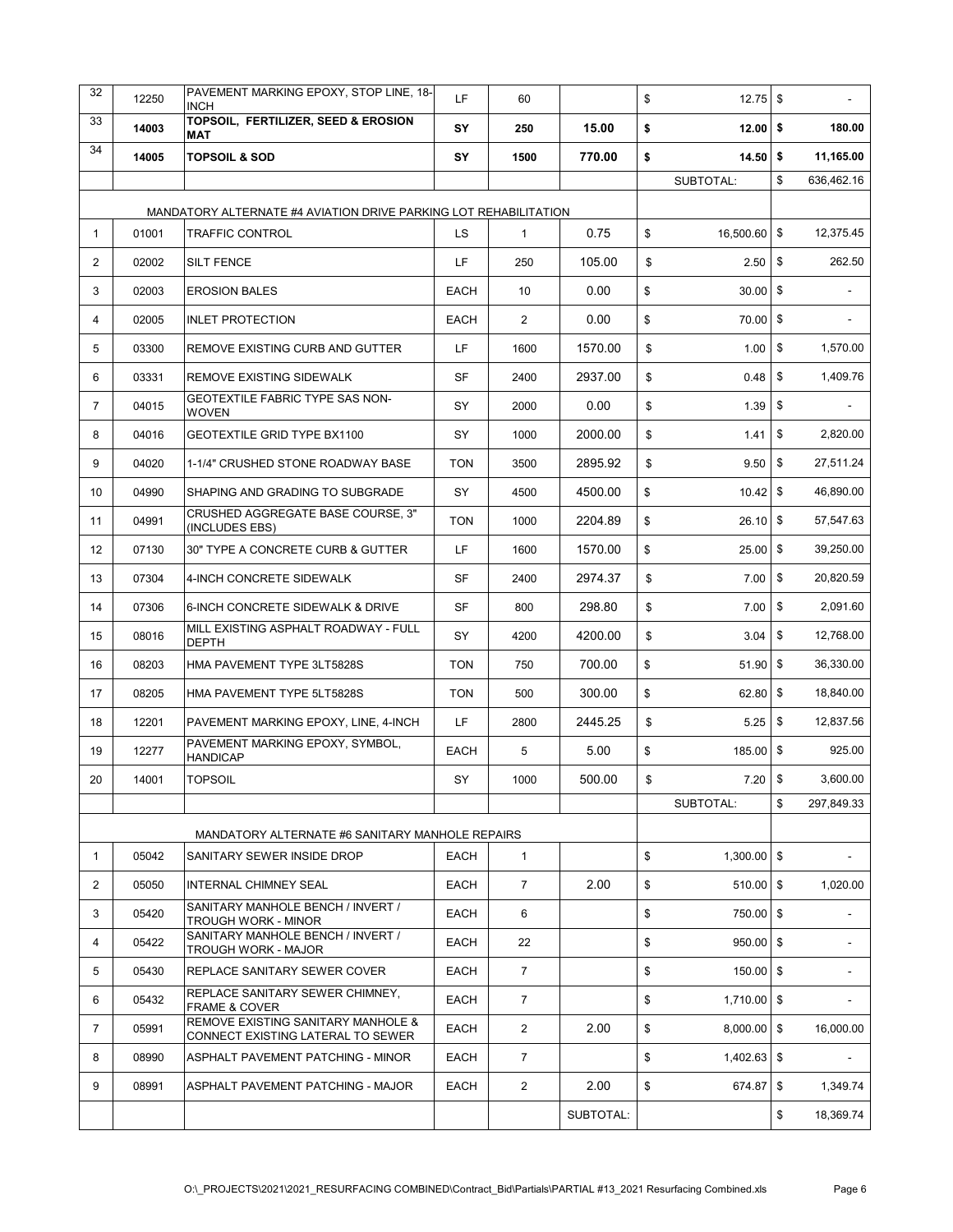| Grand Total          | \$<br>4.409.600.19 |
|----------------------|--------------------|
| Less Retainage \$    | 115,122.05         |
| Total \$             | 4.294.478.14       |
| Less Previously Paid | \$<br>4,009,468.23 |
| Total Amount Due \$  | 285.009.91         |

This estimate has been checked by the Engineering Division and we recommend that the above amount of \$285,009.91 be allowed.

Respectfully Submitted,<br>allex Danis PE

Alex Damien, P.E. Interim Director of Public Works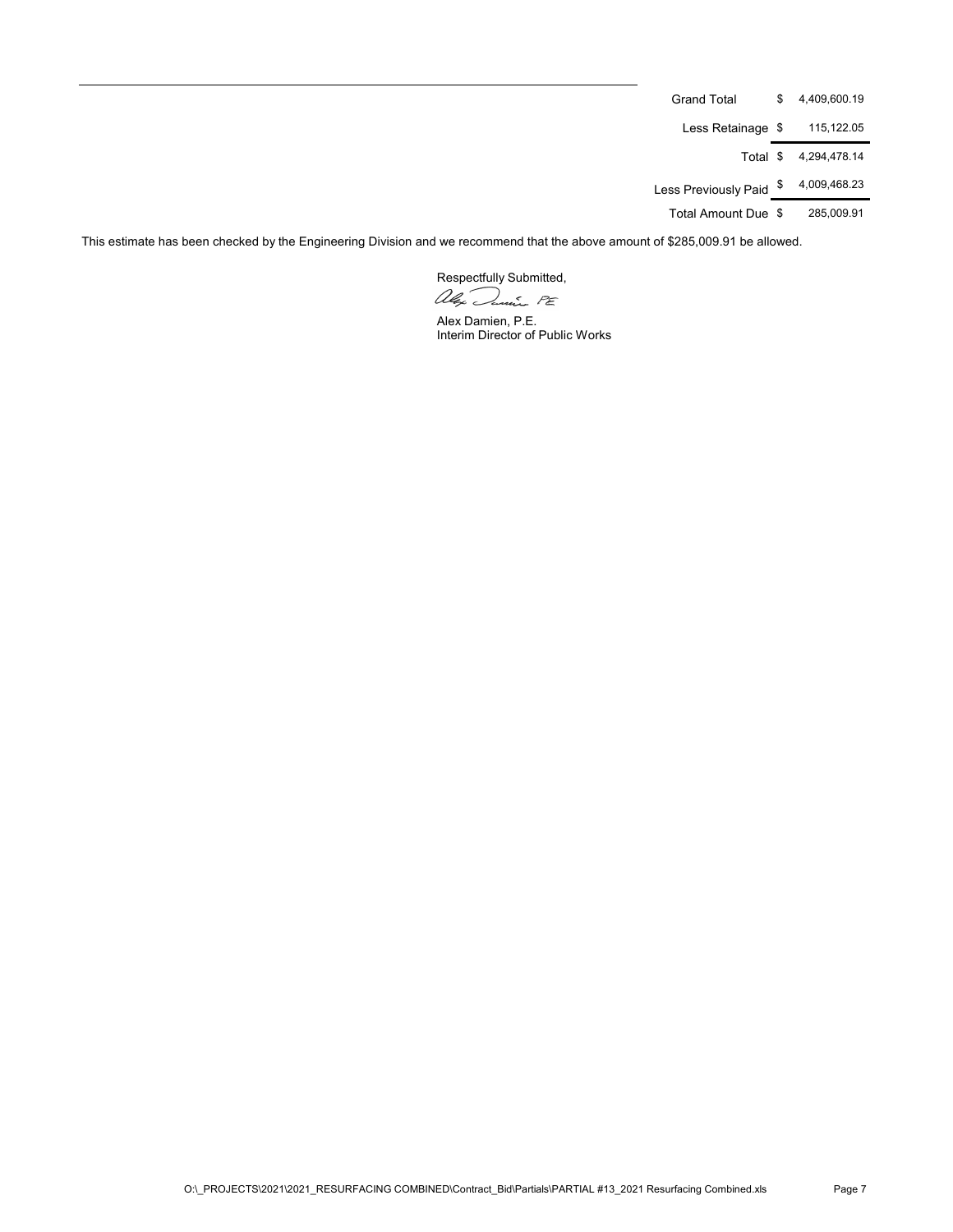Periodical estimate for Partial Payment No. 5 to Ray Stadler Construction Co., Inc., 6202 W. State Street, Wauwatosa, WI 53213 for Hillcrest Park Pavilion.

Contract No. #4214

CONTRACT DATE: April 20, 2021

|                |          |                                                                           |                          | Original                 |                       | \$526,844.28      |                      |
|----------------|----------|---------------------------------------------------------------------------|--------------------------|--------------------------|-----------------------|-------------------|----------------------|
| Line<br>No.    | Item No. | <b>Item Description</b>                                                   | Unit                     | <b>Bid</b><br>Quantities | Completed<br>Quantity | <b>Unit Price</b> | Amount               |
| $\mathbf{1}$   |          | <b>PROVIDE ALL LABOR. MATERIALS.</b><br>EQUIPMENT, TOOLS AND OVERHEAD AND | Lump<br>Sum              | 1                        | 0.509                 | \$<br>456,000.00  | \$<br>232.104.00     |
| $\overline{2}$ | 02002    | <b>SILT FENCE</b>                                                         | $\overline{\mathsf{LF}}$ | 35                       | $\overline{35}$       | \$<br>3.07        | \$<br>107.45         |
| 3              |          | REMOVE EXISTING SIDEWALK AND<br><b>ASPHALT PATH</b>                       | $\overline{\mathsf{SF}}$ | 2500                     | 2500                  | \$<br>3.05        | \$<br>7,625.00       |
| 4              | 04020    | 1-1/4" CRUSHED STONE ROADWAY BASE                                         | <b>TON</b>               | $\overline{53}$          |                       | \$<br>113.20      | \$<br>$\blacksquare$ |
| 5              | 07002    | CONCRETE CURB AND GUTTER REMOVAL &<br><b>REPLACEMENT</b>                  | $\overline{\mathsf{LF}}$ | $\overline{35}$          | $\overline{31}$       | \$<br>46.28       | \$<br>1,434.68       |
| 6              | 07301    | <b>CURB RAMP DETECTABLE WARNING</b>                                       | $\overline{\mathsf{SF}}$ | $\overline{12}$          | 10                    | \$<br>60.70       | \$<br>607.00         |
| $\overline{7}$ | 07316    | 6-INCH CONCRETE SIDEWALK                                                  | <b>SF</b>                | 1410                     | 1769                  | \$<br>6.52        | \$<br>11,533.88      |
| 8              | 08203    | HMA PAVEMENT TYPE 3LT5828S                                                | <b>TON</b>               | 5                        |                       | \$<br>260.39      | \$                   |
| 9              | 08205    | HMA PAVEMENT TYPE 5LT5828S                                                | <b>TON</b>               | 5                        |                       | \$<br>266.85      | \$                   |
| 10             | 11025    | PULL BOX - 15-INCH PVC                                                    | <b>EACH</b>              | $\overline{12}$          | 2                     | \$<br>672.49      | \$<br>1,344.98       |
| 11             | 11122    | #12 XLP USE WIRE                                                          | LF                       | 2600                     |                       | \$<br>0.59        | \$                   |
| 12             | 11123    | #10 XLP USE WIRE                                                          | LF                       | 300                      |                       | \$<br>2.38        | \$                   |
| 13             | 11110    | CONDUIT 2-INCH PVC HDPE                                                   | $\overline{\mathsf{LF}}$ | 10                       | 84                    | \$<br>2.41        | \$<br>202.44         |
| 14             |          | <b>CONDUIT 1-INCH PVC HDPE</b>                                            | LF                       | 600                      | 390                   | \$<br>3.32        | \$<br>1,294.80       |
| 15             |          | 1/2" RIGID STEEL CONDUIT                                                  | LF                       | 550                      |                       | \$<br>6.62        | \$<br>$\blacksquare$ |
| 16             |          | LIGHT BOLLARDS WITH FOOTING                                               | <b>EACH</b>              | 6                        | 6                     | \$<br>2,260.00    | \$<br>13,560.00      |
| 17             |          | ELECTRICAL SERVICE PANEL AND<br><b>CONNECTION</b>                         | <b>EACH</b>              | $\mathbf{1}$             | 1.00                  | \$<br>9.469.00    | \$<br>9.469.00       |
| 18             | 14003    | TOPSOIL, FERTILIZER, SEED AND EROSION<br><b>MAT</b>                       | $\overline{SY}$          | 635                      |                       | \$<br>6.19        | \$<br>$\overline{a}$ |
|                |          |                                                                           |                          |                          |                       | Total             | \$<br>279,283.23     |

Less Retainage \$ 13,171.11 Total \$ 266,112.12 Less \$ Previously Paid \$ 229,630.89 Total Amount \$ Due \$ 36,481.23

This estimate has been checked by the Engineering Division and we recommend that the above amount of \$36,481.23 be allowed.

alex Danie PE

Alex Damien, P.E. Interim Director of Public Works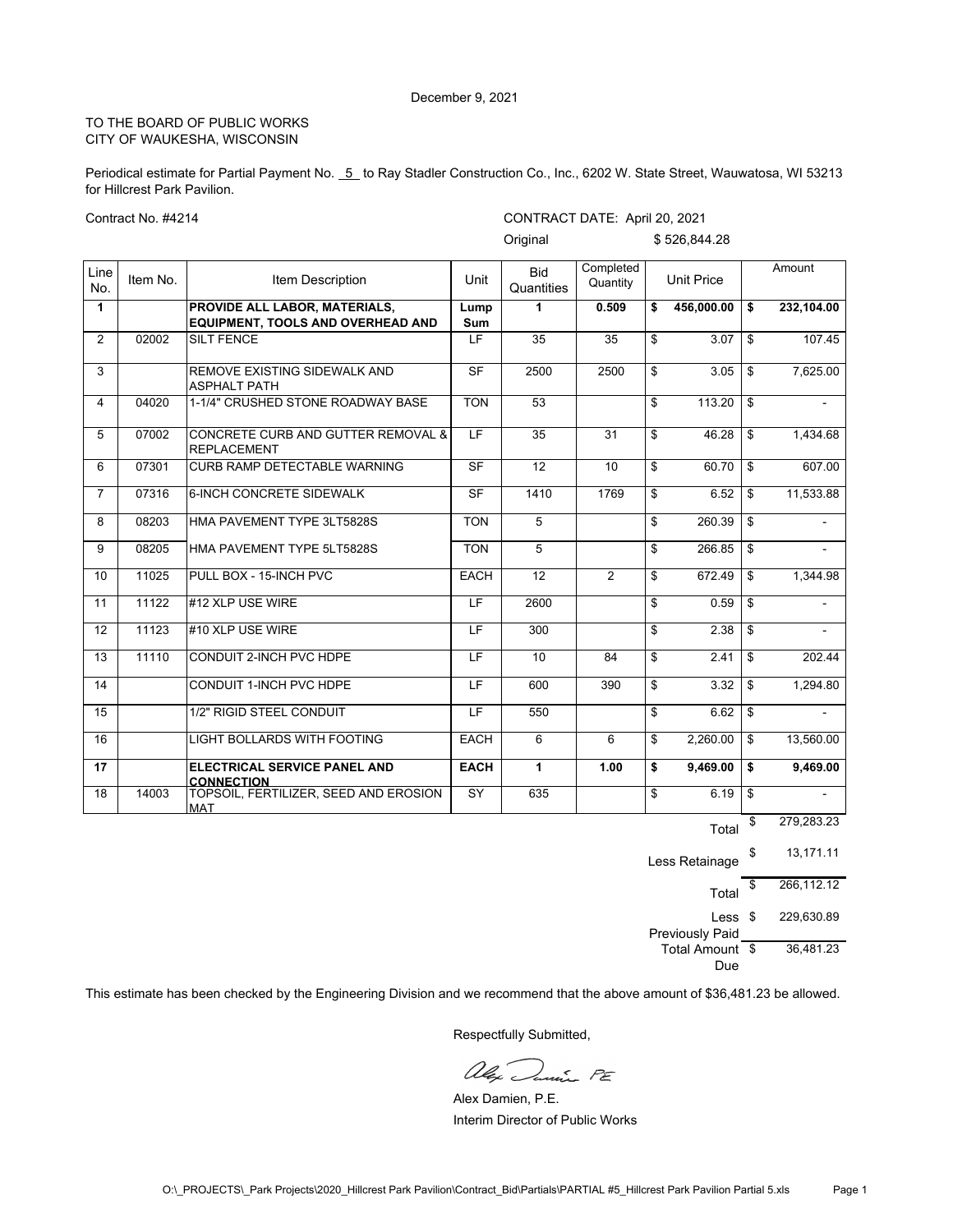Periodical estimate for Partial Payment No. 15 to C.D. Smith Construction, Inc., 125 Camelot Drive, Fond du Lac, WI 54935 for *Waukesha Return Flow Pump Station, Advanced Phosphorus, With Facilities Enhancement For Clean Water Plant.*

Contract No. # 4173

CONTRACT DATE: June 2, 2020 Original \$ 17,129,076.00

| Item No. | Item Description                                                            | Unit | <b>Bid Quantities</b>           | <b>Previous</b><br>Quantity | Quantity<br><b>Completed This</b><br>Period | Unit Price           | <b>Total Amount</b><br>Completed |
|----------|-----------------------------------------------------------------------------|------|---------------------------------|-----------------------------|---------------------------------------------|----------------------|----------------------------------|
|          |                                                                             |      | <b>RETURN FLOW PUMP STATION</b> |                             |                                             |                      |                                  |
| 301      | <b>MOBILIZATION AND GC</b>                                                  |      |                                 |                             |                                             |                      |                                  |
| 301.01   | <b>GC MOBILIZATION</b>                                                      | LS.  | \$<br>199,384.42                | \$<br>194,383.54            | 2,500.00<br>\$                              |                      | \$<br>196,883.54                 |
| 301.02   | <b>MECH MOBILIZATION</b>                                                    | LS   | \$<br>208,890.00                | \$<br>203,001.00            | 2,500.00<br>\$                              |                      | \$<br>205,501.00                 |
| 301.03   | ELEC MOBILIZATIONTEMP<br><b>LIGHTING &amp; POWER</b>                        | LS   | \$<br>103,573.36                | \$<br>96,786.68             | 3,500.00<br>\$                              |                      | \$<br>100,286.68                 |
| 301.04   | <b>ELEC TEMP LIGHTING &amp; POWER</b>                                       | LS   | \$<br>11,105.82                 | \$<br>9,052.91              | 1,000.00<br>\$                              |                      | \$<br>10,052.91                  |
|          |                                                                             |      |                                 |                             |                                             |                      |                                  |
| 302      | <b>UNIT PRICES</b>                                                          |      |                                 |                             |                                             |                      |                                  |
| 301.05   | UNSUITABLE FOUNDATION<br><b>IMATERIALS - STRUCTURES AND</b><br><b>ROADS</b> | CY   | 175                             |                             |                                             | \$<br>$40.00$ \ \$   |                                  |
| 301.06   | UNSUITABLE FOUNDATION<br>MATFDIAIO. TDFIIOIIFO                              | CY   | $\sqrt{2}$                      |                             |                                             | $\triangle$<br>10500 |                                  |

| 301.09 | CONCRETE REPAIR, INJECTION<br><b>GROUTING</b>      | LF. | 30         |  | 44.00 \$ |  |
|--------|----------------------------------------------------|-----|------------|--|----------|--|
|        |                                                    |     |            |  |          |  |
| 303    | <b>CONTINGENCY ALLOWANCES</b>                      |     |            |  |          |  |
| 301.11 | <b>IGENERAL CONTINGENCY</b>                        | LS  | 117,000.00 |  |          |  |
| 301.13 | <b>IINSTRUMENTATION AND</b><br>CONTROL PROGRAMMING | LS. | 19,500.00  |  |          |  |

MATERIALS - TRENCHES CY 50 \$ 125.00 \$ -

| 304    | <b>SITEWORK</b>                                   |           |    |            |     |                          |    |           |    |            |
|--------|---------------------------------------------------|-----------|----|------------|-----|--------------------------|----|-----------|----|------------|
| 301.14 | ELECTRICAL - UNDERGROUND<br><b>AND DEWATERING</b> | LS        | S  | 63,797.57  | \$. | 41,915.00                | -S | 12,312.93 | \$ | 54,227.93  |
| 301.15 | <b>EARTHWORK</b>                                  | LS        | \$ | 110,000.00 | \$  | 107,800.00               |    |           | \$ | 107,800.00 |
| 301.16 | <b>DEWATERING</b>                                 | LS        | \$ | 65,000.00  | \$  | 65,000.00                |    |           | S  | 65,000.00  |
| 301.17 | <b>SITE CONCRETE</b>                              | LS        | \$ | 45,000.00  | \$  | 45,000.00                |    |           | \$ | 45,000.00  |
| 301.18 | <b>ASPHALT PAVING</b>                             | LS        | \$ | 6,300.00   | S   |                          | \$ | 6,300.00  | \$ | 6,300.00   |
| 301.19 | <b>FENCING</b>                                    | LS        | \$ | 10,150.00  | \$  | 10.150.00                |    |           | \$ | 10,150.00  |
| 301.20 | <b>LANDSCAPING</b>                                | LS        | \$ | 18,933.75  | \$  | $\overline{\phantom{a}}$ |    |           | \$ |            |
| 301.21 | DUCTILE IRON PIPE AND FITTINGS<br>Œ               | LS        | \$ | 107,700.00 | \$  | 102,315.00               |    |           | \$ | 102,315.00 |
| 301.22 | <b>DUCTILE IRON PIPE AND FITTINGS</b><br>(M)      | <b>LS</b> | \$ | 486.550.00 | \$  | 486.550.00               |    |           | \$ | 486.550.00 |

| 305.00  | <b>BLDG 320 - UV DISINFECTION</b> |     |           |                             |  |               |
|---------|-----------------------------------|-----|-----------|-----------------------------|--|---------------|
| 301.23  | DEMOLITION (L)                    | LS  | 6.128.00  | 3.064.00                    |  | 3,064.00      |
| 301.24  | <b>CONCRETE</b>                   | LS. | 16,000.00 | 16,000.00                   |  | 16,000.00     |
| 301.245 | <b>ALUMINUM FRAMING</b>           | LS. | 5.500.00  | ,500.00                     |  | 1,500.00      |
| 301.25  | <b>GENERATOR</b>                  | LS  |           | 1,441,772.49 \$1,009,240.74 |  | ا 009,240.74. |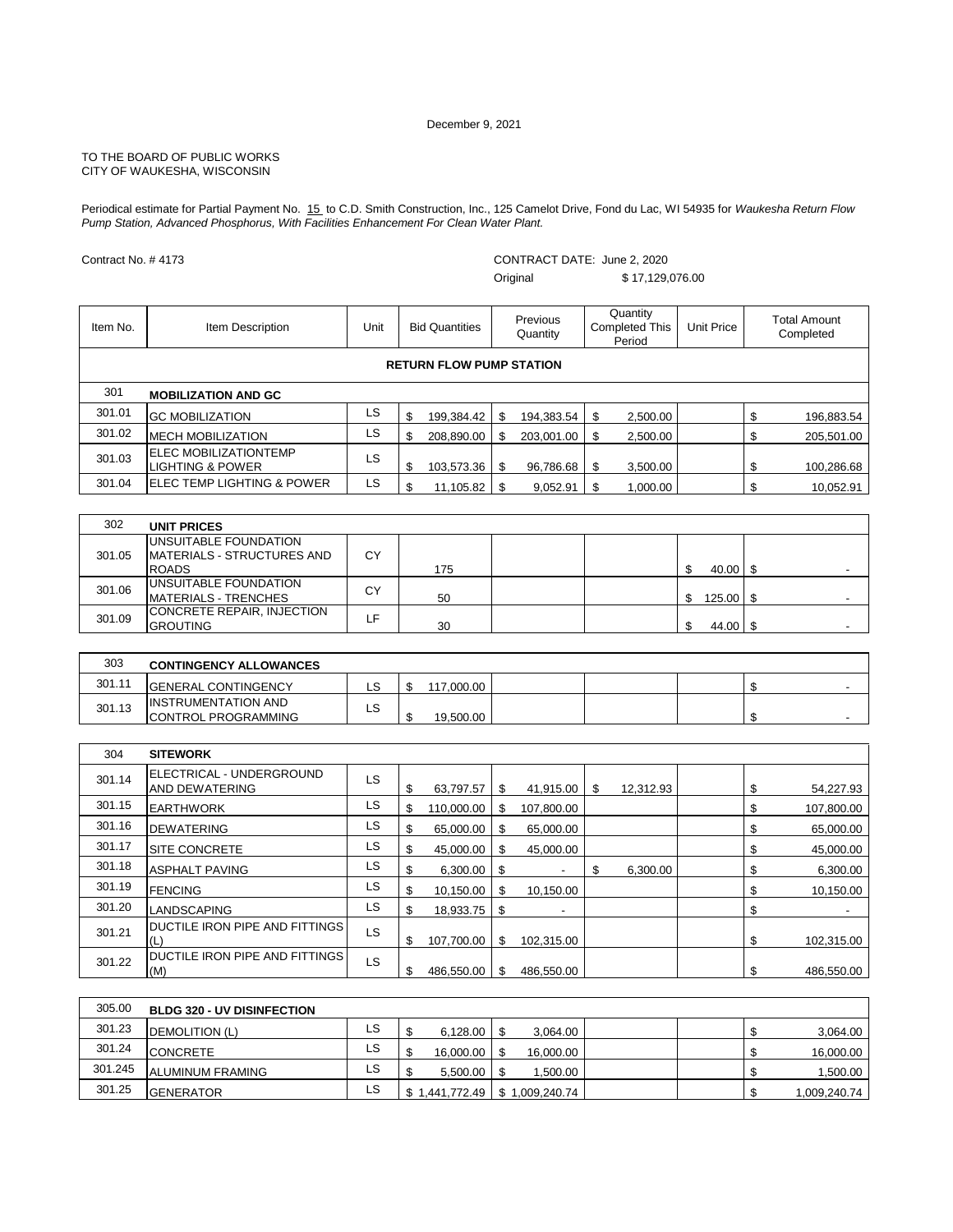| 301.26  | <b>EARTHWORK</b>                            | LS  | 7.500.00     | 7.500.00  |  |   | 7,500.00  |
|---------|---------------------------------------------|-----|--------------|-----------|--|---|-----------|
| 301.27  | <b>FABRICATED SLIDE GATES (L)</b>           | LS  | 15,200.00 \$ | 13,680.00 |  |   | 13,680.00 |
| 301.28  | <b>FABRICATED SLIDE GATES (M)</b>           | LS  | 17,500.00    | 15.750.00 |  |   | 15,750.00 |
| 301.29  | PROCESS PIPING - GENERAL,<br>SYSTEM GAS (L) | LS. | 4,800.00     | 1.920.00  |  | ጥ | 1,920.00  |
| 301.30  | PROCESS PIPING - GENERAL,<br>SYSTEM GAS (M) | LS. | 1,500.00 \$  | 600.00    |  |   | 600.00    |
| 301.301 | <b>PROCESS PIPING INSULATION</b>            | LS  | 700.00 \$    |           |  |   |           |

|         | <b>BLDG 325 - RETURN FLOW PUMP STATION</b>       |    |                |                |                |                |                 |    |            |
|---------|--------------------------------------------------|----|----------------|----------------|----------------|----------------|-----------------|----|------------|
| 301.31  | FOOTINGS AND BASE SLABS                          | LS | \$             | 175,260.00     | \$             | 175,260.00     |                 | \$ | 175,260.00 |
| 301.32  | WALLS                                            | LS | \$             | 343,405.00     | \$             | 343,405.00     |                 | \$ | 343,405.00 |
| 301.33  | <b>SLAB</b>                                      | LS | $\mathfrak{s}$ | 86,500.00      | \$             | 86,500.00      |                 | \$ | 86,500.00  |
| 301.34  | <b>EQUIPMENT PADS</b>                            | LS | \$             | 32,750.00      | \$             | 31,112.50      | \$<br>1,637.50  | \$ | 32,750.00  |
| 301.35  | PRECAST                                          | LS | \$             | 52,650.00      | \$             | 52,650.00      |                 | \$ | 52,650.00  |
| 301.36  | <b>MASONRY</b>                                   | LS | \$             | 385,322.00     | \$             | 385,322.00     |                 | \$ | 385,322.00 |
| 301.37  | <b>METAL FABRICATIONS</b>                        | LS | \$             | 334,383.00     | \$             | 303,753.20     |                 | \$ | 303,753.20 |
| 301.38  | ROUGH CARPENTRY                                  | LS | \$             | 26,800.00      | \$             | 26,800.00      |                 | \$ | 26,800.00  |
| 301.39  | AIR BARRIER                                      | LS | \$             | 27,500.00      | \$             | 27,500.00      |                 | \$ | 27,500.00  |
| 301.40  | <b>ROOFING</b>                                   | LS | \$             | 72,600.00      | \$             | 68,000.00      | \$<br>26.20     | \$ | 68,026.20  |
| 301.41  | JOINT SEALANTS                                   | LS | \$             | 17,250.00      | \$             | 13,000.00      |                 | \$ | 13,000.00  |
| 301.42  | ALUMINUM DOORS & FRAMES                          | LS | \$             | 42,500.00      | \$             | 40,000.00      |                 | \$ | 40,000.00  |
| 301.43  | SPECIALTY DOORS - HATCHES                        | LS | \$             | 6,500.00       | $$\mathbb{S}$$ |                | \$<br>6,500.00  | \$ | 6,500.00   |
| 301.44  | SPECIALTY DOORS - COILING OH<br><b>DOORS</b>     | LS | \$             | 8,700.00       | \$             |                |                 | \$ |            |
| 301.45  | PAINTING AND COATINGS                            | LS | \$             | 156,800.00     | \$             | 120,000.00     |                 | \$ | 120,000.00 |
| 301.46  | <b>ACCESSORIES</b>                               | LS | \$             | 15,350.00      | \$             |                |                 | \$ |            |
| 301.47  | <b>EARTHWORK</b>                                 | LS | \$             | 275,000.00     | \$             | 271,250.00     |                 | \$ | 271,250.00 |
| 301.48  | SURGE CONTROL SYSTEM (L)                         | LS | \$             | 18,000.00      | \$             | 12,200.00      |                 | \$ | 12,200.00  |
| 301.49  | SURGE CONTROL SYSTEM (M)                         | LS | \$             | 248,200.00     | \$             | 241,560.00     |                 | \$ | 241,560.00 |
| 301.50  | <b>FABRICATED SLIDE GATES (L)</b>                | LS | \$             | 18,200.00      | \$             | 18,200.00      |                 | \$ | 18,200.00  |
| 301.51  | <b>FABRICATED SLIDE GATES (M)</b>                | LS | \$             | 97,000.00      | \$             | 97,000.00      |                 | \$ | 97,000.00  |
| 301.52  | OVERHEAD CRANE                                   | LS | \$             | 42,350.00      | \$             | 38,115.00      |                 | \$ | 38,115.00  |
| 301.53  | VERTICAL TURBINE PUMPS (L)                       | LS | \$             | 40,300.00      | \$             | 2,015.00       |                 | \$ | 2,015.00   |
| 301.54  | VERTICAL TURBINE PUMPS (M)                       | LS |                | \$1,219,300.00 | \$             | 207,281.00     |                 | \$ | 207,281.00 |
| 301.542 | PLUMBING FIXTURES W/PIPING (L)                   | LS | \$             | 8,100.00       | \$             | 4,050.00       |                 | \$ | 4,050.00   |
| 301.545 | (M)                                              | LS | \$             | 44,000.00      | \$             | 22,000.00      |                 | \$ | 22,000.00  |
| 301.55  | UNITARY AIR CONDITIONING<br><b>EQUIPMENT (L)</b> | LS | \$             | 31,900.00      | \$             |                | \$<br>23,925.00 | \$ | 23,925.00  |
| 301.56  | UNITARY AIR CONDITIONING<br><b>EQUIPMENT (M)</b> | LS | \$             | 35,500.00      | \$             | 12,425.00      | \$<br>20.000.00 | \$ | 32,425.00  |
| 301.57  | <b>HVAC INSULATION</b>                           | LS | \$             | 16,000.00      | \$             | $\blacksquare$ |                 | \$ |            |
| 301.330 | CONTROLS FOR HVAC                                | LS | \$             | 14,000.00      | \$             |                |                 | \$ |            |
| 301.330 | <b>HVAC FANS</b>                                 | LS | \$             | 6,500.00       | \$             |                |                 | \$ |            |
| 301.58  | PROCESS PIPING - GENERAL (L)                     | LS | \$             | 119,000.00     | \$             | 2,380.00       |                 | \$ | 2,380.00   |
| 201.59  | PROCESS PIPING - GENERAL (M)                     | LS | \$.            | 509,000.00     | \$             | 10,180.00      |                 | \$ | 10,180.00  |
| 301.60  | <b>ELECTRICAL</b>                                | LS | \$             | 217,807.14     | \$             | 65,342.14      |                 | \$ | 65,342.14  |
| 301.605 | <b>INSTRUMENTATION &amp; CONTROLS</b>            | LS | \$             | 141,956.00     | \$             |                |                 | \$ |            |
| 301.61  | ELECTRICAL UNDERGROUND                           | LS | \$             | 31,655.67      | \$             | 31,655.67      |                 | \$ | 31,655.67  |
| 301.62  | MV EQUIPMENT INSTALL                             | LS | \$             | 196,616.71     | \$             | 193,077.61     |                 | \$ | 193,077.61 |

**RETURN FLOW PUMP STATION SUBTOTAL:** \$ 5,413,444.62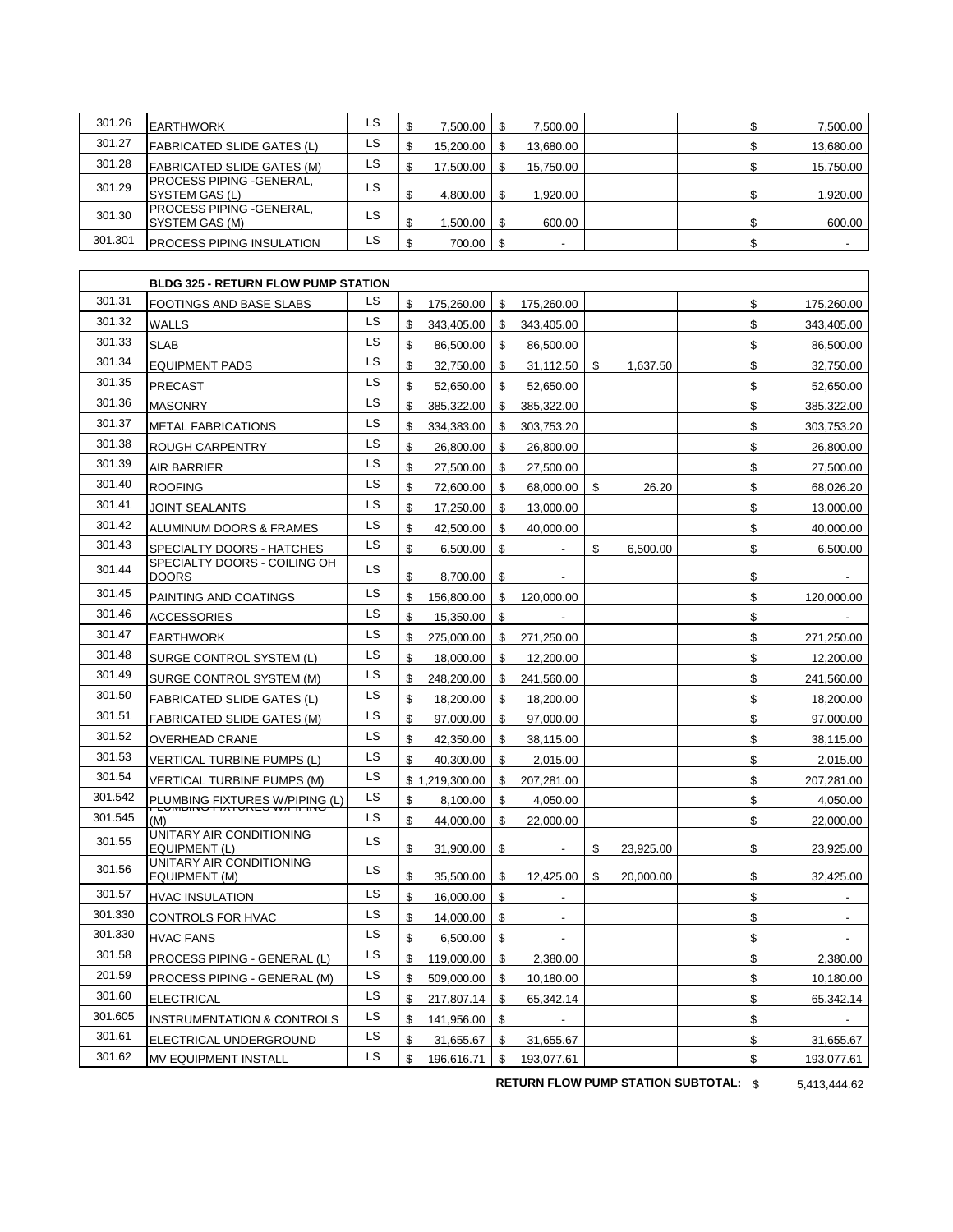| <b>ADVANCED PHOSPHORUS</b> |                                                                     |               |          |            |               |            |    |           |    |       |          |                          |  |
|----------------------------|---------------------------------------------------------------------|---------------|----------|------------|---------------|------------|----|-----------|----|-------|----------|--------------------------|--|
| 300                        | <b>MOBILIZATION AND GC</b>                                          |               |          |            |               |            |    |           |    |       |          |                          |  |
| 300.01                     | <b>GC MOBILIZATION</b>                                              | LS            | \$       | 253,761.98 | \$            | 243,009.58 | \$ | 5,000.00  |    |       | \$       | 248,009.58               |  |
| 300.011                    | <b>MECH MOBILIZATION</b>                                            | LS            | \$       | 265,860.00 | \$            | 249.274.00 | \$ | 12,000.00 |    |       | \$       | 261,274.00               |  |
| 300.012                    | <b>ELEC MOBILIZATION</b>                                            | LS            | \$       | 131,820.64 | \$            | 125,910.32 | \$ | 2,500.00  |    |       | \$       | 128,410.32               |  |
| 300.013                    | ELEC TEMP LIGHTING & POWER                                          | LS            | \$       | 14,134.67  | \$            | 12,067.34  | \$ | 1,500.00  |    |       | \$       | 13,567.34                |  |
|                            |                                                                     |               |          |            |               |            |    |           |    |       |          |                          |  |
| 301                        | <b>UNIT PRICES</b>                                                  |               |          |            |               |            |    |           |    |       |          |                          |  |
| 300.02                     | UNSUITABLE FOUNDATION<br>MATERIALS - STRUCTURES AND<br><b>ROADS</b> | <b>CY</b>     |          | 75         |               |            |    |           | \$ | 40.00 | -\$      |                          |  |
| 300.022                    | <b>CONCRETE SURFACE REPAIR</b>                                      | <b>SF</b>     |          | 300        |               | 3          |    |           | \$ | 56.00 | \$       | 168.00                   |  |
| 300.023                    | CONCRETE HORIZONTAL<br><b>SURFACE REPAIR</b>                        | LF            |          | 300        |               |            |    |           | \$ | 47.00 | \$       | $\overline{\phantom{a}}$ |  |
| 300.024                    | CONCRETE REPAIR, INJECTION<br><b>GROUTING</b>                       | LF            |          |            |               |            |    |           | \$ |       | \$       |                          |  |
| 300.025                    |                                                                     | Hr            |          | 270        |               |            |    |           | \$ | 44.00 | \$       | $\overline{\phantom{a}}$ |  |
|                            | <b>PAINTING</b>                                                     |               |          | 80         |               |            |    |           |    | 75.00 |          |                          |  |
| 302                        | <b>CONTINGENCY ALLOWANCES</b>                                       |               |          |            |               |            |    |           |    |       |          |                          |  |
| 300.03                     | <b>GENERAL CONTINGENCY</b>                                          | LS            | \$       | 63,000.00  |               |            |    |           |    |       | \$       | $\overline{\phantom{a}}$ |  |
| 300.031                    | <b>HAZARDOUS MATERIAL</b>                                           |               |          |            |               |            |    |           |    |       |          |                          |  |
| 300.032                    | <b>CONTINGENCY</b><br><b>INSTRUMENTATION AND</b>                    | LS<br>LS      | \$       | 40,000.00  |               |            |    |           |    |       | \$       | $\overline{\phantom{a}}$ |  |
|                            | <b>CONTROL PROGRAMMING</b>                                          |               | \$       | 10,500.00  |               |            |    |           |    |       | \$       |                          |  |
| 303                        | <b>SITEWORK</b>                                                     |               |          |            |               |            |    |           |    |       |          |                          |  |
| 300.04                     |                                                                     | LS            |          |            |               |            |    |           |    |       |          |                          |  |
| 300.041                    | <b>ASPHALT PAVING</b><br>LANDSCAPING                                | LS            | \$<br>\$ | 56,700.00  | \$            | 56,700.00  |    |           |    |       | \$<br>\$ | 56,700.00                |  |
|                            |                                                                     |               |          | 6,311.25   |               |            |    |           |    |       |          |                          |  |
| 304                        | <b>BLDG 110 PRELIM BUILDING</b>                                     |               |          |            |               |            |    |           |    |       |          |                          |  |
| 300.05                     | <b>DEMOLITION (L)</b>                                               | LS            | \$       | 100,919.00 | \$            | 85,781.15  | \$ | 15,137.85 |    |       | \$       | 100,919.00               |  |
| 300.05.5                   | ALUMINUM GRATING                                                    | LS            | \$       | 8,500.00   | \$            | 8,500.00   |    |           |    |       | \$       | 8,500.00                 |  |
| 300.051                    | <b>ELECTRICAL</b>                                                   | LS            | \$       | 209,142.13 | \$            | 202,571.07 | \$ | 5,000.00  |    |       | \$       | 207,571.07               |  |
| 300.051.5                  | <b>INSTRUMENTATION &amp; CONTROLS</b>                               | LS            | \$       | 29,528.25  | \$            | 27,500.00  |    |           |    |       | \$       | 27,500.00                |  |
| 300.052                    | <b>FABRICATED SLIDE GATES (L)</b>                                   | LS            | \$       | 12,200.00  | \$            | 12,200.00  |    |           |    |       | \$       | 12,200.00                |  |
| 300.053                    | <b>FABRICATED SLIDE GATES (M)</b>                                   | LS            | \$       | 42,800.00  | \$            | 42,800.00  |    |           |    |       | \$       | 42.800.00                |  |
| 300.054                    | PROCESS VALVES & OPERATORS                                          | LS            | \$       | 2,300.00   | \$            | 2,300.00   |    |           |    |       | \$       | 2,300.00                 |  |
| 300.055                    | PROCESS VALVES & OPERATORS<br>(M)                                   | <b>LS</b>     | \$       | 5,200.00   | \$            | 5,200.00   |    |           |    |       | \$       | 5,200.00                 |  |
| 300.056                    | SUBMERSIBLE PUMPS (L)                                               | LS            | \$       | 25,400.00  | \$            | 20,320.00  | \$ | 4,572.00  |    |       | \$       | 24,892.00                |  |
| 300.057                    | SUBMERSIBLE PUMPS (M)                                               | LS            | \$       | 726,100.00 | \$            | 726,100.00 |    |           |    |       | \$       | 726,100.00               |  |
|                            |                                                                     |               |          |            |               |            |    |           |    |       |          |                          |  |
| 305                        | <b>BLDG 140 PRIMARY EFFLUENT</b>                                    |               |          |            |               |            |    |           |    |       |          |                          |  |
| 300.06                     | DEMOLITION (L)                                                      | <b>LS</b>     | \$       | 40,382.00  | $\mathfrak s$ | 37,000.00  | \$ | 3,382.00  |    |       | \$       | 40,382.00                |  |
| 300.061                    | CONCRETE                                                            | LS            | \$       | 16,582.00  | \$            | 14,000.00  | \$ | 2,582.00  |    |       | \$       | 16,582.00                |  |
| 300.062                    | <b>ELECTRICAL</b>                                                   | $\mathsf{LS}$ | \$       | 174,402.49 | \$            | 165,000.00 | \$ | 4,170.42  |    |       | \$       | 169,170.42               |  |

300.063 SUBMERSIBLE PUMPS (L) LS \$ 48,000.00 \$ 42,000.00 \$ 1,200.00 \$ 43,200.00 300.064 SUBMERSIBLE PUMPS (M) LS \$ 779,900.00 \$ 779,900.00 \$ 779,900.00 300.065 PROCESS PIPING LS \$ 39,200.00 \$ 32,000.00 \$ 7,200.00 \$ 39,200.00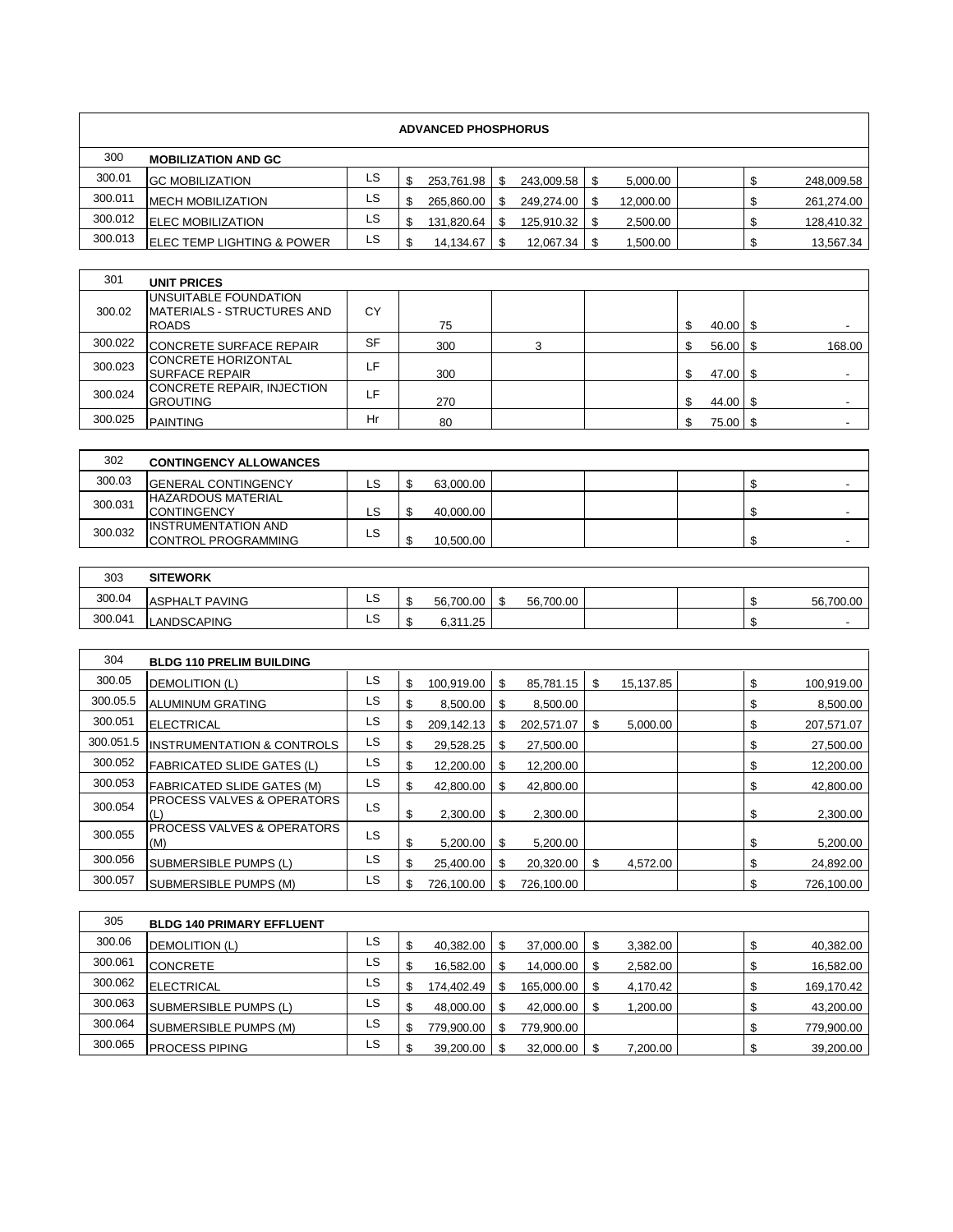| 306    | <b>SECOND STAGE PUMPING STATION</b><br><b>BLDG</b><br>150 |     |                                |  |                                              |  |                                                           |
|--------|-----------------------------------------------------------|-----|--------------------------------|--|----------------------------------------------|--|-----------------------------------------------------------|
| 300.07 | ≺IUAL<br>∵ ۳ ا ب_<br>ᄂᄂ                                   | نحا | 4.362.<br>$\overline{A}$<br>′4 |  | $\rightarrow$ $\rightarrow$<br>362.45.<br>΄4 |  | $\overline{\phantom{a}}$<br>$1.38^\circ$<br>2.45<br>4<br> |

| 307     | <b>BLDG 210 - AERATION TANKS</b>                |     |            |            |  |            |
|---------|-------------------------------------------------|-----|------------|------------|--|------------|
| 300.08  | <b>DEMOLITION (L)</b>                           | LS. | 123.500.00 | 123.500.00 |  | 123,500.00 |
| 300.081 | <b>IFINE BUBBLE AIR DIFFUSER</b><br>ISYSTEM (L) | LS. | 180.500.00 | 180.500.00 |  | 180,500.00 |
| 300.082 | <b>IFINE BUBBLE AIR DIFFUSER</b><br>ISYSTEM (M) | LS. | 170,400.00 | 170.400.00 |  | 170,400.00 |

| 308      | <b>BLDG 230 - FINAL CLARIFIERS</b>    |     |           |           |  |           |
|----------|---------------------------------------|-----|-----------|-----------|--|-----------|
| 300.10   | <b>ELECTRICAL</b>                     | ιS  | 7,268.16  | 7,268.16  |  | 7,268.16  |
| 300.10.5 | <b>INSTRUMENTATION &amp; CONTROLS</b> | LS. | 8.496.00  | 8.496.00  |  | 8,496.00  |
| 300.101  | <b>PAINTING AND COATING</b>           | LS. | 17.500.00 | 17.500.00 |  | 17,500.00 |

| 309      | <b>BLDG 240 - RAS/WAS BUILDING</b>    |    |           |           |           |  |           |
|----------|---------------------------------------|----|-----------|-----------|-----------|--|-----------|
| 300.10   | <b>ELECTRICAL</b>                     | LS | 9.880.64  |           | 9.781.83  |  | 9.781.83  |
| 300.10.5 | <b>INSTRUMENTATION &amp; CONTROLS</b> | LS | 70.748.19 | 7.000.00  | 60.210.78 |  | 67,210.78 |
| 300.101  | <b>PAINTING AND COATING</b>           | LS | 56.000.00 | 56.000.00 |           |  | 56,000.00 |

| 310       | <b>BLDG 250 - CHEMICAL BUILDING</b>              |           |                  |                 |    |           |    |           |
|-----------|--------------------------------------------------|-----------|------------------|-----------------|----|-----------|----|-----------|
| 300.11    | <b>DEMOLITION (L)</b>                            | <b>LS</b> | \$<br>4,000.00   | \$<br>2,900.00  | \$ | 1,100.00  | \$ | 4,000.00  |
| 300.111   | CONCRETE - EQUIPMENT PADS                        | LS        | \$<br>7,250.00   | \$<br>7,250.00  |    |           | \$ | 7,250.00  |
| 300.112   | <b>FRP GRATING</b>                               | LS        | \$<br>5,000.00   | \$              | \$ | 5,000.00  | \$ | 5,000.00  |
| 300.112.5 | PAINTING AND COATING                             | <b>LS</b> | \$<br>11,500.00  | \$<br>5,000.00  | \$ | 5,000.00  | \$ | 10,000.00 |
| 300.113   | PLUMBING - PIPING                                | LS        | \$<br>3,750.00   | \$<br>3,375.00  | \$ | 375.00    | \$ | 3,750.00  |
| 300.114   | PLUMBING - FIXTURES                              | <b>LS</b> | \$<br>8,500.00   | \$<br>7,650.00  | \$ | 425.00    | \$ | 8,075.00  |
| 300.115   | <b>ELECTRICAL</b>                                | <b>LS</b> | \$<br>52,685.28  | \$<br>31,342.64 | S  | 21,342.64 | \$ | 52,685.28 |
| 300.115.5 | <b>INSTRUMENTATION &amp; CONTROLS</b>            | LS        | \$<br>110,072.00 | \$<br>63,021.60 | \$ | 25,036.00 | \$ | 88,057.60 |
| 300.116   | <b>FIBERGLASS REINFORCED</b><br>PLASTIC TANK (L) | <b>LS</b> | \$<br>700.00     | \$<br>700.00    |    |           | \$ | 700.00    |
| 300.117   | <b>FIBERGLASS REINFORCED</b><br>PLASTIC TANK (M) | LS        | \$<br>30,600.00  | \$<br>30,600.00 |    |           | \$ | 30,600.00 |
| 300.118   | PERISTALTIC HOSE PUMP (L)                        | <b>LS</b> | \$<br>800.00     | \$<br>800.00    |    |           | \$ | 800.00    |
| 300.119   | PERISTALTIC HOSE PUMP (M)                        | LS        | \$<br>24,600.00  | \$<br>23,370.00 |    |           | \$ | 23,370.00 |
| 300.12    | NON-CLOG DRY-PIT<br>CENTRIFUGAL PUMP (L)         | <b>LS</b> | \$<br>2,200.00   | \$<br>2,090.00  |    |           | \$ | 2,090.00  |
| 300.121   | NON-CLOG DRY-PIT<br>CENTRIFUGAL PUMP (M)         | <b>LS</b> | \$<br>40,000.00  | \$<br>38,000.00 |    |           | \$ | 38,000.00 |
| 300.122   | POLYMER FEED SYSTEM. LIQUID                      | <b>LS</b> | \$<br>1,500.00   | \$<br>1,425.00  |    |           | \$ | 1,425.00  |
| 300.123   | POLYMER FEED SYSTEM, LIQUID<br>(M)               | LS        | \$<br>47,200.00  | \$<br>44,840.00 |    |           | \$ | 44,840.00 |
| 300.124   | PROCESS PIPING - GENERAL (L)                     | LS        | \$<br>35,450.00  | \$<br>35,450.00 |    |           | \$ | 35,450.00 |
| 300.125   | PROCESS PIPING - GENERAL (M)                     | <b>LS</b> | \$<br>57,200.00  | \$<br>57,200.00 |    |           | \$ | 57,200.00 |
| 300.126   | <b>PROCESS PIPING INSULATION</b>                 | <b>LS</b> | \$<br>3,000.00   | \$<br>3,000.00  |    |           | \$ | 3,000.00  |

| 311       | <b>BLDG 300 - TERTIARY CLARIFIERS</b> |     |           |           |  |           |
|-----------|---------------------------------------|-----|-----------|-----------|--|-----------|
| 300.20    | <b>DEMOLITION (L)</b>                 | LS. | 14.303.00 | 14.303.00 |  | 14,303.00 |
| 300.201   | <b>CONCRETE SURFACE REPAIR</b>        | LS. | 6.845.00  | 5.133.75  |  | 5,133.75  |
| 300.202   | ELECTRICAL                            | LS  | 30.750.98 | 30.750.98 |  | 30,750.98 |
| 300.202.5 | <b>INSTRUMENTATION &amp; CONTROLS</b> | LS  | 18.313.00 | 18.313.00 |  | 18,313.00 |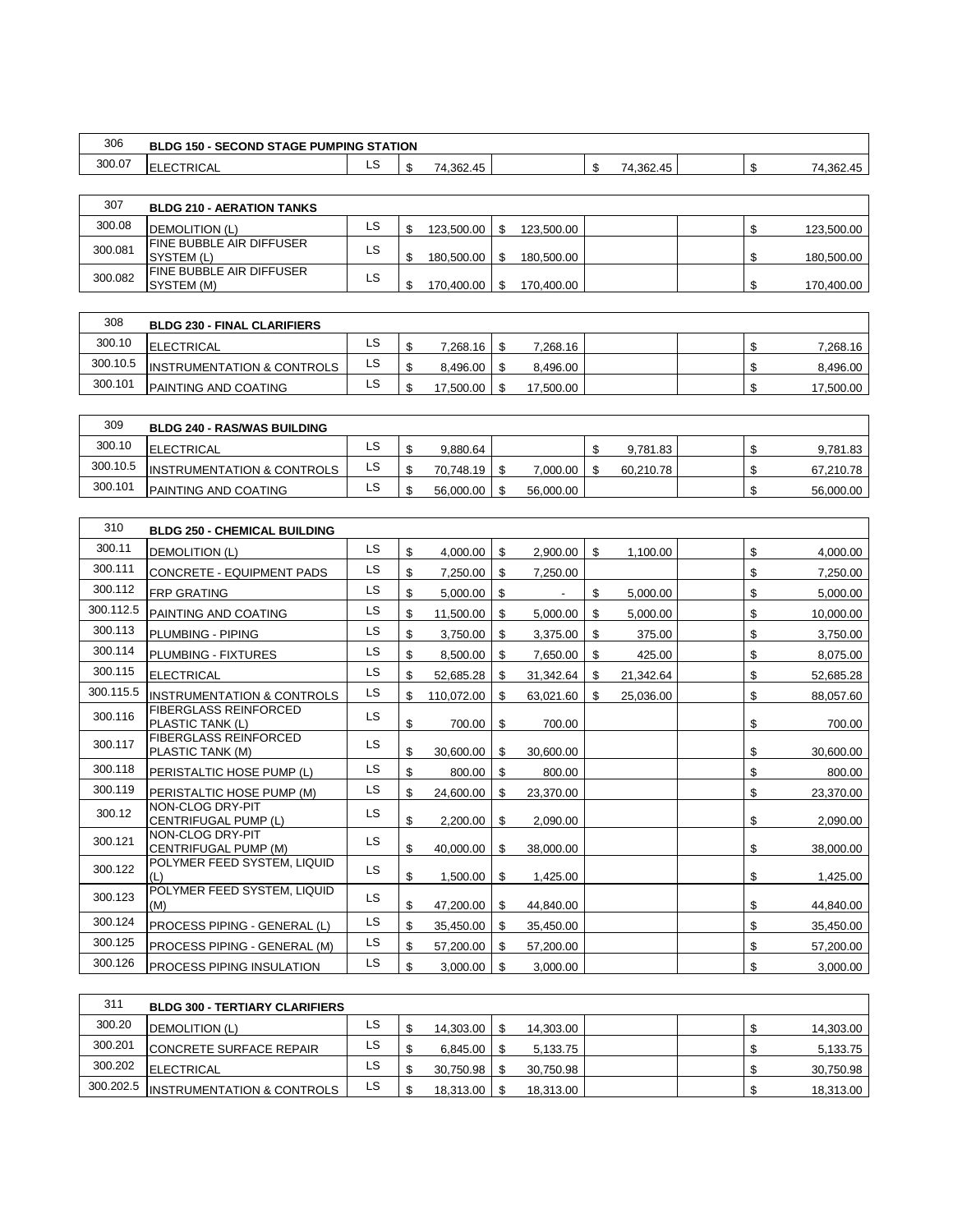| 300.203 | <b>CLARIFIER LAUNDER COVER</b><br>SYSTEM (L)             | LS | \$ | 30,800.00  | \$  | 30,800.00  |          | \$ | 30,800.00  |
|---------|----------------------------------------------------------|----|----|------------|-----|------------|----------|----|------------|
| 300.204 | <b>CLARIFIER LAUNDER COVER</b><br>SYSTEM (M)             | LS | \$ | 283,000.00 | \$  | 283,000.00 |          | \$ | 283,000.00 |
| 300.205 | BAFFLE WALLS AND PLATES (L)                              | LS | \$ | 6,500.00   |     | 6,500.00   |          | \$ | 6,500.00   |
| 300.206 | BAFFLE WALLS AND PLATES (M)                              | LS |    | 9,500.00   | S   | 9,500.00   |          | \$ | 9,500.00   |
| 300.207 | <b>VERTICAL PADDLE</b><br><b>FLOCCULATION SYSTEM (L)</b> | LS | \$ | 45,600.00  | \$. | 43,320.00  | 2,280.00 | \$ | 45,600.00  |
| 300.208 | <b>VERTICAL PADDLE</b><br><b>FLOCCULATION SYSTEM (M)</b> | LS | \$ | 227,700.00 | \$  | 227,700.00 |          | \$ | 227,700.00 |
| 300.209 | PROCESS PIPING - GENERAL (L)                             | LS | S  | 30,700.00  | S   | 30.700.00  |          | S  | 30,700.00  |
| 300.210 | PROCESS PIPING - GENERAL (M)                             | LS | \$ | 29,300.00  | \$. | 29,300.00  |          | \$ | 29,300.00  |
| 300.211 | <b>IPROCESS PIPING INSULATION</b>                        | LS |    | 1,000.00   |     | 1,000.00   |          | \$ | 1,000.00   |

| 312       | <b>BLDG 310 - FILTER BUILDING</b>                 |     |                  |             |             |    |           |    |              |
|-----------|---------------------------------------------------|-----|------------------|-------------|-------------|----|-----------|----|--------------|
| 300.22    | <b>DEMOLITION (L)</b>                             | LS. | \$<br>289,593.00 | \$          | 147,650.00  | \$ | 71,000.00 | \$ | 218,650.00   |
| 300.221   | <b>CONCRETE</b>                                   | LS  | \$<br>48,109.00  | - \$        | 33,000.00   | \$ | 10,000.00 | \$ | 43,000.00    |
| 300.222   | <b>ELECTRICAL</b>                                 | LS  | \$<br>36,459.00  | \$          | 28,937.70   | S  | 6,000.00  | \$ | 34,937.70    |
| 300.222.5 | <b>INSTRUMENTATION &amp; CONTROLS</b>             | LS  | \$<br>211,442.00 | S           | 141,716.30  | \$ | 59,153.60 | \$ | 200,869.90   |
| 300.223   | PAINTING AND COATING                              | LS  | \$<br>45,000.00  | S           | 36,250.00   | \$ | 3,000.00  | \$ | 39,250.00    |
| 300.224   | <b>ROTARY POSITIVE</b><br>DISPLACEMENT BLOWER (L) | LS  | \$<br>11,300.00  | S           | 10,735.00   | \$ | 339.00    | \$ | 11,074.00    |
| 300.225   | <b>ROTARY POSITIVE</b><br>DISPLACEMENT BLOWER (M) | LS  | \$<br>226,700.00 | S           | 215,365.00  | \$ | 6,801.00  | \$ | 222,166.00   |
| 300.226   | FILTER UNDERDRAIN SYSTEM (L)                      | LS  | \$<br>308,700.00 | S           | 115,762.50  | S  | 38,587.50 | \$ | 154,350.00   |
| 300.227   | FILTER UNDERDRAIN SYSTEM (M)                      | LS  | \$1,145,000.00   | $$^{\rm 1}$ | ,059,165.00 | S  | 70,000.00 | \$ | 1,129,165.00 |
| 300.228   | FILTER MEDIA (L)                                  | LS  | \$<br>91,000.00  | S           | 22,750.00   | S  | 22,750.00 | \$ | 45,500.00    |
| 300.229   | FILTER MEDIA (M)                                  | LS. | \$<br>200,900.00 | \$          | 100,000.00  | S  | 50,000.00 | \$ | 150,000.00   |
| 300.23    | PROCESS PIPING - GENERAL (L)                      | LS  | \$<br>190,900.00 | S           | 171,810.00  |    |           | \$ | 171,810.00   |
| 300.231   | PROCESS PIPING - GENERAL (M)                      | LS  | \$<br>377,900.00 | S           | 340,110.00  |    |           | \$ | 340,110.00   |
| 300.232   | <b>PROCESS PIPING INSULATION</b>                  | LS  | \$<br>10,100.00  | \$          |             |    |           | \$ |              |

| 313     | <b>BLDG 330 - PRETREATMENT BUILDING</b>              |     |   |           |  |  |  |
|---------|------------------------------------------------------|-----|---|-----------|--|--|--|
| 300.24  | <b>DEMOLITION (L)</b>                                | LS. |   | 2.500.00  |  |  |  |
| 300.241 | <b>ISPECIALTY DOORS - COILING OH</b><br><b>DOORS</b> | LS  | æ | 17,400.00 |  |  |  |
| 300.242 | <b>ELECTRICAL</b>                                    | LS. |   | 3.243.49  |  |  |  |

| 314    | <b>BLDG 400 - SLUDGE THICKENING BUILDING</b> |    |                            |              |  |        |
|--------|----------------------------------------------|----|----------------------------|--------------|--|--------|
| 300.25 | <b>PAINTING AND COATING</b>                  | ∟ວ | 700<br>$\sim$<br>9.7 VV.VV | 730<br>ov.vu |  | $\sim$ |

| 315    | LDING 410 - PRIMARY DIGESTER COMPLEX<br>BUIL |    |                             |        |  |                |                       |
|--------|----------------------------------------------|----|-----------------------------|--------|--|----------------|-----------------------|
| 300.26 | UMINUM HANDRAILS.<br>$\Lambda$<br>HL.        | -- | $- - -$<br>$\sim$<br>,<br>▵ | 831.83 |  | $\blacksquare$ | 0.24<br>ററ<br>00.1.00 |

| 316     | <b>BLDG 430 - DEWATERING BUILDING</b>         |           |           |        |  |        |
|---------|-----------------------------------------------|-----------|-----------|--------|--|--------|
| 300.27  | <b>DEMOLITION (L)</b>                         | LS        | 2.500.00  | 623.72 |  | 623.72 |
| 300.271 | ISPECIALTY DOORS - COILING OH<br><b>DOORS</b> | LS        | 17.400.00 |        |  |        |
| 300.272 | <b>ELECTRICAL</b>                             | <b>LS</b> | 2,584.06  |        |  |        |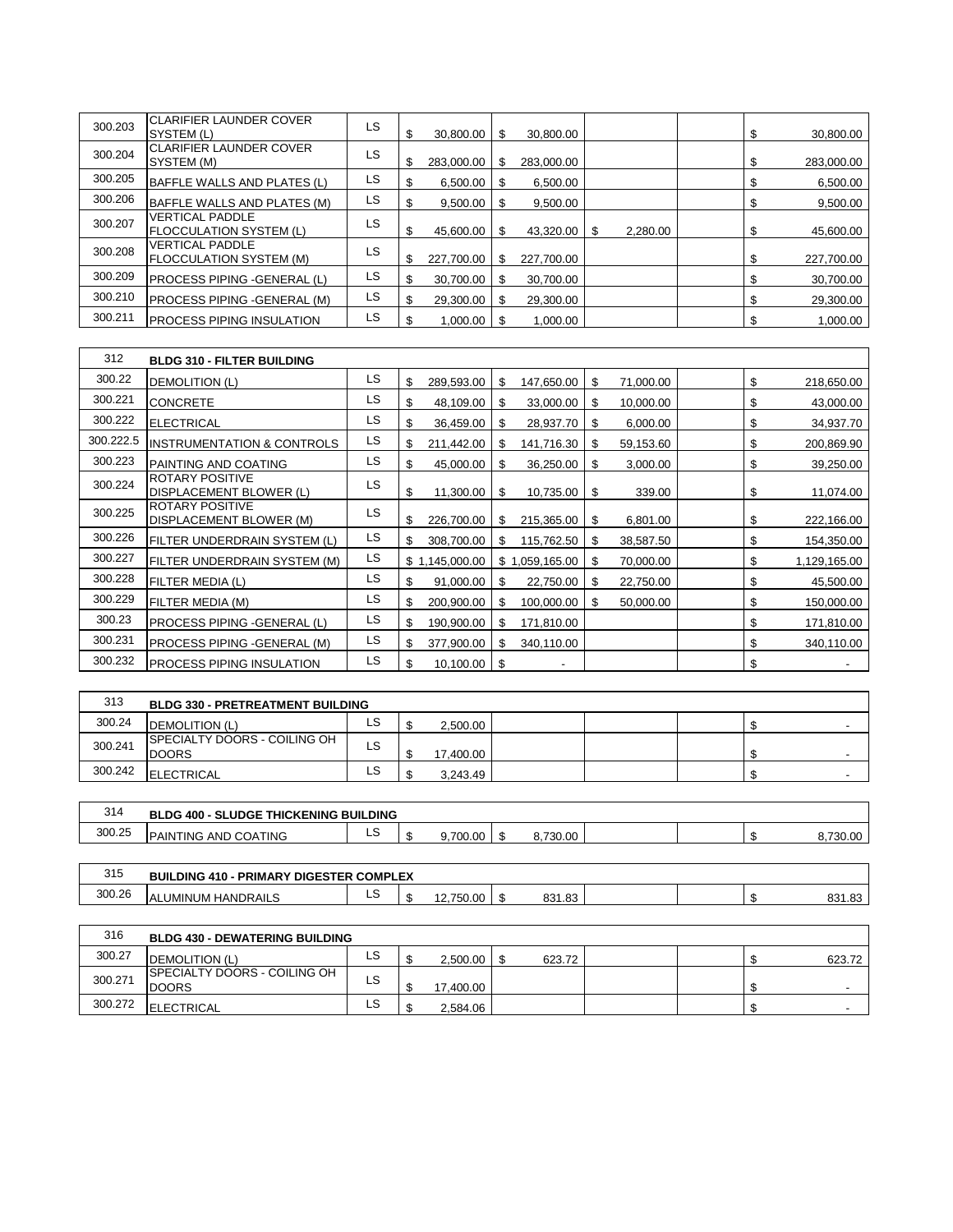| 317     | <b>BLDG 440 - SLUDGE STORAGE BUILDING AND DRYING PAD</b> |              |           |          |  |          |
|---------|----------------------------------------------------------|--------------|-----------|----------|--|----------|
| 300.28  | DEMOLITION (L)                                           | LS           | 2,500.00  |          |  |          |
| 300.281 | <b>SPECIALTY DOORS - COILING OH</b><br><b>DOORS</b>      | $\sim$<br>LS | 17.400.00 | 2.039.43 |  | 2,039.43 |

| 318      | <b>BLDG 500 - ADMINISTRATION BUILDING</b> |    |            |            |            |    |            |
|----------|-------------------------------------------|----|------------|------------|------------|----|------------|
| 300.29   | <b>ELECTRICAL</b>                         | LS | 368.933.96 | 152.233.49 | 195.000.00 |    | 347,233.49 |
| 300.29.5 | <b>INSTRUMENTATION &amp; CONTROLS</b>     | LS | 137.755.00 | 96.428.50  | 27,551.00  | мD | 123,979.50 |

| 319     | <b>BLDG 510 - GENERATOR BUILDING</b>                 |              |             |  |  |  |
|---------|------------------------------------------------------|--------------|-------------|--|--|--|
| 300.30  | <b>IDEMOLITION (L)</b>                               | $\sim$<br>ᇆ  | (69,700.00) |  |  |  |
| 300.301 | <b>ISPECIALTY DOORS - COILING OH</b><br><b>DOORS</b> | $\sim$<br>∟ວ | 8.700.00    |  |  |  |

| 320     | <b>BLDG 530 - SERVICE BUILDING</b>                   |     |   |           |  |  |  |
|---------|------------------------------------------------------|-----|---|-----------|--|--|--|
| 300.31  | <b>DEMOLITION (L)</b>                                | LS. |   | 32,500.00 |  |  |  |
| 300.311 | <b>ISPECIALTY DOORS - COILING OH</b><br><b>DOORS</b> | LS. | ₼ | 26,100.00 |  |  |  |
| 300.312 | <b>ELECTRICAL</b>                                    | LS. |   | 5.390.98  |  |  |  |

| 321     | <b>BLDG 610 - FINAL SETTLING BASINS</b> |    |                 |     |           |  |                 |
|---------|-----------------------------------------|----|-----------------|-----|-----------|--|-----------------|
| 300.32  | <b>DEMOLITION (L)</b>                   | LS | \$<br>1,434.00  | S   | 1,434.00  |  | \$<br>1,434.00  |
| 300.321 | <b>ELECTRICAL</b>                       | LS | \$<br>7.271.47  | S   | 5.453.60  |  | \$<br>5,453.60  |
| 300.322 | TOP MOUNTED MIXERS (L)                  | LS | \$<br>4.600.00  | S   | 4.370.00  |  | \$<br>4,370.00  |
| 300.323 | TOP MOUNTED MIXERS (M)                  | LS | \$<br>38,100.00 | \$. | 36,195.00 |  | \$<br>36,195.00 |
| 300.324 | BAFFLE WALLS AND PLATES (L)             | LS | \$<br>3,300.00  | S   | 3,300.00  |  | \$<br>3,300.00  |
| 300.325 | BAFFLE WALLS AND PLATES (M)             | LS | \$<br>1,100.00  | S   | 1,100.00  |  | \$<br>1,100.00  |
| 300.326 | PIPING SUPPORT SYSTEMS (L)              | LS | \$<br>2,200.00  | S   | 2,200.00  |  | \$<br>2,200.00  |
| 300.327 | PIPING SUPPORT SYSTEMS (M)              | LS | \$<br>700.00    | S   | 700.00    |  | \$<br>700.00    |
| 300.328 | <b>IPROCESS PIPING - GENERAL (L)</b>    | LS | \$<br>3,400.00  | S   | 3,400.00  |  | \$<br>3,400.00  |
| 300.329 | PROCESS PIPING - GENERAL (M)            | LS | \$<br>2,200.00  | S   | 2,200.00  |  | \$<br>2,200.00  |
| 300.33  | <b>IPROCESS PIPING INSULATION</b>       | LS | 1,900.00        | S   | 1,900.00  |  | \$<br>1,900.00  |

\$ 8,125,031.73 **ADVANCED PHOSPHORUS SUBTOTAL:**

| Total \$                |      | 13.538.476.35 |
|-------------------------|------|---------------|
| Less Retainage          | - \$ | 428,226.90    |
| Total \$                |      | 13,110,249.45 |
| Less Previously Paid \$ |      | 12,200,707.75 |
| Total Amount Due \$     |      | 909.541.70    |

This estimate has been checked by the Engineering Division and we recommend that the above amount of \$909,541.70 be allowed.

aly Dunie PE

Alex Damien, P.E. Interim Director of Public Works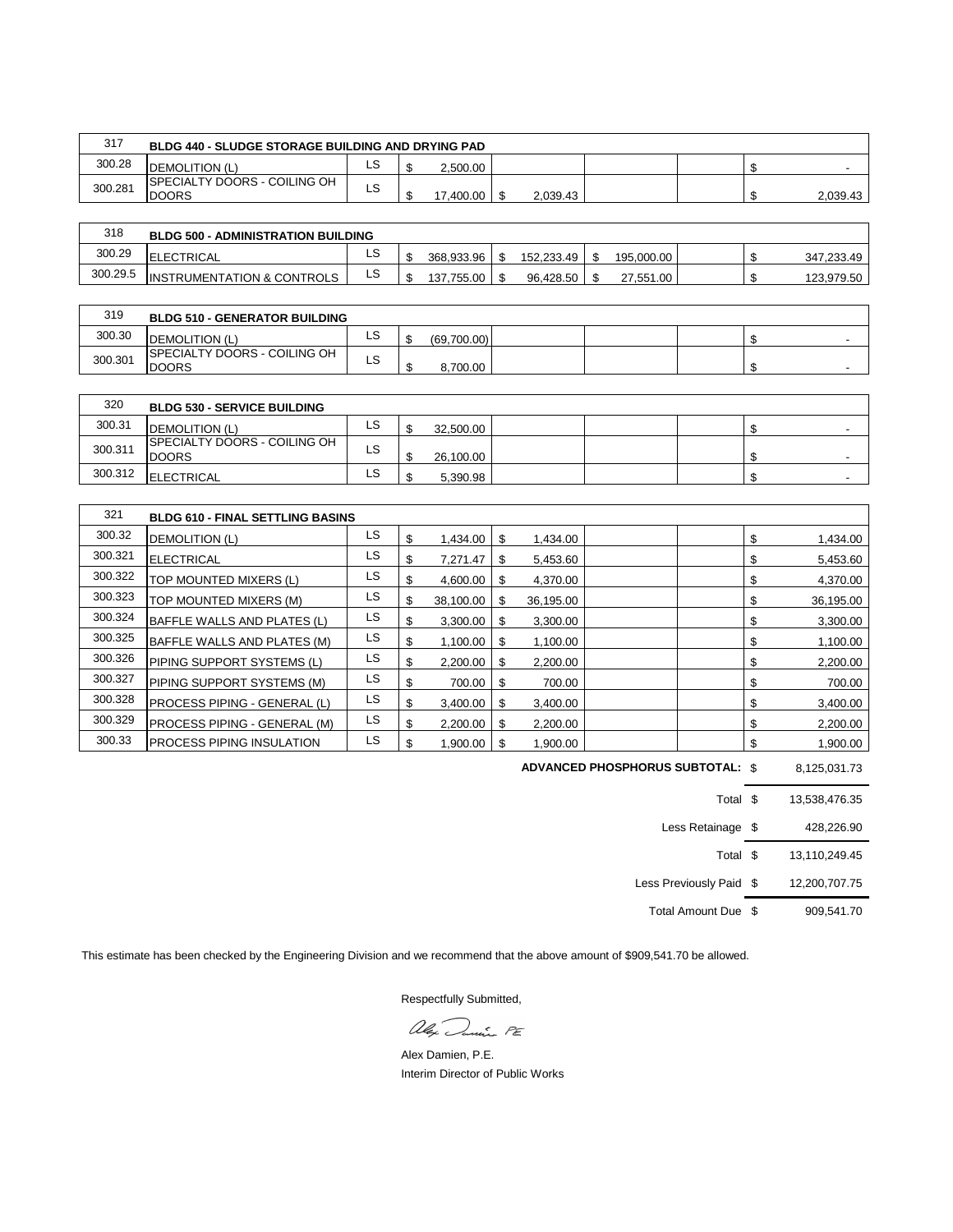Periodical estimate for Partial Payment No. 2 to State Contractors, Inc. 16575 W. Dakota Street, New Berlin, WI 53149 for Concrete Sidewalk Replacement - City Wide.

|             | Contract No. #4205 |                                                     |          | CONTRACT DATE: March 16, 2021 |                       |               |              |    |            |
|-------------|--------------------|-----------------------------------------------------|----------|-------------------------------|-----------------------|---------------|--------------|----|------------|
|             |                    |                                                     |          | Original                      |                       |               | \$543,140.00 |    |            |
| Line<br>No. | Item No.           | Item Description                                    | Unit     | <b>Bid</b><br>Quantities      | Completed<br>Quantity |               | Unit Price   |    | Amount     |
|             | 07304              | 4-Inch Concrete Sidewalk Removal and<br>Replacement | Sq. Ft.  | 67,000                        | 41,225.76             | \$            | 7.50         |    | 309,193.20 |
| 2           | 07316              | 6-Inch Concrete Sidewalk Removal and<br>Replacement | Sq. Ft.  | 1,500                         | 712.5                 | $\frac{1}{2}$ | 8.00         |    | 5,700.00   |
| 3           | 07326              | 6-Inch Concrete Drive Approach                      | Sq. Ft.  | 1,500                         | 212.32                | \$            | 8.00         |    | 1,698.56   |
| 4           | 07002              | Concrete Curb an Gutter Removal and<br>Replacement  | Lin. Ft. | 400                           | 157.12                | \$            | 40.00        | \$ | 6.284.80   |
| 5           | 07301              | Detectable Warming Field                            | Sq. Ft.  | 16                            | 16                    | \$            | 40.00        |    | 640.00     |

Total \$ 323,516.56 Less Retainage \$ 13,578.50 Total \$ 309,938.06 Less Previously \$  $\frac{0.00819}{\text{Paid}}$  \$ 149,144.40 Total Amount  $$ 160,793.66$ 

This estimate has been checked by the Engineering Division and we recommend that the above amount of \$160,793.66 be allowed.

alex Danie PE

Alex Damien, P.E. Interim Director of Public Works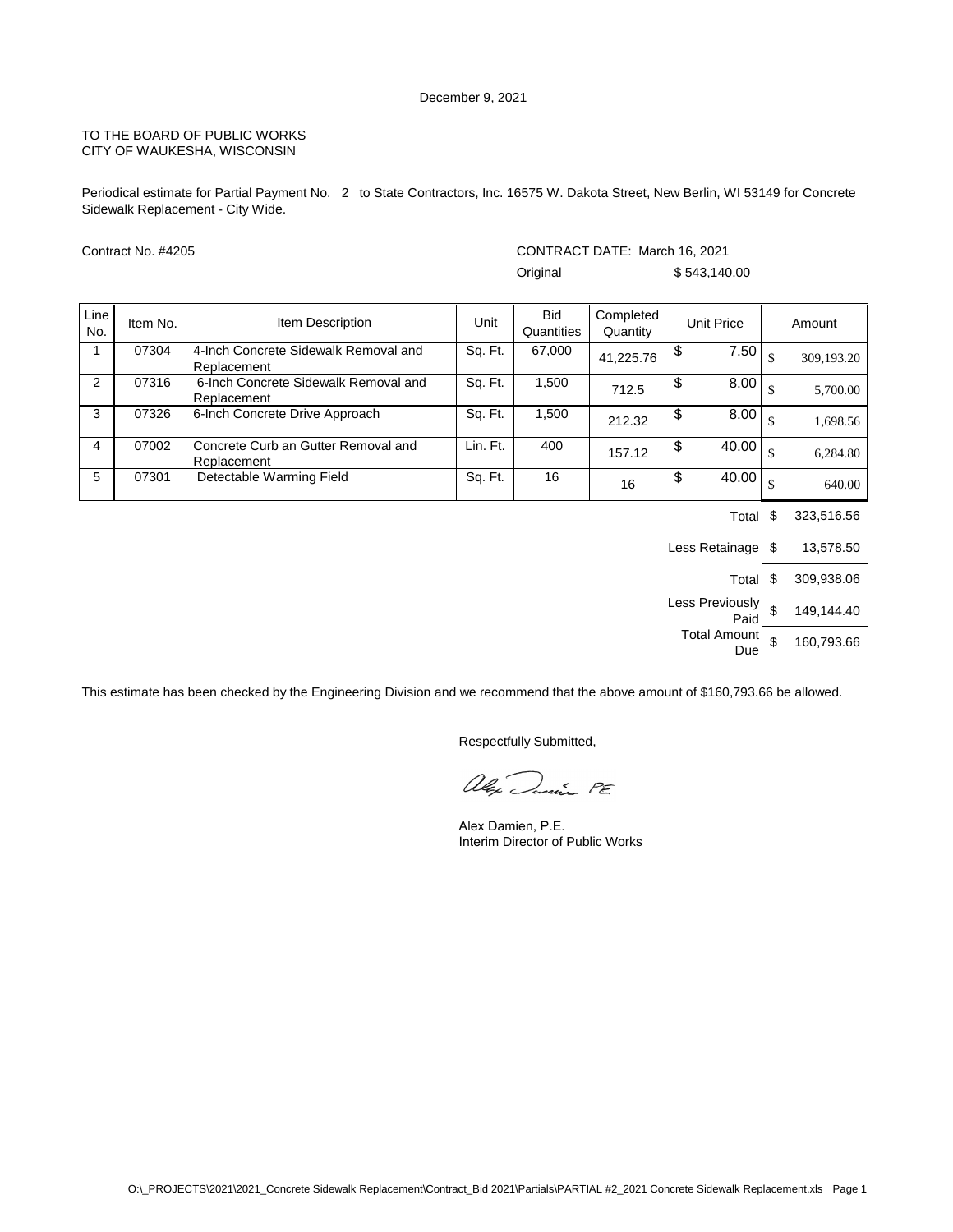Periodical estimate for Partial Payment No. 4 (Final) to State Contractors, Inc., 16575 W. Dakota Street, New Berlin, WI 53151 for *Recycling Center Retaining Wall Replacement.*

|                |                    |                                                                                                 |                                   | CONTRACT DATE: June 1, 2021 |                       |    |                   |                    |            |
|----------------|--------------------|-------------------------------------------------------------------------------------------------|-----------------------------------|-----------------------------|-----------------------|----|-------------------|--------------------|------------|
|                | Contract No. #4226 |                                                                                                 |                                   | Original                    |                       |    | 668,916.50        |                    |            |
|                |                    |                                                                                                 |                                   | Amended                     |                       |    | \$705,254.00      |                    |            |
| Line<br>No.    | Item No.           | Item Description                                                                                | Unit                              | <b>Bid</b><br>Quantities    | Completed<br>Quantity |    | <b>Unit Price</b> |                    | Amount     |
| $\mathbf 1$    | <b>NA</b>          | Excavation of Unsuitable Subgrade Material per<br>section 31 2316                               | CY                                | 3,475                       | 2370                  | \$ | 20.00             | $\mathsf{\$}$      | 47,400.00  |
| $\overline{2}$ | N <sub>A</sub>     | Fill at unsuitable subgrade excavation per<br>Section 31 2323                                   | CY                                | 3,000                       | 2370                  | \$ | 25.00             | \$                 | 59,250.00  |
| 3              | 4020               | 1-1 1/4" Crushed Stone Roadway Base                                                             | Ton                               | 15                          | 350                   | \$ | 30.00             | \$                 | 10,500.00  |
| 4              | <b>NA</b>          | Remove and Dispose of existing wall system,<br>footings, and concrete slabs located adjacent to | $\overline{\mathsf{LS}}$          | $\mathbf{1}$                | 1                     | \$ | 80,000.00         | $\mathbf{s}$       | 80,000.00  |
| 5              | 8012               | Mill Existing Asphalt Roadway- Full Depth                                                       | SY                                | 1,225                       | $\Omega$              | \$ | 7.50              | \$                 |            |
| 6              | <b>NA</b>          | Cast-in-Place Concrete                                                                          | CY                                | 435                         | 480                   | \$ | 635.00            | $\mathbf S$        | 304,800.00 |
| $\overline{7}$ | 8203               | HMA Pavement Type 3LT5828S                                                                      | Ton                               | 202                         |                       | \$ | 85.00             | $\mathbb S$        |            |
| 8              | 8205               | HMA Pavement Type 5LT5828S                                                                      | Ton                               | 134                         |                       | \$ | 96.00             | $\mathbf S$        |            |
| 9              | 07008              | 8-Inch Concrete Pavement                                                                        | <b>SY</b>                         | 428                         | 891.11                | \$ | 72.00             | $\mathbf S$        | 64,159.92  |
| 10             | <b>NA</b>          | Erosion and Sediment Control per Section 01<br>7313                                             | $\overline{\mathsf{LS}}$          | $\mathbf{1}$                |                       | \$ | 7,000.00          | $\mathbb S$        |            |
| 11             | N <sub>A</sub>     | Metal Fabrications per section 05 5000                                                          | LS                                | $\mathbf{1}$                | 1.00                  | \$ | 40,000.00         | $\mathbf S$        | 40,000.00  |
| 12             | <b>NA</b>          | Joint Sealants per Section 07 9200                                                              | LS                                | $\mathbf{1}$                | 1                     | \$ | 5,000.00          | \$                 | 5,000.00   |
| 13             | <b>NA</b>          | Chain Link Fence per Section 32 3113                                                            | $\overline{\text{LS}}$            | $\mathbf{1}$                |                       | \$ | 20,000.00         | \$                 |            |
| 14             | <b>NA</b>          | Seeding per Section 32 9219                                                                     | LS                                | $\mathbf{1}$                |                       | \$ | 3,500.00          | \$                 |            |
| 15             | <b>NA</b>          | Removal as Required and Reuse of Concrete<br><b>Block Wall</b>                                  | $\overline{\mathsf{L}\mathsf{S}}$ | $\mathbf{1}$                |                       | \$ | 9,000.00          | $\mathbf{\hat{S}}$ |            |
| 16             | <b>NA</b>          | Subdrainage per Section 33 4100                                                                 | $\overline{\mathsf{LS}}$          | $\mathbf{1}$                | $\mathbf{1}$          | \$ | 55,000.00         | \$                 | 55,000.00  |
| 17             |                    | CO 1: Mindiola Park                                                                             | LS                                | $\mathbf{1}$                | $\mathbf{1}$          | \$ | 36,337.50         | \$                 | 36,337.50  |

Total \$ 702,447.42

Less Retainage

| Total \$                   | 702,447.42       |
|----------------------------|------------------|
| Less Previously<br>Paid    | \$<br>697,447.42 |
| <b>Total Amount</b><br>Due | 5.000.00         |

This estimate has been checked by the Engineering Division and we recommend that the above amount of \$5,000.00 be allowed.

alex Danie PE

Alex Damien, P.E. Interim Director of Public Works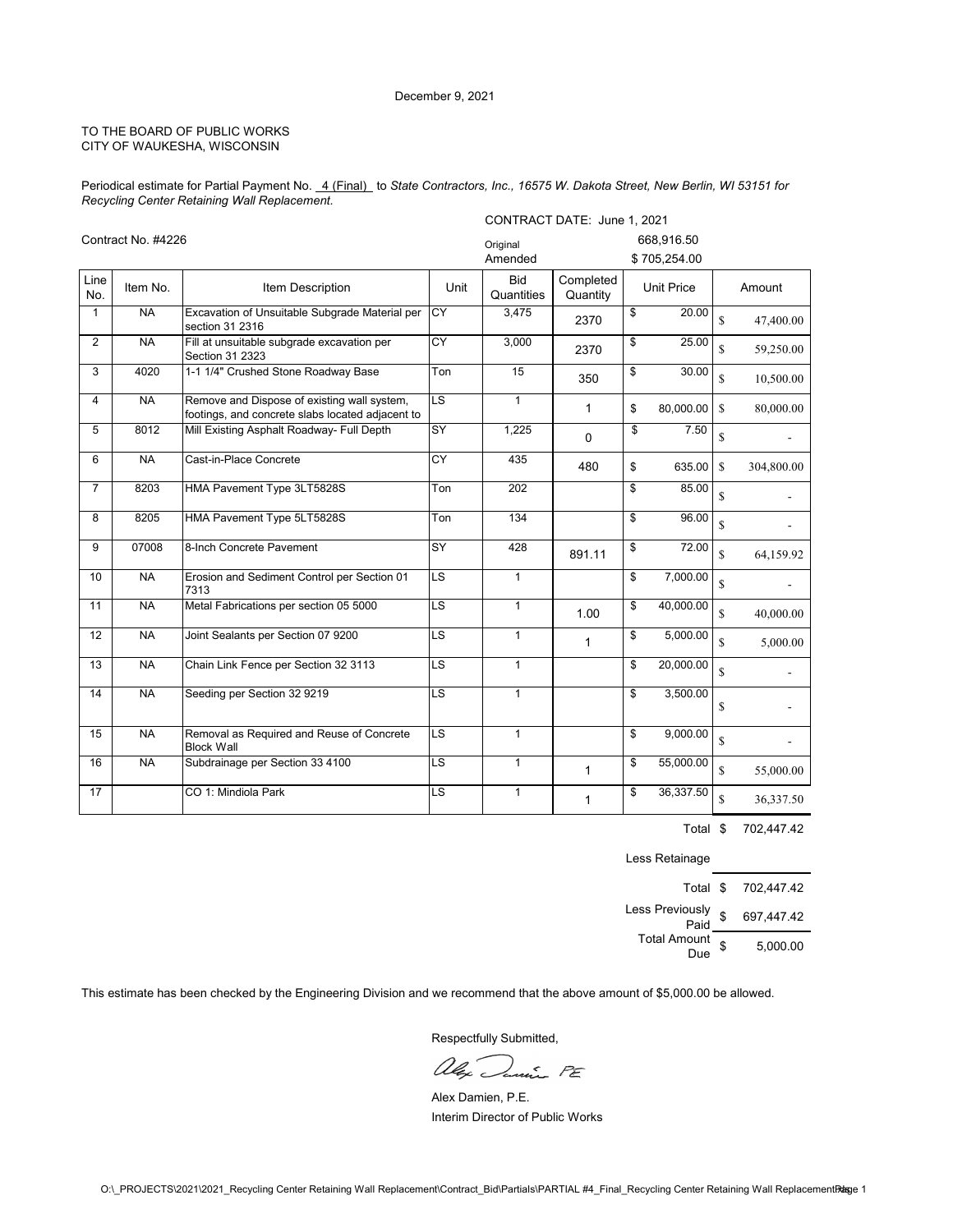Periodical estimate for Partial Payment No. \_14\_FINAL to State Contractors, Inc., 16575 W. Dakota Street, New Berlin, WI 53151 for S. Hartwell Avenue And Oxford Road Utility And Street Improvements (Base Bid).

CONTRACT DATE: January 31, 2020

Contract No. #4151

|             |          |                                                                                      |             | Original                 |                       | \$1,850,888.50      |                  |
|-------------|----------|--------------------------------------------------------------------------------------|-------------|--------------------------|-----------------------|---------------------|------------------|
| Line<br>No. | Item No. | Item Description                                                                     | Unit        | <b>Bid</b><br>Quantities | Completed<br>Quantity | <b>Unit Price</b>   | Amount           |
| 1           | 01001    | TRAFFIC CONTROL                                                                      | LS          | $\mathbf{1}$             | 1.00                  | \$<br>25,000.00     | \$<br>25,000.00  |
| 2           | 02003    | <b>EROSION BALES</b>                                                                 | <b>EACH</b> | 20                       |                       | \$<br>$5.00$ \$     |                  |
| 3           | 02005    | <b>INLET PROTECTION</b>                                                              | <b>EACH</b> | 20                       | 12.00                 | \$<br>40.00         | \$<br>480.00     |
| 4           | 03300    | REMOVE EXISTING CURB AND GUTTER                                                      | LF          | 5400                     | 5366.75               | \$<br>$3.00$ \$     | 16,100.25        |
| 5           | 03331    | <b>REMOVE EXISTING SIDEWALK</b>                                                      | SF          | 15500                    | 17247.75              | \$<br>2.00          | \$<br>34,495.50  |
| 6           | 03500    | SAWCUTTING AT PAVEMENT LIMITS                                                        | LF          | 230                      | 265.00                | \$<br>$4.00$ \$     | 1,060.00         |
| 7           | 03650    | <b>REMOVE EXISTING ROADWAY</b>                                                       | SY          | 8500                     | 8161.83               | \$<br>$10.00$ \$    | 81,618.30        |
| 8           | 04010    | SHAPING AND GRADING TO SUBGRADE                                                      | LF          | 2900                     | 2865.00               | \$<br>35.00         | \$<br>100,275.00 |
| 9           | 04015    | GEOTEXTILE FABRIC TYPE SAS NON-<br><b>WOVEN</b>                                      | SY          | 1700                     |                       | \$<br>$3.00$ \$     |                  |
| 10          | 04016    | <b>GEOTEXTILE GRID TYPE BX1100</b>                                                   | SY          | 500                      |                       | \$<br>$3.00$ \$     |                  |
| 11          | 04020    | 1-1/4" CRUSHED STONE ROADWAY<br><b>BASE</b>                                          | <b>TON</b>  | 5500                     | 5500.00               | \$<br>18.00         | \$<br>99,000.00  |
| 12          | 04990    | <b>CRUSHED AGGREGATE BASE COURSE.</b><br>3" (INCLUDES EBS)                           | <b>TON</b>  | 3000                     | 659.83                | \$<br>$13.00$ \$    | 8,577.79         |
| 13          | 05050    | <b>INTERNAL CHIMNEY SEAL</b>                                                         | <b>EACH</b> | 10                       | 9.00                  | \$<br>$500.00$ \$   | 4,500.00         |
| 14          | 05056    | SANITARY LATERAL CLEANOUT                                                            | EACH        | 29                       | 27.00                 | \$<br>1,632.00      | \$<br>44,064.00  |
| 15          | 05074    | SANITARY LATERAL CLEANING AND<br>PRELINING VIDEO INSPECTION                          | <b>EACH</b> | 29                       | 29.00                 | \$<br>$265.50$ \$   | 7,699.50         |
| 16          | 05075    | SANITARY SEWER SPOT REPAIR                                                           | EACH        | 1                        |                       | \$<br>6,200.00 \$   |                  |
| 17          | 05076    | SANITARY SEWER LATERAL SPOT<br><b>REPAIR</b>                                         | EACH        | $\overline{2}$           |                       | \$<br>6,000.00      | \$               |
| 18          | 05080    | SANITARY LATERAL REINSTATEMENT                                                       | <b>EACH</b> | $\overline{7}$           | 7.00                  | \$<br>76.50 \$      | 535.50           |
| 19          | 05082    | SANITARY LATERAL CONNECTION TEST<br>& SEAL                                           | <b>EACH</b> | $\overline{7}$           |                       | \$<br>$367.20$ \$   | -                |
| 20          | 05108    | 8 INCH PVC SANITARY SEWER PIPE                                                       | LF          | 415                      | 426.00                | \$<br>$120.00$ \$   | 51,120.00        |
| 21          | 05157    | <b>6 INCH SANITARY SEWER LATERAL</b><br>REPLACEMENT (OPEN CUT)                       | LF          | 105                      | 82.00                 | \$<br>$160.00$ \$   | 13,120.00        |
| 22          | 05308    | 8 INCH CIPP SANITARY SEWER PIPE                                                      | LF.         | 710                      | 704.00                | \$<br>$25.50$ \$    | 17,952.00        |
| 23          | 05350    | SANITARY LATERAL LINING (CIPP)<br>WITHIN 25 FT. OF SEWER MAIN                        | <b>EACH</b> | 29                       | 29.00                 | \$<br>$3.320.10$ \$ | 96.282.90        |
| 24          | 05351    | SANITARY LATERAL LINING (CIPP)<br>ADDITIONAL LENGTH OVER 25 FT. FROM<br><b>SEWER</b> | LF          | 290                      | 138.16                | \$<br>$56.10$ \$    | 7,750.78         |
| 25          | 05405    | 48 INCH DIA SANITARY MANHOLE W/<br><b>OUTSIDE DROP</b>                               | VF          | 14                       | 12.00                 | \$<br>$400.00$ \$   | 4,800.00         |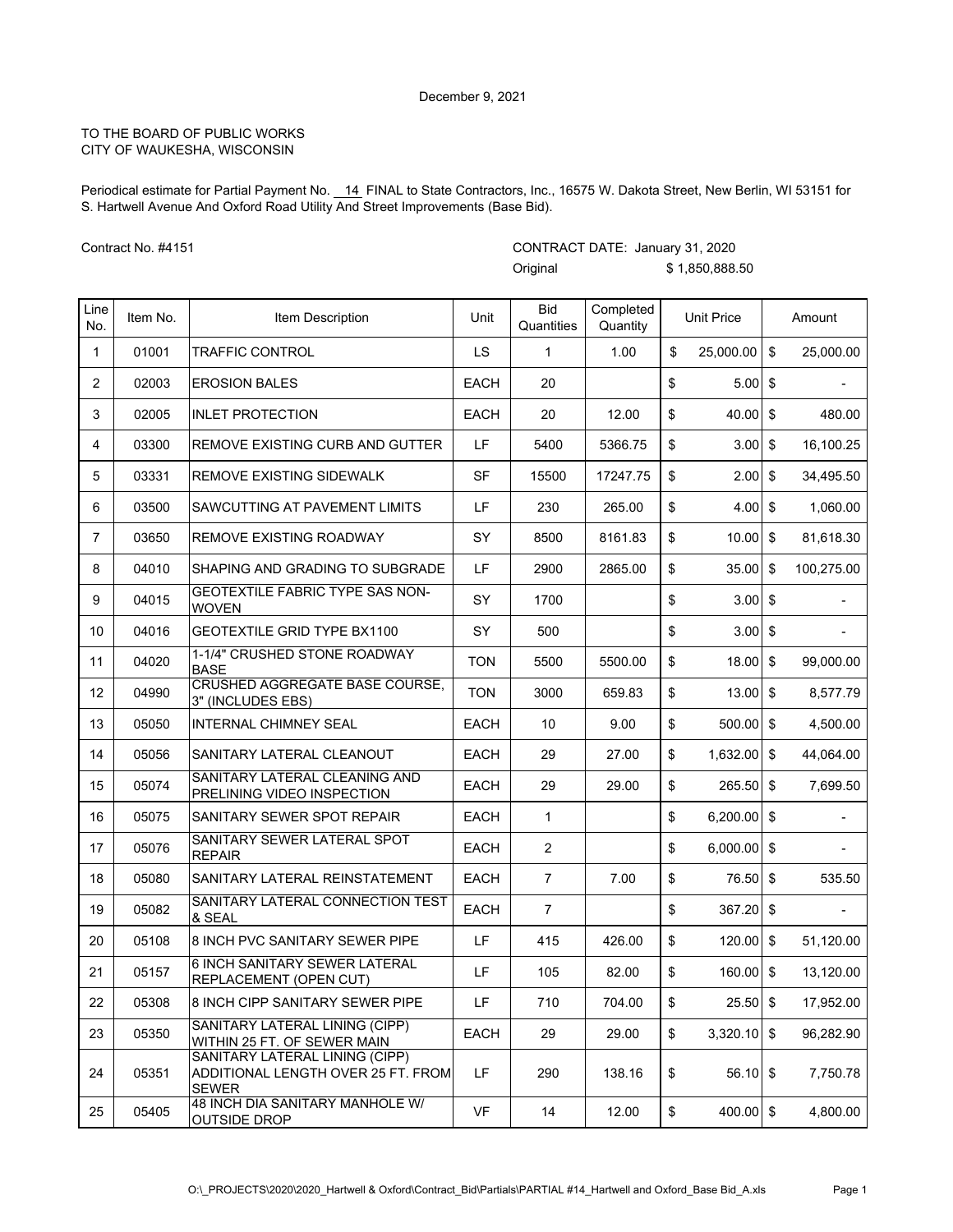| 26 | 05410 | REHABILITATE SANITARY MANHOLE W/<br><b>CEMENTITIOUS LINER</b> | EACH        | $\overline{2}$ | 2.00    | \$<br>$1,632.00$ \$ |                         | 3,264.00                     |
|----|-------|---------------------------------------------------------------|-------------|----------------|---------|---------------------|-------------------------|------------------------------|
| 27 | 05432 | REPLACE SANITARY SEWER CHIMNEY.<br><b>FRAME &amp; COVER</b>   | <b>EACH</b> | 8              |         | \$<br>$1,200.00$ \$ |                         |                              |
| 28 | 05475 | <b>48-INCH STORM SEWER MANHOLE</b>                            | EACH        | 4              | 4.00    | \$<br>$1.700.00$ \$ |                         | 6,800.00                     |
| 29 | 05485 | 2'X3' STORM INLET                                             | EACH        | 8              | 8.00    | \$<br>1,200.00      | $\mathfrak{S}$          | 9,600.00                     |
| 30 | 05542 | 12 INCH RCP STORM SEWER PIPE                                  | LF          | 125            | 130.80  | \$<br>130.00        | \$                      | 17,004.00                    |
| 31 | 05545 | 15 INCH RCP STORM SEWER PIPE                                  | LF.         | 580            | 567.40  | \$<br>75.00         | \$                      | 42,555.00                    |
| 32 | 05680 | STORM SEWER INLET REPAIR                                      | <b>VF</b>   | 20             |         | \$<br>750.00        | $\sqrt[6]{\frac{1}{2}}$ |                              |
| 33 | 05681 | STORM SEWER INLET ADJUSTMENT                                  | <b>EACH</b> | 4              |         | \$<br>450.00 \$     |                         |                              |
| 34 | 05692 | STORM SEWER MANHOLE REPAIR                                    | <b>VF</b>   | 10             |         | \$<br>750.00 \$     |                         | $\overline{\phantom{0}}$     |
| 35 | 05693 | <b>STORM SEWER MANHOLE</b><br><b>ADJUSTMENT</b>               | <b>EACH</b> | 4              |         | \$<br>525.00        | $\sqrt[6]{\frac{1}{2}}$ |                              |
| 36 | 05695 | <b>STORM MANHOLE CHIMNEY</b><br><b>REPLACEMENT</b>            | <b>EACH</b> | 4              |         | \$<br>900.00        | \$                      | $\qquad \qquad \blacksquare$ |
| 37 | 05951 | SANITARY SEWER CLEANING AND<br><b>TELEVISING</b>              | LF          | 3640           |         | \$<br>$2.04$ \$     |                         |                              |
| 38 | 05952 | SANITARY SEWER LATERAL<br><b>TELEVISING</b>                   | EACH        | 64             | 43.00   | \$<br>214.20        | \$                      | 9,210.60                     |
| 39 | 05955 | STORM SEWER CLEANING AND<br><b>TELEVISING</b>                 | LF          | 2260           | 2516.40 | \$<br>$2.04$ \$     |                         | 5,133.46                     |
| 40 | 05991 | ABANDON LATERAL AT MAIN WITH CIPP<br>LINER                    | <b>EACH</b> | 12             | 12.00   | \$<br>1,734.00      | \$                      | 20,808.00                    |
| 41 | 06100 | <b>EXTRA BAGS OF CEMENT</b>                                   | EA          | 50             |         | \$<br>20.00         | \$                      | $\overline{\phantom{a}}$     |
| 42 | 06500 | TYPE A SLURRY                                                 | <b>CY</b>   | 50             |         | \$<br>55.00 \$      |                         |                              |
| 43 | 07001 | <b>CONCRETE PAVEMENT REMOVAL &amp;</b><br><b>REPLACEMENT</b>  | SY          | 100            |         | \$<br>$100.00$ \$   |                         |                              |
| 44 | 07002 | <b>CONCRETE CURB AND GUTTER</b><br>REMOVAL & REPLACEMENT      | LF.         | 100            |         | \$<br>$40.00$ \$    |                         |                              |
| 45 | 07008 | 8-INCH CONCRETE PAVEMENT                                      | SY          | 8500           | 8161.83 | \$<br>38.00         | \$                      | 310,149.54                   |
| 46 | 07130 | 30" TYPE A CONCRETE CURB & GUTTER                             | LF.         | 5400           | 5366.75 | \$<br>17.00         | \$                      | 91,234.75                    |
| 47 | 07304 | 4-INCH CONCRETE SIDEWALK                                      | SF          | 6500           | 9723.88 | \$<br>6.00          | $\sqrt[6]{3}$           | 58,343.28                    |
| 48 | 07306 | 6-INCH CONCRETE SIDEWALK & DRIVE                              | <b>SF</b>   | 7000           | 7524.43 | \$<br>$6.00$ \$     |                         | 45,146.58                    |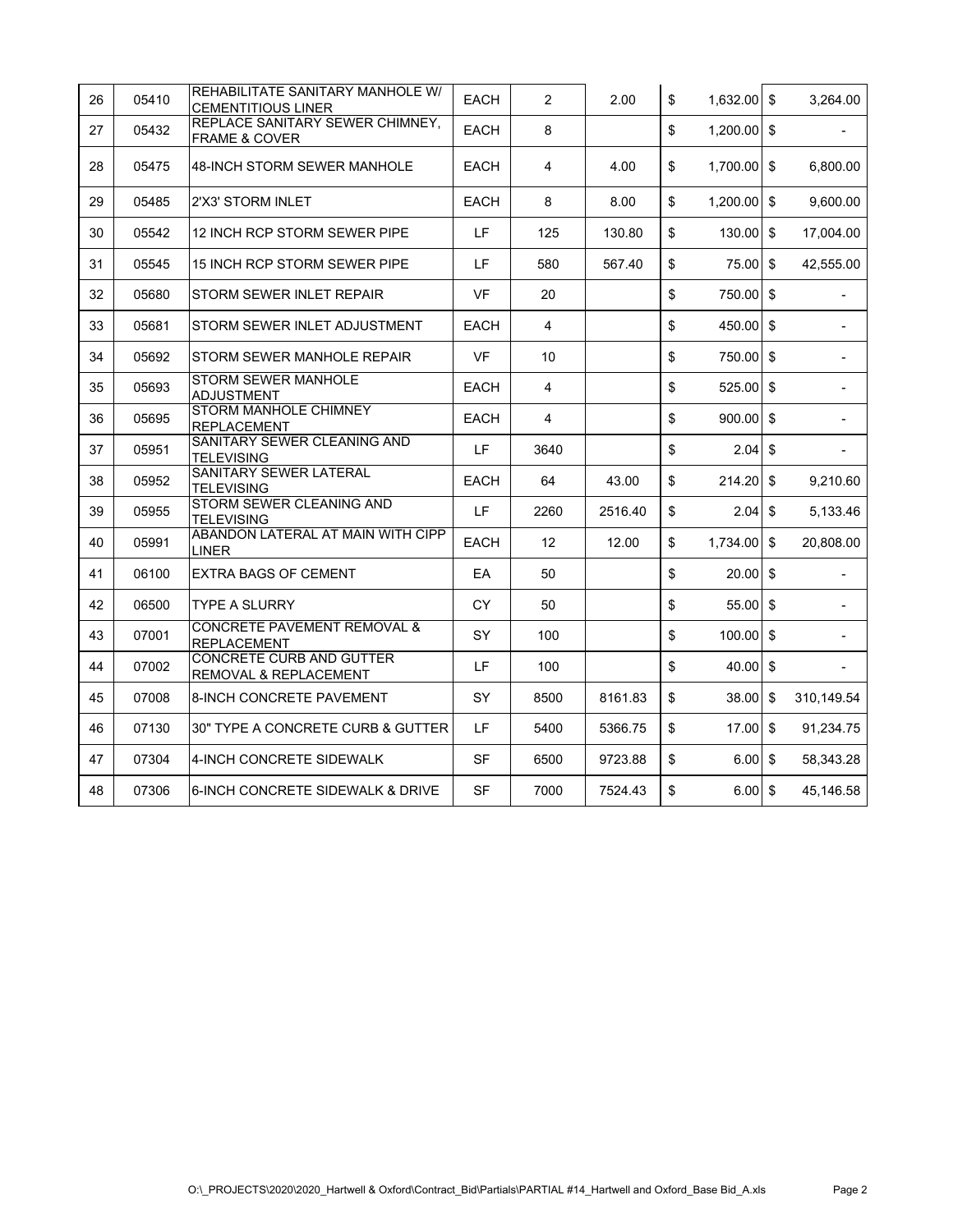| 49              | 07307 | 7-INCH CONCRETE SIDEWALK & DRIVE                         | <b>SF</b>   | 2000           | 2446.67 | \$                      | $6.00$ \$     |                         | 14.680.02  |
|-----------------|-------|----------------------------------------------------------|-------------|----------------|---------|-------------------------|---------------|-------------------------|------------|
| 50              | 08050 | UTILITY TRENCH PATCH - TEMPORARY                         | SY          | 100            |         | \$                      | 60.00 \$      |                         |            |
| 51              | 08203 | HMA PAVEMENT TYPE 3LT5828S                               | <b>TON</b>  | 60             | 34.93   | $\mathfrak s$           | 175.00        | $\mathfrak{S}$          | 6.112.75   |
| 52              | 08205 | HMA PAVEMENT TYPE 5LT5828S                               | <b>TON</b>  | 40             | 34.43   | $\sqrt[6]{\frac{1}{2}}$ | 175.00        | $\mathfrak s$           | 6,025.25   |
| 53              | 08210 | HMA DRIVE & TERRACE, TYPE 4LT5828S                       | <b>TON</b>  | 50             |         | \$                      | 200.00        | $$\mathbb{S}$$          |            |
| 54              | 11990 | PULL BOX ADJUSTMENT                                      | <b>EACH</b> | 8              |         | \$                      | $632.00$ \$   |                         |            |
| 55              | 11991 | PROTECT EXISTING STREET LIGHTING<br><b>UNITS</b>         | LS.         | $\mathbf{1}$   | 1.00    | \$                      | 2,440.40      | $\sqrt[6]{\frac{1}{2}}$ | 2,440.40   |
| 56              | 12120 | PAVEMENT MARKING PAINT,<br>CROSSWALK, 6-INCH             | LF          | 60             | 64.30   | \$                      | 17.75         | \$                      | 1,141.33   |
| 57              | 12150 | PAVEMENT MARKING PAINT, STOP LINE,<br>18-INCH            | LF          | 30             | 13.70   | $\mathfrak s$           | 55.00         | $\mathfrak s$           | 753.50     |
| 58              | 14002 | TOPSOIL, FERTILIZER, SEED & MULCH                        | SY          | 500            |         | \$                      | $10.00$ \$    |                         |            |
| 59              | 14005 | <b>TOPSOIL &amp; SOD</b>                                 | SY          | 5500           | 3535.35 | $\mathfrak s$           | 10.00         | $\mathfrak s$           | 35,353.50  |
| 60              | 15001 | FURNISH AND INSTALL 8" WATER MAIN<br><b>AND FITTINGS</b> | LF          | 2,560          | 2602.00 | \$                      | 90.00         | \$                      | 234,180.00 |
| 61              | 15002 | FURNISH AND INSTALL 8" GATE VALVE                        | EA          | $\overline{7}$ | 7.00    | \$                      | $1,500.00$ \$ |                         | 10.500.00  |
| 62              | 15003 | FURNISH AND INSTALL HYDRANT<br><b>ASSEMBLY</b>           | EA          | 4              | 4.00    | \$                      | $6,500.00$ \$ |                         | 26.000.00  |
| 63              | 15004 | CONNECT SERVICE LATERAL (SL1)                            | EA          | 1              |         | \$                      | $2,050.00$ \$ |                         |            |
| 64              | 15005 | CONNECT SERVICE LATERAL (SL2)                            | EA          | 16             | 17.00   | \$                      | $2,100.00$ \$ |                         | 35,700.00  |
| 65              | 15006 | CONNECT SERVICE LATERAL (SL3)                            | EA          | 14             | 14.00   | \$                      | 3,550.00      | $\sqrt[6]{\frac{1}{2}}$ | 49,700.00  |
| 66              | 15007 | CONNECT SERVICE LATERAL (SL4)                            | EA          | 3              | 3.00    | \$                      | $3,450.00$ \$ |                         | 10,350.00  |
| 67              | 15008 | CONNECT SERVICE LATERAL (SL5)                            | EA          | $\mathbf{1}$   | 1.00    | \$                      | 2,100.00      | $\mathfrak s$           | 2,100.00   |
| 68              | 15009 | ABANDON EXISTING HYDRANTS                                | EA          | 4              | 4.00    | \$                      | 350.00        | \$                      | 1,400.00   |
| 69              | 15010 | ABANDON VALVE BOXES & MANHOLES                           | <b>LS</b>   | $\mathbf{1}$   | 1.00    | \$                      | 650.00        | $\sqrt[6]{\frac{1}{2}}$ | 650.00     |
| CO <sub>1</sub> |       | LIGHTING CONDUIT REPAIR                                  | <b>LS</b>   | $\mathbf{1}$   |         |                         |               | \$                      | 13,078.48  |
| CO <sub>2</sub> |       | WATERVALVE LEAK                                          | <b>LS</b>   | $\mathbf{1}$   |         |                         |               | \$                      | 3,147.91   |

Total \$ 1,686,993.87

Less Retainage

Total \$ 1,686,993.87 Less Previously<br>\_ Paid \$ 1,676,993.87 Total Amount

ount \$ 10,000.00

This estimate has been checked by the Engineering Division and we recommend that the above amount of \$10,000.00 be allowed.

alex Durine PE

Alex Damien, P.E. Interim Director of Public Works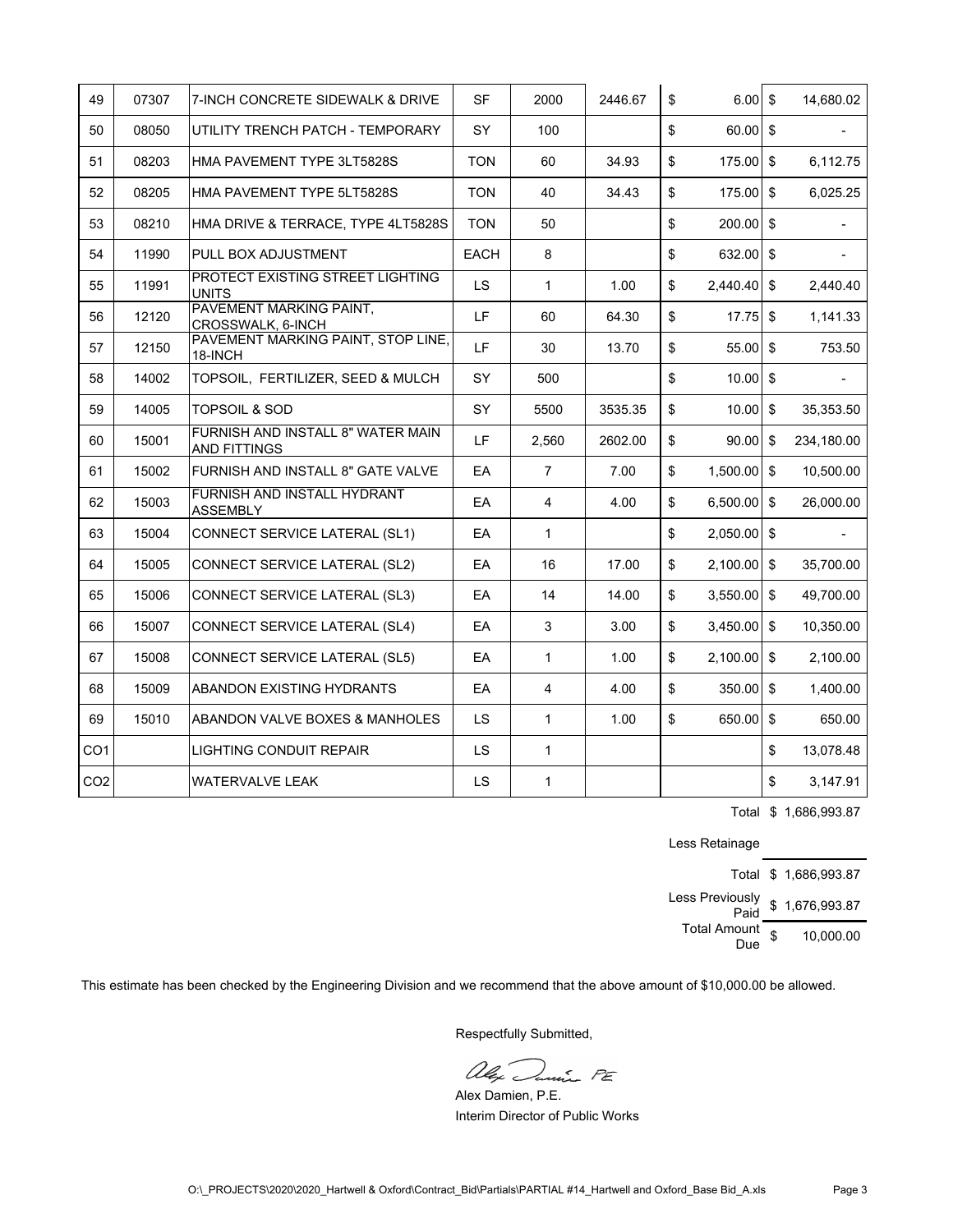Periodical estimate for Partial Payment No. 23 (FINAL) to *State Contractors, Inc., 16575 W. Dakota Street, New Berlin, WI 53151 for Barstow Street And Riverfront Street Utility And Street Improvements - Base Bid - Concrete Pavement.*

Contract No. #4150

### CONTRACT DATE: January 17, 2020

|                |          |                                                                     |                 | Original                 |                       | \$7,144,029.95    |      | $CCO$ #2       |
|----------------|----------|---------------------------------------------------------------------|-----------------|--------------------------|-----------------------|-------------------|------|----------------|
| Line<br>No.    | Item No. | Item Description                                                    | Unit            | <b>Bid</b><br>Quantities | Completed<br>Quantity | <b>Unit Price</b> |      | Amount         |
| 1              | 01001    | <b>TRAFFIC CONTROL</b>                                              | LS              | 1                        | 1.00                  | \$<br>92,188.39   | \$   | 92,188.39      |
| $\overline{2}$ | 01005    | <b>DETOUR ROUTE</b>                                                 | LS              | $\mathbf{1}$             | 1.00                  | \$<br>9,500.00    | \$   | 9,500.00       |
| 3              | 01014    | TRAFFIC CONTROL SIGN - PORTABLE<br><b>CHANGEABLE MESSAGE</b>        | LS              | 1                        | 1.00                  | \$<br>4,500.00    | \$   | 4,500.00       |
| 4              | 01015    | <b>BUSINESS ACCESS SIGN &amp; MOUNTING</b><br><b>SUPPLIED SIGNS</b> | LS              | 1                        | 1.00                  | \$<br>1,000.00    | \$   | 1,000.00       |
| 5              | 01017    | TEMPORARY SAFETY FENCE                                              | LF              | 5,500                    | 4,584.00              | \$<br>10.00       | \$   | 45,840.00      |
| 6              | 01990    | ADDITIONAL CUSTOM TRAFFIC CONTROL<br><b>SIGN</b>                    | <b>SF</b>       | 200                      | 22.50                 | \$<br>25.00       | \$   | 562.50         |
| 7              | 02002    | <b>SILT FENCE</b>                                                   | LF              | 300                      |                       | \$<br>3.00        | \$   |                |
| 8              | 02003    | <b>EROSION BALES</b>                                                | <b>EACH</b>     | 100                      |                       | \$<br>15.00       | \$   |                |
| 9              | 02005    | <b>INLET PROTECTION</b>                                             | <b>EACH</b>     | 70                       | 80.00                 | \$<br>85.00       | \$   | 6,800.00       |
| 10             | 02007    | <b>SILT SOCK</b>                                                    | LF              | 1,200                    |                       | \$<br>5.40        | \$   | $\blacksquare$ |
| 11             | 03041    | <b>CLEARING</b>                                                     | <b>INCH DIA</b> | 172                      | 187.00                | \$<br>70.00       | \$   | 13,090.00      |
| 12             | 03042    | <b>GRUBBING</b>                                                     | <b>INCH DIA</b> | 172                      | 196.00                | \$<br>20.00       | \$   | 3,920.00       |
| 13             | 03100    | REMOVE SEWER MANHOLE                                                | <b>EACH</b>     | 4                        | 3.00                  | \$<br>445.00      | \$   | 1,335.00       |
| 14             | 03101    | <b>REMOVE INLET</b>                                                 | EACH            | 16                       | 18.00                 | \$<br>445.00      | \$   | 8,010.00       |
| 15             | 03110    | <b>REMOVE PIPE</b>                                                  | LF              | 321                      | 429.50                | \$<br>28.00       | \$   | 12,026.00      |
| 16             | 03200    | <b>ABANDON SEWER MANHOLE</b>                                        | <b>EACH</b>     | 4                        | 4.00                  | \$<br>370.00      | \$   | 1,480.00       |
| 17             | 03205    | ABANDON PIPE                                                        | LF              | 508                      | 350.50                | \$<br>16.00       | \$   | 5,608.00       |
| 18             | 03300    | <b>REMOVE EXISTING CURB AND GUTTER</b>                              | LF              | 7,400                    | 6,836.32              | \$<br>3.00        | $\,$ | 20,508.96      |
| 19             | 03331    | REMOVE EXISTING SIDEWALK                                            | SF              | 65,000                   | 63,315.58             | \$<br>2.00        | \$   | 126,631.16     |
| 20             | 03500    | SAWCUTTING AT PAVEMENT LIMITS                                       | LF.             | 4,000                    | 1,394.60              | \$<br>3.00        | \$   | 4,183.80       |
|                |          |                                                                     |                 |                          |                       |                   |      |                |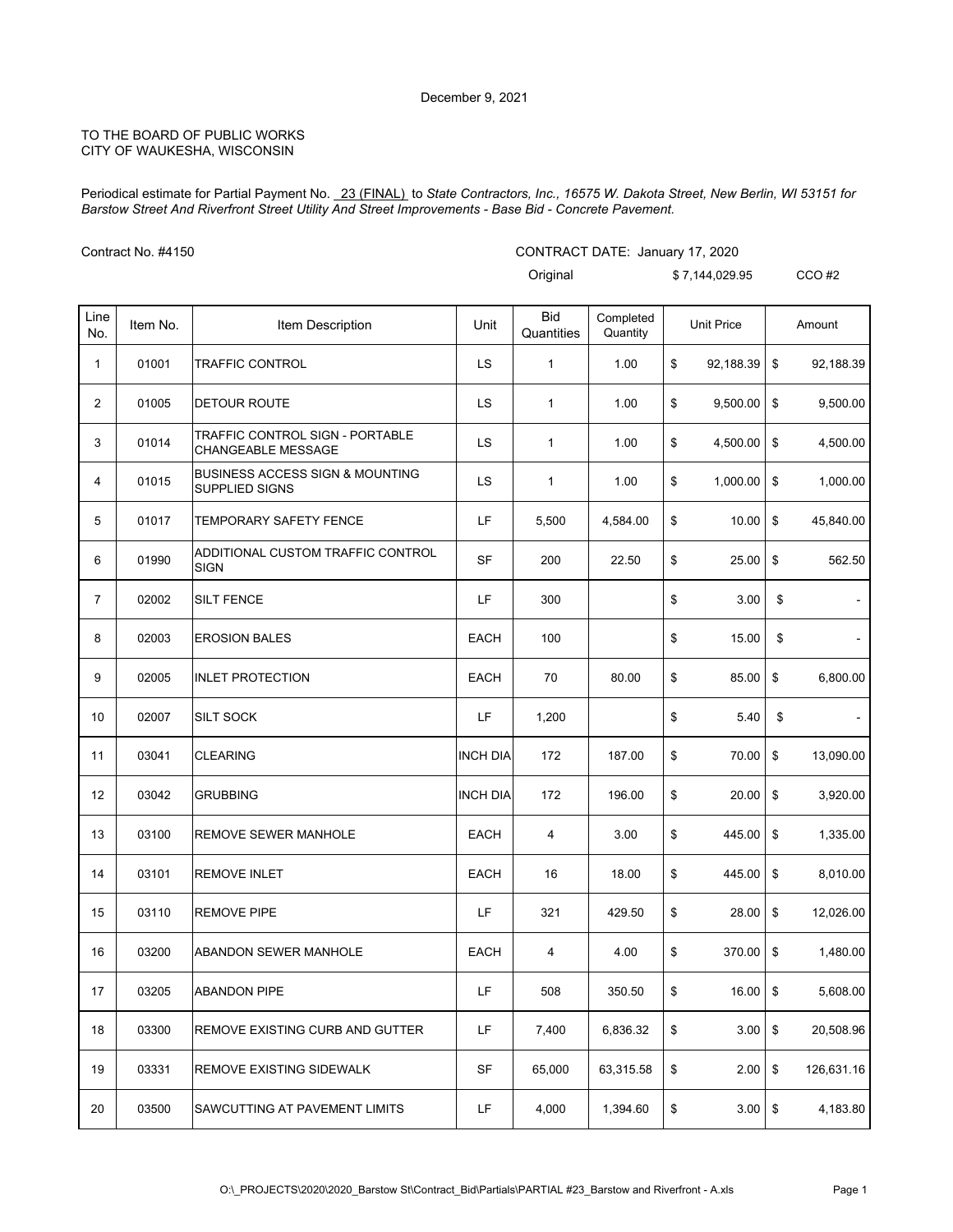| 21 | 03650 | <b>REMOVE EXISTING ROADWAY</b>                                                       | SY          | 20,000         | 20,790.90 | \$<br>10.00         | \$<br>207,909.00     |
|----|-------|--------------------------------------------------------------------------------------|-------------|----------------|-----------|---------------------|----------------------|
| 22 | 04010 | SHAPING AND GRADING TO SUBGRADE                                                      | LF          | 4,400          | 3,962.00  | \$<br>35.00         | \$<br>138,670.00     |
| 23 | 04012 | <b>FROST BREAKING AND REMOVAL</b>                                                    | LF          | 3,000          | 208.00    | \$<br>3.00          | \$<br>624.00         |
| 24 | 04015 | GEOTEXTILE FABRIC TYPE SAS NON-<br><b>WOVEN</b>                                      | SY          | 2,000          |           | \$<br>3.00          | \$                   |
| 25 | 04016 | GEOTEXTILE GRID TYPE BX1100                                                          | SY          | 5,000          |           | \$<br>3.00          | \$                   |
| 26 | 04020 | 1-1/4" CRUSHED STONE ROADWAY BASE                                                    | <b>TON</b>  | 13,500         | 12,790.23 | \$<br>20.00         | \$<br>255,804.60     |
| 27 | 04120 | <b>SLURRY BACKFILL</b>                                                               | CY          | 250            |           | \$<br>69.00         | \$<br>$\blacksquare$ |
| 28 | 04990 | CRUSHED AGGREGATE BASE COURSE, 3"<br>(INCLUDES EBS)                                  | <b>TON</b>  | 9,500          |           | \$<br>14.00         | \$                   |
| 29 | 05011 | <b>PIPE BULKHEAD</b>                                                                 | <b>EACH</b> | $\overline{4}$ | 4.00      | \$<br>240.00        | \$<br>960.00         |
| 30 | 05020 | ADJUST SEWER MANHOLE                                                                 | <b>EACH</b> | 31             | 39.00     | \$<br>915.00        | \$<br>35,685.00      |
| 31 | 05021 | ADJUST INLET                                                                         | EACH        | 12             | 10.00     | \$<br>740.00        | \$<br>7,400.00       |
| 32 | 05042 | SANITARY SEWER INSIDE DROP                                                           | VF          | 1              | 1.00      | \$<br>1,080.00      | \$<br>1,080.00       |
| 33 | 05050 | <b>INTERNAL CHIMNEY SEAL</b>                                                         | <b>EACH</b> | 9              | 14.00     | \$<br>515.00        | \$<br>7,210.00       |
| 34 | 05056 | SANITARY LATERAL CLEANOUT                                                            | <b>EACH</b> | 10             | 6.00      | \$<br>$1,981.86$ \$ | 11,891.16            |
| 35 | 05074 | SANITARY LATERAL CLEANING AND<br>PRELINING VIDEO INSPECTION                          | <b>EACH</b> | 10             | 7.00      | \$<br>428.40        | \$<br>2,998.80       |
| 36 | 05075 | SANITARY SEWER SPOT REPAIR                                                           | EACH        | $\overline{2}$ | 1.00      | \$<br>5,975.00      | \$<br>5,975.00       |
| 37 | 05076 | SANITARY SEWER LATERAL SPOT REPAIR                                                   | <b>EACH</b> | $\overline{2}$ |           | \$<br>4,075.00      | \$<br>$\blacksquare$ |
| 38 | 05080 | SANITARY LATERAL REINSTATEMENT                                                       | <b>EACH</b> | 10             | 10.00     | \$<br>127.50        | \$<br>1,275.00       |
| 39 | 05308 | 8 INCH CIPP SANITARY SEWER PIPE                                                      | LF          | 682            | 684.00    | \$<br>$26.93$ \$    | 18,420.12            |
| 40 | 05309 | 10 INCH CIPP SANITARY SEWER PIPE                                                     | LF          | 591            | 593.00    | \$<br>$25.50$ \$    | 15,121.50            |
| 41 | 05334 | 24 INCH CIPP STORM SEWER PIPE                                                        | LF          | 950            | 959.00    | \$<br>130.00        | \$<br>124,670.00     |
| 42 | 05350 | SANITARY LATERAL LINING (CIPP) WITHIN<br>25 FT. OF SEWER MAIN                        | EACH        | 10             | 7.00      | \$<br>3,519.00      | \$<br>24,633.00      |
| 43 | 05351 | SANITARY LATERAL LINING (CIPP)<br>ADDITIONAL LENGTH OVER 25 FT. FROM<br><b>SEWER</b> | LF          | 100            | 43.00     | \$<br>59.16         | \$<br>2,543.88       |
| 44 | 05400 | 48 INCH DIA SANITARY MANHOLE                                                         | <b>VF</b>   | 9              | 9.00      | \$<br>777.00 \$     | 6,993.00             |
| 45 | 05410 | REHABILITATE SANITARY MANHOLE W/<br><b>CEMENTITIOUS LINER</b>                        | EACH        | 8              | 9.00      | \$<br>$1,275.00$ \$ | 11,475.00            |
| 46 | 05432 | REPLACE SANITARY SEWER CHIMNEY,<br><b>FRAME &amp; COVER</b>                          | EACH        | 9              | 13.00     | \$<br>$1,187.00$ \$ | 15,431.00            |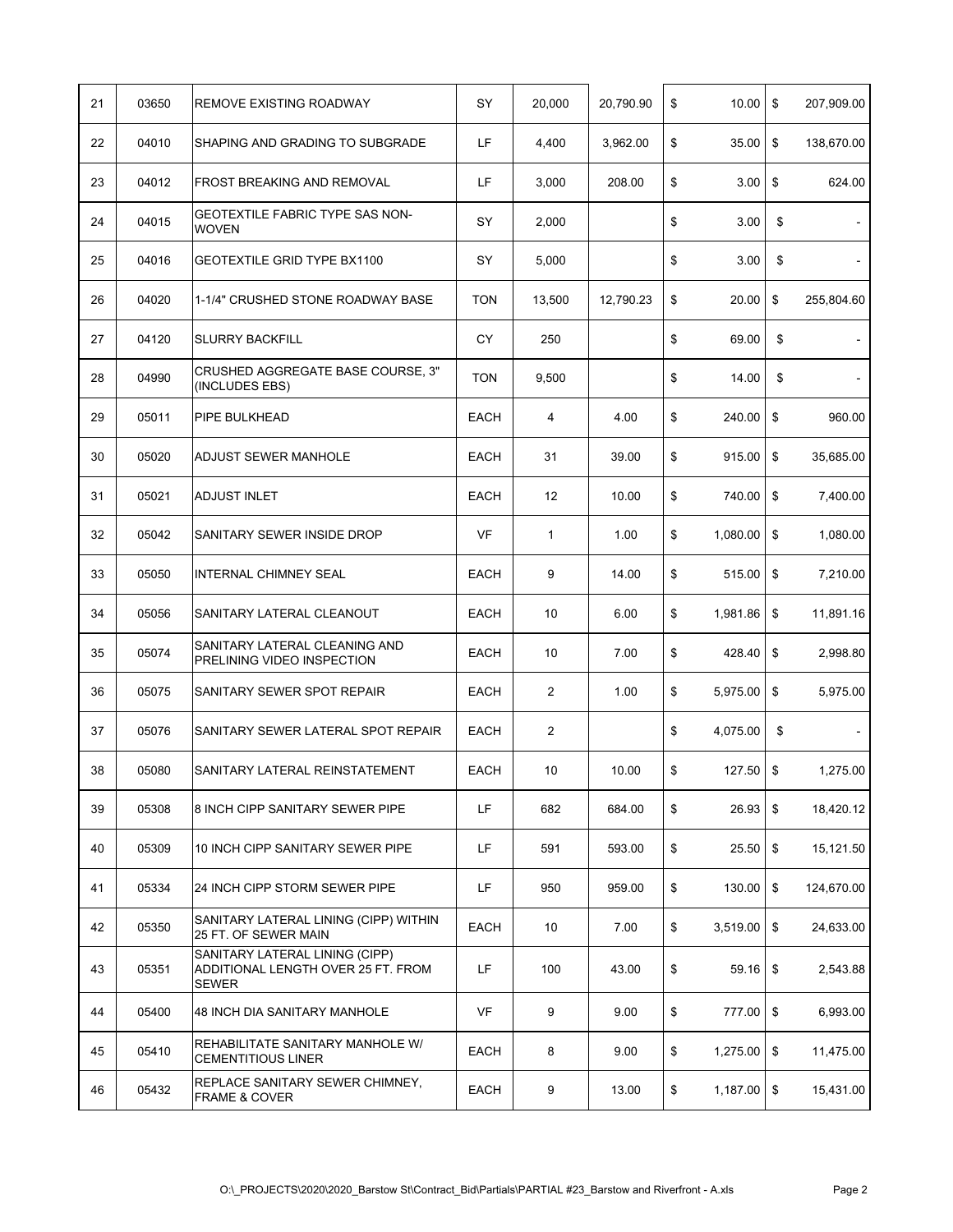| 47 | 05475 | 48-INCH STORM SEWER MANHOLE                                  | <b>EACH</b> | 3              | 3.00      | \$<br>1,990.00    | \$<br>5,970.00   |
|----|-------|--------------------------------------------------------------|-------------|----------------|-----------|-------------------|------------------|
| 48 | 05478 | 84-INCH STORM SEWER MANHOLE                                  | <b>EACH</b> | $\mathbf{1}$   | 1.00      | \$<br>8,785.00    | \$<br>8,785.00   |
| 49 | 05485 | 2'X3' STORM INLET                                            | EACH        | 25             | 29.00     | \$<br>2,340.00    | \$<br>67,860.00  |
| 50 | 05542 | 12 INCH RCP STORM SEWER PIPE                                 | LF          | 400            | 492.80    | \$<br>118.00      | \$<br>58,150.40  |
| 51 | 05545 | 15 INCH RCP STORM SEWER PIPE                                 | LF          | 125            | 129.00    | \$<br>129.00      | \$<br>16,641.00  |
| 52 | 05548 | 18 INCH RCP STORM SEWER PIPE                                 | LF.         | 25             |           | \$<br>131.00      | \$               |
| 53 | 05551 | 21 INCH RCP STORM SEWER PIPE                                 | LF          | 10             |           | \$<br>225.00      | \$               |
| 54 | 05554 | 24 INCH RCP STORM SEWER PIPE                                 | LF          | 10             |           | \$<br>232.00      | \$               |
| 55 | 05565 | 60 INCH RCP STORM SEWER PIPE                                 | LF          | 20             | 8.00      | \$<br>422.00      | \$<br>3,376.00   |
| 56 | 05680 | STORM SEWER INLET REPAIR                                     | VF          | 36             | 7.52      | \$<br>500.00      | \$<br>3.760.00   |
| 57 | 05692 | STORM SEWER MANHOLE REPAIR                                   | VF          | 92             | 4.50      | \$<br>415.00      | \$<br>1,867.50   |
| 58 | 05850 | CONCRETE COLLAR                                              | <b>EACH</b> | 5              | 2.00      | \$<br>440.00      | \$<br>880.00     |
| 59 | 05951 | SANITARY SEWER CLEANING AND<br><b>TELEVISING</b>             | LF          | 1,756          | 1,274.10  | \$<br>1.89        | \$<br>2,408.05   |
| 60 | 05952 | SANITARY SEWER LATERAL TELEVISING                            | <b>EACH</b> | 54             | 49.00     | \$<br>234.60      | \$<br>11,495.40  |
| 61 | 05955 | STORM SEWER CLEANING AND TELEVISING                          | LF          | 2,400          |           | \$<br>2.96        | \$               |
| 62 | 05990 | CONNECT TO EXISTING STORM SEWER                              | <b>EACH</b> | $\overline{2}$ | 2.00      | \$<br>650.00      | \$<br>1,300.00   |
| 63 | 05991 | MODIFY EXT STORM MANHOLE TO CURB<br><b>INLET</b>             | <b>EACH</b> | 3              | 2.00      | \$<br>1,305.00    | \$<br>2,610.00   |
| 64 | 05992 | MODIFY EXT CURB INLET TO STORM<br><b>MANHOLE</b>             | <b>EACH</b> | 5              | 4.00      | \$<br>1,305.00    | \$<br>5,220.00   |
| 65 | 06100 | <b>EXTRA BAGS OF CEMENT</b>                                  | EA          | 100            |           | \$<br>20.00       | \$               |
| 66 | 07001 | <b>CONCRETE PAVEMENT REMOVAL &amp;</b><br><b>REPLACEMENT</b> | SY          | 100            | 134.55    | \$<br>$100.00$ \$ | 13,455.00        |
| 67 | 07002 | CONCRETE CURB AND GUTTER REMOVAL &<br><b>REPLACEMENT</b>     | LF          | 200            | 45.90     | \$<br>70.00       | \$<br>3,213.00   |
| 68 | 07008 | <b>8-INCH CONCRETE PAVEMENT</b>                              | SY          | 2,750          | 4,348.70  | \$<br>40.00       | \$<br>173,948.00 |
| 69 | 07109 | 9-INCH DOWELED CONCRETE PAVEMENT                             | SY          | 12,750         | 11,760.20 | \$<br>42.00       | \$<br>493,928.40 |
| 70 | 07118 | 18" TYPE A CONCRETE CURB & GUTTER                            | LF          | 100            | 57.80     | \$<br>$20.00$ \$  | 1,156.00         |
| 71 | 07130 | 30" TYPE A CONCRETE CURB & GUTTER                            | LF          | 7,350          | 6,676.10  | \$<br>20.00       | \$<br>133,522.00 |
| 72 | 07151 | 30" CONCRETE MOUNTABLE MEDIAN<br><b>ISLAND NOSE</b>          | SF          | 75             | 86.22     | \$<br>20.00       | \$<br>1,724.40   |
| 73 | 07301 | CURB RAMP DETECTABLE WARNING<br><b>FIELDS</b>                | SF          | 508            | 424.00    | \$<br>70.00 \$    | 29,680.00        |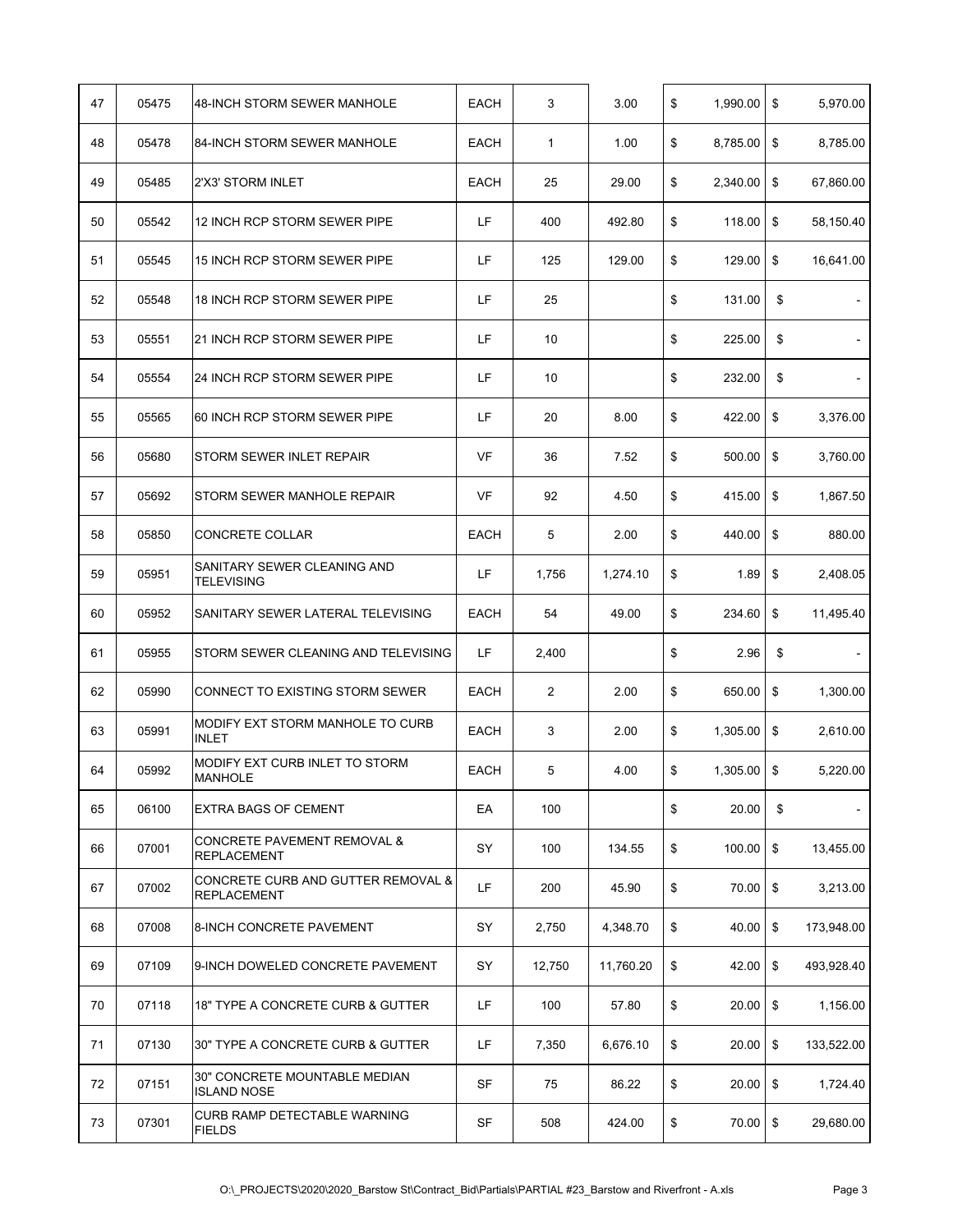| 74  | 07302 | PEDESTRIAN CURB                                                        | LF         | 300          | 317.50    | \$<br>50.00         | \$<br>15,875.00  |
|-----|-------|------------------------------------------------------------------------|------------|--------------|-----------|---------------------|------------------|
| 75  | 07303 | <b>3-INCH CONCRETE SIDEWALK</b>                                        | SF         | 400          | 0.00      | \$<br>6.00          | \$               |
| 76  | 07304 | 4-INCH CONCRETE SIDEWALK                                               | SF         | 42,750       | 42,800.15 | \$<br>6.50          | \$<br>278,200.98 |
| 77  | 07306 | 6-INCH CONCRETE SIDEWALK & DRIVE                                       | SF         | 2,250        | 1,539.10  | \$<br>7.00          | \$<br>10,773.70  |
| 78  | 07307 | 7-INCH CONCRETE SIDEWALK & DRIVE                                       | SF         | 6,000        | 6,069.25  | \$<br>7.00          | \$<br>42,484.75  |
| 79  | 07990 | 8-INCH CONCRETE PAVEMENT, COLORED                                      | SY         | 1,600        | 1,529.97  | \$<br>108.00        | \$<br>165,236.76 |
| 80  | 07991 | 9-INCH DOWELED CONCRETE PAVEMENT,<br>COLORED                           | SY         | 600          | 531.89    | \$<br>112.00        | \$<br>59,571.68  |
| 81  | 07992 | CONCRETE CURB & GUTTER 4-INCH<br>SLOPED 30-INCH TYPE TBT               | LF         | 800          | 747.90    | \$<br>25.00         | \$<br>18,697.50  |
| 82  | 07994 | CONCRETE PAVEMENT APPROACH SLAB,<br>WISDOT 415.0410                    | SY         | 200          | 160.26    | \$<br>210.00        | \$<br>33,654.60  |
| 83  | 08016 | MILL EXISTING ASPHALT ROADWAY - FULL<br><b>DEPTH</b>                   | SY         | 2,750        | 2,053.30  | \$<br>5.30          | \$<br>10,882.49  |
| 84  | 08052 | HMA PAVEMENT 2" TEMPORARY PATCHING                                     | SY         | 2,500        | 1,180.67  | \$<br>55.00         | \$<br>64,936.85  |
| 85  | 08203 | HMA PAVEMENT TYPE 3 LT 58 28 S                                         | <b>TON</b> | 625          | 307.00    | \$<br>100.00        | \$<br>30,700.00  |
| 86  | 08204 | HMA PAVEMENT TYPE 4 LT 58 28 S                                         | <b>TON</b> | 100          | 0.00      | \$<br>115.00        | \$               |
| 87  | 08208 | HMA PAVEMENT TYPE 5 LT 58 28 H                                         | <b>TON</b> | 450          | 211.26    | \$<br>135.00        | \$<br>28,520.10  |
| 88  | 08210 | HMA DRIVE & TERRACE, TYPE 4 LT 58 28 S                                 | <b>TON</b> | 50           | 56.87     | \$<br>200.00        | \$<br>11,374.00  |
| 89  | 09980 | REMOVING OLD STRUCTURE STA 114+54,<br>WisDOT 203.0200                  | LS         | $\mathbf{1}$ | 1.00      | \$<br>70,000.00     | \$<br>70,000.00  |
| 90  | 09981 | <b>EXCAVATION FOR STRUCTURES BRIDGES B-</b><br>67-039, WisDOT 206.1000 | LS         | $\mathbf{1}$ | 1.00      | \$<br>25,000.00     | \$<br>25,000.00  |
| 91  | 09982 | CONCRETE MASONRY BRIDGES, WisDOT<br>502.0100                           | CY         | 18           | 15.50     | \$<br>$1,400.00$ \$ | 21,700.00        |
| 92  | 09983 | PROTECTIVE SURFACE TREATMENT,<br>WisDOT 502.3200                       | SY         | 587          | 498.75    | \$<br>2.50          | \$<br>1,246.88   |
| 93  | 09984 | SAWING PAVEMENT DECK PREPARATION<br>AREAS, WisDOT 509.0310.S           | LF         | 687          | 64.00     | \$<br>15.00         | \$<br>960.00     |
| 94  | 09985 | PREPARATION DECKS TYPE 1. WISDOT<br>509.0351                           | SY         | 75           | 182.00    | \$<br>230.00        | \$<br>41,860.00  |
| 95  | 09986 | PREPARATION DECKS TYPE 2, WisDOT<br>509.0352                           | SY         | 30           | 80.39     | \$<br>$290.00$ \$   | 23,313.10        |
| 96  | 09987 | CLEANING DECKS, WisDOT 509.0500                                        | SY         | 398          | 393.00    | \$<br>30.00         | \$<br>11,790.00  |
| 97  | 09988 | CURB REPAIR, WisDOT 509.1200                                           | LF         | 30           | 56.60     | \$<br>100.00        | \$<br>5,660.00   |
| 98  | 09989 | CONCRETE SURFACE REPAIR, WisDOT<br>509.1500                            | SF         | 140          | 65.49     | \$<br>325.00        | \$<br>21,284.25  |
| 99  | 09990 | CONCRETE MASONRY OVERLAY DECKS,<br>WisDOT 509.2500                     | CY         | 24           | 40.90     | \$<br>2,000.00      | \$<br>81,800.00  |
| 100 | 09991 | ADHESIVE ANCHORS 1/2-INCH, WisDOT<br>502.4104                          | EACH       | 16           | 80.00     | \$<br>$20.00$ \$    | 1,600.00         |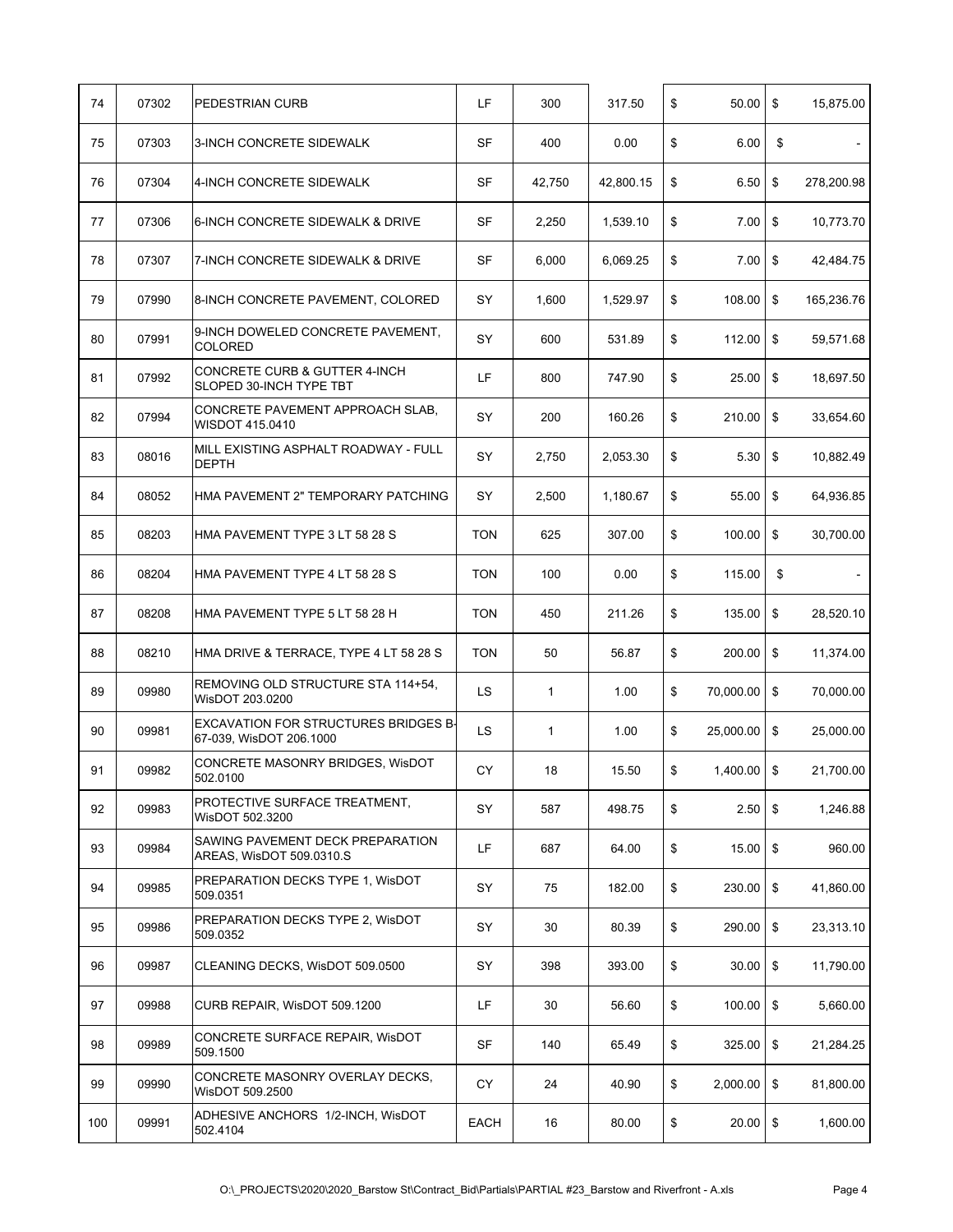| 101 | 09992  | <b>BAR STEEL REINFORCEMENT HS COATED</b><br>STRUCTURES, WisDOT 505.0600            | LB          | 1,020        | 1,607.09 | \$<br>4.50      | \$            | 7,231.91  |
|-----|--------|------------------------------------------------------------------------------------|-------------|--------------|----------|-----------------|---------------|-----------|
| 102 | 09993  | JOINT REPAIR, WisDOT 509.1000                                                      | SY          | 26           | 23.20    | \$<br>1,300.00  | \$            | 30,160.00 |
| 103 | 09994  | CLEANING AND PAINTING BEARINGS                                                     | <b>EACH</b> | 30           | 30.00    | \$<br>600.00    | \$            | 18,000.00 |
| 104 | 09995  | <b>PEDESTRIAN RAILING</b>                                                          | LF          | 132          | 131.50   | \$<br>170.00    | \$            | 22,355.00 |
| 105 | 10002A | <b>REMOVE EXISTING TRAFFIC SIGNAL</b><br>EQUIPMENT, BARSTOW & WISCONSIN            | <b>LS</b>   | $\mathbf{1}$ | 1.00     | \$<br>2,891.14  | \$            | 2,891.14  |
| 106 | 10002B | REMOVE EXISTING TRAFFIC SIGNAL<br>EQUIPMENT, BARSTOW & SOUTH                       | <b>LS</b>   | 1            | 1.00     | \$<br>4,205.26  | \$            | 4,205.26  |
| 107 | 10002C | REMOVE EXISTING TRAFFIC SIGNAL<br>EQUIPMENT, BARSTOW & MAIN                        | LS          | 1            | 1.00     | \$<br>4,205.26  | \$            | 4,205.26  |
| 108 | 10002D | REMOVE EXISTING TRAFFIC SIGNAL<br>EQUIPMENT, BARSTOW & BANK                        | LS          | 1            | 1.00     | \$<br>4,205.26  | \$            | 4,205.26  |
| 109 | 10002E | <b>REMOVE EXISTING TRAFFIC SIGNAL</b><br>EQUIPMENT, BARSTOW & ST PAUL              | LS          | 1            | 1.00     | \$<br>1,314.14  | \$            | 1,314.14  |
| 110 | 10002F | REMOVE EXISTING TRAFFIC SIGNAL<br>EQUIPMENT, BARSTOW & NORTH                       | LS.         | 1            | 1.00     | \$<br>1,314.14  | \$            | 1,314.14  |
| 111 | 10012  | CONDUIT RIGID NONMETALLIC SCHEDULE<br>40 2-INCH. WDOT 652.0225                     | LF          | 900          | 838.50   | \$<br>7.39      | \$            | 6,196.52  |
| 112 | 10013  | CONDUIT RIGID NONMETALLIC SCHEDULE<br>40 3-INCH. WDOT 652.0235                     | LF          | 3,510        | 3,294.50 | \$<br>8.06      | \$            | 26,553.67 |
| 113 | 10026  | PULL BOXES STEEL 24x42-INCH, WDOT<br>653.0140                                      | <b>EACH</b> | 43           | 39.00    | \$<br>840.85    | \$            | 32,793.15 |
| 114 | 10031  | CONCRETE BASE - TYPE 1, WDOT 654.0101                                              | <b>EACH</b> | 15           | 15.00    | \$<br>677.85    | \$            | 10,167.75 |
| 115 | 10032  | CONCRETE BASE - TYPE 2, WDOT 654.0102                                              | <b>EACH</b> | 12           | 12.00    | \$<br>885.39    | \$            | 10,624.68 |
| 116 | 10040  | CONCRETE BASE - TYPE 10, WDOT 654.0110                                             | EACH        | 13           | 13.00    | \$<br>4,234.80  | \$            | 55,052.40 |
| 117 | 10050  | CONCRETE CONTROL CABINET BASE, TYPE<br>9 SPECIAL, WDOT 654.0217                    | EACH        | 3            | 3.00     | \$<br>1,538.03  | \$            | 4,614.09  |
| 118 | 10067  | CABLE TRAFFIC SIGNAL 7-14 AWG, WDOT<br>655.0240                                    | LF          | 2,310        | 6,049.50 | \$<br>$1.43$ \$ |               | 8,650.79  |
| 119 | 10072  | CABLE TRAFFIC SIGNAL 12-14 AWG, WDOT<br>655.0260                                   | LF          | 6,910        | 6,228.00 | \$<br>2.06      | $\mathfrak s$ | 12,829.68 |
| 120 | 10090  | CABLE TYPE UF 2-10 AWG GROUNDED.<br>WDOT 655.0320                                  | LF          | 1,340        | 1,458.50 | \$<br>1.54      | \$            | 2,246.09  |
| 121 | 10110  | ELECTRICAL WIRE TRAFFIC SIGNAL 10<br>AWG, WDOT 655.0515                            | LF          | 6,110        | 6,833.00 | \$<br>1.57      | \$            | 10,727.81 |
| 122 | 10115  | ELECTRICAL WIRE LIGHTING AWG 10.<br>WDOT 655.0615                                  | LF          | 1,180        | 1,890.00 | \$<br>1.04      | \$            | 1,965.60  |
| 123 | 10120  | TRAFFIC SIGNAL EVP DETECTOR CABLE,<br>WDOT 655.0900                                | LF          | 3,010        | 7,091.00 | \$<br>1.51      | \$            | 10,707.41 |
| 124 | 10140A | ELECTRICAL SERVICE METER BREAKER<br>PEDESTAL, BARSTOW & SOUTH, WDOT<br>655.0200.01 | LS          | $\mathbf{1}$ | 1.00     | \$<br>993.98    | \$            | 993.98    |
| 125 | 10140B | ELECTRICAL SERVICE METER BREAKER<br>PEDESTAL, BARSTOW & MAIN, WDOT<br>655.0200.02  | LS          | $\mathbf{1}$ | 1.00     | \$<br>993.98    | \$            | 993.98    |
| 126 | 10140C | ELECTRICAL SERVICE METER BREAKER<br>PEDESTAL, BARSTOW & BANK, WDOT<br>655.0200.03  | LS.         | 1            | 1.00     | \$<br>993.98    | \$            | 993.98    |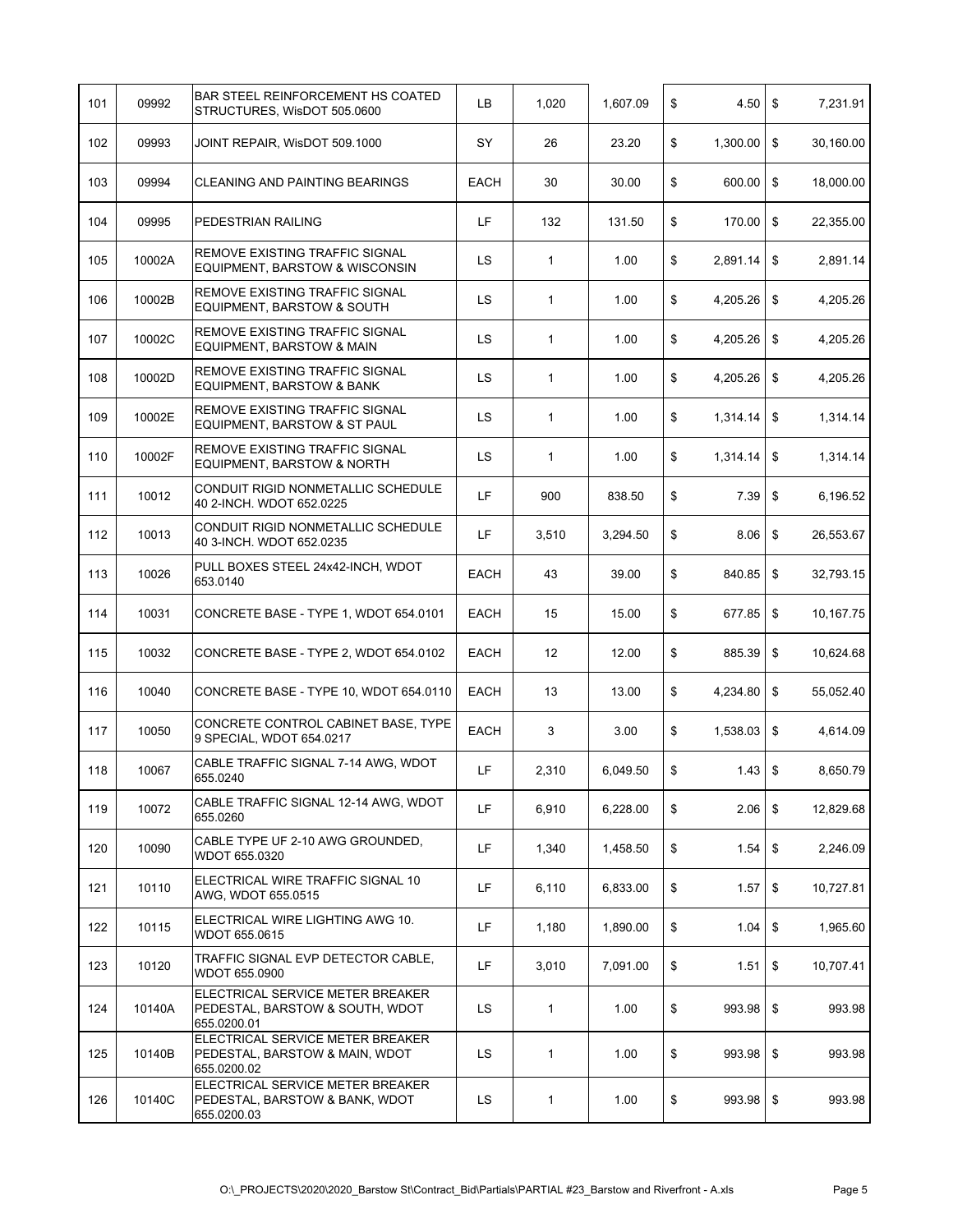| 127 | 10140D | ELECTRICAL SERVICE METER BREAKER<br>PEDESTAL, BARSTOW & NORTH, WDOT<br>655.0200.04 | LS.         | $\mathbf{1}$ | 1.00  | \$<br>1,519.64      | \$<br>1,519.64  |
|-----|--------|------------------------------------------------------------------------------------|-------------|--------------|-------|---------------------|-----------------|
| 128 | 10141  | PEDESTAL BASES, WDOT 657.0100                                                      | EACH        | 17           | 17.00 | \$<br>257.62        | \$<br>4,379.54  |
| 129 | 10145  | TRANSFORMER BASE, BREAKAWAY 11-1/2-<br>INCH BOLT CIRCLE, WDOT 657.0255             | <b>EACH</b> | 16           | 16.00 | \$<br>470.30        | \$<br>7,524.80  |
| 130 | 10150  | TRAFFIC SIGNAL CONTROLLER AND<br>CABINET, 8-PHASE FULLY ACTUATED                   | <b>EACH</b> | 3            | 3.00  | \$<br>25,319.53     | \$<br>75,958.59 |
| 131 | 10154  | POLES, TYPE 4, WDOT 657.0315                                                       | <b>EACH</b> | 16           | 16.00 | \$<br>1,442.67      | \$<br>23,082.72 |
| 132 | 10258  | LUMINAIRE ARM SINGLE MEMBER 4-1/2 IN<br>CLAMP, 8-FT, WDOT 657.0614                 | <b>EACH</b> | 16           | 16.00 | \$<br>200.09        | \$<br>3,201.44  |
| 133 | 10165  | TRAFFIC SIGNAL STANDARDS, ALUMINUM,<br>15-FT, WDOT 657.0425                        | EACH        | 14           | 14.00 | \$<br>642.62        | \$<br>8,996.68  |
| 134 | 10170  | TRAFFIC SIGNAL STANDARDS, ALUMINUM,<br>10-FT, WDOT 657.0430                        | <b>EACH</b> | 3            | 3.00  | \$<br>537.44        | \$<br>1,612.32  |
| 135 | 10603  | TRAFFIC SIGNAL FACE 3S 12-INCH, WDOT<br>658.0173                                   | <b>EACH</b> | 54           | 54.00 | \$<br>620.72        | \$<br>33,518.88 |
| 136 | 10604  | TRAFFIC SIGNAL FACE 4S 12-INCH, WDOT<br>658.0174                                   | <b>EACH</b> | 10           | 10.00 | \$<br>755.11        | \$<br>7,551.10  |
| 137 | 10605  | TRAFFIC SIGNAL FACE 5S 12-INCH, WDOT<br>658.0175                                   | EACH        | $\mathbf{1}$ | 1.00  | \$<br>896.79        | \$<br>896.79    |
| 138 | 10731  | PEDESTRIAN SIGNAL FACE 16-IN, WDOT<br>658.0416                                     | EACH        | 32           | 32.00 | \$<br>417.72        | \$<br>13,367.04 |
| 139 | 10735A | AUDIBLE PEDESTRIAN PUSH BUTTON<br>SYSTEM, WISCONSIN AVE                            | LS          | 1            | 1.00  | \$<br>9,844.36      | \$<br>9,844.36  |
| 140 | 10735B | AUDIBLE PEDESTRIAN PUSH BUTTON<br><b>SYSTEM, SOUTH ST</b>                          | LS          | 1            | 1.00  | \$<br>10,896.08     | \$<br>10,896.08 |
| 141 | 10735C | AUDIBLE PEDESTRIAN PUSH BUTTON<br><b>SYSTEM, MAIN ST</b>                           | LS          | 1            | 1.00  | \$<br>9,844.36      | \$<br>9,844.36  |
| 142 | 10735D | AUDIBLE PEDESTRIAN PUSH BUTTON<br><b>SYSTEM, BANK ST</b>                           | LS.         | 1            | 1.00  | \$<br>8,398.39      | \$<br>8,398.39  |
| 143 | 10800A | SIGNAL MOUNTING HARDWARE,<br>WISCONSIN AVE, WDOT 658.5069.01                       | <b>LS</b>   | $\mathbf{1}$ | 1.00  | \$<br>3,417.79      | \$<br>3,417.79  |
| 144 | 10800B | SIGNAL MOUNTING HARDWARE, SOUTH ST,<br>WDOT 658.5069.02                            | LS          | 1            | 1.00  | \$<br>$5,492.01$ \$ | 5,492.01        |
| 145 | 10800C | SIGNAL MOUNTING HARDWARE, MAIN ST,<br>WDOT 658.5069.03                             | LS          | 1            | 1.00  | \$<br>4,218.26      | \$<br>4,218.26  |
| 146 | 10800D | SIGNAL MOUNTING HARDWARE, CORRINA<br>BLVD. WDOT 658.5069.04                        | LS          | 1            | 1.00  | \$<br>1,489.63      | \$<br>1,489.63  |
| 147 | 10800E | SIGNAL MOUNTING HARDWARE, BANK ST,<br>WDOT 658.5069.05                             | LS          | 1            | 1.00  | \$<br>2,903.61      | \$<br>2,903.61  |
| 148 | 10800F | SIGNAL MOUNTING HARDWARE, ST PAUL,<br>WDOT 658.5069.06                             | LS          | 1            | 1.00  | \$<br>1,694.13      | \$<br>1,694.13  |
| 149 | 10800G | SIGNAL MOUNTING HARDWARE, NORTH ST,<br>WDOT 658.5069.07                            | LS          | 1            | 1.00  | \$<br>1,250.07      | \$<br>1,250.07  |
| 150 | 10900A | <b>EMERGENCY VEHICLE PREEMPTION</b><br>SYSTEM, WISCONSIN AVE                       | LS          | 1            | 1.00  | \$<br>7,392.98      | \$<br>7,392.98  |
| 151 | 10900B | <b>EMERGENCY VEHICLE PREEMPTION</b><br>SYSTEM, SOUTH ST                            | LS          | 1            | 1.00  | \$<br>7,392.98      | \$<br>7,392.98  |
| 152 | 10900C | <b>EMERGENCY VEHICLE PREEMPTION</b><br>SYSTEM, MAIN ST                             | LS.         | 1            | 1.00  | \$<br>7,392.98      | \$<br>7,392.98  |
|     |        |                                                                                    |             |              |       |                     |                 |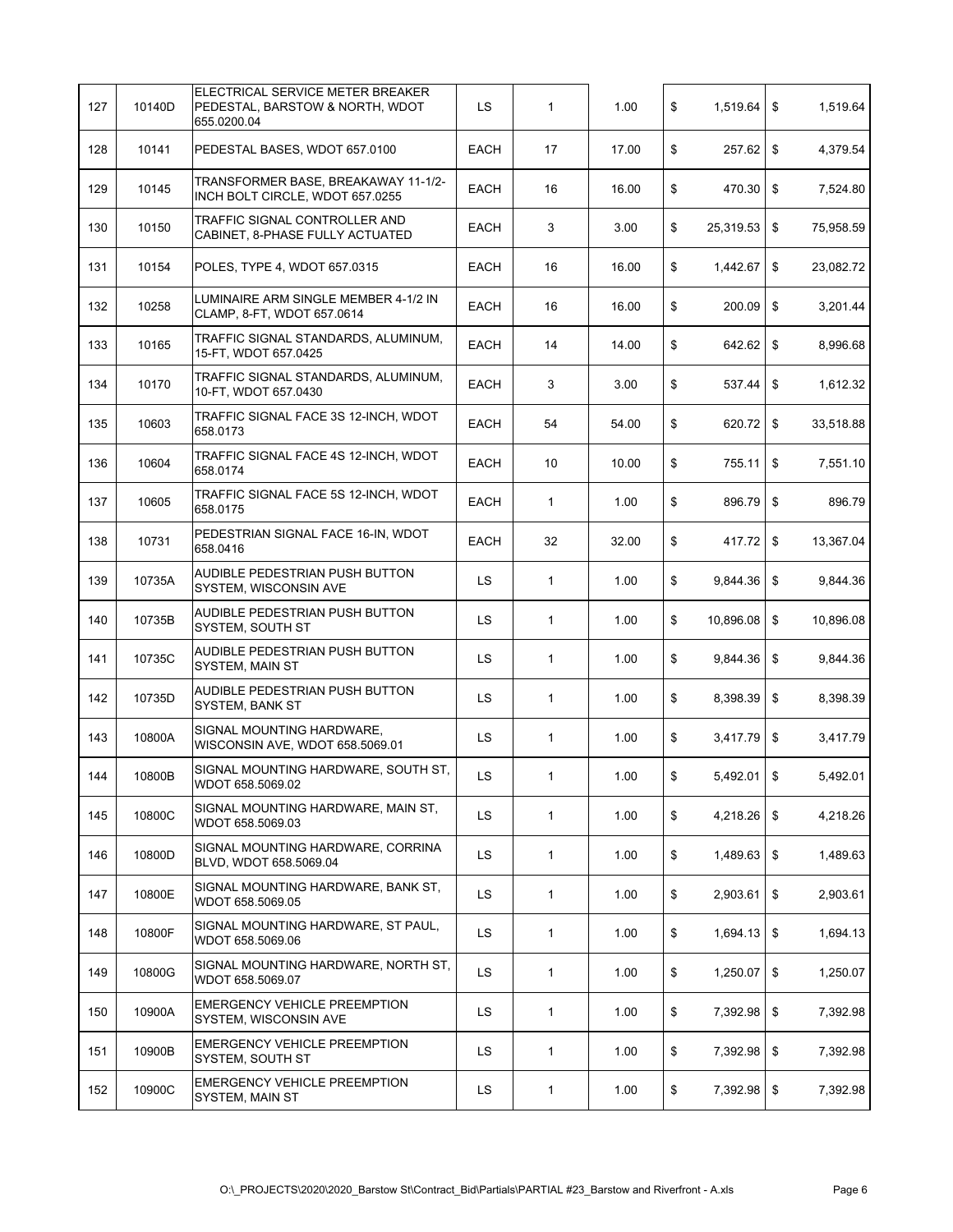| 153 | 10900D | <b>EMERGENCY VEHICLE PREEMPTION</b><br><b>SYSTEM, BANK ST</b>                               | <b>LS</b>   | $\mathbf{1}$   | 1.00  | \$<br>6,934.90  | \$             | 6,934.90  |
|-----|--------|---------------------------------------------------------------------------------------------|-------------|----------------|-------|-----------------|----------------|-----------|
| 154 | 10950A | VIDEO VEHICLE DETECTION SYSTEM,<br>SOUTH ST                                                 | <b>LS</b>   | $\mathbf{1}$   | 1.00  | \$<br>31,520.08 | \$             | 31,520.08 |
| 155 | 10950B | VIDEO VEHICLE DETECTION SYSTEM, MAIN<br>ST                                                  | LS          | $\mathbf{1}$   | 1.00  | \$<br>31,520.08 | \$             | 31,520.08 |
| 156 | 10950C | VIDEO VEHICLE DETECTION SYSTEM, BANK<br>ST                                                  | LS          | $\mathbf{1}$   | 1.00  | \$<br>28,052.91 | \$             | 28,052.91 |
| 157 | 10980  | REMOVE EXISTING EVP SYSTEM AND<br>ASSOCIATED WIRING, WISCONSIN AVE                          | <b>LS</b>   | $\mathbf{1}$   | 1.00  | \$<br>262.83    | \$             | 262.83    |
| 158 | 10981  | REMOVE EXISTING AUDIBLE PEDESTRIAN<br>PUSH BUTTON SYSTEM, WISCONSIN AVE                     | <b>LS</b>   | $\mathbf{1}$   | 1.00  | \$<br>525.66    | \$             | 525.66    |
| 159 | 10983  | REMOVE EXISTING PEDESTRIAN SIGNAL<br>HEADS WITH COUNTDOWN TIMER,<br><b>WISCONSIN AVE</b>    | <b>EACH</b> | $\mathbf{1}$   | 1.00  | \$<br>525.66    | \$             | 525.66    |
| 160 | 10984  | REMOVE, SALVAGE AND RE-INSTALL<br>EXISTING SIGNAL COMMUNICATIONS<br>ANTENNA, WISCONSIN AVE  | LS          | $\mathbf{1}$   | 1.00  | \$<br>881.97    | \$             | 881.97    |
| 161 | 10984  | REMOVE. SALVAGE AND RE-INSTALL<br>EXISTING SIGNAL COMMUNICATIONS<br>ANTENNA, SOUTH ST       | <b>LS</b>   | 1              | 1.00  | \$<br>1,320.09  | $\mathfrak{S}$ | 1,320.09  |
| 162 | 10984  | REMOVE, SALVAGE AND RE-INSTALL<br><b>EXISTING SIGNAL COMMUNICATIONS</b><br>ANTENNA, MAIN ST | LS          | $\mathbf{1}$   | 1.00  | \$<br>1,320.09  | \$             | 1,320.09  |
| 163 | 10984  | REMOVE. SALVAGE AND RE-INSTALL<br>EXISTING SIGNAL COMMUNICATIONS<br>ANTENNA, BANK ST        | LS          | $\mathbf{1}$   | 1.00  | \$<br>1,320.09  | \$             | 1,320.09  |
| 164 | 10985  | REMOVE, SALVAGE AND RE-INSTALL<br>EXISTING VIDEO DETECTION SYSTEM,<br><b>WISCONSIN AVE</b>  | <b>LS</b>   | 1              | 1.00  | \$<br>5,875.64  | \$             | 5,875.64  |
| 165 | 10986  | MODIFY TRAFFIC SIGNAL CABINET,<br><b>BARSTOW &amp; WISCONSIN</b>                            | LS          | $\mathbf{1}$   | 1.00  | \$<br>9,347.41  | \$             | 9,347.41  |
| 166 | 10986  | MODIFY TRAFFIC SIGNAL CABINET,<br><b>BARSTOW &amp; ST PAUL</b>                              | LS.         | $\mathbf{1}$   | 1.00  | \$<br>8,354.32  | \$             | 8,354.32  |
| 167 | 10986  | MODIFY TRAFFIC SIGNAL CABINET,<br><b>BARSTOW &amp; NORTH</b>                                | <b>LS</b>   | $\mathbf{1}$   | 1.00  | \$<br>8,354.32  | \$             | 8,354.32  |
| 168 | 10987  | INSTALL MONOTUBE POLES, TYPE 9 (CITY<br>FURNISHED)                                          | <b>EACH</b> | 13             | 13.00 | \$<br>1,125.23  | \$             | 14,627.99 |
| 169 | 10988  | INSTALL MONOTUBE ARM, 25-FT (CITY<br>FURNISHED)                                             | EACH        | $\overline{7}$ | 7.00  | \$<br>938.36    | \$             | 6,568.52  |
| 170 | 10989  | INSTALL MONOTUBE ARM, 30-FT (CITY<br><b>FURNISHED)</b>                                      | EACH        | 6              | 6.00  | \$<br>1,069.77  | \$             | 6,418.62  |
| 171 | 10992  | INSTALL CITY-FURNISHED STREET LIGHT<br><b>LUMINAIRE</b>                                     | <b>EACH</b> | 15             | 15.00 | \$<br>267.07    | \$             | 4.006.05  |
| 172 | 10993  | FLASHING 30-INCH LED PED SIGN                                                               | EACH        | 4              | 4.00  | \$<br>2,307.74  | \$             | 9,230.96  |
| 173 | 10994  | TRAFFIC SIGNAL FACE 3S 12-INCH WITH<br>GEOMETRICALLY PROGRAMMED LOUVER                      | EACH        | $\overline{7}$ | 7.00  | \$<br>1,323.26  | \$             | 9,262.82  |
| 174 | 10995  | PEDESTAL BASES, WDOT 657.0100,<br>INSTALL ON EXISTING CONCRETE BASE                         | EACH        | 5              | 6.00  | \$<br>419.36    | \$             | 2,516.16  |
| 175 | 10996  | RELOCATE EXISTING SIGNAL POLE TO NEW<br>BASE (E. NORTH ST.)                                 | EACH        | 1              | 1.00  | \$<br>818.81    | \$             | 818.81    |
| 176 | 11001  | CONCRETE BASE - TYPE 1, WDOT 654.0101                                                       | EACH        | 3              | 2.00  | \$<br>677.85    | \$             | 1,355.70  |
| 177 | 11005  | CONCRETE BASE - TYPE 5, WDOT 654.0105                                                       | EACH        | 4              | 4.00  | \$<br>805.79    | \$             | 3,223.16  |
| 178 | 11012  | CONCRETE BASE - TYPE POST TOP                                                               | EACH        | 49             | 48.00 | \$<br>684.57    | \$             | 32,859.36 |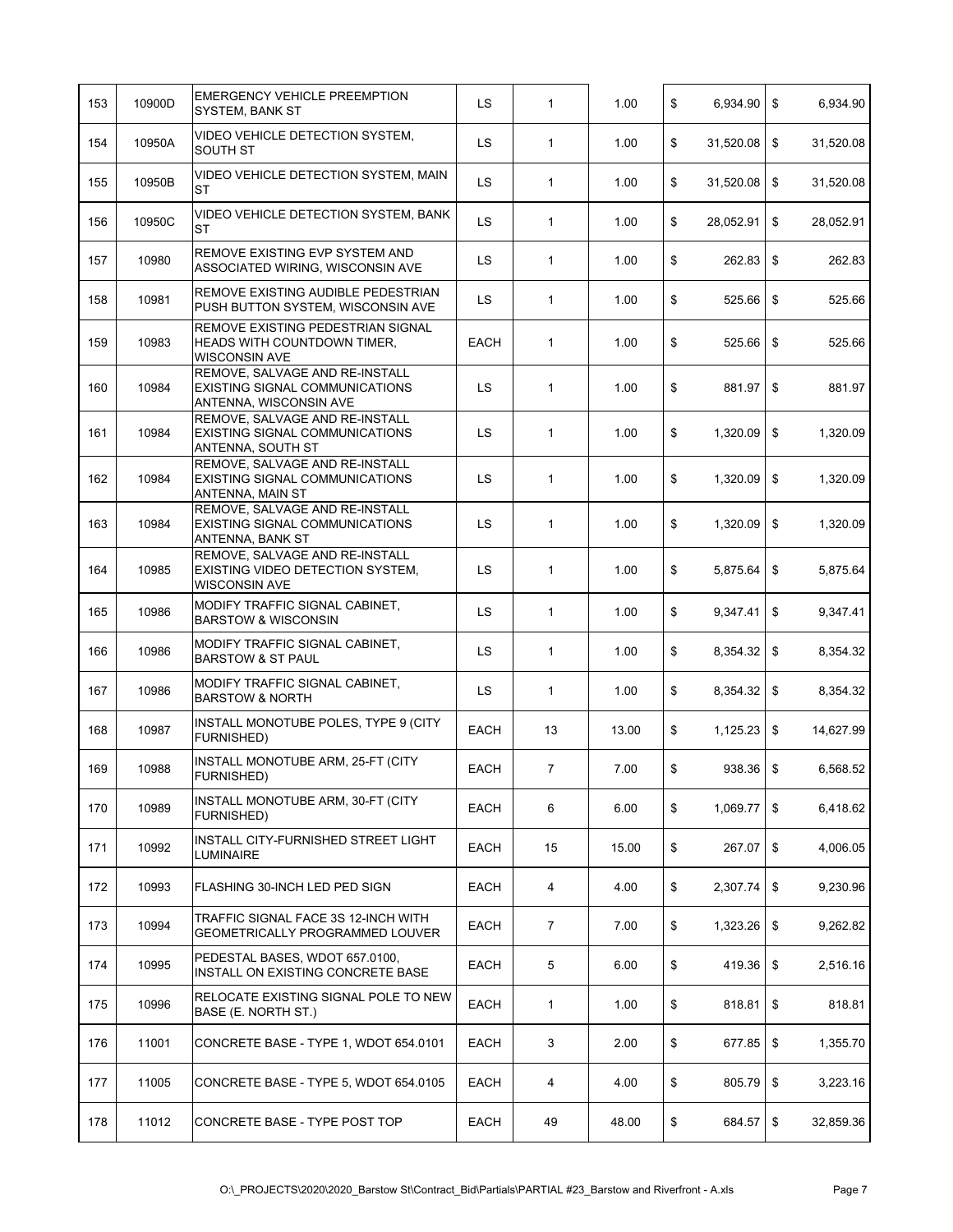| 179 | 11016 | CONCRETE CABINET BASE - TYPE L30,<br>WDOT 654.0230                  | EACH        | $\mathbf{1}$ | 1.00      | \$<br>1,275.21      | \$<br>1,275.21  |
|-----|-------|---------------------------------------------------------------------|-------------|--------------|-----------|---------------------|-----------------|
| 180 | 11025 | PULL BOX - 15-INCH PVC                                              | <b>EACH</b> | 40           | 39.00     | \$<br>620.70        | \$<br>24,207.30 |
| 181 | 11026 | PULL BOX - 24-INCH STEEL, WDOT 653.0140                             | <b>EACH</b> | 24           | 17.00     | \$<br>814.57        | \$<br>13,847.69 |
| 182 | 11101 | CONDUIT 2-INCH HDPE (EXCAVATED)                                     | LF          | 6,750        | 7,522.50  | \$<br>$8.60$ \$     | 64,693.50       |
| 183 | 11112 | CONDUIT 3-INCH HDPE                                                 | LF          | 3,750        | 3,471.00  | \$<br>9.51          | \$<br>33,009.21 |
| 184 | 11120 | 12/2 UF W/GROUND WIRE                                               | LF          | 4,000        | 1,932.00  | \$<br>1.76          | \$<br>3,400.32  |
| 185 | 11123 | #10 XLP USE WIRE                                                    | LF          | 1,000        | 1,683.50  | \$<br>1.04          | \$<br>1,750.84  |
| 186 | 11124 | #8 XLP USE WIRE                                                     | LF          | 750          | 2,788.50  | \$<br>1.16          | \$<br>3,234.66  |
| 187 | 11125 | #6 XLP USE WIRE                                                     | LF          | 6,800        | 8,512.60  | \$<br>1.33          | \$<br>11,321.76 |
| 188 | 11126 | #4 XLP USE WIRE                                                     | LF          | 20,400       | 22,963.80 | \$<br>1.74          | \$<br>39,957.01 |
| 189 | 11127 | #2 XLP USE WIRE                                                     | LF          | 11,800       | 12,019.70 | \$<br>2.29          | \$<br>27,525.11 |
| 190 | 11201 | REMOVE AND DISPOSE OF EXISTING WIRE<br>AND ABANDON CONDUIT IN PLACE | LS          | $\mathbf{1}$ | 1.00      | \$<br>$3,942.43$ \$ | 3,942.43        |
| 191 | 11202 | REMOVE AND DISPOSE OF EXISTING<br><b>CONCRETE BASE</b>              | <b>EACH</b> | 40           | 39.00     | \$<br>292.04        | \$<br>11,389.56 |
| 192 | 11203 | REMOVE AND DISPOSE OF EXISTING PULL<br><b>BOX</b>                   | EACH        | 60           | 60.00     | \$<br>65.71         | \$<br>3,942.60  |
| 193 | 11402 | REMOVE AND DISPOSE OF EXISTING<br>STREET LIGHT UNIT                 | EACH        | 11           | 16.00     | \$<br>523.13        | \$<br>8,370.08  |
| 194 | 11500 | TEMPORARY STREET LIGHTING                                           | LS          | $\mathbf{1}$ | 1.00      | \$<br>23,802.19     | \$<br>23,802.19 |
| 195 | 11505 | TEMPORARY STREET LIGHTING OVERHEAD<br><b>WIRING</b>                 | <b>LS</b>   | $\mathbf{1}$ | 1.00      | \$<br>17,231.47     | \$<br>17,231.47 |
| 196 | 11600 | INSTALL NEW QUAZITE VAULT - FIBER                                   | <b>EACH</b> | 16           | 18.00     | \$<br>1,494.49 \$   | 26,900.82       |
| 197 | 11990 | PARK LUMINAIRE REMOVE & DISPOSE OF                                  | EACH        | 14           | 13.00     | \$<br>262.83        | \$<br>3,416.79  |
| 198 | 11991 | INSTALL PROVIDED PARK LUMINAIRE                                     | EACH        | 14           | 13.00     | \$<br>350.47        | \$<br>4,556.11  |
| 199 | 11992 | REMOVE AND SALVAGE TYPE 5 POLE AND<br>LUMINAIRE                     | EACH        | 10           | 11.00     | \$<br>555.98        | \$<br>6,115.78  |
| 200 | 11993 | REMOVE AND SALVAGE POST TOP POLE<br><b>AND LUMINAIRE</b>            | EACH        | 13           | 13.00     | \$<br>555.98        | \$<br>7,227.74  |
| 201 | 11994 | INSTALL PROVIDED TYPE 5 POLE &<br><b>LUMINAIRE</b>                  | EACH        | 24           | 4.00      | \$<br>621.69        | \$<br>2,486.76  |
| 202 | 11995 | INSTALL PROVIDED POST TOP POLE &<br>LUMINAIRE                       | EACH        | 64           | 51.00     | \$<br>643.63        | \$<br>32,825.13 |
| 203 | 11996 | INSTALL PROVIDED RECEPTACLE CABINET                                 | EACH        | $\mathbf{1}$ | 1.00      | \$<br>8,093.11      | \$<br>8,093.11  |
| 204 | 11997 | 120/240 METER PEDESTAL                                              | EACH        | $\mathbf{1}$ | 1.00      | \$<br>993.98        | \$<br>993.98    |
| 205 | 11998 | SPREAD FOOTING, POST TOP BASE                                       | EACH        | 5            | 4.00      | \$<br>$889.57$ \$   | 3,558.28        |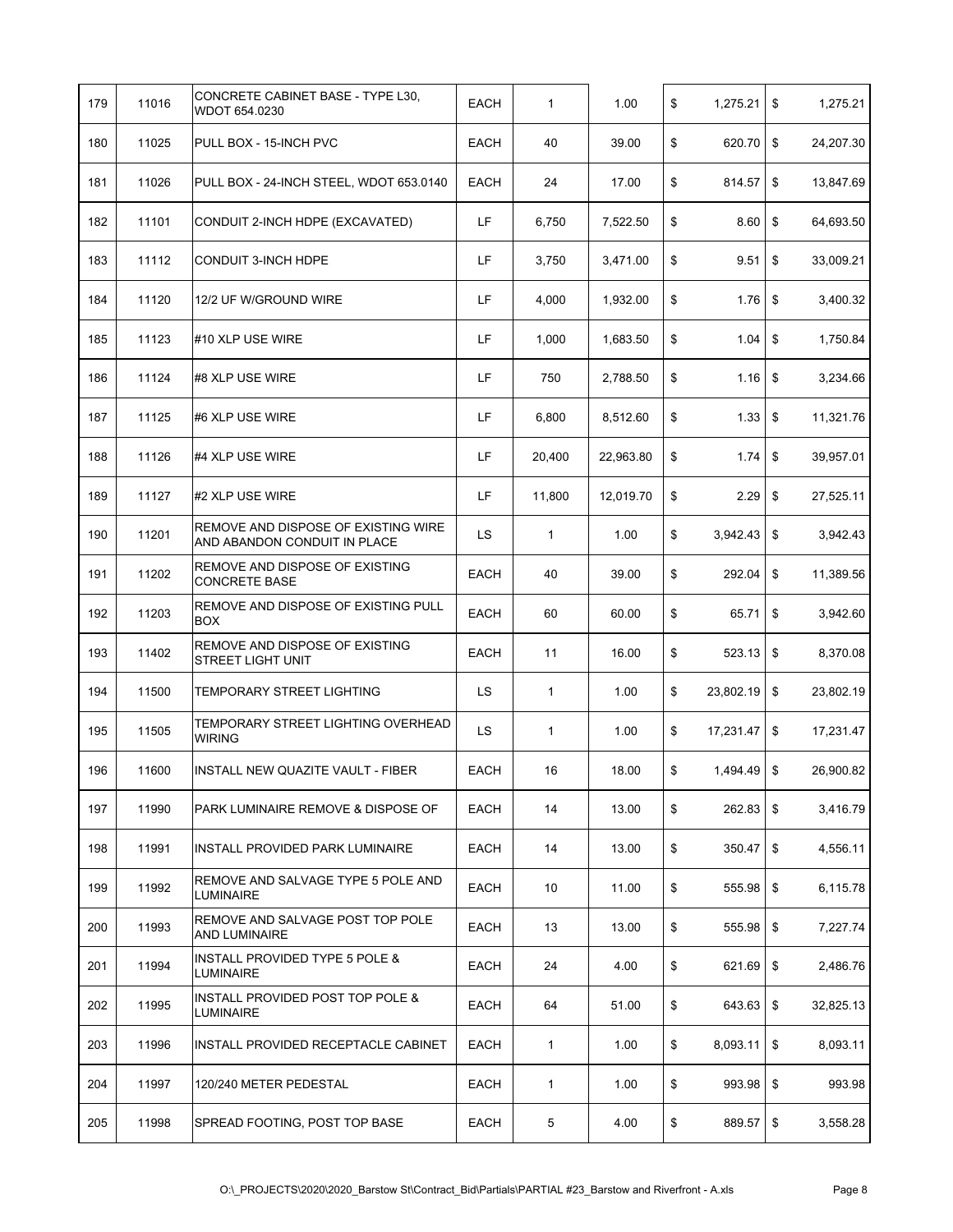| 206 | 11999 | COMMUNICATION CONDUIT ACROSS<br><b>BARSTOW BRIDGE</b> | LS          | $\mathbf{1}$   | 1.00      | \$<br>2,803.58      | \$<br>2,803.58   |
|-----|-------|-------------------------------------------------------|-------------|----------------|-----------|---------------------|------------------|
| 207 | 12201 | PAVEMENT MARKING EPOXY, LINE, 4-INCH                  | LF          | 4,200          | 3,812.00  | \$<br>5.25          | \$<br>20,013.00  |
| 208 | 12202 | PAVEMENT MARKING EPOXY, DOUBLE LINE,<br>4-INCH        | LF          | 7,600          | 7,382.00  | \$<br>1.60          | \$<br>11,811.20  |
| 209 | 12203 | PAVEMENT MARKING EPOXY, LINE, 6-INCH                  | LF          | 400            | 364.80    | \$<br>1.85          | \$<br>674.88     |
| 210 | 12204 | PAVEMENT MARKING EPOXY, LINE, 8-INCH                  | LF          | 1,500          | 1,470.60  | \$<br>2.10          | \$<br>3,088.26   |
| 211 | 12205 | PAVEMENT MARKING EPOXY, LINE, 12-INCH                 | LF          | 1,400          | 1,635.10  | \$<br>12.75         | \$<br>20,847.53  |
| 212 | 12220 | PAVEMENT MARKING EPOXY, CROSSWALK,<br>6-INCH          | LF          | 1,750          | 1,650.10  | \$<br>8.50          | \$<br>14,025.85  |
| 213 | 12250 | PAVEMENT MARKING EPOXY, STOP LINE, 18-<br><b>INCH</b> | LF          | 550            | 469.80    | \$<br>14.25         | \$<br>6,694.65   |
| 214 | 12263 | PAVEMENT MARKING EPOXY, SYMBOL,<br><b>LEFT ARROW</b>  | EACH        | 12             | 12.00     | \$<br>275.00        | \$<br>3,300.00   |
| 215 | 12264 | PAVEMENT MARKING EPOXY, SYMBOL,<br><b>RIGHT ARROW</b> | <b>EACH</b> | 4              | 6.00      | \$<br>275.00        | \$<br>1,650.00   |
| 216 | 12270 | PAVEMENT MARKING EPOXY, WORD, ONLY                    | EACH        | 13             | 12.00     | \$<br>350.00        | \$<br>4,200.00   |
| 217 | 12990 | PAVEMENT MARKING REMOVAL                              | LS          | 1              | 1.00      | \$<br>20,000.00     | \$<br>20,000.00  |
| 218 | 12991 | PAVEMENT MARKING EPOXY,<br>SYMBOL, HANDICAP           | EACH        | 8              | 11.00     | \$<br>175.00        | \$<br>1,925.00   |
| 219 | 13002 | <b>REMOVE SIGN</b>                                    | <b>EACH</b> | 107            | 115.00    | \$<br>55.00         | \$<br>6,325.00   |
| 220 | 13003 | <b>REMOVE POSTS</b>                                   | <b>EACH</b> | 64             | 58.00     | \$<br>35.00         | \$<br>2,030.00   |
| 221 | 13006 | REMOVE, STORE AND RE-INSTALL SIGNS<br>W/ NEW POSTS    | EACH        | 29             | 26.00     | \$<br>265.00        | \$<br>6,890.00   |
| 222 | 13020 | SIGN POST, 2-3/8-INCH ROUND                           | EACH        | 72             | 73.00     | \$<br>225.00        | \$<br>16,425.00  |
| 223 | 13030 | SIGN, REFLECTIVE TYPE II                              | EACH        | 172            | 186.00    | \$<br>195.00        | \$<br>36,270.00  |
| 224 | 13300 | <b>MOVE SIGN</b>                                      | <b>EACH</b> | 8              | 12.00     | \$<br>265.00        | \$<br>3.180.00   |
| 225 | 13990 | CONCRETE BASE TYPE 1 (DECORATIVE<br>POLE)             | <b>EACH</b> | $\overline{2}$ | 1.00      | \$<br>2,500.00      | \$<br>2,500.00   |
| 226 | 13991 | 2-FOOT, 4-INCH PVC SLEEVE FOR SIGN<br>POSTS           | EACH        | 55             | 69.00     | \$<br>150.00        | \$<br>10,350.00  |
| 227 | 14001 | <b>TOPSOIL</b>                                        | SY          | 200            | 124.30    | \$<br>10.00         | \$<br>1,243.00   |
| 228 | 14005 | <b>TOPSOIL &amp; SOD</b>                              | SY          | 1,000          | 964.21    | \$<br>17.80         | \$<br>17,162.94  |
| 229 | 14052 | <b>STRUCTURAL SOIL</b>                                | CY          | 950            | 240.20    | \$<br>110.00        | \$<br>26,422.00  |
| 230 | 14076 | SALVAGE AND REUSE BRICK PAVERS                        | <b>SF</b>   | 2,000          | 1,025.40  | \$<br>15.00         | \$<br>15,381.00  |
| 231 | 14075 | <b>BITUMINOUS SET CONCRETE PAVERS</b>                 | SF          | 38,000         | 37,821.00 | \$<br>20.50         | \$<br>775,330.50 |
| 232 | 14080 | <b>TREE GRATES</b>                                    | EACH        | 16             | 16.00     | \$<br>$4,000.00$ \$ | 64,000.00        |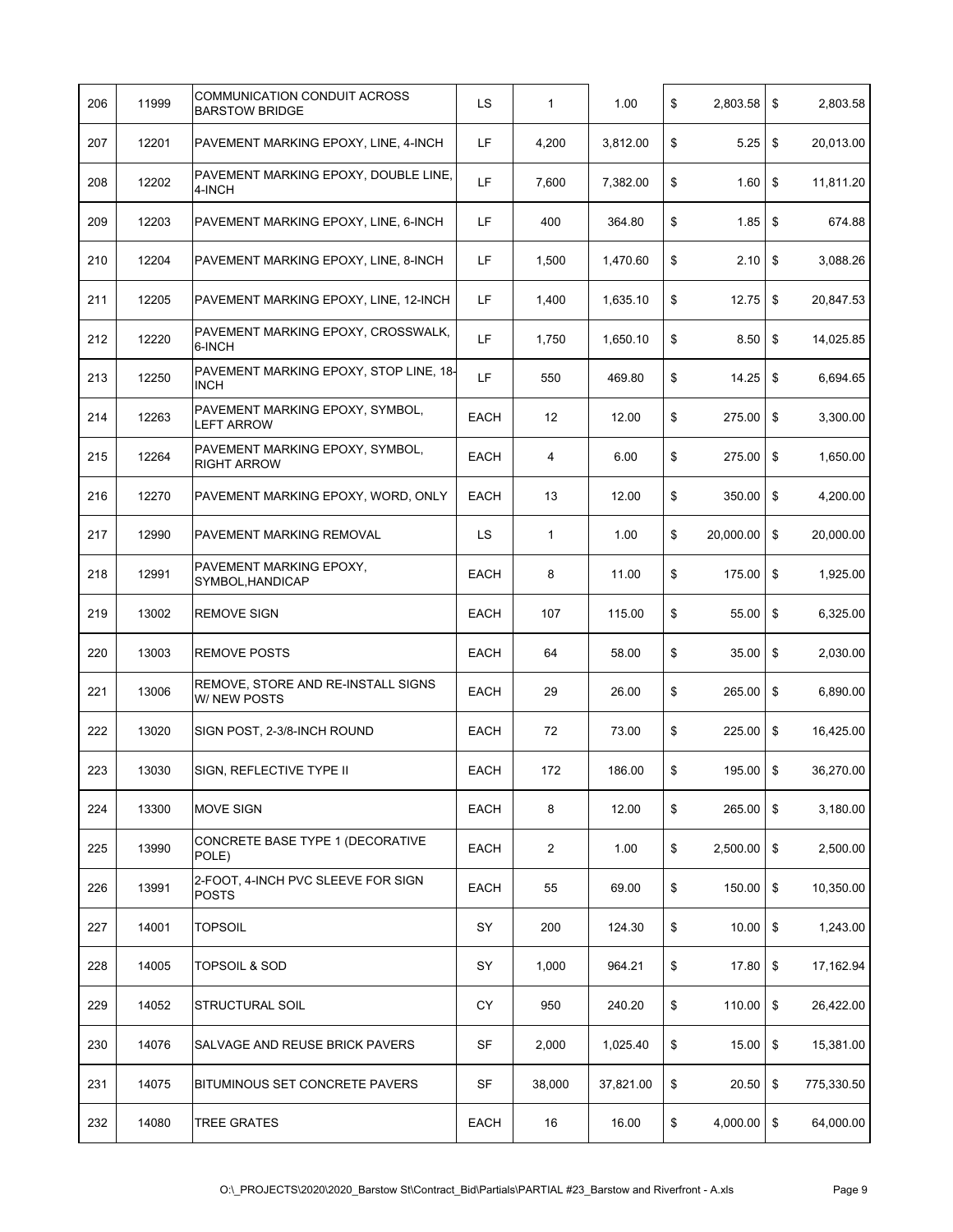| 233 | 14988 | INSTALL CITY FURNISHED TREE GRATE                                  | <b>EACH</b> | 30           | 18.00    | \$<br>1,000.00      | \$             | 18,000.00  |
|-----|-------|--------------------------------------------------------------------|-------------|--------------|----------|---------------------|----------------|------------|
| 234 | 14989 | PLANTER BED CURB                                                   | LF          | 950          | 859.10   | \$<br>50.00         | \$             | 42,955.00  |
| 235 | 14990 | ARONIA MELANOCARPA "MORTON"<br>(IROQUOIS BEAUTY BLACK CHOKEBERRY)  | <b>EACH</b> | 17           | 16.00    | \$<br>95.00         | \$             | 1,520.00   |
| 236 | 14991 | HYDRANGEA PANICULATA "BOBO" (BOBO<br><b>HYDRANGEA)</b>             | <b>EACH</b> | 10           |          | \$<br>115.00        | \$             |            |
| 237 | 14992 | HYDRANGEA PANICULATA "LITTLE LIME"<br>(LITTLE LIME HYDRANGEA)      | <b>EACH</b> | 4            |          | \$<br>115.00        | \$             |            |
| 238 | 14993 | ROSA RUGOSA "DWARF PAVEMENT"<br>(DWARF PAVEMENT RUGOSA ROSE)       | EACH        | 26           | 26.00    | \$<br>95.00         | \$             | 2,470.00   |
| 239 | 14994 | VIBURNUM LENTAGO "TREE FORM" (TREE<br>FORM NANNYBERRY VIBUMUM)     | <b>EACH</b> | 3            | 3.00     | \$<br>650.00        | $\mathfrak{S}$ | 1,950.00   |
| 240 | 14995 | CALAMAGROSTIS X ACUTIFLORA "KARL<br>FOERSTER" (FEATHER REED GRASS) | EACH        | 25           |          | \$<br>42.00         | \$             | $\sim$     |
| 241 | 14996 | SPOROBOLUS HETEROLEPIS (PRAIRIE<br>DROPSEED)                       | <b>EACH</b> | 74           | 68.00    | \$<br>42.00         | $\mathfrak{S}$ | 2,856.00   |
| 242 | 14997 | ACHILLEA X "MOONSHINE" (MOONSHINE<br>YARROW)                       | <b>EACH</b> | 23           | 15.00    | \$<br>42.00         | $\mathfrak{S}$ | 630.00     |
| 243 | 14998 | HEMEROCALLIS X "STELLA DE ORO"<br>(STELLA DE ORO DAYLILY)          | EACH        | 95           | 96.00    | \$<br>42.00         | \$             | 4,032.00   |
| 244 | 14999 | NEPETA X FAASSENII "NOVANEPJUN"™<br>(JUNIOR WALKER CATMINT)        | <b>EACH</b> | 16           | 20.00    | \$<br>42.00         | \$             | 840.00     |
| 245 | 15001 | 24-INCH D.I. (CLASS 52) WATER MAIN AND<br><b>FITTINGS</b>          | LF          | 100          | 98.00    | \$<br>840.00        | \$             | 82,320.00  |
| 246 | 15002 | 12-INCH WATER MAIN AND FITTINGS (NEXT<br>TO EXISTING WATER MAIN)   | LF          | 3,020        | 3,030.00 | \$<br>170.00        | \$             | 515,100.00 |
| 247 | 15003 | 12-INCH WATER MAIN AND FITTINGS<br>(REMOVE EXISTING WATER MAIN     | LF          | 340          | 328.00   | \$<br>160.00        | \$             | 52,480.00  |
| 248 | 15004 | 8-INCH WATER MAIN AND FITTINGS                                     | LF          | 240          | 240.00   | \$<br>235.00        | \$             | 56,400.00  |
| 249 | 15005 | 12-INCH GATE VALVE AND BOX                                         | <b>EACH</b> | 8            | 8.00     | \$<br>3,150.00      | \$             | 25,200.00  |
| 250 | 15006 | 8-INCH GATE VALVE AND BOX                                          | <b>EACH</b> | 2            | 2.00     | \$<br>1,630.00      | \$             | 3,260.00   |
| 251 | 15007 | HYDRANT VALVE, 6-INCH D.I. LEAD AND<br><b>HYDRANT</b>              | EACH        | 8            | 8.00     | \$<br>7,530.00      | \$             | 60,240.00  |
| 252 | 15008 | CONNECT SERVICE LATERAL (SL1)                                      | EACH        | 6            | 6.00     | \$<br>3,065.00      | \$             | 18,390.00  |
| 253 | 15009 | CONNECT SERVICE LATERAL (SL2)                                      | EACH        | $\mathbf{1}$ | 1.00     | \$<br>3,575.00      | \$             | 3,575.00   |
| 254 | 15010 | CONNECT SERVICE LATERAL (SL3)                                      | EACH        | $\mathbf{1}$ | 1.00     | \$<br>3,455.00      | \$             | 3,455.00   |
| 255 | 15011 | CONNECT SERVICE LATERAL (SL4)                                      | EACH        | 1            | 1.00     | \$<br>3,340.00      | \$             | 3,340.00   |
| 256 | 15012 | CONNECT SERVICE LATERAL (SL5)                                      | EACH        | 1            | 1.00     | \$<br>3,450.00      | \$             | 3,450.00   |
| 257 | 15013 | CONNECT SERVICE LATERAL (SL6)                                      | EACH        | $\mathbf{1}$ | 1.00     | \$<br>3,300.00      | \$             | 3,300.00   |
| 258 | 15014 | CONNECT SERVICE LATERAL (SL7)                                      | EACH        | 4            | 4.00     | \$<br>5,465.00      | \$             | 21,860.00  |
| 259 | 15015 | CONNECT SERVICE LATERAL (SL8)                                      | EACH        | 3            | 3.00     | \$<br>$9,125.00$ \$ |                | 27,375.00  |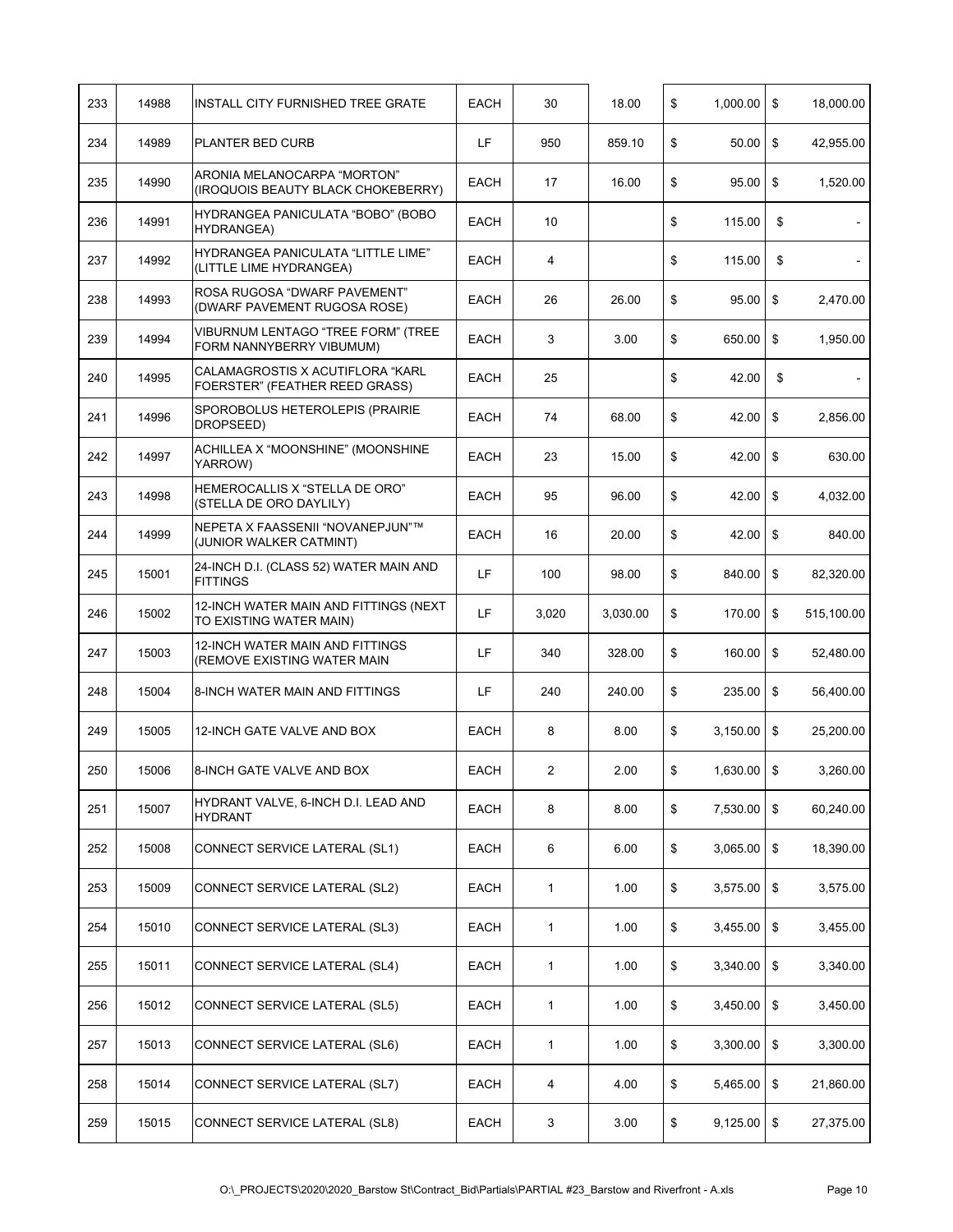| 260            | 15016 | CONNECT SERVICE LATERAL (SL9)                | <b>EACH</b> | 1            | 1.00   | \$<br>7,900.00    | \$<br>7,900.00  |
|----------------|-------|----------------------------------------------|-------------|--------------|--------|-------------------|-----------------|
| 261            | 15017 | CONNECT SERVICE LATERAL (SL10)               | <b>EACH</b> | $\mathbf{1}$ | 1.00   | \$<br>9,795.00    | \$<br>9,795.00  |
| 262            | 15018 | TEMPORARY WATER SUPPLY SYSTEM<br>(SL11)      | <b>EACH</b> | $\mathbf{1}$ | 1.00   | \$<br>13,300.00   | \$<br>13,300.00 |
| 263            | 15019 | <b>ABANDON EXISTING HYDRANT</b>              | <b>EACH</b> | 9            | 5.00   | \$<br>$885.00$ \$ | 4,425.00        |
| 264            | 15020 | ABANDON VALVE BOXES AND MANHOLES             | <b>LS</b>   | $\mathbf{1}$ | 1.00   | \$<br>3,450.00    | \$<br>3,450.00  |
| 265            | 15021 | IFURNISH AND INSTALL BLOW-OFFS               | <b>LS</b>   | 1            | 1.00   | \$<br>3,450.00    | \$<br>3,450.00  |
| Extra<br>No. 1 |       | <b>FULL DEPTH DECK REPAIR</b>                | SY          |              | 1.93   | \$<br>1,552.50    | \$<br>2,996.33  |
| Extra<br>No. 2 |       | <b>EPOXY CRACK INJECTION</b>                 | LF          |              | 88.20  | \$<br>139.15      | \$<br>12,273.03 |
| Extra<br>No. 3 |       | BRIDGE DECK OVERLAY CRACK SEALING            | LF          |              | 500.00 | \$<br>3.00        | \$<br>1,500.00  |
| Extra<br>No. 4 |       | <b>GROUTING OF EXISITNG SANITARY MH 5288</b> | LS          |              | 1.00   | \$<br>1,628.63    | \$<br>1,628.63  |
| Extra<br>No. 5 |       | <b>INCENTIVE PAYMENT</b>                     | DAY         |              | 22.00  | \$<br>2,000.00    | \$<br>44,000.00 |

Total \$ 6,697,596.54

Less Retainage  $\quad$  -

Total \$ 6,697,596.54

Less Previosuly Paid \$ 6,667,596.54

Total Amount Due  $$30,000.00$ 

This estimate has been checked by the Engineering Division and we recommend that the above amount of \$30,000.00 be allowed.

alex Danie PE

Alex Damien, P.E. Interim Director of Public Works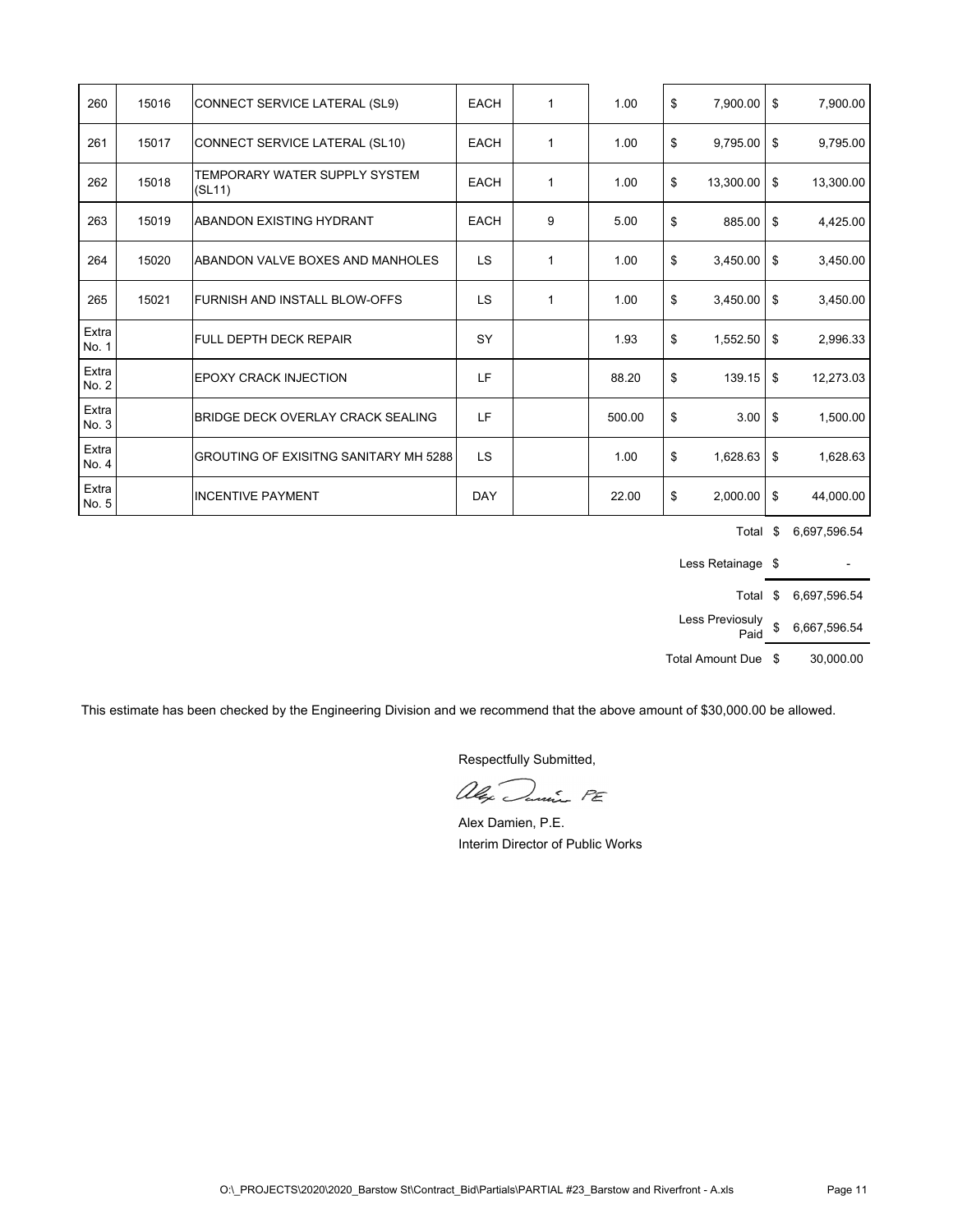Periodical estimate for Partial Payment No. 6 to Visu-Sewer, Inc., W230 N4855 Betker Drive, Pewaukee, WI 53072 for Pebble Valley Force Main.

Contract No. #4185

|                | Contract No. #4185 |                                                                                                               |             | CONTRACT DATE: July 31, 2020 |                       |                   |               |            |
|----------------|--------------------|---------------------------------------------------------------------------------------------------------------|-------------|------------------------------|-----------------------|-------------------|---------------|------------|
|                |                    |                                                                                                               |             | Original                     |                       | \$956,703.50      |               |            |
|                |                    |                                                                                                               |             | Amended                      |                       | \$1,065,203.92    |               |            |
| Line<br>No.    | Item No.           | Item Description                                                                                              | Unit        | <b>Bid</b><br>Quantities     | Completed<br>Quantity | <b>Unit Price</b> |               | Amount     |
| 1              | 01001              | <b>TRAFFIC CONTROL</b>                                                                                        | LS          | 1                            | $\mathbf{1}$          | \$<br>35.000.00   | <sup>\$</sup> | 35,000.00  |
| $\overline{c}$ | 02002              | <b>SILT FENCE</b>                                                                                             | LF          | 400                          | 100                   | \$<br>3.30        | \$            | 330.00     |
| 3              | 02005              | <b>INLET PROTECTION</b>                                                                                       | <b>EACH</b> | 10                           | 10                    | \$<br>137.50      | \$            | 1,375.00   |
| 4              | 05112              | <b>12 INCH PVC SANITARY SEWER PIPE</b>                                                                        | LF          | 10                           | 15.5                  | \$<br>276.00      | S             | 4,278.00   |
| 5              | 05401              | <b>48 INCH DIA SANITARY MANHOLE</b>                                                                           | <b>EACH</b> | $\overline{2}$               | $\overline{2}$        | \$<br>5,500.00    | \$            | 11,000.00  |
| 6              | 05990              | 16 INCH CURED IN PLACE PRESSURE PIPE<br>LINER                                                                 | LIN FT      | 3675                         | 3650                  | \$<br>129.00      | \$            | 470,850.00 |
| $\overline{7}$ | 05991              | <b>ACCESS PIT - GRASS</b>                                                                                     | <b>EACH</b> | 3                            | 4                     | \$<br>6,600.00    | S             | 26,400.00  |
| 8              | 05992              | <b>ACCESS PIT - PAVEMENT</b>                                                                                  | <b>EACH</b> | 4                            | 6                     | \$<br>11,000.00   | S             | 66,000.00  |
| 9              | 05993              | <b>16 INCH PVC PRESSURE PIPE</b>                                                                              | LIN FT      | 438                          | 474                   | \$<br>210.00      | S             | 99,540.00  |
| 10             | 05994              | <b>VALVE STRUCTURE WITH BYPASS PIPING</b>                                                                     | <b>EACH</b> | 1                            | 1                     | \$<br>75,000.00   | S             | 75,000.00  |
| 11             | 05995              | <b>AIR RELEASE VALVE 2 INCH</b>                                                                               | <b>EACH</b> | 1                            | 1.0                   | \$<br>26,961.00   | S             | 26,961.00  |
| 12             | 05996              | AIR RELEASE VALVE 3 INCH                                                                                      | <b>EACH</b> | $\mathbf{2}$                 | 2.0                   | \$<br>35,000.00   | S             | 70,000.00  |
| 13             | 06500              | <b>TYPE A SLURRY</b>                                                                                          | CY          | 40                           |                       | \$<br>93.50       | \$            |            |
| 14             | 07002              | <b>CONCRETE CURB AND GUTTER REMOVAL &amp;</b><br><b>REPLACEMENT</b>                                           | LF          | 240                          | 258                   | \$<br>57.00       | $\mathbf{s}$  | 14,706.00  |
| 15             | 07003              | <b>CONCRETE SIDEWALK REMOVAL &amp;</b><br><b>REPLACEMENT</b>                                                  | <b>SF</b>   | 600                          | 1,796                 | \$<br>10.50       | S             | 18,858.00  |
| 16             | 07301              | <b>CURB RAMP DETECTABLE WARNING</b><br><b>FIELDS</b>                                                          | SF          | 32                           | 40                    | \$<br>55.00       | S             | 2,200.00   |
| 17             | 08016              | MILL EXISTING ASPHALT ROADWAY - FULL<br><b>DEPTH</b>                                                          | SY          | 1400                         | 1,411.5               | \$<br>9.50        | $\mathbb{S}$  | 13,409.25  |
| 18             | 08203              | HMA PAVEMENT TYPE 3LT5828S                                                                                    | TON         | 325                          | 395.72                | \$<br>93.50       | \$            | 36,999.82  |
| 19             | 08205              | HMA PAVEMENT TYPE 5LT5828S                                                                                    | <b>TON</b>  | 215                          | 231.54                | \$<br>95.00       | \$            | 21,996.30  |
| 20             | 12220              | <b>PAVEMENT MARKING EPOXY, CROSSWALK, LF</b><br>6-INCH                                                        |             | 100                          | 94                    | \$<br>15.50       | $\mathbf S$   | 1,457.00   |
| 21             | 12222              | PAVEMENT MARKING EPOXY, CROSSWALK,<br>12-INCH                                                                 | LF          | 90                           | 125                   | \$<br>16.00       | S             | 2,000.00   |
| 22             | 14005              | <b>TOPSOIL &amp; SOD</b>                                                                                      | SY          | 350                          | 385.00                | \$<br>31.00       | S             | 11,935.00  |
| $E$ 1.1        |                    | <b>MODIFIY BYPASS VALVE STRUCTURE FROM</b><br>6" TO 16" VALVE AND INCREASE<br>STRUCTURE SIZE TO 8 FT DIAMETER | <b>LS</b>   |                              | 1.00                  | \$<br>15,645.00   | S             | 15,645.00  |
| $E$ 1.2        |                    | <b>INSTALL TWO 45 DEG BENDS IN LUE OF</b><br>THE 90 DEG BENDS AT 3 LOCATIONS                                  | <b>LS</b>   |                              | 1.00                  | \$<br>1,725.00    | S             | 1,725.00   |
| E 1.3          |                    | <b>CRUSHED AGGREGATE BASE COURSE</b><br>(INCLUDES EBS)                                                        | <b>TON</b>  |                              | 298.08                | \$<br>29.40       | S             | 8,763.55   |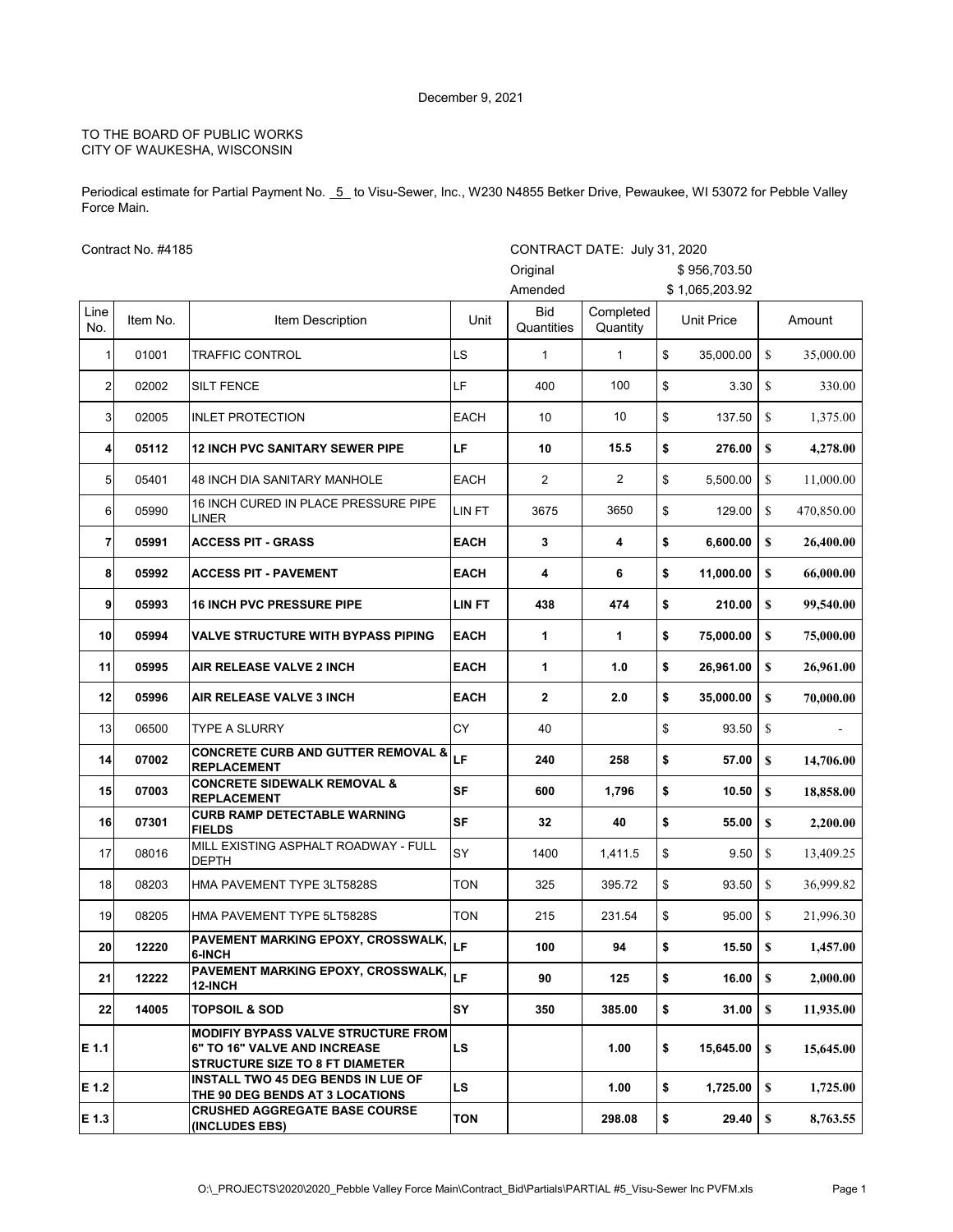| E 1.4 | <b>TOPSOIL &amp; SEED</b> | SY | 1,330.00 | \$                      | 15.00 $\mid$ \$   | 19,950.00             |
|-------|---------------------------|----|----------|-------------------------|-------------------|-----------------------|
|       |                           |    |          |                         |                   | Total \$ 1,056,378.92 |
|       |                           |    |          |                         | Less Retainage \$ | 23,917.59             |
|       |                           |    |          |                         |                   | Total \$ 1,032,461.33 |
|       |                           |    |          | Less Previously Paid \$ |                   | 895,750.68            |
|       |                           |    |          | Total Amount Due \$     |                   | 136,710.65            |

This estimate has been checked by the Engineering Division and we recommend that the above amount of \$136,710.65 be allowed.

alex Junie PE

Alex Damien, P.E. Interim Director of Public Works